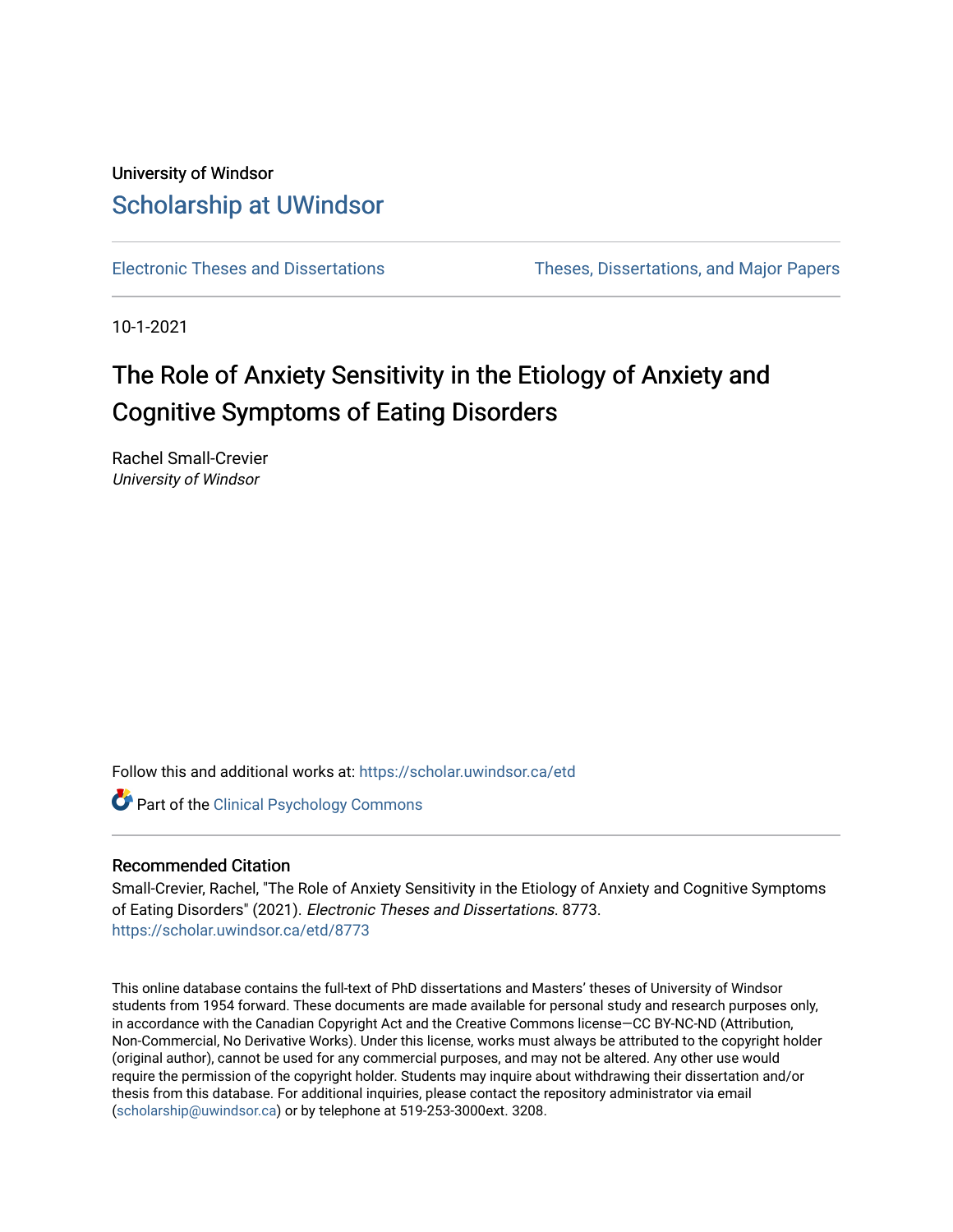# **The Role of Anxiety Sensitivity in the Etiology of Anxiety and Cognitive Symptoms of**

**Eating Disorders**

By

### **Rachel Smail-Crevier**

A Thesis Submitted to the Faculty of Graduate Studies through the Department of Psychology in Partial Fulfillment of the Requirements for the Degree of Master of Arts at the University of Windsor

Windsor, Ontario, Canada

2021

© 2021 Rachel Smail-Crevier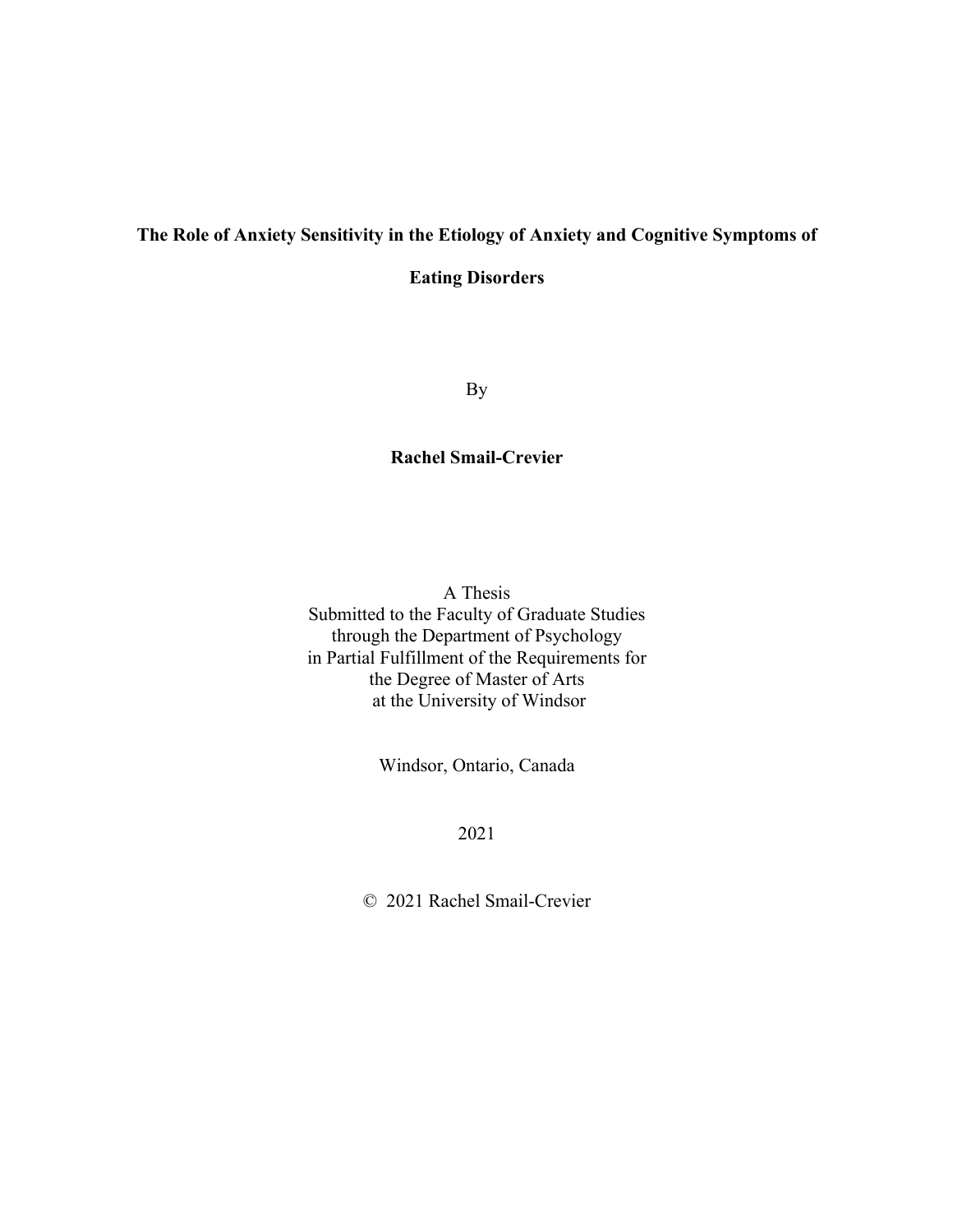### **The Role of Anxiety Sensitivity in the Etiology of Anxiety and Cognitive Symptoms of**

### **Eating Disorders**

By

Rachel Smail-Crevier

APPROVED BY:

S. Woodruff-Atkinson Department of Kinesiology

R. Menna Department of Psychology

L. Rappaport, Advisor Department of Psychology

September 7, 2021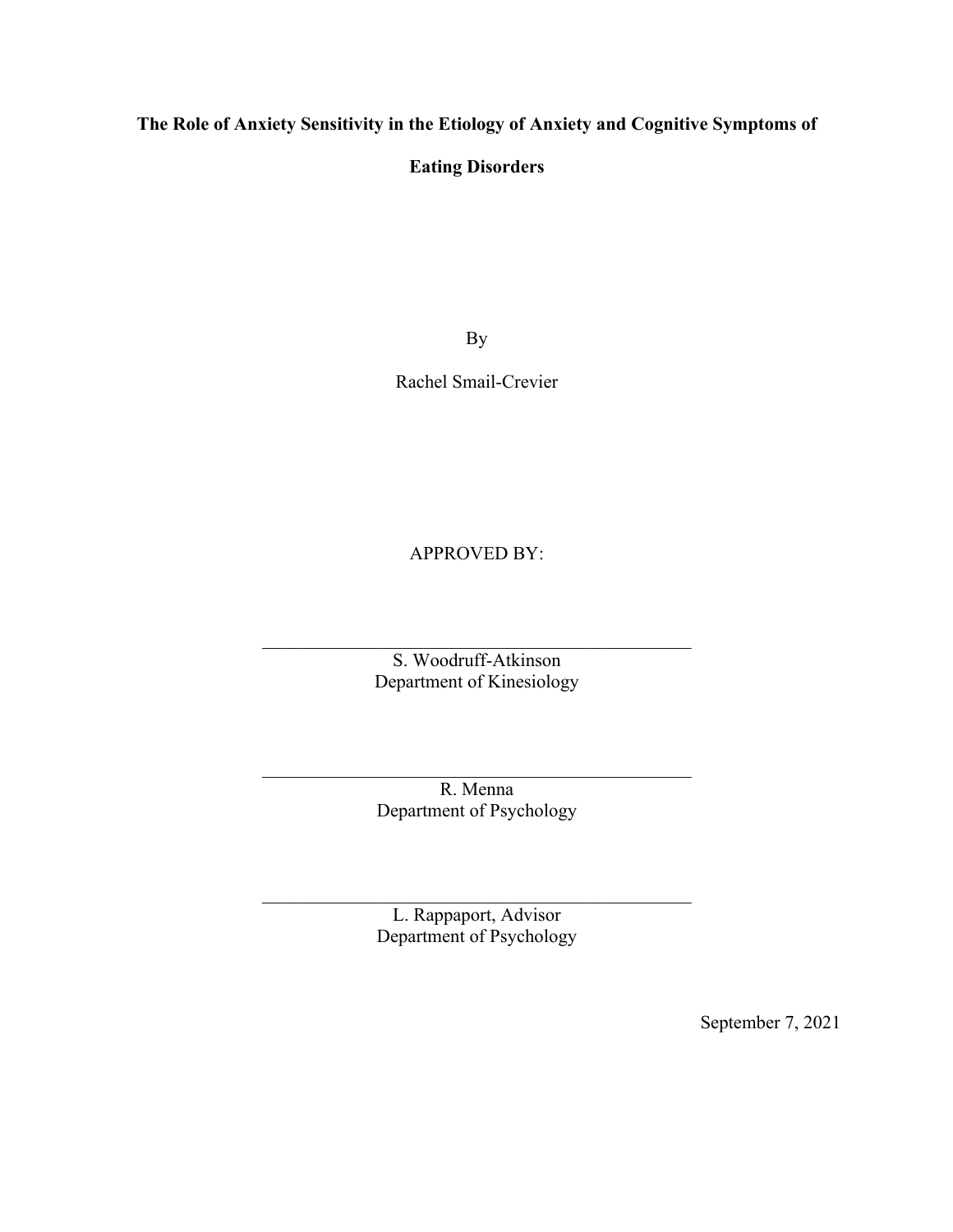### **DECLARATION OF ORIGINALITY**

I hereby certify that I am the sole author of this thesis and that no part of this thesis has been published or submitted for publication.

I certify that, to the best of my knowledge, my thesis does not infringe upon anyone's copyright nor violate any proprietary rights and that any ideas, techniques, quotations, or any other material from the work of other people included in my thesis, published or otherwise, are fully acknowledged in accordance with the standard referencing practices. Furthermore, to the extent that I have included copyrighted material that surpasses the bounds of fair dealing within the meaning of the Canada Copyright Act, I certify that I have obtained a written permission from the copyright owner(s) to include such material(s) in my thesis and have included copies of such copyright clearances to my appendix.

I declare that this is a true copy of my thesis, including any final revisions, as approved by my thesis committee and the Graduate Studies office, and that this thesis has not been submitted for a higher degree to any other University or Institution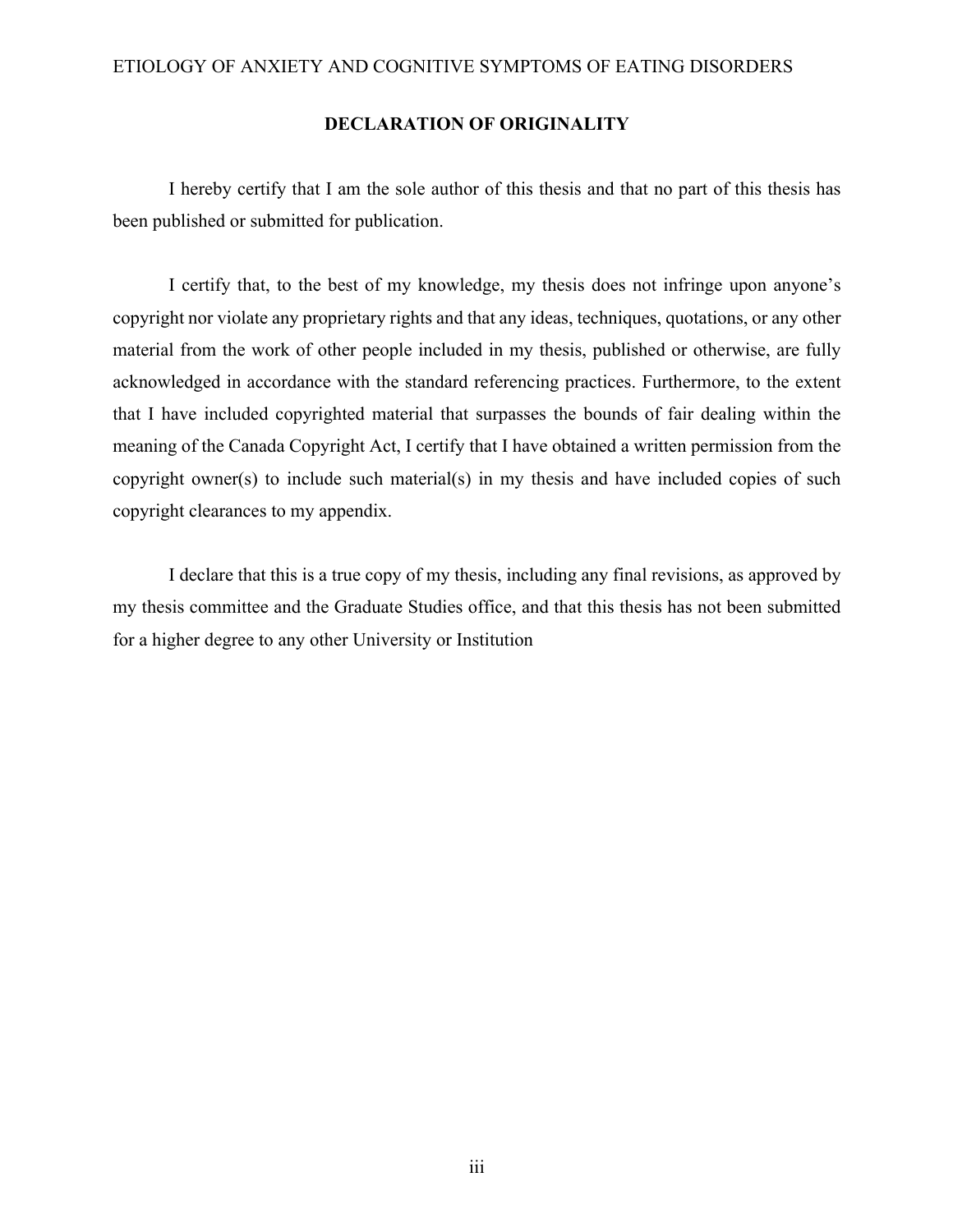#### **ABSTRACT**

The present study examined common genetic and environmental contributions to the etiology of anxiety sensitivity, cognitive symptoms of eating disorders, and anxiety severity in a community sample of adolescents. I leveraged data from the Twins Early Development Study, a longitudinal epidemiological study of mono- and dizygotic twins born in England and Wales between 1994 and 1996. At age 16, families of twins (*n*=5,111) were assessed for anxiety sensitivity, cognitive symptoms of eating disorders (i.e., felt fat, fear of gaining weight, weightand shape-influences thoughts about self), and anxiety severity. Strong phenotypic correlations among the four cognitive symptoms of eating disorder items were underpinned by correlated genetic and person-specific environmental contributions to all 4 symptoms; correlated genetic factors contributed particularly strongly to commonality among items. Genetic influences contributed to between-person variance in anxiety sensitivity, cognitive symptoms of eating disorders, and anxiety severity. Person-specific environmental influences contributed to the remaining variance in anxiety sensitivity and cognitive symptoms of eating disorders, while shared and person-specific environmental influences contributed to remaining variance in anxiety severity. Common genetic and person-specific influences contributed to the correlated liability to anxiety sensitivity, cognitive symptoms of eating disorders, and anxiety severity but did not explain the phenotypic correlation of anxiety severity with cognitive symptoms of eating disorders. These results suggest that genetic and environmental influences contribute to the etiology of anxiety sensitivity, cognitive symptoms of eating disorders, and anxiety severity. Further, as compared to anxiety severity, anxiety sensitivity may play a particularly prominent role in the etiology of cognitive symptoms of eating disorders in adolescence.

iv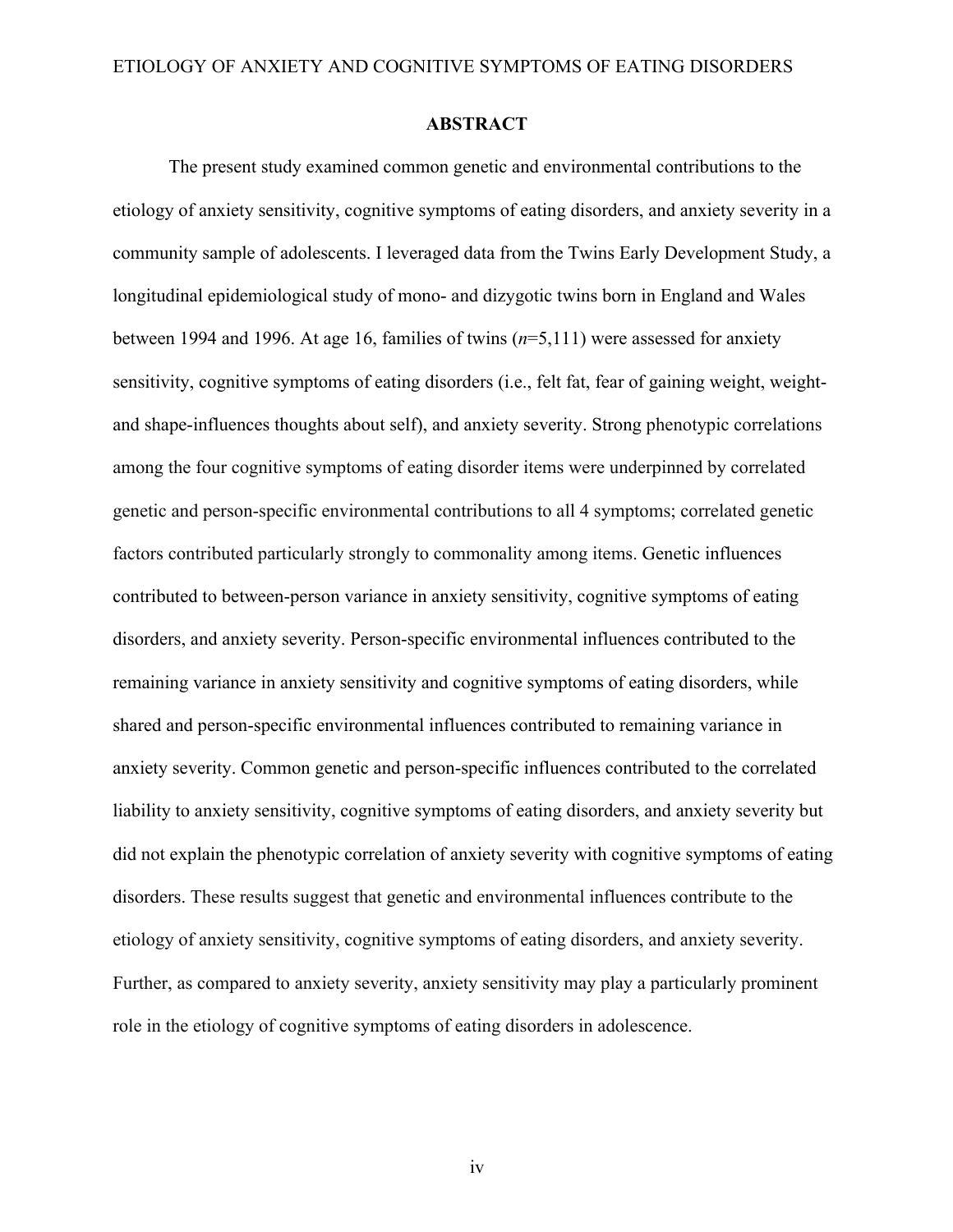#### **ACKNOWLEDGEMENTS**

I would first like to thank my supervisor, Dr. Lance Rappaport, Ph.D. for his continued support and encouragement over the last two years. His expertise, guidance and insightful feedback have been invaluable in my development as a student and researcher. I would also like to thank my committee members, Dr. Rosanne Menna, Ph.D., and Dr. Sarah Woodruff Atkinson, Ph.D., both of whom provided me with thoughtful recommendations and guidance. Further, I would also like to thank Professors Thalia Eley, Ph.D. and Gerome Breen, Ph.D., without whom this research would not have been possible. Thank you to my family, including my parents Marc and Linda and my sister Emilie, who were always available to provide me with the emotional support that I so often needed. I would also like to thank my entire Clinical Psychology cohort, who have been incredibly supportive and who I could not imagine undertaking the past two years without. This research was made possible by data provided by the Twins Early Development Study based at King's College, London, funded by the UK Medical Research Council. This research was also supported by generous funding from a Joseph-Armand Bombardier Canada Graduate Scholarship – Master's to Ms. Smail-Crevier and enabled in part by support provided by the Shared Hierarchical Academic Research Computing Network (SHARCNET: www.sharcnet.ca) and Compute/Calcul Canada (www.computecanada.ca).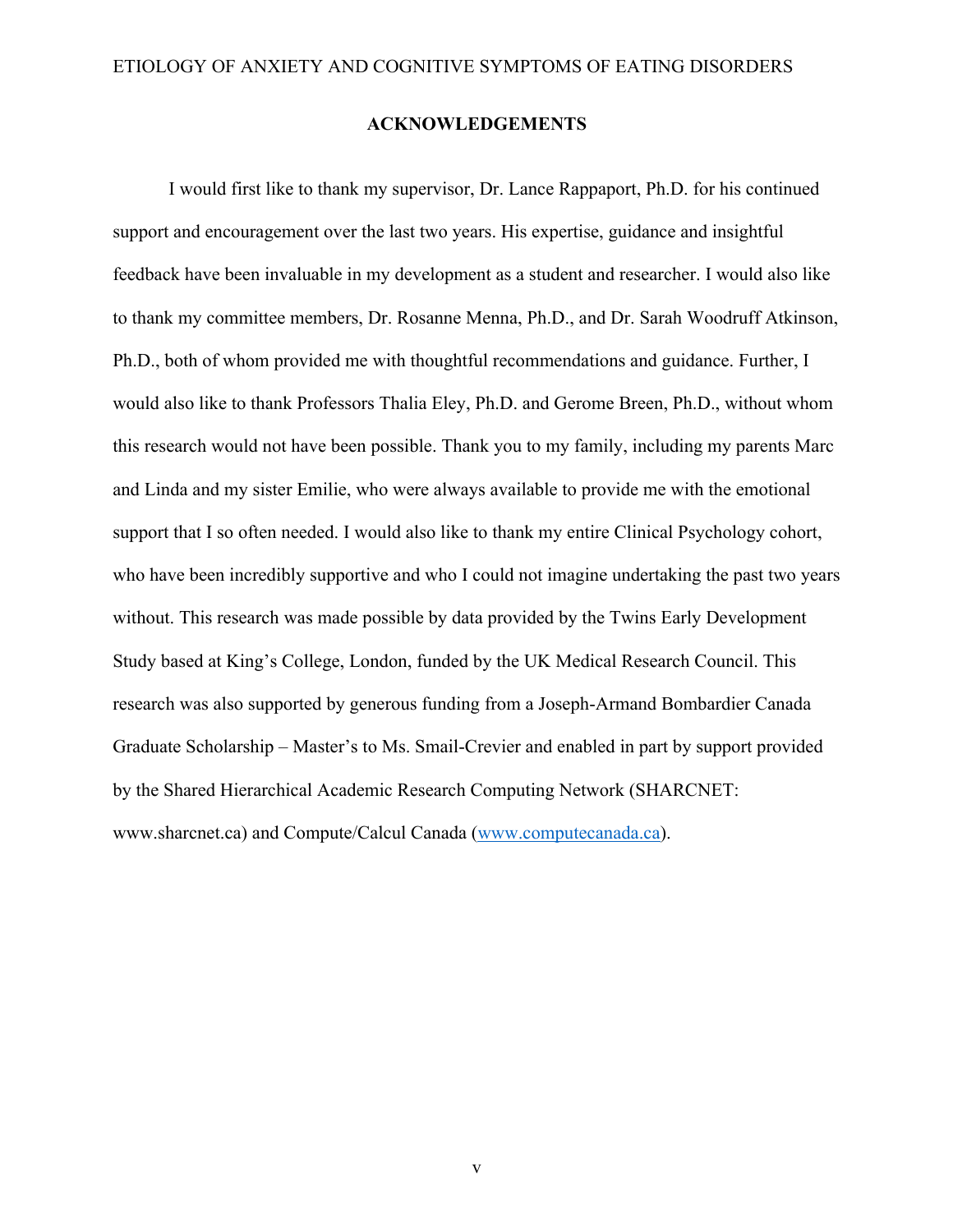# TABLE OF CONTENTS

| Introduction 1                                                                          |
|-----------------------------------------------------------------------------------------|
|                                                                                         |
|                                                                                         |
|                                                                                         |
| Genetic and Environmental Contributions to the Etiology of Eating Disorder Symptoms  13 |
| Genetic and Environmental Contributions to the Etiology of Anxiety 17                   |
|                                                                                         |
| Etiology of Psychological Mechanisms that Influence Both Anxiety and Eating Disorder    |
|                                                                                         |
|                                                                                         |
|                                                                                         |
| Genetic and Environmental Contributions to Anxiety Sensitivity and Eating Disorder      |
|                                                                                         |
|                                                                                         |
|                                                                                         |
|                                                                                         |
|                                                                                         |
|                                                                                         |
|                                                                                         |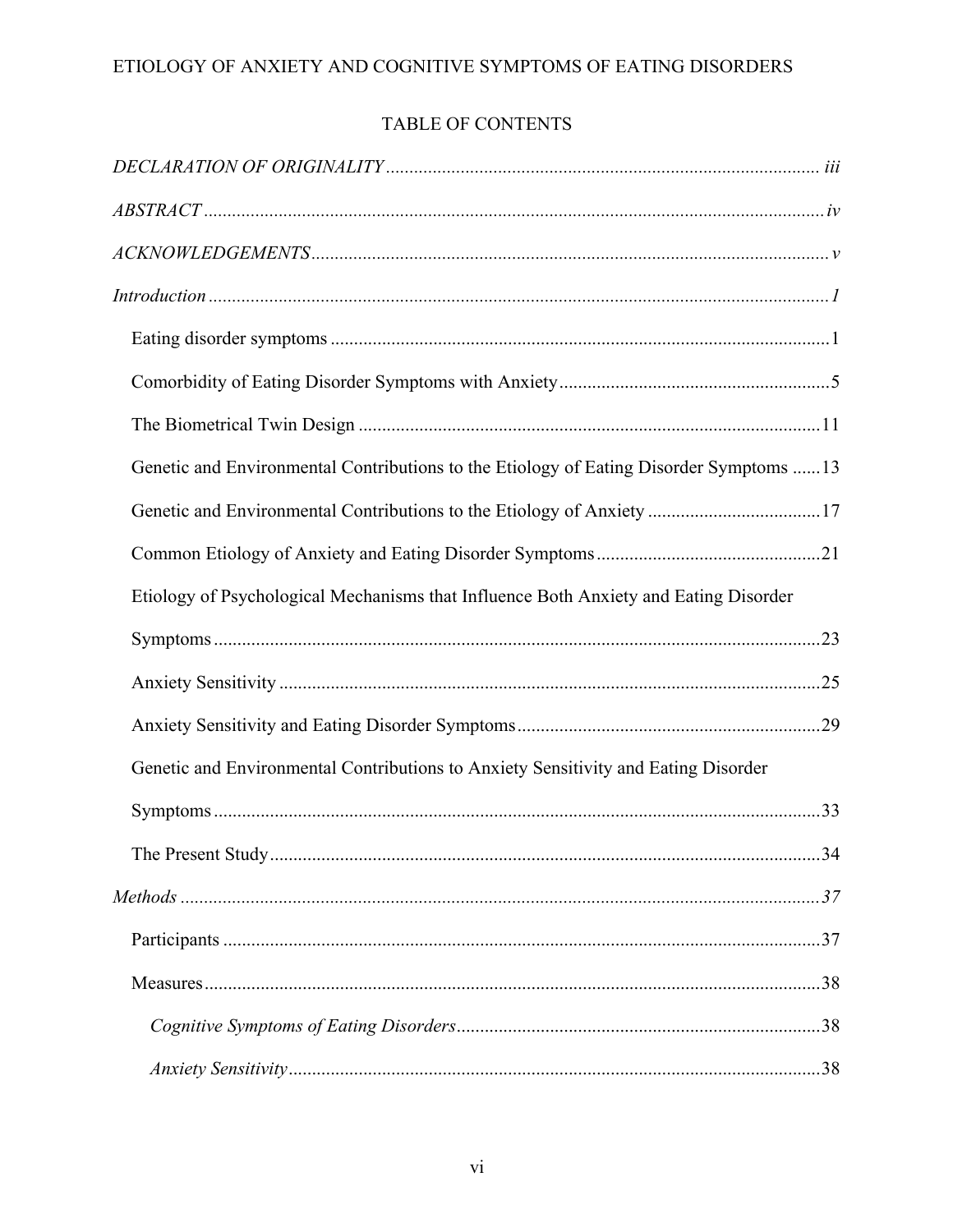| The Structure of Genetic and Environmental Contributions to Cognitive Eating Disorders    |  |
|-------------------------------------------------------------------------------------------|--|
|                                                                                           |  |
| Association of Latent Cognitive Eating Disorder Symptom Severity with Anxiety Sensitivity |  |
|                                                                                           |  |
|                                                                                           |  |
|                                                                                           |  |
|                                                                                           |  |
| The Structure of Genetic and Environmental Contributions to Cognitive Eating Disorder     |  |
|                                                                                           |  |
|                                                                                           |  |
|                                                                                           |  |
|                                                                                           |  |
| Association of Cognitive Eating Disorder Symptom Severity with Anxiety Sensitivity and    |  |
|                                                                                           |  |
|                                                                                           |  |
|                                                                                           |  |
|                                                                                           |  |
|                                                                                           |  |
|                                                                                           |  |
| Phenotypic and Etiologic Structure of Cognitive Symptoms of Eating Disorders 59           |  |
|                                                                                           |  |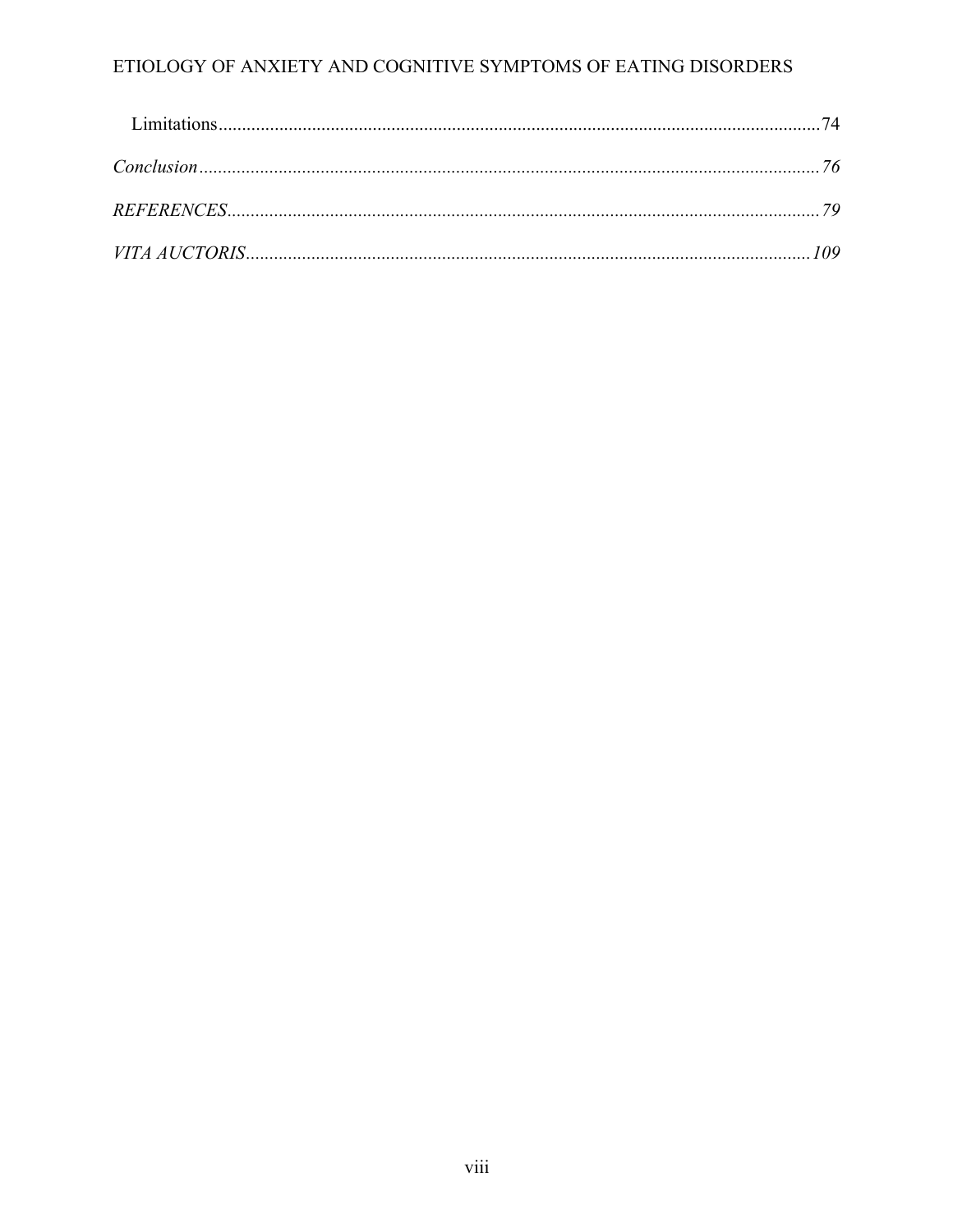### **Introduction**

#### **Eating disorder symptoms**

Eating disorder symptoms refer to core features of eating disorders, as described in the Diagnostic Statistical Manual of Mental Disorders, fifth edition (DSM-5), such as fear of gaining weight; the influence of weight and shape concern on self-evaluation; food restraint; and binge eating (American Psychiatric Association, 2013); as well as closely related constructs, such as body dissatisfaction, drive for thinness, and frequently feeling fat. Under this broad definition, eating disorder symptoms can also be organized into two main components: behavioural and cognitive symptoms. Behavioural symptoms include specific overt behaviours such as fasting, binge eating, and compensatory behaviours (e.g., vomiting, laxative use, exercising to offset caloric intake). Cognitive symptoms refer to eating- and weight-related thoughts and beliefs, such as body dissatisfaction; weight and shape concern; fear of gaining weight; and drive for thinness.

Cognitive symptoms of eating disorders are highly prevalent in community samples of both men and women (Paxton, 2000). Seventy percent of individuals in community samples, including 80% of women and 60% of men report some degree of body dissatisfaction (Griffiths et al., 2016). Likewise, 60% of women in community samples endorse eating, weight, or shape concern, while 79% report that weight and shape concerns influence thoughts about themselves (Gagne et al., 2012). Generally, cognitive symptoms of eating disorders appear to affect a larger proportion of women, but recent evidence suggests that cognitive symptoms of eating disorder measures, such as assessments of body dissatisfaction, may be more sensitive to the manifestation of eating disorder cognitions in women compared to men (Mitchison & Mond, 2015). For example, when broadened to include muscle dissatisfaction, up to 85% of men in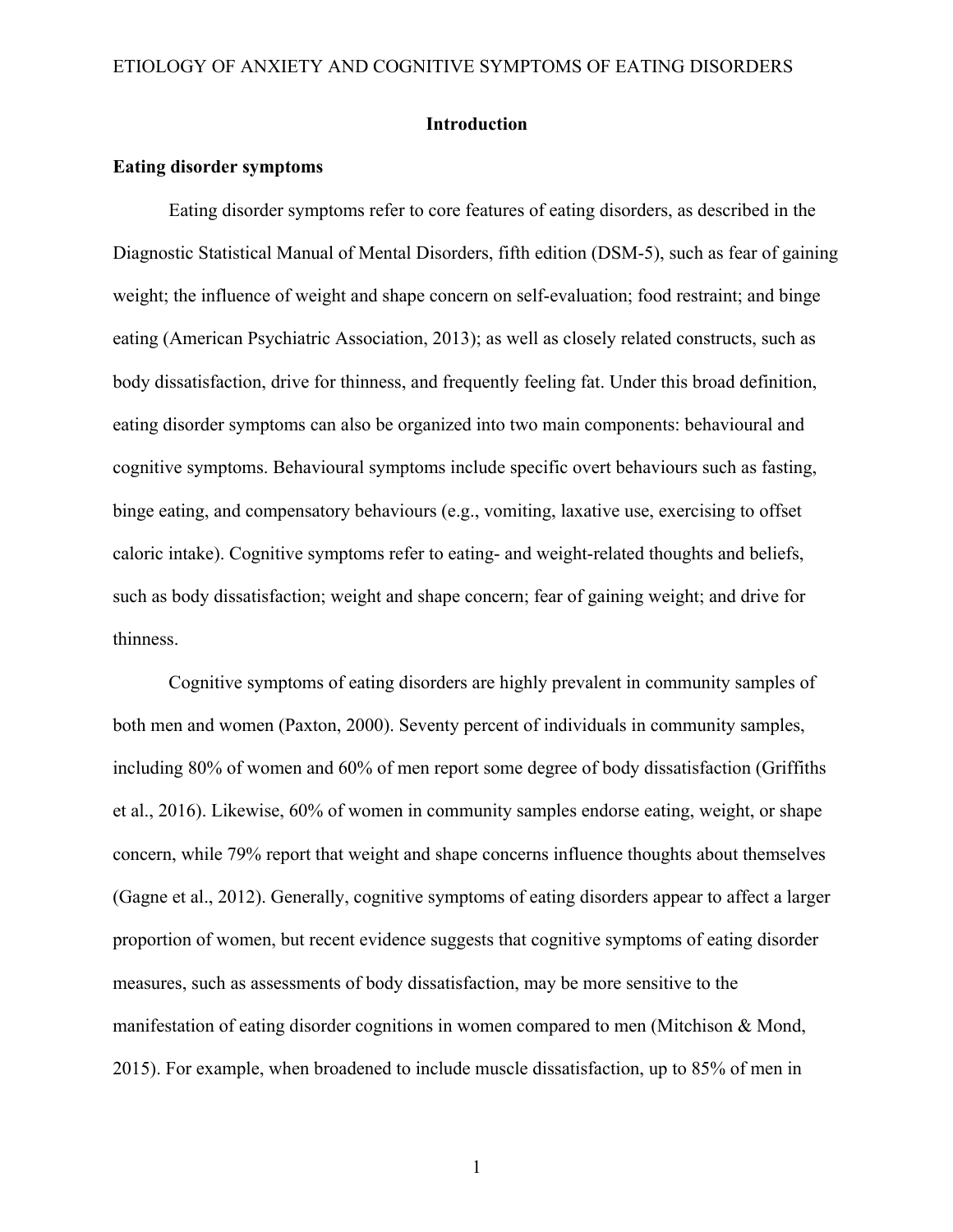community samples endorse body dissatisfaction (Mitchison & Mond, 2015). In community samples, cognitive symptoms of eating disorders are also associated with impaired mental and physical health, quality of life, psychological distress (e.g., stress, anxiety symptoms, depressive symptoms), and impaired psychosocial functioning (Griffiths et al., 2016; Mitchison, et al., 2015; Wilson et al., 2013). Further, cognitive symptoms of eating disorders are associated with increased risk of engaging in eating disorder behaviours (Gonçalves & Gomes, 2012; Johnson & Wardle, 2005) and increased risk of developing a more severe clinical eating disorders (Keel & Forney, 2013; Killen et al., 1994; Stice et al., 2011; Zeiler et al., 2016).

Like adults, cognitive symptoms of eating disorders affect a large proportion of children and adolescents in the general population. For example, in community samples of adolescents between the ages of 11 to 22 years, 80% endorse some level of body dissatisfaction (Furnham et al., 2002). Further, some studies indicate that 50% of girls and 30% of boys between the ages of 10 to 18 years endorse some level of body image concern (e.g., weight, shape, or muscular concern), while 30% of girls and 11% of boys endorse feeling fat (Zeiler et al., 2016). Cognitive symptoms of eating disorders may also emerge as early as 5 years of age. In a community sample of 5-year-old girls, 9% stated that they were dissatisfied with their bodies and 21% stated that they were concerned with their weight (Davison et al., 2000). Although prevalent among children, cognitive symptoms of eating disorders, including body dissatisfaction and weight and shape concern, may increase during high school (Nowak et al., 2001), particularly for girls (Calzo et al., 2012; Hoffmann & Warschburger, 2017). In community samples of adolescents, cognitive symptoms of eating disorders are associated with impaired quality of life; internalizing and externalizing problems (e.g., depressive symptoms; Herpertz-Dahlmann et al., 2008; Zeiler et al., 2016); psychological distress (Johnson & Wardle, 2005); low self-esteem (Herpertz-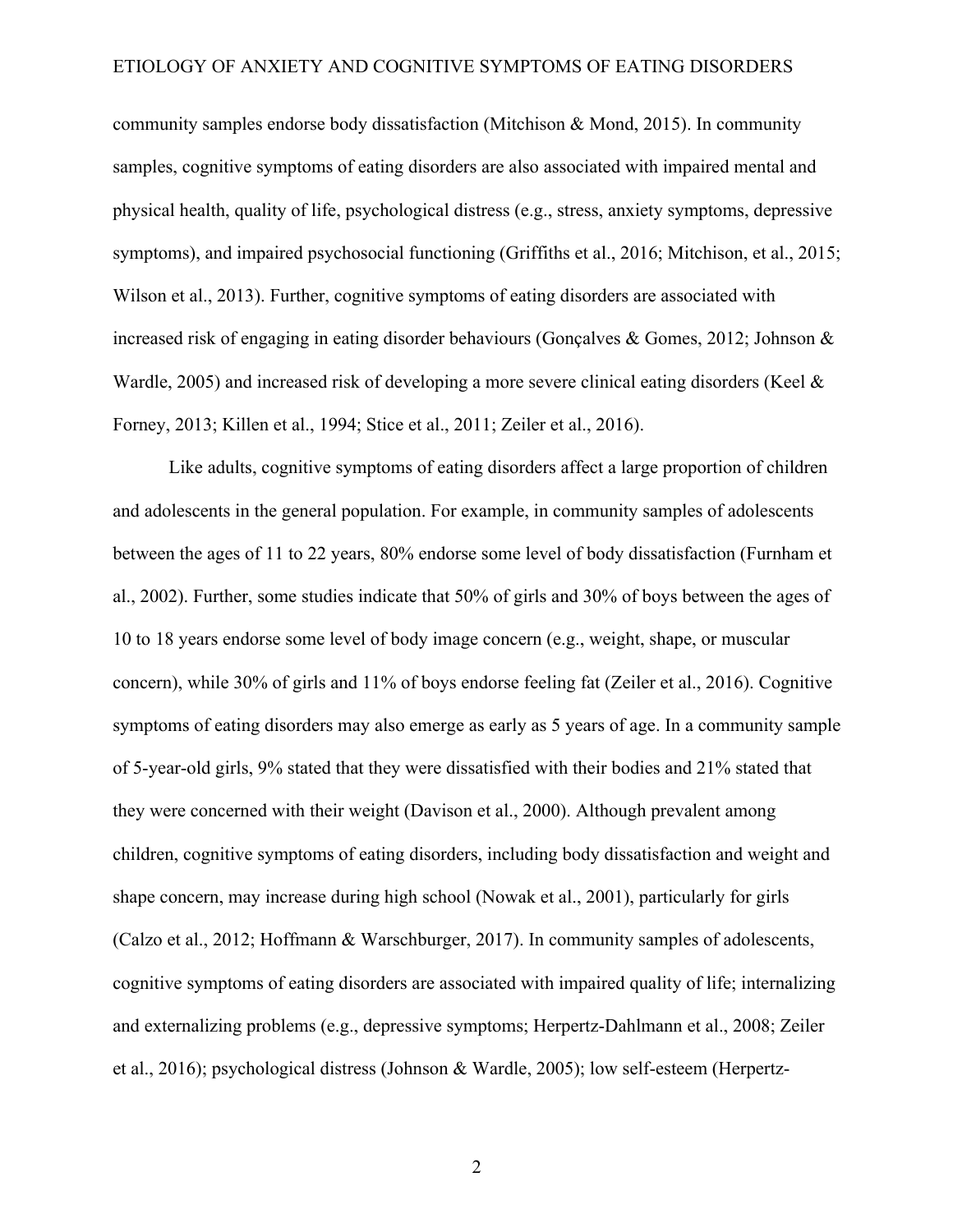Dahlmann et al., 2008); and low body self-esteem (Gowers & Shore, 2001). Further, adolescents who endorse in cognitive symptoms of eating disorders are at higher risk of eating disorder behaviours, such as emotional eating and dietary restraint (Johnson & Wardle, 2005), and are at greater risk of developing eating disorders (Keel & Forney, 2013; Killen et al., 1994; Stice et al., 2011; Zeiler et al., 2016).

Adolescence is generally defined as the ages of 10 to 25 years old and is subdivided into stages including early adolescence (10 to 13 years), adolescence (14 to 17 years), and early adulthood (18 to 25 years; Curtis, 2015). Adolescence, which is characterized by substantial neural changes (Giedd, 2015), is a period of heightened risk for the emergence of psychopathology. Approximately 50% of individuals who experience a psychological disorder in their lifetime will experience it by the age of 14 years; 75% will experience it by the age of 24 years (Giedd, 2015). The prevalence of cognitive symptoms of eating disorders also increases over childhood into adolescence and remains prevalent across the lifespan (Runfola et al., 2013; McCabe & Ricciardelli, 2004). While cognitive symptoms of eating disorders are prevalent across the lifespan, they are more closely related to self-esteem and self-concept during adolescence and early adulthood compared to later adulthood. For example, body dissatisfaction had a greater influence on self-esteem and self-concept among adolescents than among older individuals (Tiggemann, 2004). Thus, adolescents may be at heightened risk for impairment related to cognitive symptoms of eating disorders.

Numerous risk factors for cognitive symptoms of eating disorders also emerge during the adolescent period and may contribute the increased prevalence of cognitive eating disorder symptoms during adolescence. For example, higher body mass index is associated with increased risk of cognitive symptoms of eating disorders (Gowers & Shore, 2001), especially among girls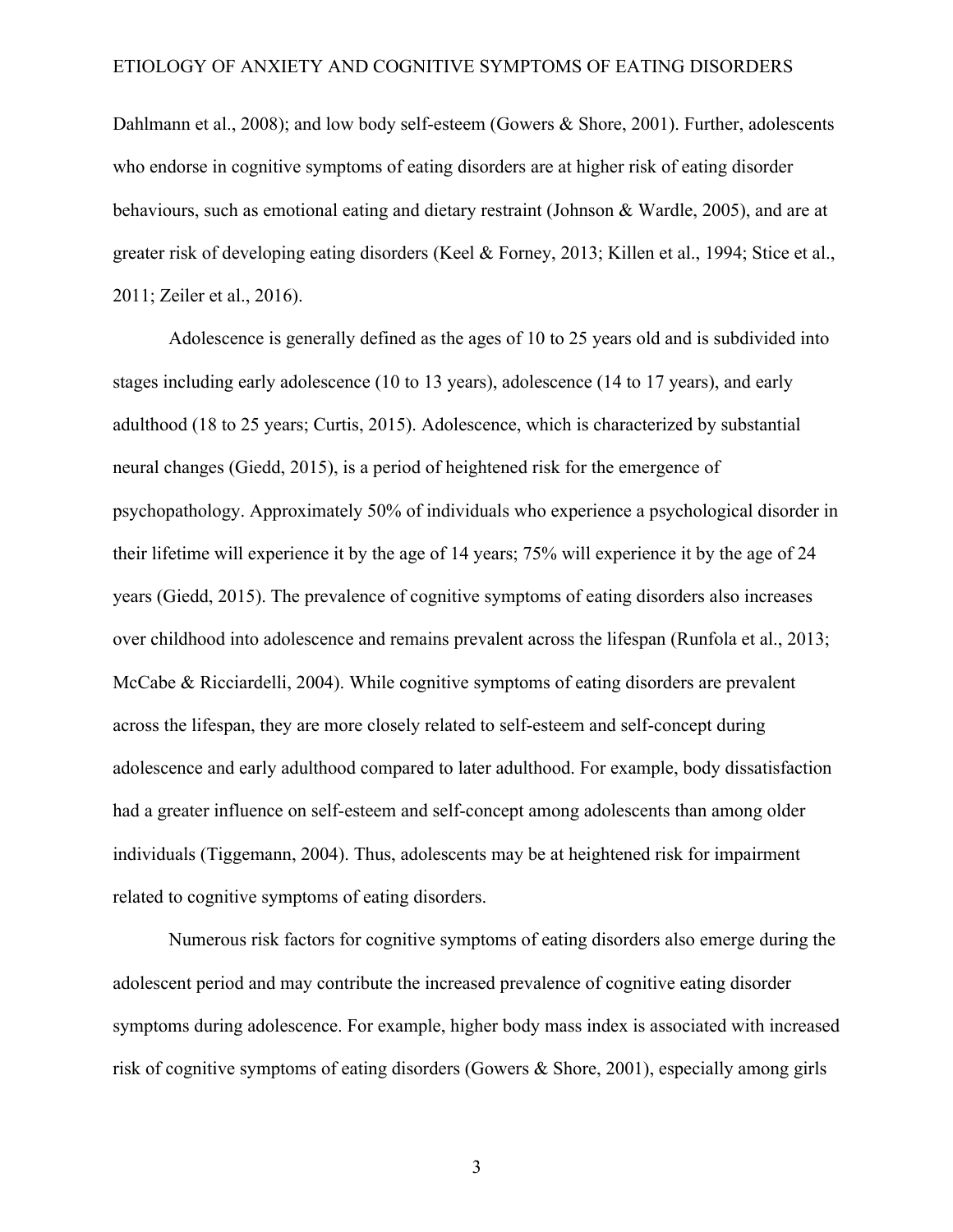between the ages of 8 to 13 years (Allen et al., 2008). Specifically, the increase in body fat from a mean of 8% to 22% that occurs during puberty among girls, may increase weight and shape sensitivity in this age group (Gowers & Shore, 2001). During adolescence, individuals also spend more time with peers and less time with family (Choukas-Bradley & Prinstein, 2014); peers become increasingly important influences (Myers & Crowther, 2009). Accordingly, peer groups and social media are both linked to elevated cognitive symptoms of eating disorders (Gowers & Shore, 2001). For example, spending time with peers who emphasize weight, eating, and shape concern is associated with elevated cognitive symptoms of eating disorders among adolescents (Myers & Crowther, 2009; Voelker et al., 2015). Similarly, social comparisons and the use of appearance-related social media (e.g., Instagram) are associated with elevated cognitive symptoms of eating disorders in adolescence (Jarman et al., 2021; Myers & Crowther, 2009). As most adolescent girls (75%) and boys (69%) report using at least one social media platform (Wilksch et al., 2020), social media use may be a particularly salient risk factor for eating disorder symptoms in this age group.

Research is critically needed to examine the etiology of cognitive eating disorder symptoms during adolescence. During adolescence, the prevalence of eating disorder symptoms peaks along with impairment related to eating disorder symptoms as compared to other periods across the lifespan. Thus, research efforts to identify environmental and biopsychosocial risk factors during this at-risk period may be particularly relevant to reduce widespread emerging biopsychosocial impairment due to eating disorder symptoms. Risk factors that contribute to the development of cognitive eating disorder symptoms may also change across the lifespan, such that identifying risk factors at specific developmental stages is important to clarify at critical developmental periods. Adolescence is a developmental period during which eating disorder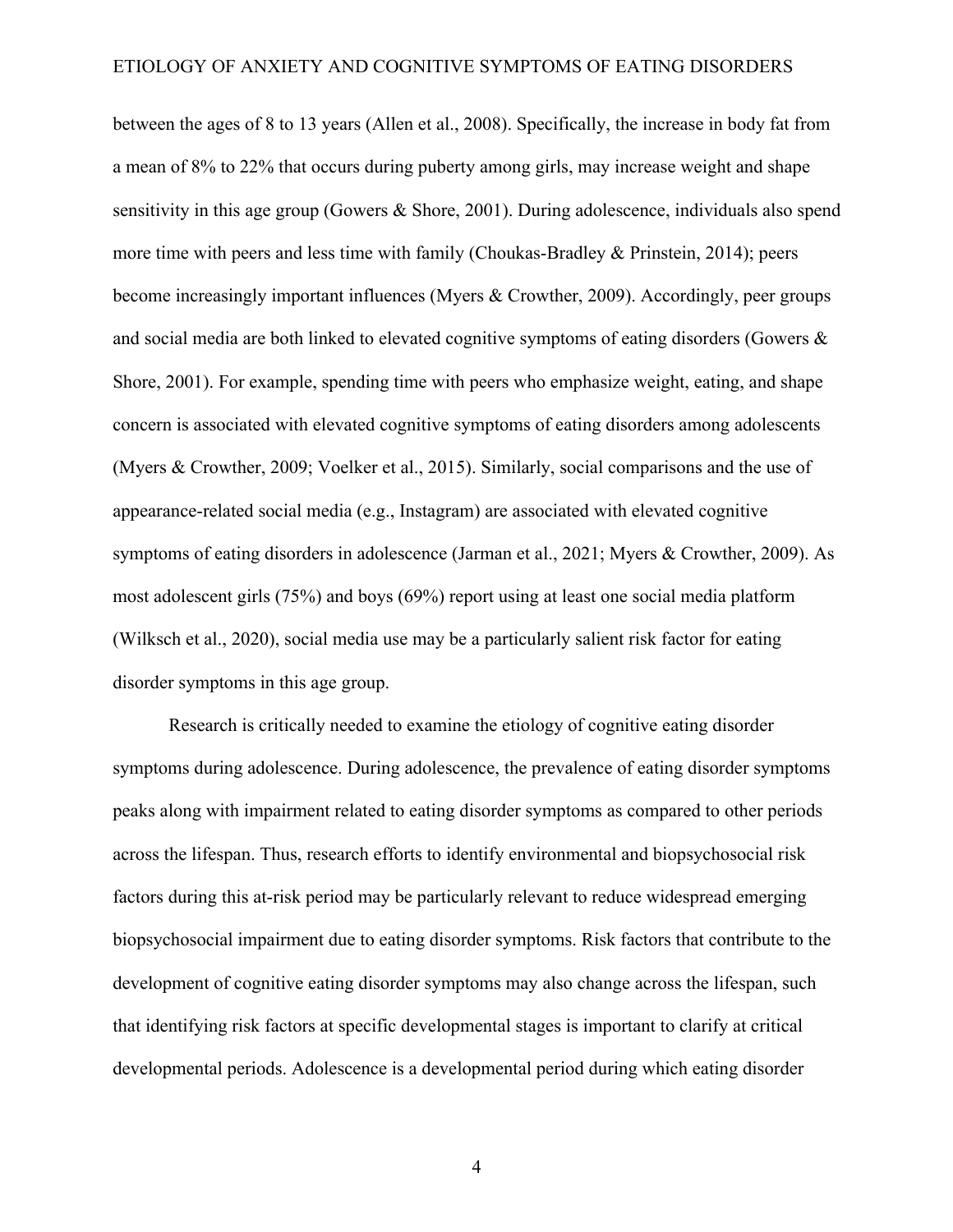symptoms often emerge and when risk factors for eating disorders may contribute to both the development and maintenance of newly emerging eating disorder symptoms. Further, eating disorder symptoms and their risk factors may influence one another over time in a reciprocal relationship. For example, while anxiety symptoms often precede eating disorder symptoms, some research demonstrates that eating disorder symptoms during childhood and adolescence influence the development of anxiety over time (see Godart et al., 2002 for review). By clarifying the etiology of cognitive eating disorders symptoms during their emergence in adolescence, research may clarify and inform the associations of eating disorder symptoms with later psychopathology risk.

#### **Comorbidity of Eating Disorder Symptoms with Anxiety**

Community and epidemiological samples consistently document a strong correlation of eating disorder symptoms with both anxious distress and anxiety disorders among adults. Broadly, anxiety is associated with eating disorder symptoms. For example, general anxiety symptoms, stress (Fragkos & Frangos, 2013), trait anxiety (Davey & Chapman, 2009), and fear of social judgment (e.g., eating in public; Levinson et al., 2018) are associated with elevated cognitive and behavioural symptoms of eating disorders, including weight and shape concern, body dissatisfaction, food restraint, and binge eating.

Although there is limited research on the comorbidity of anxiety disorders with eating disorder symptoms in community samples, a large body of research documents a strong correlation of anxiety disorders with eating disorders in clinical samples (e.g., Godart et al., 2002), supporting the correlation of anxiety and anxiety syndromes with eating disorder symptoms found in the general population. Anxiety disorders are significantly more prevalent among patients with an eating disorder as compared to the general population (Swinbourne &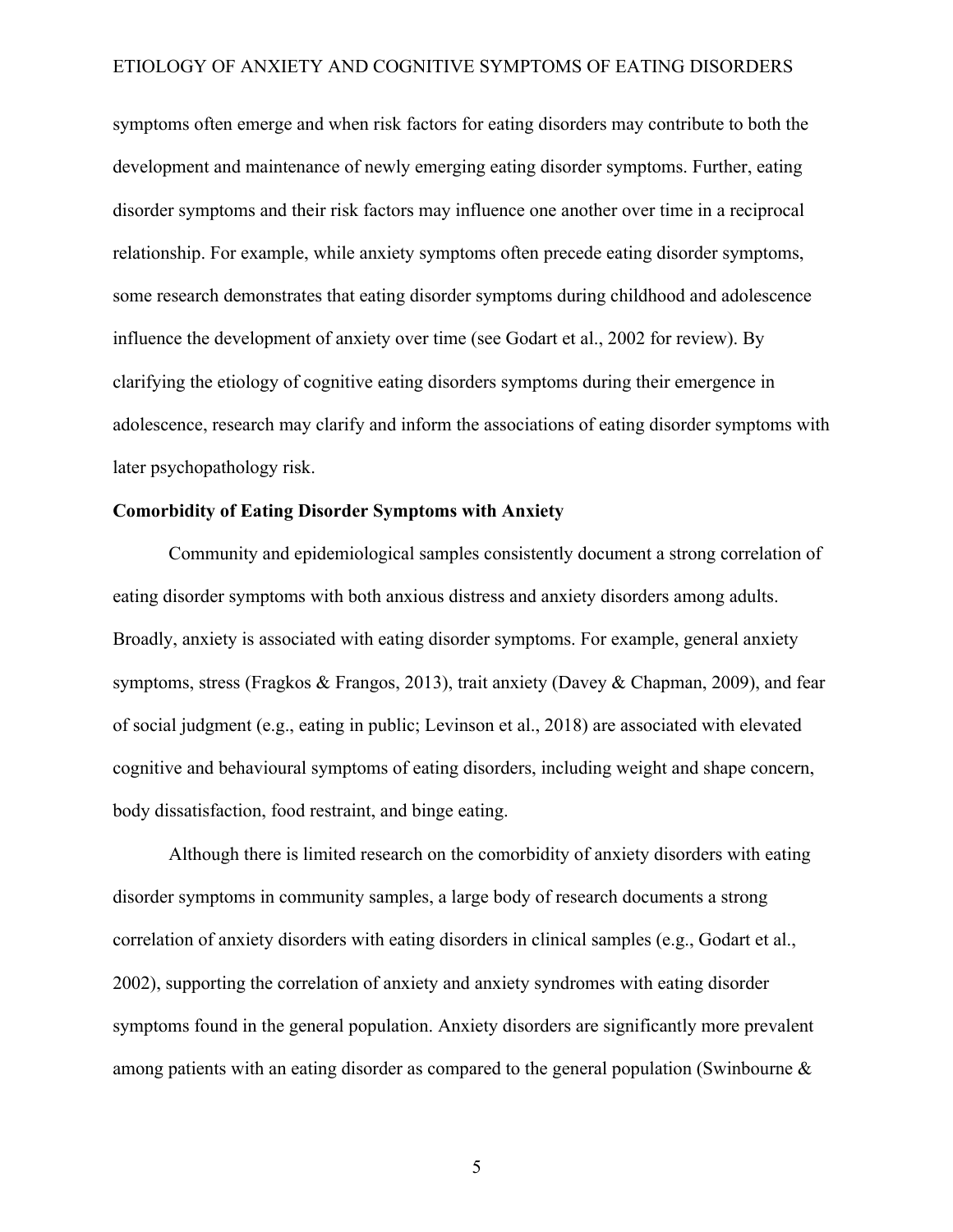Touyz, 2007) and are consistently among the most prevalent comorbid disorder in individuals with an eating disorder (Ulfvebrand et al., 2015). For example, in a large sample that included 7,156 men and women, 70% of individuals who met diagnostic criteria for an eating disorder presented with a comorbid disorder, of which anxiety disorders were the most prevalent comorbid condition (Ulfvebrand et al., 2015). Similarly, among inpatient and outpatient women who met diagnostic criteria for an eating disorder (i.e., anorexia nervosa, bulimia nervosa, eating disorder not otherwise specified), 65% met criteria for a comorbid anxiety disorder (Swinbourne et al., 2012)*.* Prior research on individual anxiety disorders documented similar rates of comorbidity with eating disorders. For example, Woodside and Staab (2006) estimated the prevalence rates of social anxiety disorder, specific phobia, post-traumatic stress disorder, panic disorder, and generalized anxiety disorder at 20%, 15%, 13%, and 10%, respectively, in individuals diagnosed with an eating disorder. Similar to evidence from non-clinical populations, while anxiety is broadly associated with eating disorders, as evidenced by the wide range of anxiety disorders comorbid with eating disorders, specific anxiety disorders, such as social anxiety disorder, may be particularly comorbid with eating disorders.

The presence of comorbid anxiety or a comorbid anxiety disorder may also be associated with increased severity and longer duration of the eating disorder in adults (Hughes, 2012; Swinbourne et al., 2012). Moreover, Spindler and Milos (2007) suggested that comorbid anxiety may be associated with elevated eating disorder symptom severity more strongly than concurrent depressive symptoms or symptoms of substance use disorders, which further indicates the relevance of comorbid anxiety for the development and prognosis of both eating disorders and eating disorder symptoms. However, empirical evidence is mixed; some studies document no difference in eating disorder symptom severity among those with and without a comorbid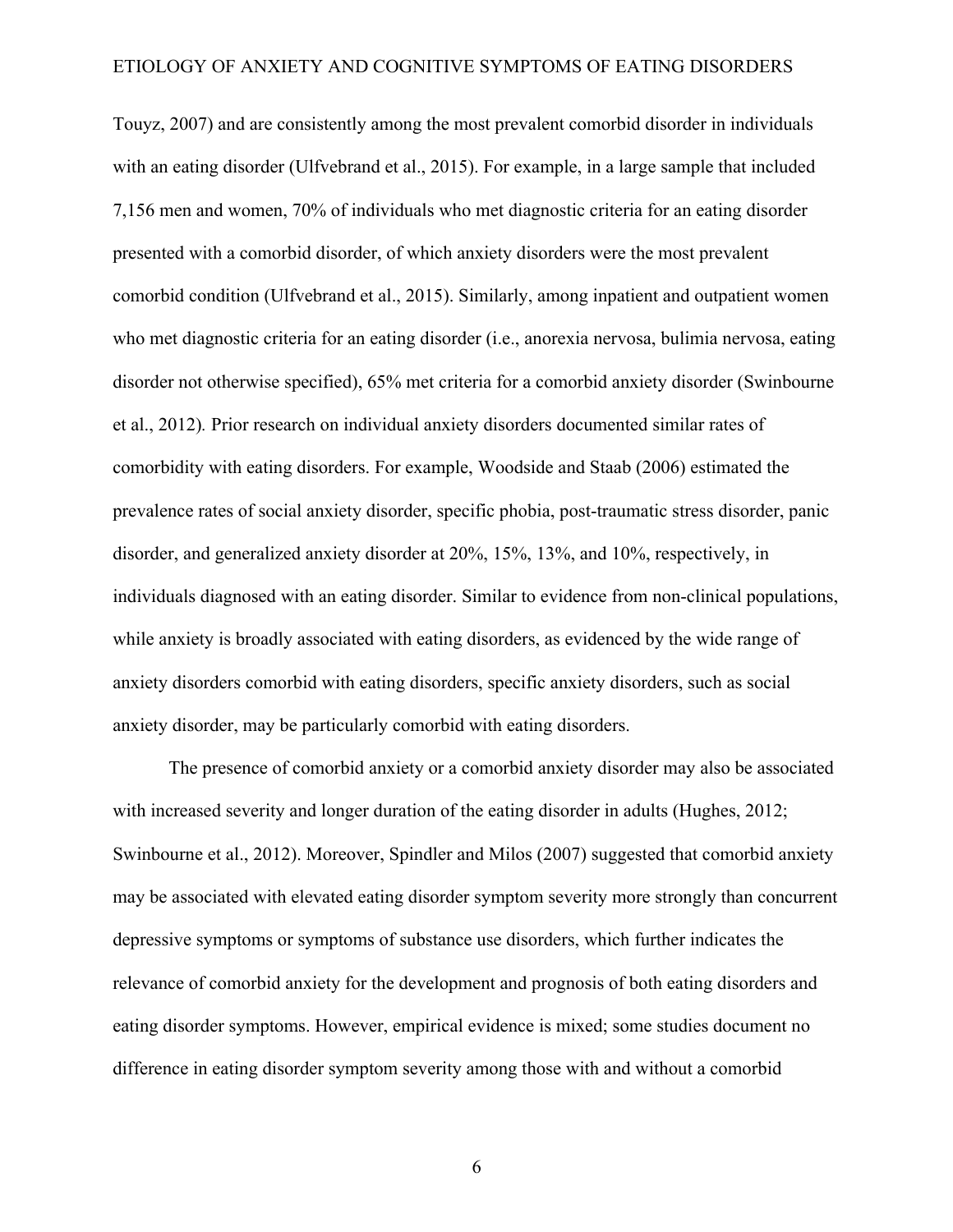anxiety disorder (e.g., Hughes., 2012). Further, most findings to date are based on clinical samples.

A growing body of evidence suggests that, when comorbid, the development of anxiety symptoms may precede the development of eating disorder symptoms. For example, fear that others may negatively evaluate one's appearance predicts later elevated eating disorder symptoms in community samples (Levinson & Rodebaugh, 2016). Godart and colleagues (2002) reviewed research from 1985 to 2001 to examine the chronology of anxiety disorders and anxiety symptoms with both eating disorders and eating disorder symptoms in community samples aged 16 to 65 years. They conclude that empirical findings varied widely between studies but were broadly consistent with the conclusion that anxiety disorders and symptoms may precede eating disorders and eating disorder symptoms (Godart et al., 2002). In line with this conclusion, when comorbid, the onset of an anxiety disorder often precedes the onset of an eating disorder in clinical samples. For example, among patients with comorbid anxiety and eating disorders, an anxiety disorder preceded the onset of an eating disorder in 69% of patients with a primary eating disorder and 71% of patients with a primary anxiety disorder (Swinbourne et al., 2012). Similarly, prospective reports among women with anorexia nervosa indicated that childhood overanxious disorder often preceded the onset of anorexia nervosa (Raney et al., 2008). However, similar to findings from community samples, empirical findings are mixed (see Swinbourne & Touyz, 2007 for review). It is possible that specific anxiety disorders and eating disorder symptoms are more closely related to one another than are other anxiety disorders. If so, heterogeneity among anxiety disorders may contribute to the mixed results in the current literature. For example, fear of negative evaluation, a symptom of social anxiety disorder, might increase susceptibility to upward social comparisons, internalization of the thin ideal, and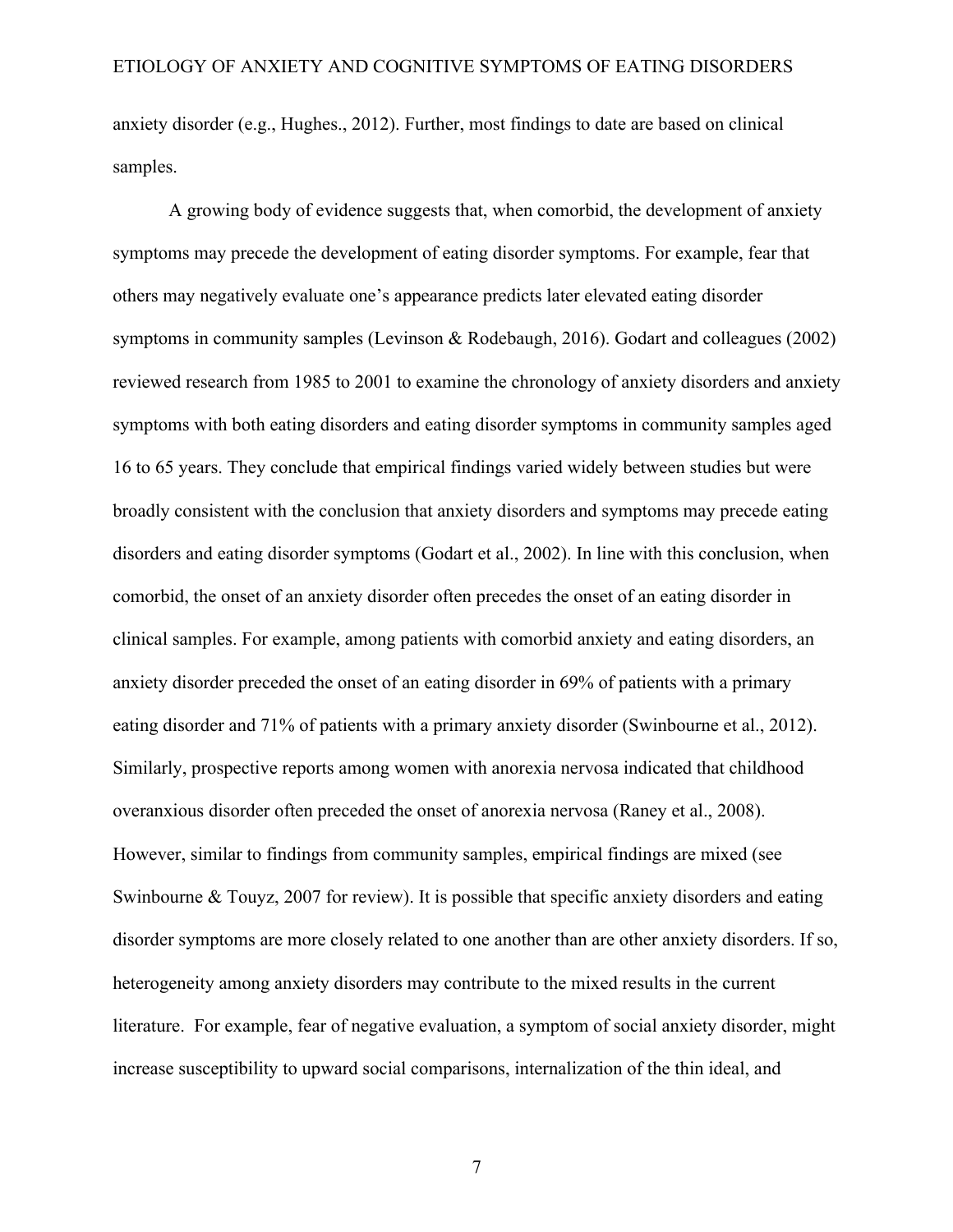resulting body dissatisfaction. There is some evidence to support this. For example, in a network analysis of bridge symptoms between social anxiety disorder and eating disorder symptoms in clinical and non-clinical samples, embarrassment of eating and drinking in public and feeling nervous about one's appearance were identified as bridge symptoms between social anxiety disorder and eating disorder symptoms. This study illustrates the relative importance of specific symptoms in the comorbidity of anxiety disorders with eating disorder symptoms (Levinson et al., 2018).

Anxiety symptoms are also associated with eating disorder symptoms in community samples of children and adolescents (e.g., Herpertz-Dahlmann et al., 2008; Lee & Vaillancourt, 2019). For example, in children and adolescents aged 8 to 13 years, elevated anxiety symptoms were associated with elevated symptoms of bulimia nervosa (Rowe et al., 2002). Similarly, compared to those without any eating pathology, adolescent girls who presented with elevated eating disorder symptoms or a subclinical eating disorder were more likely to have symptoms of separation anxiety disorder and generalized anxiety disorder (Touchette et al., 2011). Thus, although a limited number of studies assessed the association of anxiety with eating disorder symptoms in community samples of children or adolescents, the evidence suggests an association of anxiety with eating disorder symptoms.

A large body of research in clinical samples of children and adolescents supports the broad association of eating disorders with anxiety disorders in children and adolescents. Anxiety disorders are consistently one of the most prevalent comorbid disorders among children and adolescents with eating disorders (e.g., Vardar & Erzengin, 2011). For example, over half of adolescents who present with an eating disorder also present with a comorbid anxiety disorder (Frtzsimmons-Craft et al., 2019). Moreover, in a sample of 10,123 adolescents aged 13 to 18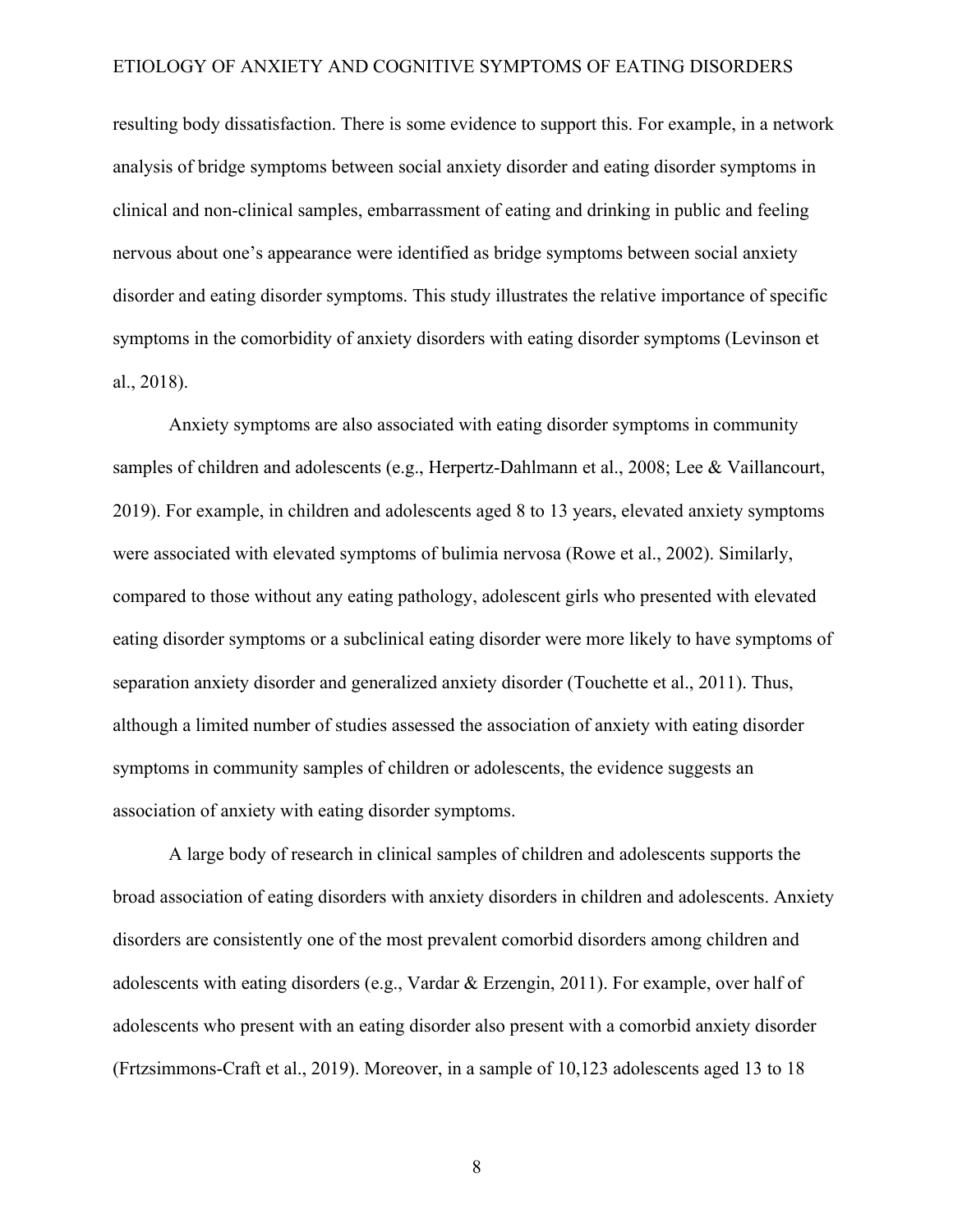years, anorexia nervosa, bulimia nervosa, and binge eating disorder were more strongly associated with anxiety and mood disorders than with other psychological disorders (Swanson et al., 2011). Likewise, in a review of the association of anxiety disorders with anorexia nervosa specifically, 24% to 60% of children, adolescents, or adults with anorexia nervosa may also present with a comorbid anxiety disorder (Hughes., 2012). Because there were limited studies on children and adolescents, the study broadened its scope to include relevant studies in adult populations. Moreover, the review included both clinical and non-clinical participants, as well as a broad range of anxiety symptoms (Hughes., 2012). Therefore, the wide range in the prevalence of comorbid anxiety and anorexia nervosa reported was likely due to age, symptoms assessed, and severity of symptoms. Similarly, in a longitudinal study in children and adolescents, 56% of those who met criteria for anorexia nervosa also had a lifetime diagnosis of an anxiety disorder over 10 years of follow up assessment (Herpertz-Dahlmann et al., 2001). Regarding specific anxiety disorders, social anxiety disorder may be associated with bulimia nervosa and binge eating disorder particularly strongly (Spettigue et al., 2020). Together, this literature indicates a consistent correlation of anxiety symptoms and anxiety disorders with both eating disorders and eating disorder symptoms in children and adolescents.

Among children and adolescents, comorbid anxiety disorders may also be associated with elevated eating disorder symptom severity (Brand-Gothelf et al., 2014) and poorer treatment outcomes (Bryant‐Waugh et al., 1988; Milos et al., 2002), although empirical support is mixed (e.g., Hughes, 2012; Swinbourne & Touyz, 2007). The impact of comorbid anxiety disorders on the effectiveness of standard treatments for eating disorders may depend on additional factors such as the age of onset of the anxiety or eating disorder; eating and anxiety disorder subtype; severity of anxiety and eating disorder symptoms; and gender or biological sex. Taken together,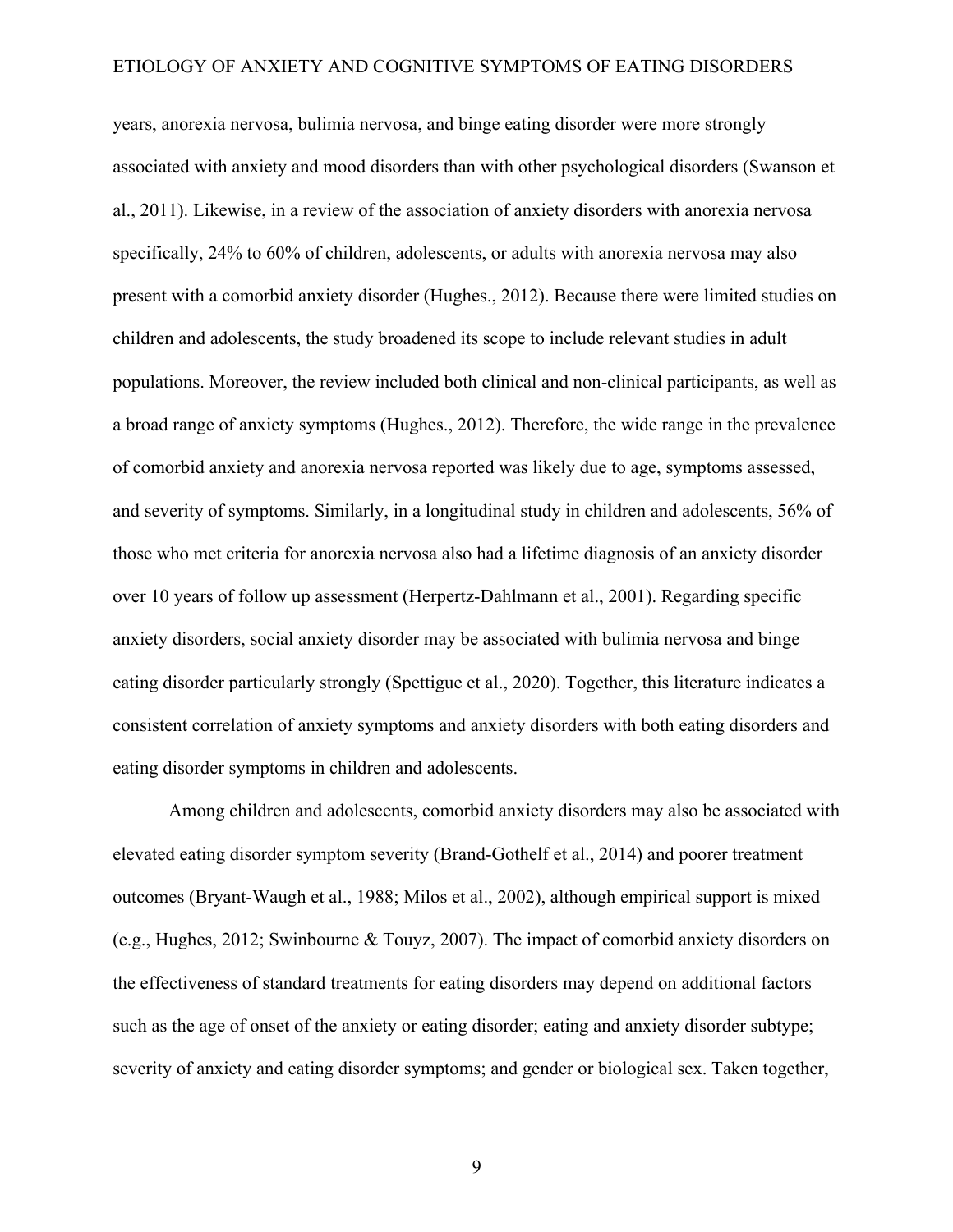further research is needed to clarify the role of comorbid anxiety disorders among children and adolescents with eating disorders on symptom severity and prognosis including response to firstand second-line treatments.

Like in adults, anxiety symptoms and anxiety disorders often precede the onset of eating disorders and eating disorder symptoms in children and adolescents. Longitudinal studies suggest that anxiety symptoms predict eating disorder symptoms, such as binge eating, fasting, vomiting, body dissatisfaction, and weight concern among adolescents (Lee & Vaillancourt, 2019; Lloyd et al., 2020; Schaumberg et al., 2019); Parkinson and colleagues (2012) documented similar findings in children. Anxiety symptoms may also predict both later eating disorder symptoms and the development clinical eating disorders. For example, Schaumberg et al. (2019) assessed anxiety symptoms and eating disorder symptoms at ages 10, 14, and 16 years. Worry and physical symptoms of anxiety at age 10 predicted eating disorder symptoms (e.g., binge eating, fasting, and weight concerns) at age 14. Similarly, worry predicted the onset of clinical eating disorders (e.g., anorexia nervosa and bulimia nervosa) at 16 years of age. These findings suggest that anxiety broadly predicts both eating disorder symptoms and eating disorders. Similarly, anxiety disorders may predict the onset of eating disorders among children and adolescents. For example, among adolescents who developed an eating disorder over a 2-year period, 22% were diagnosed with an anxiety disorder prior to being diagnosed with an eating disorder (Rojo-Moreno et al., 2015). Moreover, in the study by Rojo-Moreno and colleagues (2015), anxiety disorders were the most prevalent psychiatric comorbidity and the only disorder to precede the onset of an eating disorder.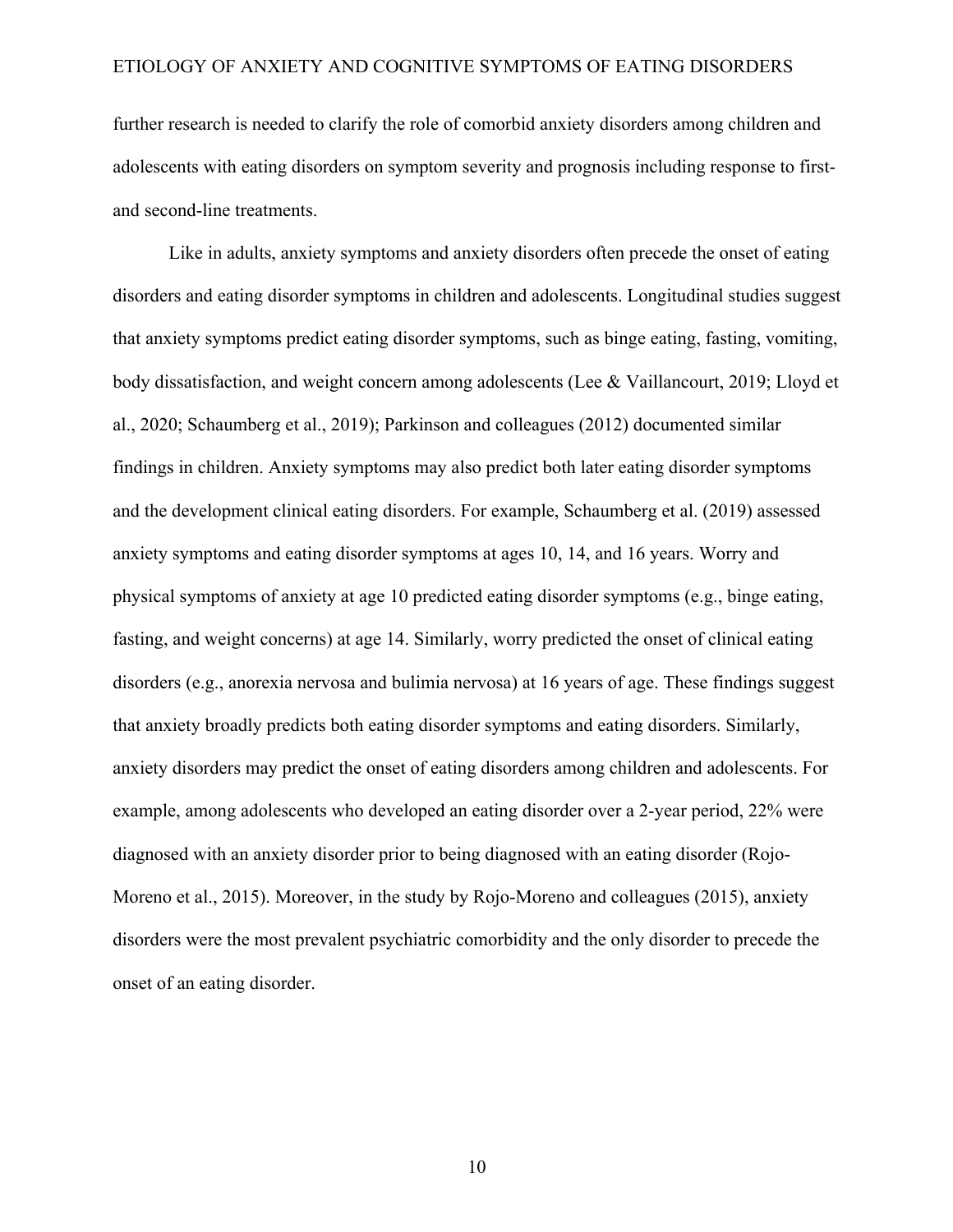### **The Biometrical Twin Design**

Research to clarify genetic and environmental contributions to the etiology of eating disorder symptoms in adolescence in the general population has both theoretical and clinical implications. The current etiological conceptualization of eating disorder symptoms (e.g., body dissatisfaction, weight concern) emphasizes environmental factors including numerous studies on environmental risk factors (e.g., societal pressure to be thin) that contribute to the development of eating disorder symptoms and related distress (e.g., body dissatisfaction) (Keel et al., 2013). A focus on environmental risk factors for eating disorder symptoms and related distress may have direct implications for the development of prevention and intervention strategies. Instead, clarification of genetic contributions to eating disorder risk may inform the identification of biopsychological substrates through which eating disorders develop through childhood and adolescence (Cuthbert & Insel, 2013; Insel et al., 2010). The subsequent identification of such biopsychological substrates could, in turn, open entirely new avenues for targeted preventive intervention as well as pharmacological and psychological treatment of eating disorder symptoms and related distress. Separately, research to identify which symptoms are predominantly influenced by environmental contributions may guide the provision of existing prevention and intervention strategies based on engaging with one's environment (e.g., use of social media). Thus, the genetic and environmental contributions in the etiology of distinct eating disorder symptoms provide important clinical information.

Within community and epidemiological research, eating disorder symptom severity is conceptualized dimensionally such that eating disorder symptom severity is assessed both within and outside of participants with a diagnosed eating disorder. Research on the etiology of eating disorder symptom severity can help to further delineate the similarities and differences between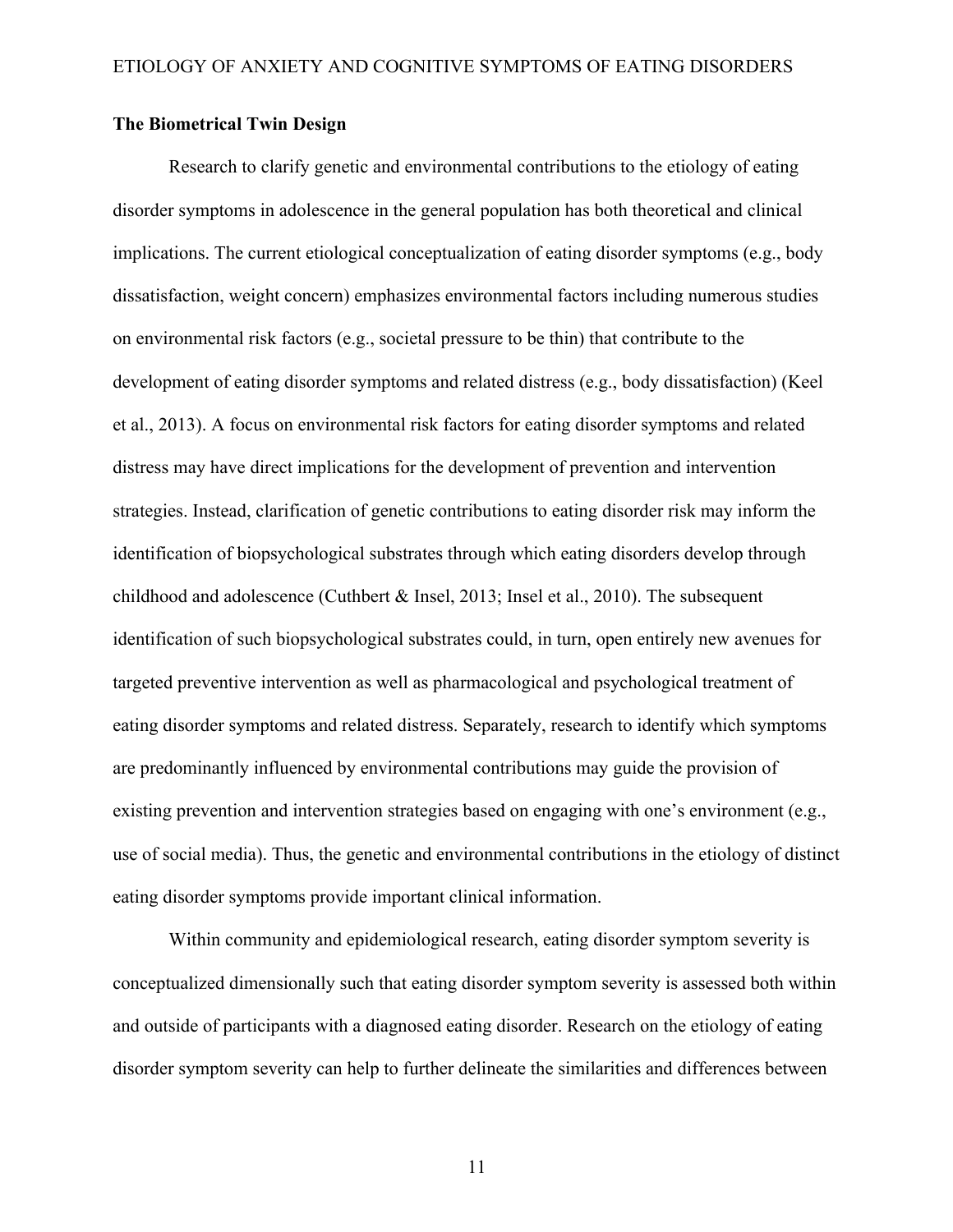eating disorder symptoms in community participants and in individuals diagnosed with clinical eating disorders, particularly to clarify why eating disorder symptoms may be particularly prevalent in the general population. For example, the co-occurrence of anxiety and eating disorder symptoms is highly prevalent in the general population. Etiological research can further elucidate the nature of this relationship to clarify how putative psychological traits contribute to the co-occurrence of anxiety and eating disorder symptoms and, thereby, may give rise to multiple, comorbid syndromes. Following research to identify putative psychological traits that may explain the development of multiple, frequently comorbid syndromes, such traits could clarify novel targets for prevention and intervention strategies that would address a wide range of frequently comorbid mental health outcomes.

The biometrical twin design distinguishes between latent (i.e., unobserved) genetic and environmental factors that contribute to a given phenotype (i.e., an observed trait). For example, the model decomposes between-person variance in an eating disorder symptom (e.g., felt fat) into latent genetic and environmental influences to the given eating disorder symptom. Specifically, under the biometrical twin design, between-person variance in a given phenotype is partitioned into latent additive genetic influences (A), environmental influences shared between both twins in a family (shared environmental influences; C), and person-specific environmental influences (E). The model is computationally estimated using structural equation modeling (Neale & Cardon, 1992). Computationally, it is often assumed that A, C, and E influences are linear and additive, which means that the model assumes no interaction between genes and environment, though this assumption can be relaxed in research on more complex family and twin designs (Berger, 2005). Thus, the total between-person variance in a given phenotype (e.g.,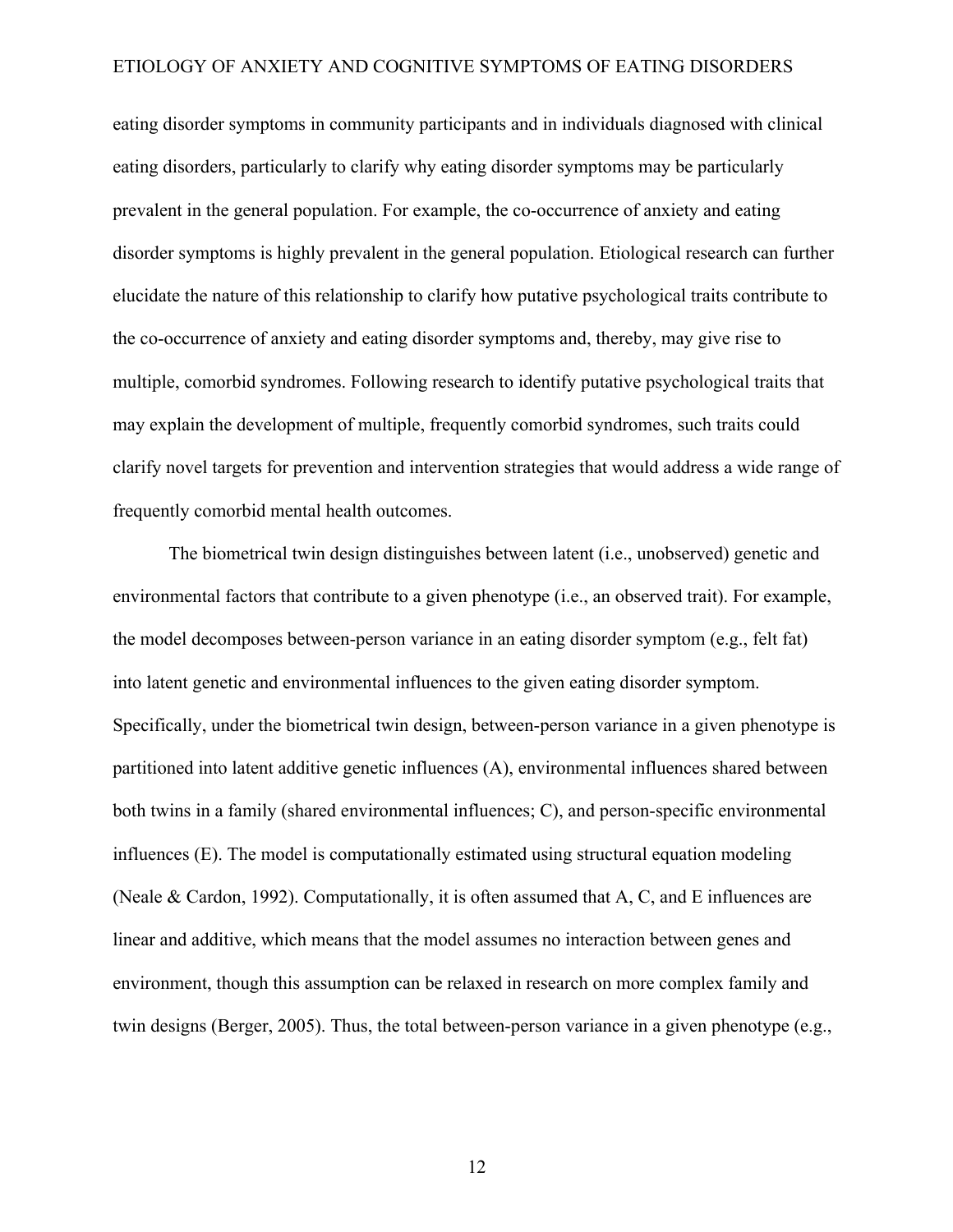an eating disorder symptom) is equal to the sum of the variance in A, C, and E (Rabe-Hesketh et al., 2008).

Additive genetic influences reflect the additive contribution of specific genetic variation across multiple loci that contribute to a phenotype (Berger, 2005). Shared environmental influences reflect environmental factors that are shared by twins, such as the shared home environment. Person-specific environmental influences reflect environmental factors that are unique to each twin, such as the perception of the home environment, unique friend groups, or events that may happen disproportionately to one child (e.g., peer victimization). To estimate A, C, and E, the biometrical twin design leverages the difference in genetic relatedness between monozygotic and dizygotic twins. Specifically, monozygotic twins share 100% of their segregating genes while dizygotic twins share 50%; both mono- and dizygotic twins share 100% of the so-defined shared environment (C) and none of the so-defined person-specific environment (E).

#### **Genetic and Environmental Contributions to the Etiology of Eating Disorder Symptoms**

Prior research demonstrated that both genetic and environmental factors influence the etiology of eating disorder symptoms in adults. For example, studies using the biometrical twin design show that genetic influences contribute to between-person variance in myriad eating disorder symptoms including cognitive symptoms of eating disorders, such as eating concern (46%; Wade et al., 1998), shape concern (64%), and the influence of weight and shape concern on self-evaluation (50%; Spanos et al., 2010), and eating disorder behaviours, such as dietary restraint (32%; Wade et al., 1998), disordered eating (60%), binge eating (50% to 80%), and compensatory behaviours (e.g., vomiting; 30 to 50%; Builk et al., 1998; Mazzeo et al., 2010; Root et al., 2010). Person-specific environmental influences contribute the remaining between-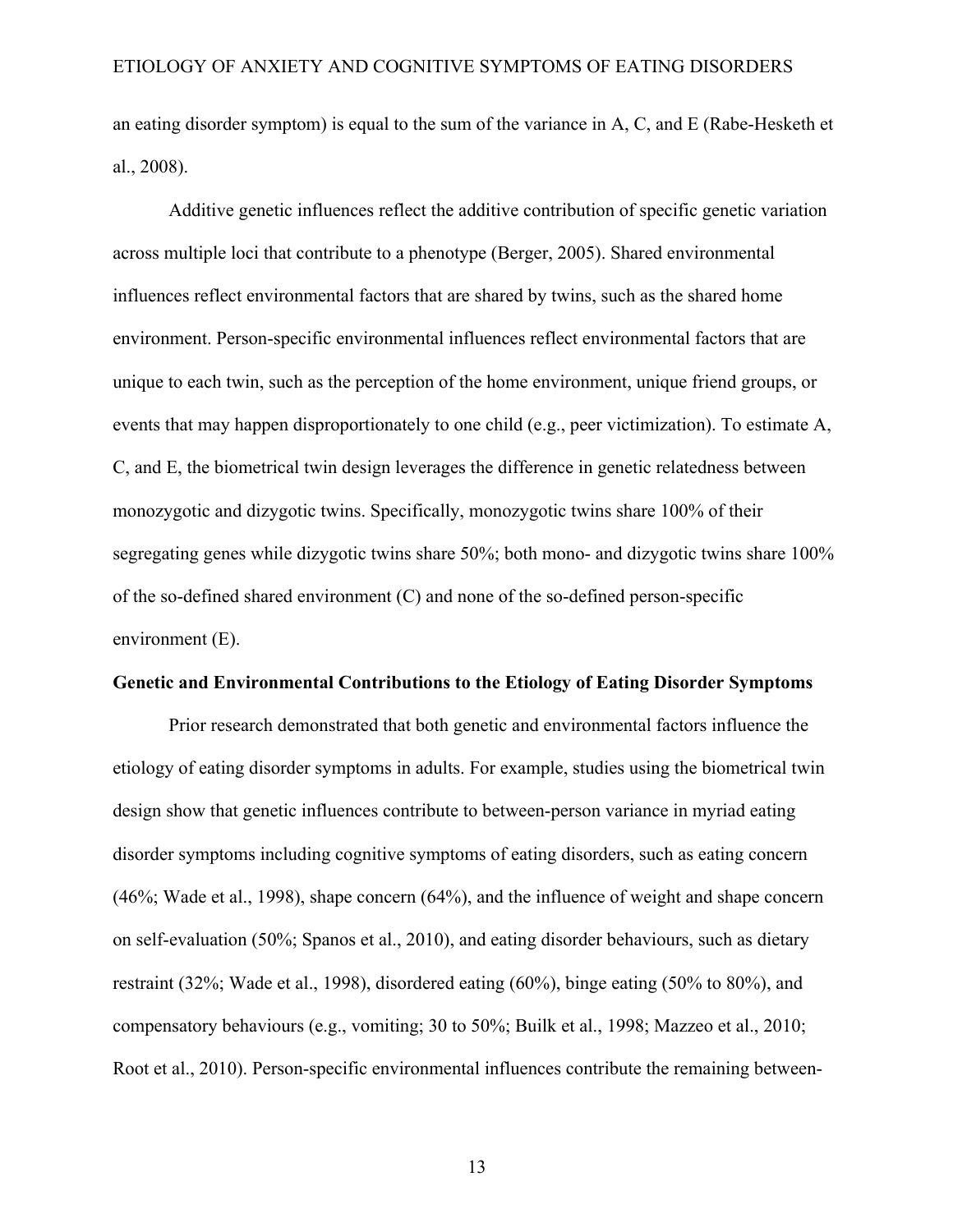person variance in eating disorder symptoms while environmental influences shared between (i.e., common to) twins (e.g., parenting style) contribute little or not at all to the variance in eating disorder symptoms (Rutherford, et al., 1993; Wade et al., 1998, 1999). The genetic contribution to weight concern is somewhat less clear; some studies indicate genetic contributions to weight concern (Spanos et al., 2010) while other studies suggest that only shared and person-specific environmental influences contribute to between-person variance in weight concern (Mazzeo et al., 2010; Wade et al., 1998, 1999). Nonetheless, genetic influences consistently account for a significant and substantial proportion of the between-person variance in most eating disorder symptoms. Biometrical twin research in clinical samples further supports these findings. For example, genetic and person-specific environmental factors each contribute approximately 50% of the variance in bulimia nervosa, anorexia nervosa, and binge eating disorder, while shared environmental influences contribute very little (Bulik, et al., 2010; Javaras et al., 2008; Kendler et al., 1991; Kortegaard et al., 2001; Mazzeo et al., 2010; Wade et al., 1998).

Genetic factors also contribute increasingly to eating disorder symptoms throughout childhood and into adolescence. Klump et al. (2000a) examined the genetic and environmental contributions to eating disorder symptoms, including body dissatisfaction, weight concern, and shape concern in a sample of children and early adolescents aged 10 to 12 years and adolescents aged 16 to 18 years. Among children and early adolescents, genetic factors contributed to 49% of the variance in body dissatisfaction but did not contribute to the variance in weight preoccupation, weight concern, or shape concern, which was entirely attributed to environmental factors, including both shared and person-specific environmental influences (Klump et al., 2000a). In contrast, among adolescents, genetic factors accounted for variance in body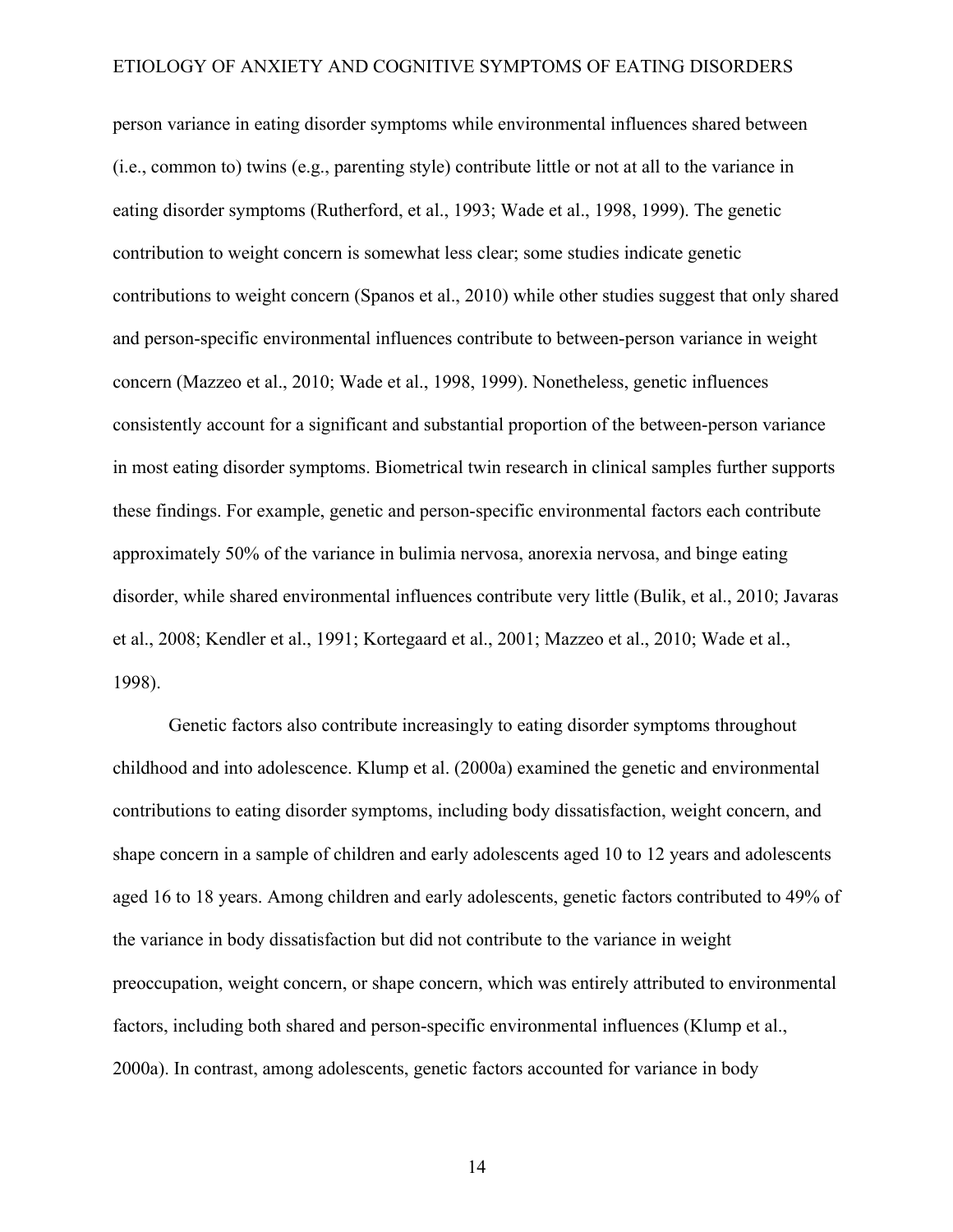dissatisfaction (60%), weight concern (50%), and shape concern (52%). Person-specific environmental influences accounted for the remaining variance in all eating disorder symptoms in this age group (Klump et al., 2000a).

Taken together, genetic contributions to eating disorder symptoms contribute to stability across symptoms and time during adolescence and adulthood but likely not during childhood. Genetic contributions to eating disorder symptoms may change across childhood to adolescence as a function of puberty. For instance, puberty moderates the genetic contribution to eating disorder symptoms, which provides a possible mechanism through which genetic influences increase from childhood into adolescence. For example, genetic influences on eating disorder symptoms increase from 0% to 44% across pubertal development among adolescents (Klump et al, 2007). It should be noted that some studies identify genetic influences on eating disorder symptoms among children. For example, Silberg  $\&$  Bulik (2005) report that genetic factors contributed to the variance in eating disorder symptoms (e.g., binge eating, weight concern, compensatory behaviours) in children between the ages of 8 to 13 years. Prior research studied a variety of age ranges, which may contribute to the discrepancy in findings. It is also possible that, in childhood, genetic factors contribute to some eating disorder symptoms, such as body dissatisfaction, but not others.

While findings among children are more variable, genetic factors are consistently shown to contribute to eating disorder symptoms in adolescence. Eating disorder symptoms are more strongly correlated between monozygotic, as compared to dizygotic, female adolescent twins, which indicates the presence of additive genetic influences (Klump et al., 2000b). Similarly, Waszczuk et al. (2019) used the biometrical twin design to assess the correlations between eating disorder symptoms over a period of 6 years in a community sample of adolescents aged 12 to 18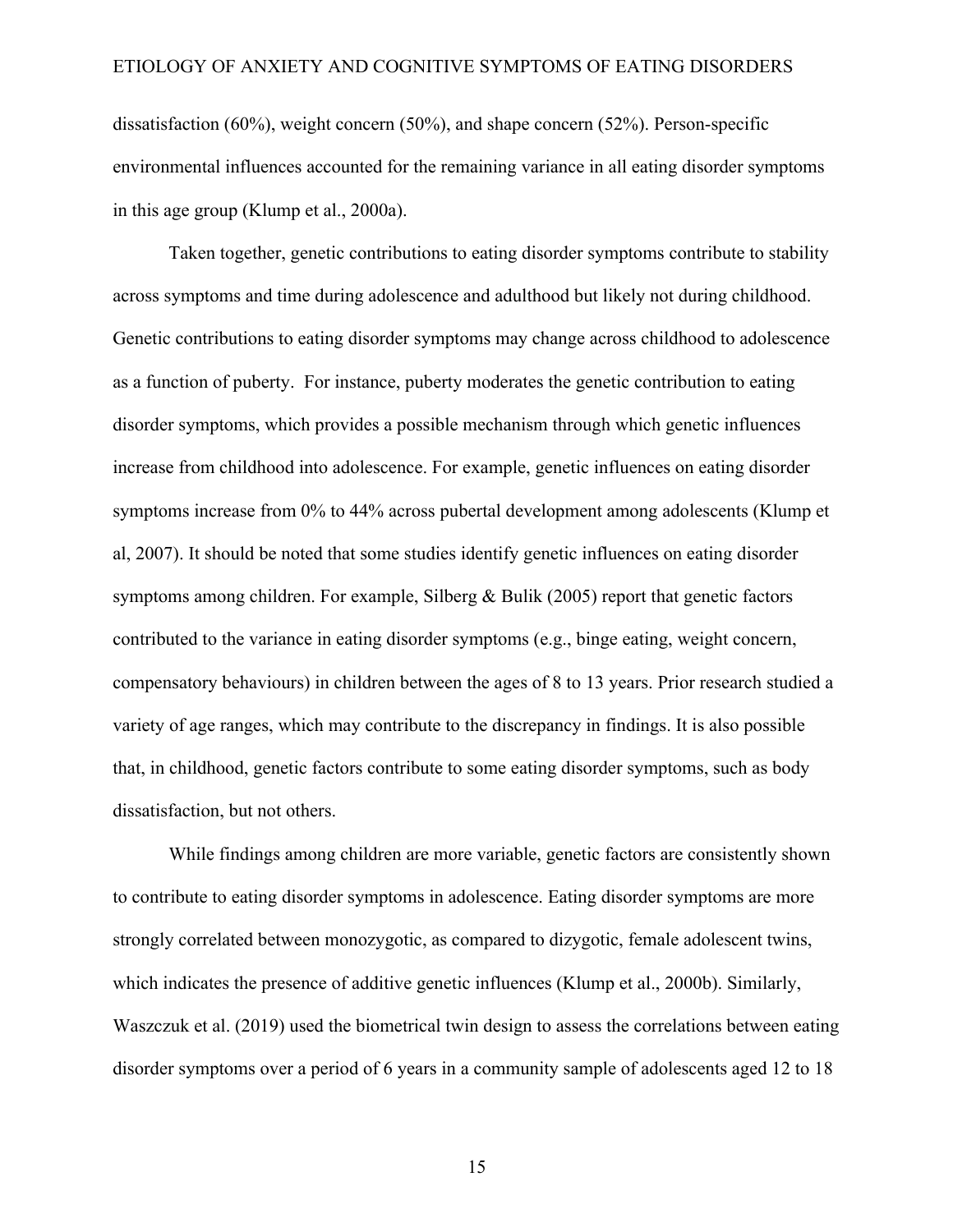years at the start of the study. Genetic factors accounted for variance in drive for thinness (56%- 61%), body dissatisfaction (58%-68%), and bulimic symptoms (31%- 39%) over the 6-year study period. Waszczuk et al. (2019) further report that genetic factors accounted for withinsymptom stability and the co-occurrence of different eating disorders while environmental factors were disorder- and time-specific. When taken together, these findings demonstrate that genetic factors play an increasingly important role across childhood into adolescence, at which time they are consistently shown to contribute significantly to myriad eating disorder symptoms. Genetic factors also may account for the stability of eating disorder symptoms across time and the co-occurrence of eating disorder symptoms into the syndromes presently known as eating disorders (e.g., anorexia nervosa, bulimia nervosa, binge eating disorder).

Genetic and environmental contributions to clinical eating disorders (i.e., anorexia nervosa and bulimia nervosa) in childhood and adolescence support the findings from nonclinical samples. Rowe and colleagues (2002) examined the genetic and environmental influences that contribute to subclinical and clinical bulimia nervosa in 2,790 male and female twins aged 8 to 17 years. Genetic factors contributed to the variance in bulimia nervosa among male (40%), pre-menarche female (60%), and post menarche female participants (52%). The remaining variance in subclinical and clinical bulimia nervosa was attributed to person-specific environmental influences. Similarly, among 17-year-old female participants, additive genetic and person-specific influences accounted for 74% and 26% of the variance in anorexia nervosa, respectively (Klump et al., 2001). Together, this evidence suggests that, while environmental influences largely contribute to eating disorder symptoms among children, genetic influences may also contribute substantially to eating disorder symptoms, particularly in adolescence.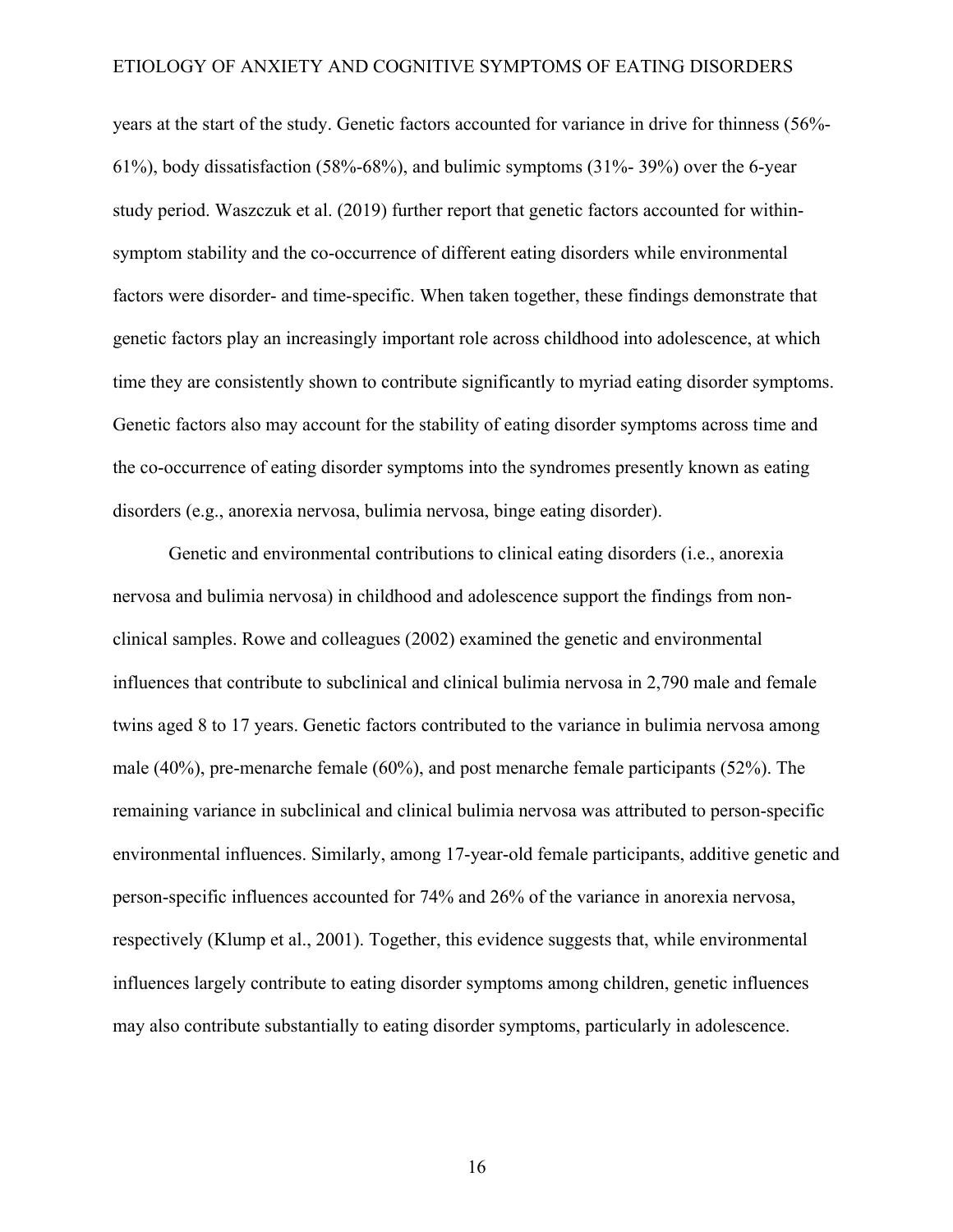### **Genetic and Environmental Contributions to the Etiology of Anxiety**

Similar to eating disorder symptoms, genetic and environmental factors contribute to individual differences in liability to elevated anxiety symptoms in adults. Depending on the population studied and assessment of anxiety symptoms, genetic influences explain between 30% to 50% of the between-person variance in a broad range of anxiety symptoms and related conditions (López-Solà et al., 2014; Nes et al., 2007; Nivard et al., 2015), including symptoms of social anxiety disorder (30% to 50%; see Scaini et al, 2014 for review), symptoms of obsessivecompulsive disorder (40%), symptoms of conversion disorder (30%), and general symptoms of stress and anxiety (30%; Nes et al., 2007). Common genetic factors also contribute broadly to multiple anxiety syndromes (e.g., Kendler et al., 1987), which indicates that the same or correlated genes elevate risk for multiple anxiety syndromes. For example, common genetic factors account for between 30% to 56% of the variance in a range of anxiety symptoms, including symptoms of panic disorder; generalized anxiety disorder; specific phobias; obsessivecompulsive disorder, which was previously classified as an anxiety disorder; and post-traumatic stress disorder, which was also previously classified as an anxiety disorder (Tambs et al., 2009). Common genetic factors also account for most of the genetic influence to anxiety symptoms with less influence from disorder specific genetic contributions (e.g., Tambs et al., 2009). In addition to genetic influences, person-specific environmental influences also contribute to anxiety symptoms while shared environmental influences contribute very little to between-person variance in anxiety symptoms in adults (Kendler et al., 1987; Nes et al., 2007; Nivard et al., 2015; Scaini et al., 2014; Tambs et al., 2009).

Findings from clinical populations provides further support for the genetic influence to anxiety symptoms in adults. Family studies indicate that anxiety disorders are more common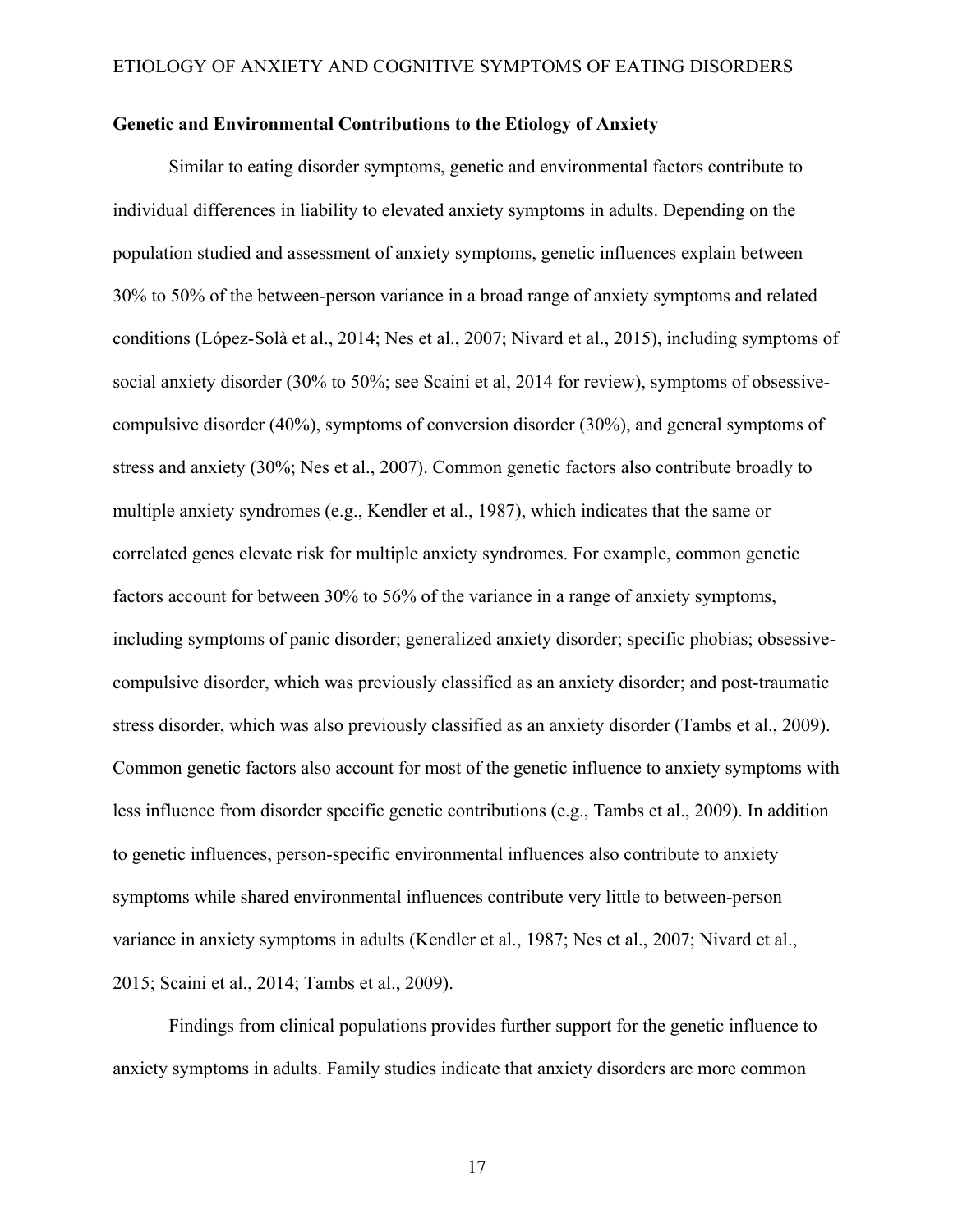among individuals who have a family member with an anxiety disorder (Hettema et al., 2001). In line with these findings, as demonstrated by research that leverages the biometrical twin design, genetic influences contribute to between-person variance in a range of anxiety disorders, including generalized anxiety disorder, panic disorder, agoraphobia, and social anxiety disorder (Dellava et al., 2011; Hettema et al. 2005; Mackintosh et al., 2006). For example, Hettema et al. (2005) demonstrated that genetic factors contribute to generalized anxiety disorder (23%), panic disorder (28%), agoraphobia (36%), specific phobia (24%) and social phobia (10%). Similar to research on anxiety symptoms, common genetic factors contribute broadly to anxiety disorders. For example, Hettema et al. (2005) found that a common genetic factor contributed significantly to generalized anxiety disorder, panic disorder, agoraphobia, and social phobia, while anxiety disorder specific genetic factors contributed very little to each condition. Person-specific environmental influences accounted for most of the remaining variance in anxiety disorders, while shared environmental influences contributed very little. For example, in research by Hettema and colleagues (2005), person-specific environmental influences accounted for between 62% to 79% of the variance in the anxiety disorders. In both community and clinical samples, genetic factors are broadly associated with the development of both anxiety symptoms and disorders. Moreover, in both community and clinical samples, common genetic influences may account for the high comorbidity among anxiety disorders.

Genetic influences also play a significant and substantial role in the etiology of anxiety symptoms or anxiety disorders in children and adolescents. Genetic contributions to anxiety symptoms are evident beginning at a young age. In a large sample of 4-year-old twins, genetic influences accounted for 39% to 64% of the variance in anxiety symptoms including general distress, fears, obsessive-compulsive behaviours, shyness, and inhibition (Eley et al., 2003). The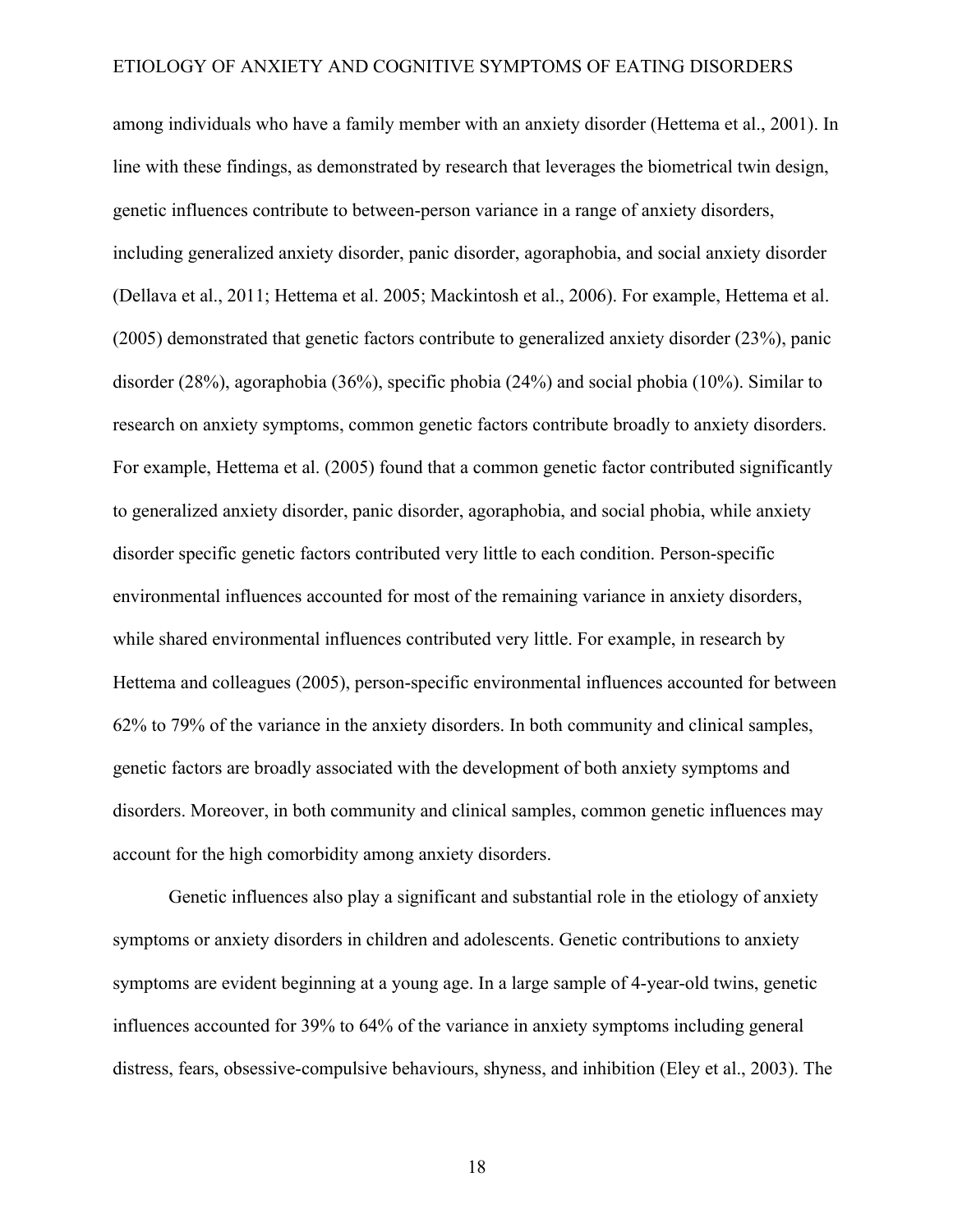genetic contributions to anxiety symptoms among older children are comparable and range from 20% to 60% depending on the specific anxiety syndrome assessed. For example, among children aged 7 to 9 years, genetic influences accounted for 40% to 60% of the variance in negative affect, fear, and symptoms of social anxiety disorder (Hallett et al., 2009). Similarly, in 9- to 14 year-old children, genetic influences accounted for between 18% to 35% of the variance in anxiety symptoms, including symptoms of generalized anxiety disorder, panic disorder, social anxiety disorder, and separation anxiety disorder (Sawyers et al., 2019). Genetic factors also contribute to anxiety symptoms in adolescence in a similar manner to that seen in childhood. For example, genetic influences accounted for 50% of the variance in trait anxiety among children and adolescents aged 9 to 19 years (Chen et al., 2015). Thus, across childhood and adolescence, genetic factors contribute to the variance in anxiety symptoms and related traits to a similar extent.

Environmental influences also contribute to child and adolescent liability to anxiety. However, the contribution of shared and person-specific environmental influences may change over development. Shared environmental influences contribute to the variance in anxiety symptoms particularly among younger children (Eley et al., 2003) while only person-specific environmental influences contribute to variance in anxiety symptoms among older children and adolescents (Chen et al., 2015; Hallett et al., 2009; Sawyers et al., 2019). At younger ages, children have fewer opportunities to experience person-specific stressful events, which may lead to a relatively larger contribution of the shared environment in the etiology of anxiety symptoms. However, as children age, they may be exposed to more person-specific environmental influences (e.g., peer victimization, social support), which positively or negatively influence the development of anxiety symptoms. In support of this notion, longitudinal research from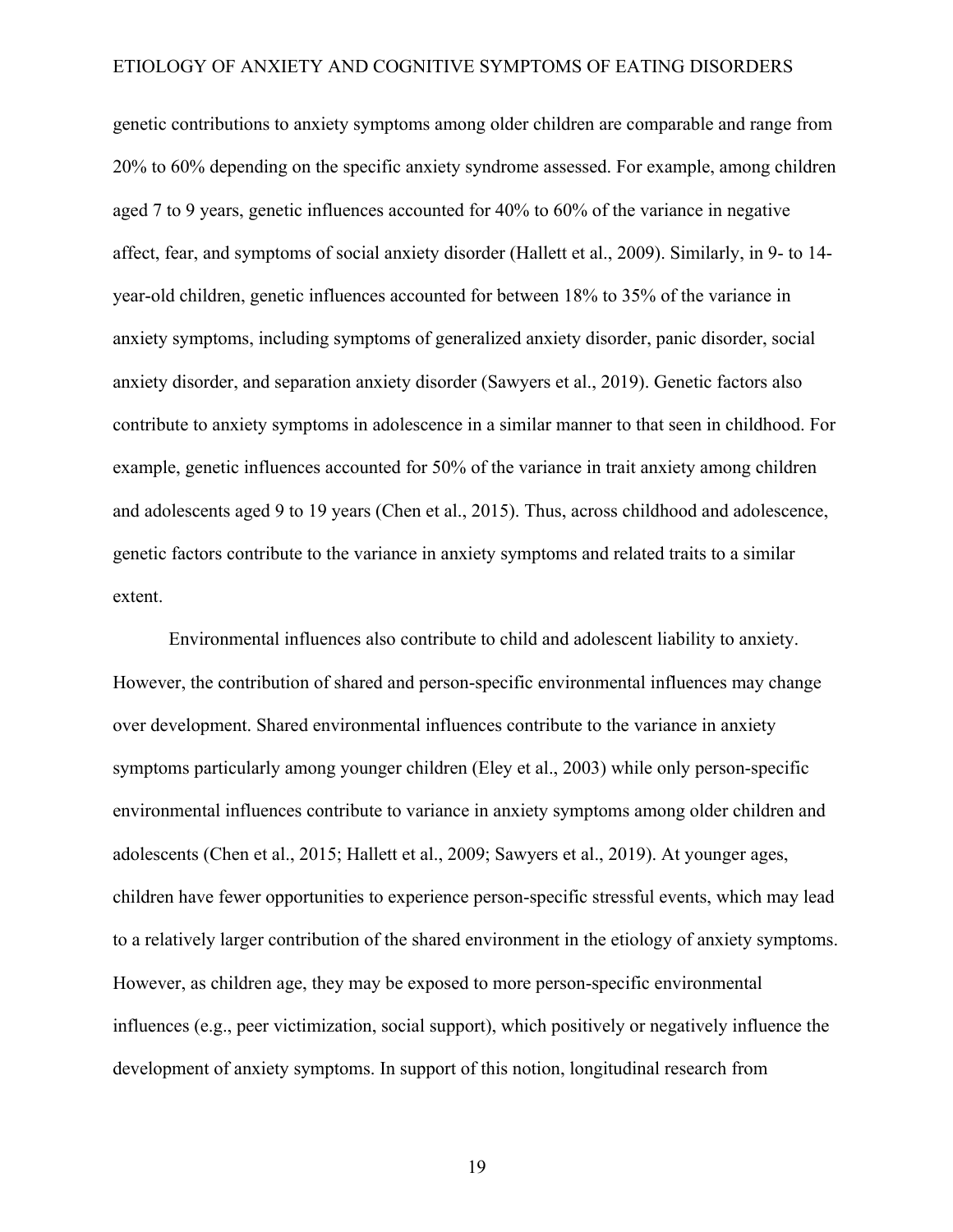childhood to adulthood demonstrates that while stability in anxiety-related behaviour is largely attributed to genetic influences, environmental influences are age-dependent (Nivard et al., 2015; Patterson et al., 2018). Thus, the environmental contributions to anxiety symptoms change across time while genetic influences remain stable.

Similar to adulthood, in childhood and adolescence, common genetic factors contribute to the liability to a broad range of anxiety symptoms and related behaviour. For example, in children between the ages of 7 to 9 years, correlations among the genetic contributions to negative affect, fear, and social anxiety range from .13 to .38 (Hallett et al., 2009). Similarly, in children and adolescents aged 9 to 14 years, common genetic factors contributed between 5% and 14% of the variance in a range of fear and anxiety symptoms (Sawyers et al., 2019). These studies suggest that common genetic factors contribute to symptoms of diverse anxiety syndromes. However, while common genetic factors contribute to a broad range of anxiety symptoms, they may have a greater influence on certain anxiety syndromes as compared to others. Anxiety symptoms broadly construed share the strongest genetic correlations with symptoms of diverse anxiety syndromes (Eley et al., 2003; Sawyers et al., 2019). For example, genetic correlations are highest between general distress and symptoms of all other anxiety syndromes, including separation anxiety disorder, shyness, inhibition, and fears (Eley et al., 2003). Common or correlated environmental factors also contribute to the shared liability to symptoms of multiple anxiety syndromes. Prior research demonstrates moderate to high correlations of shared environmental influences to multiple anxiety syndromes and related symptoms among children (Eley et al., 2003; Hallett et al., 2009). Together, this evidence suggests that common genetic and environmental factors contribute both to the liability to a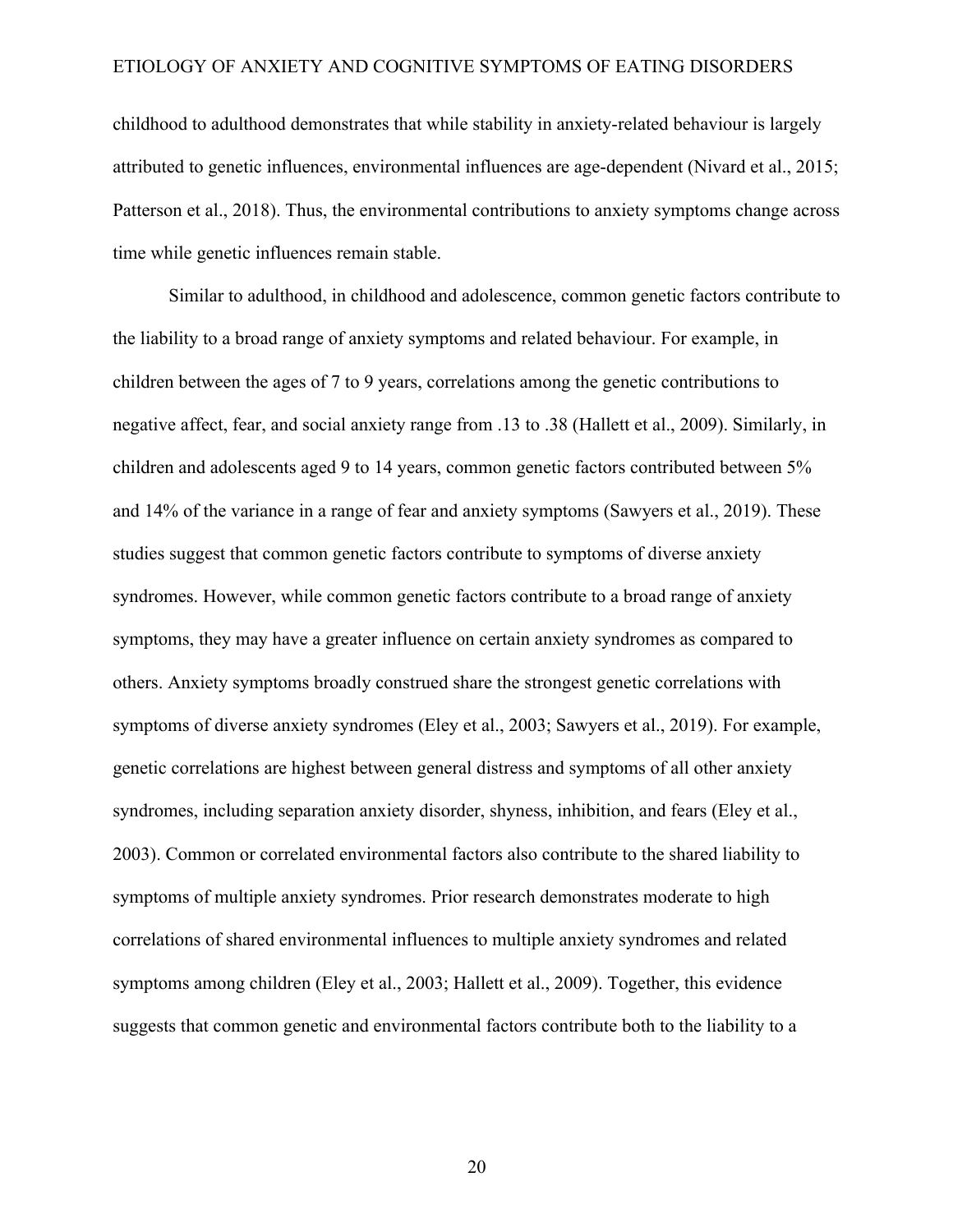range of anxiety-related symptoms and behaviours and to their frequent co-occurrence with one another.

Prior research also demonstrates that genetic influences contribute to clinical anxiety *disorders* among children and adolescents. In a meta-analysis that included studies using the bivariate twin design to examine the heritability of separation anxiety disorder in children, additive genetic effects accounted for approximately 40% of the variance in separation anxiety disorder (Scaini et al., 2012). Likewise, Bolton et al. (2006) examined the heritability of specific phobia among 6-year-old twins. Genetic influences accounted for 60% of the variance in specific phobia. Genetic factors influence anxiety disorders in adolescence to a similar extent. For example, genetic factors contributed 25% of the variance in generalized anxiety disorder and between 40% to 50% of the variance in separation anxiety disorder in adolescents between the ages of 12 to 19 years (Ehringer et al., 2006). Similar to anxiety symptoms in community samples of children and adolescents, shared environmental influences play a larger role in anxiety disorders among younger children (Bolton et al., 2006), while person-specific environmental factors account for the environmental influences among older children and adolescents (Bolton et al., 2006; Ehringer et al., 2006; Scaini et al., 2012).

### **Common Etiology of Anxiety and Eating Disorder Symptoms**

The high and consistently demonstrated comorbidity of anxiety and eating disorders suggests that they may share common etiological influences. Common genetic factors contribute broadly to symptoms of multiple anxiety syndromes (e.g., Rappaport et al., 2020). It is possible that common genetic factors also contribute broadly to anxiety and eating disorder symptoms, which would represent shared etiological influences and partially explain the evident high comorbidity between the two syndrome clusters. Family and twin studies, including those that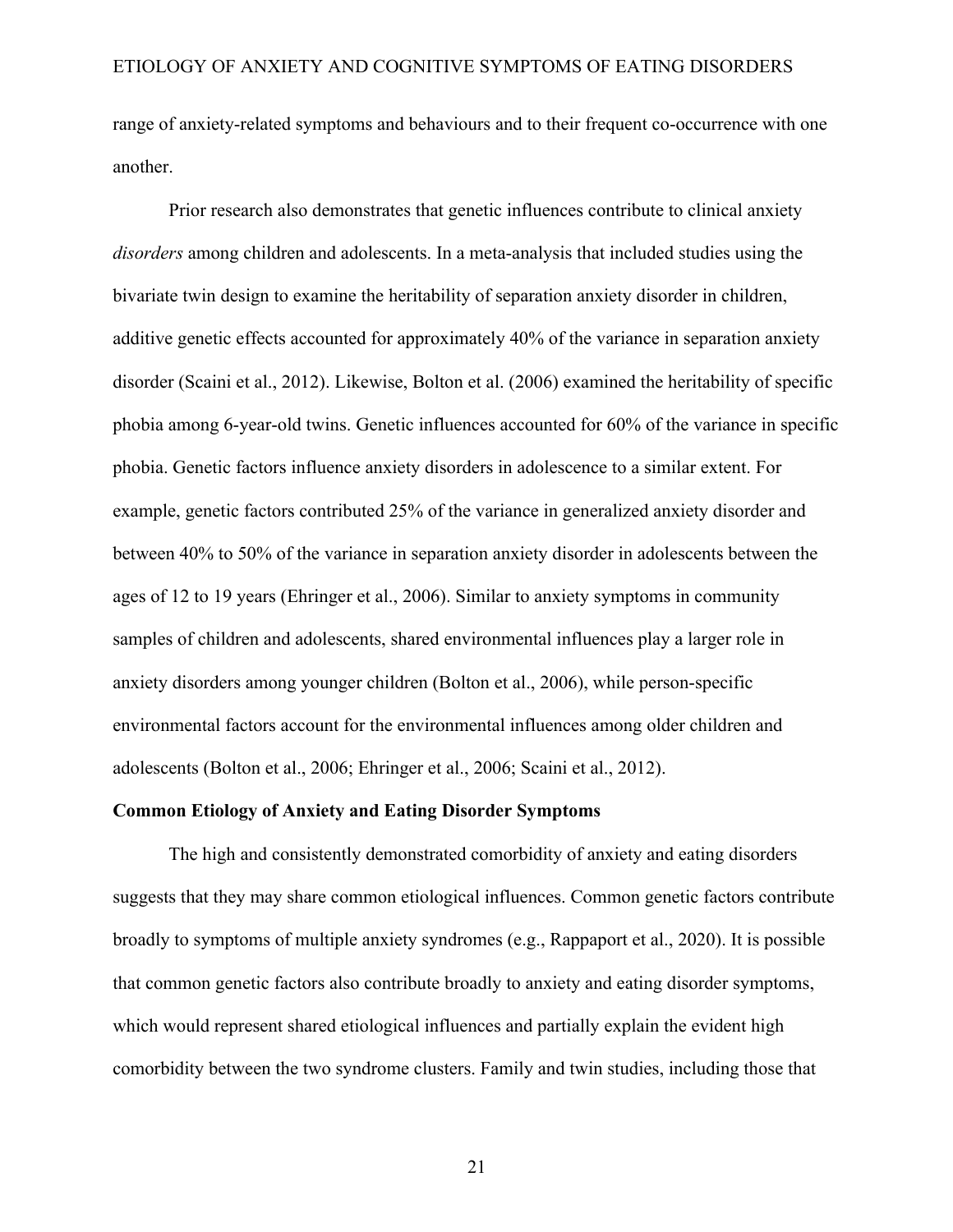employ the biometrical twin design, help to elucidate etiological influences common to both anxiety and eating disorder symptoms. In adults, anxiety and eating disorders and symptoms cooccur in families (Lilenfeld, 1998). For example, anxiety disorders, including generalized anxiety disorder, panic disorder, agoraphobia, and social anxiety disorders are significantly more prevalent among family members of individuals with an eating disorder (Lilenfeld, 1998; Wade et al., 2004).

Biometrical analysis of data from twins further supports this notion. In adults, genetic contributions to anxiety symptoms are significantly correlated with genetic contributions to a range of eating disorder symptoms, including caloric restraint, emotional eating, and external eating (Song et al., 2019). Further, genetic contributions to anxiety may be correlated with genetic contributions to later eating disorder symptoms, which suggests that genetic factors common to both anxiety and eating disorder symptoms are stable over time (Song et al., 2019). For clinically assessed eating disorders, the genetic contribution to anorexia nervosa may be moderately correlated with the genetic contribution to generalized anxiety disorder (Dellava et al., 2011). Similarly, common genetic factors contribute to the variance in bulimia nervosa, panic disorder, and specific phobia (Kendler et al., 1995). Common person-specific environmental influences also contribute to the shared liability to anxiety and eating disorder symptoms. For example, Song et al. (2019) demonstrated significant correlations among person-specific environmental contributions to anxiety symptoms and eating disorder symptoms. Similarly, Dellava et al. (2011) report moderately correlated person-specific contributions to both generalized anxiety disorder and anorexia nervosa. Thus, both common genetic and personspecific environmental influences contribute to the shared liability of anxiety with eating disorders and symptoms among adults.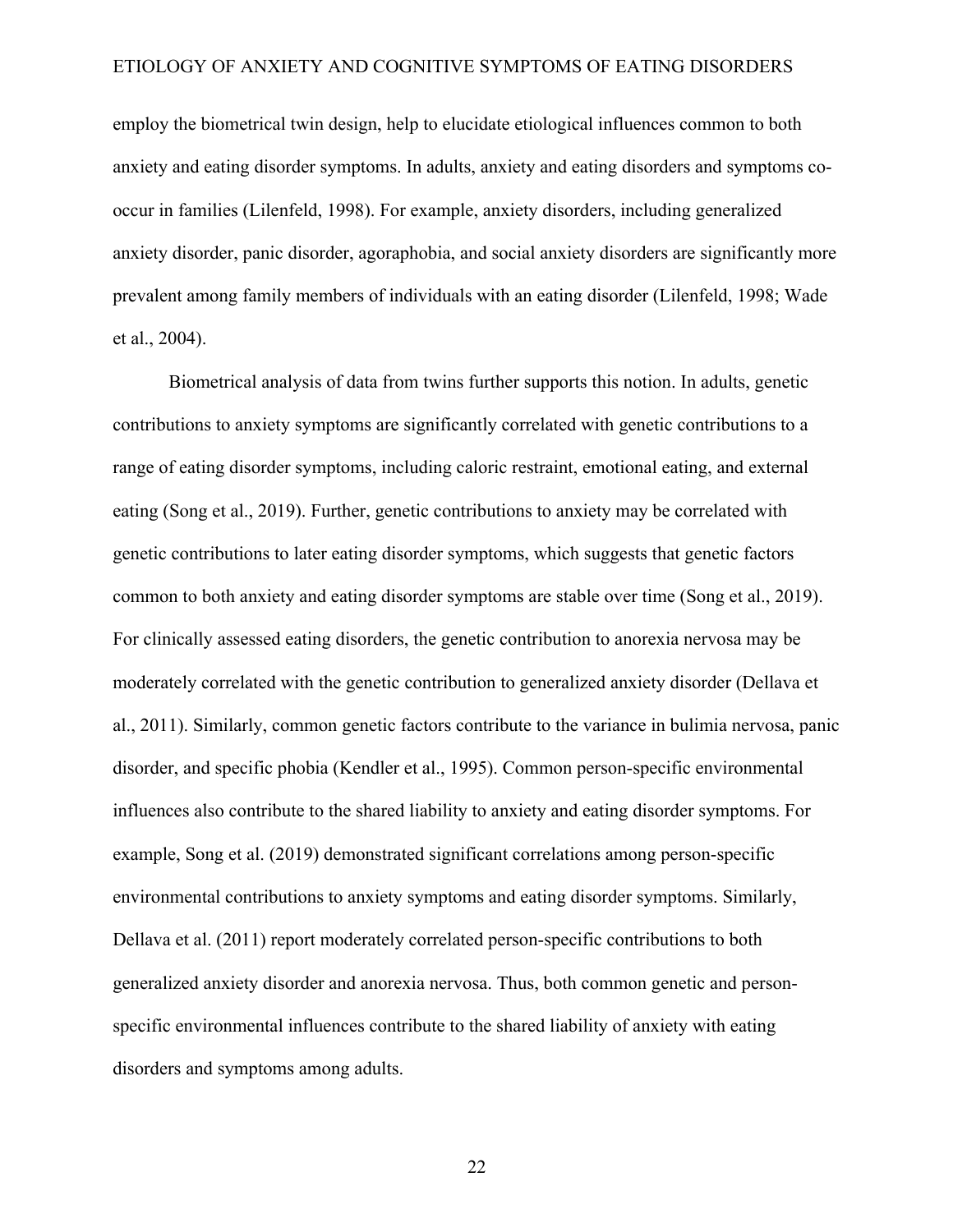The notion of genetic pleiotropy (i.e., that a common set of genes may influence multiple disorders) is well founded in research on psychopathology in children and adolescents including research on anxiety and eating disorder symptoms. Among children and adolescents aged 8 to 17 years, common genetic factors contributed to the liability of early and late onset of symptoms related to overanxious disorder, major depressive disorder, separation anxiety disorder, eating disorder symptoms, and eating disorders (Silberg & Bulik, 2005). These findings suggest a common etiology of anxiety and eating disorder symptoms. Specifically, these findings suggest that common genetic and environmental influences may contribute to the liability to both anxiety and eating disorder symptoms, which could partially explain consistent evidence of their cooccurrence.

# **Etiology of Psychological Mechanisms that Influence Both Anxiety and Eating Disorder Symptoms**

Putative psychological traits may elevate risk for both anxiety and eating disorder symptoms, in which case such common traits may partially account for their shared genetic or environmental etiology and, therein, their frequent co-occurrence (e.g., comorbidity). For example, neuroticism and perfectionism have both been implicated in a range of anxiety and eating disorder syndromes and share common genetic and environmental influences with anxiety and eating disorder syndromes (e.g., Hettema et al., 2006). In adults and adolescents, neuroticism is strongly correlated phenotypically with both anxiety disorders and symptoms (see Gottschalk & Domschke, 2017 for review). A meta-analysis of the correlation between the genetic contributions to neuroticism and the genetic contributions to multiple psychopathologies found consistent, strong genetic correlations of neuroticism with anxiety disorders (viz.,  $r = .86$ ), which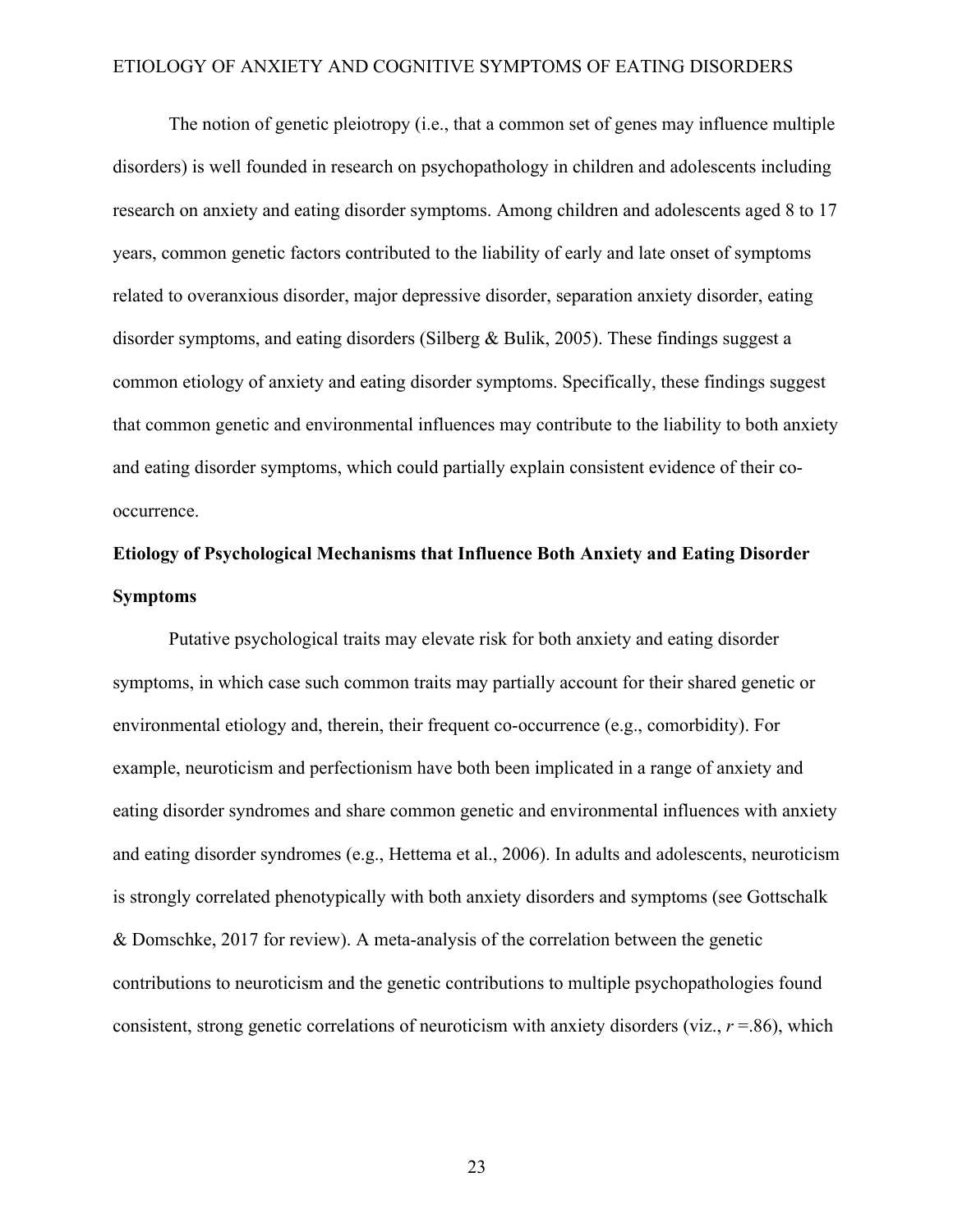reflects the strongest genetic correlation of neuroticism with a psychological disorder identified to date (Gottschalk & Domschke, 2017).

Among children and adolescents, common genetic as well as shared and person-specific environmental influences have been implicated in the strong phenotypic correlation of neuroticism with anxiety. Past research indicates that common genetic factors more strongly contribute to the phenotypic correlation of neuroticism with anxiety symptoms than do common environmental factors (Hansell et al., 2012). Thus, common genetic liability to neuroticism and anxiety symptoms manifest across childhood, adolescence, and adulthood. Similarly, neuroticism is broadly associated with eating disorders and symptoms. In children and adolescents, correlations of the genetic contributions to neuroticism with the genetic contributions to eating disorder symptoms, including both eating cognitions and behaviours, range from .37 to .49; the remaining covariance of neuroticism with eating disorder symptoms is explained by common person-specific environmental influences (Culbert et al., 2015). Together, this research suggests that neuroticism shares common genetic influences with both anxiety and eating disorder symptoms. One potential explanation for these findings is that neuroticism may be a core trait that increases liability to both anxiety and eating disorder symptoms, which would account for the high comorbidity between anxiety and eating disorder symptoms. Further research is required to test this hypothesis, most notably longitudinal research to understand how neuroticism and symptoms of anxiety and eating disorders interact over time.

Similarly, perfectionism is strongly correlated phenotypically with anxiety, eating disorders, and eating disorder symptoms. Perfectionism is correlated with anxiety symptoms in adults, adolescents, and children; higher perfectionism is positively correlated with elevated anxiety symptoms (Kawamura et al., 2001; Morgan-Lowes et al., 2019). In young adults,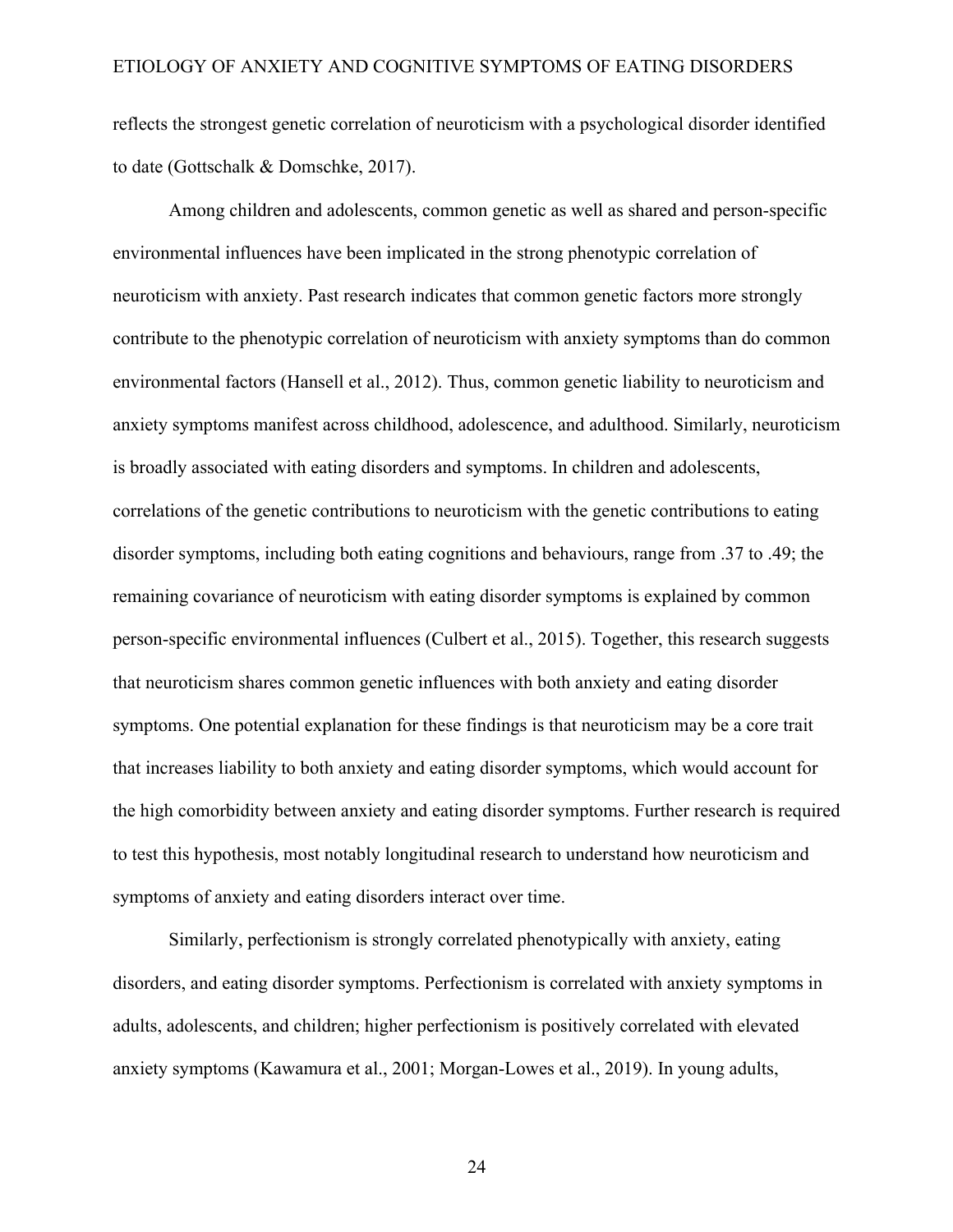common genetic influences contribute to both perfectionism and anxiety, which suggests common genetic etiology and the possibility that perfectionism serves as a distal risk factor for the development of anxiety symptoms. Moser et al. (2012) examined the genetic and environmental correlations of individual components of perfectionism (e.g., concern over mistakes and doubts about action) with anxiety (e.g., trait anxiety and anxiety symptoms). Common (i.e., correlated) genetic influences primarily contributed to the phenotypic correlations of components of maladaptive perfectionism with anxiety. Common shared environmental factors also contributed to the correlation between perfectionism and anxiety, but to a lesser extent (Moser et al., 2012).

Perfectionism is also associated with eating disorder symptoms among adults and adolescents (see Culbert et al., 2015 for review). For example, as compared to adolescents who endorse adaptive-perfectionism or non-perfectionism, adolescents who endorsed maladaptive perfectionism report more severe eating disorder symptoms (Boone et al., 2010). Etiological research has further delineated the correlation of perfectionism with eating disorder symptoms. Among young adults and adolescents, genetic correlations of perfectionism with eating disorder symptoms are moderate to strong, while environmental correlations are weak, which indicates that genetic influences largely account for the phenotypic correlations of perfectionism with eating disorder symptoms (Wade & Bulik, 2007; Spanos 2012).

#### **Anxiety Sensitivity**

Anxiety sensitivity is a psychological trait that may contribute to the common genetic and environmental etiology of both anxiety and eating disorder symptoms. Anxiety sensitivity is conceptualized in extant literature as a heightened interoceptive awareness of, and attention to, bodily sensations, such that they are perceived as harmful or catastrophic (Taylor, 1999).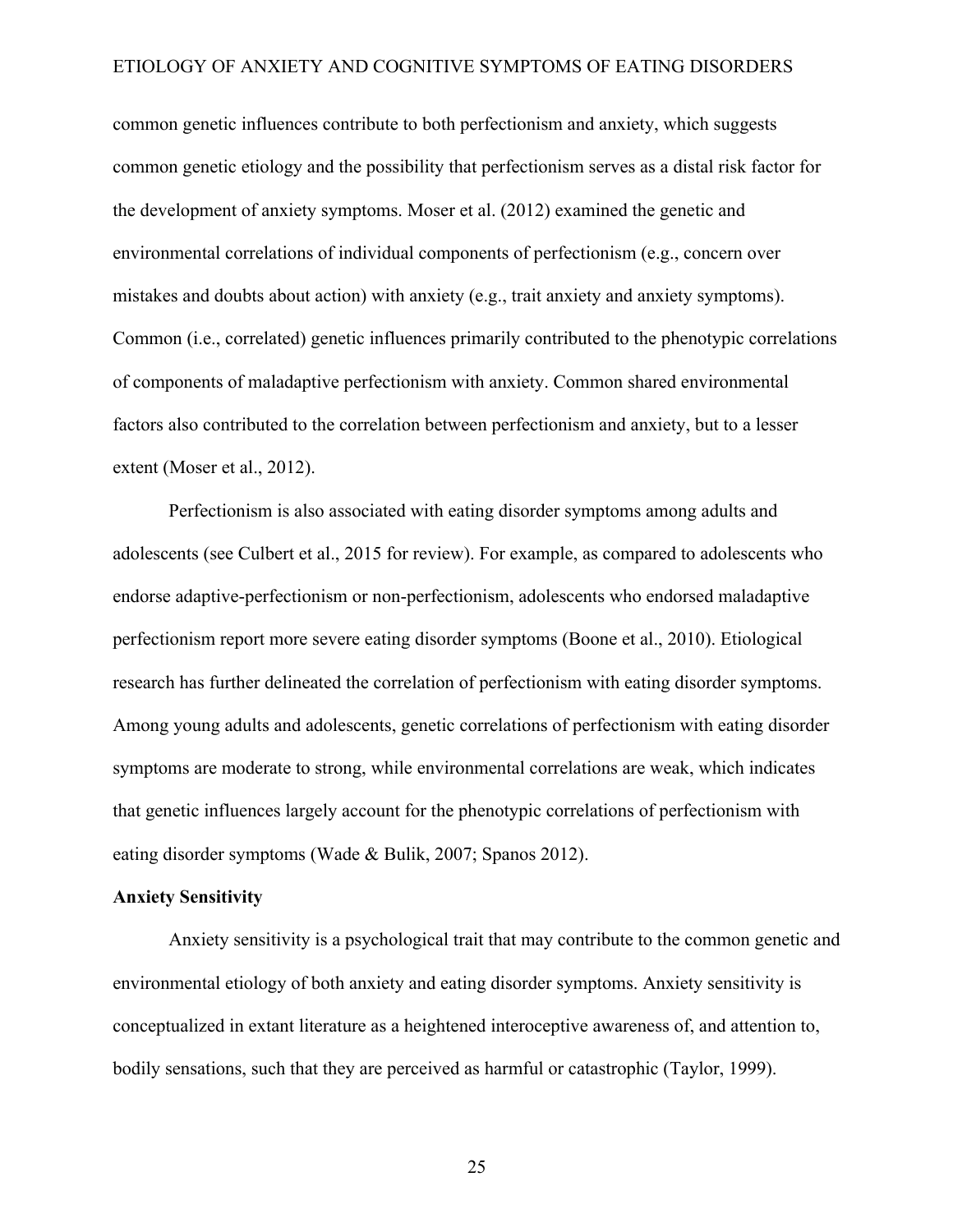Theoretically, anxiety sensitivity may predispose one to worsened anxiety symptom severity and anxiety disorders (e.g., panic disorder) as the cognitive fear of anxiety may increase subsequent anxiety both acutely and about anticipated experiences of anxiety or fear (e.g., about anticipated panic attacks; Reiss, 1987).

Anxiety sensitivity is measured using self-report, commonly on the Anxiety Sensitivity Index, although alternative versions of the Anxiety Sensitivity Index (e.g., the Anxiety Sensitivity Index-3, the Anxiety Sensitivity Index-Revised) are also used. The factor structure of anxiety sensitivity is inconsistent across adult or child and adolescent studies. Generally, anxiety sensitivity is structured hierarchically with one higher order factor (i.e., anxiety sensitivity) and two- (Schmidt & Joiner, 2002), three- (Rodriguez et al., 2004; Zinbarg et al., 1997, 1999), or four- (Deacon et al., 2003) lower order factors. Among children and adolescents, anxiety sensitivity is measured using an adaptation of the Anxiety Sensitivity Index for children and adolescents, the Child Anxiety Sensitivity Index. Like in adult studies, the factor structure of anxiety sensitivity in children and adolescents is inconsistent across studies. In a systematic review that included 50 studies including children and adolescents under the age of 18 years, results indicated that most studies supported two-, three-, or four- factor solutions for the Child Anxiety Sensitivity Index. Overall, the hierarchical three factor structure, which included physical, cognitive, and social concerns secondary to a total index of overall anxiety sensitivity was the most robust factor structure (Francis et al., 2019). Regardless, controversy remains over the specific nature and structure of subfactors of anxiety sensitivity in children, adolescents, and adults. However, consistently, the presence and interpretation of total anxiety sensitivity as a highest-order, overall severity of anxiety severity is robust in research with child, adolescent, and adult samples.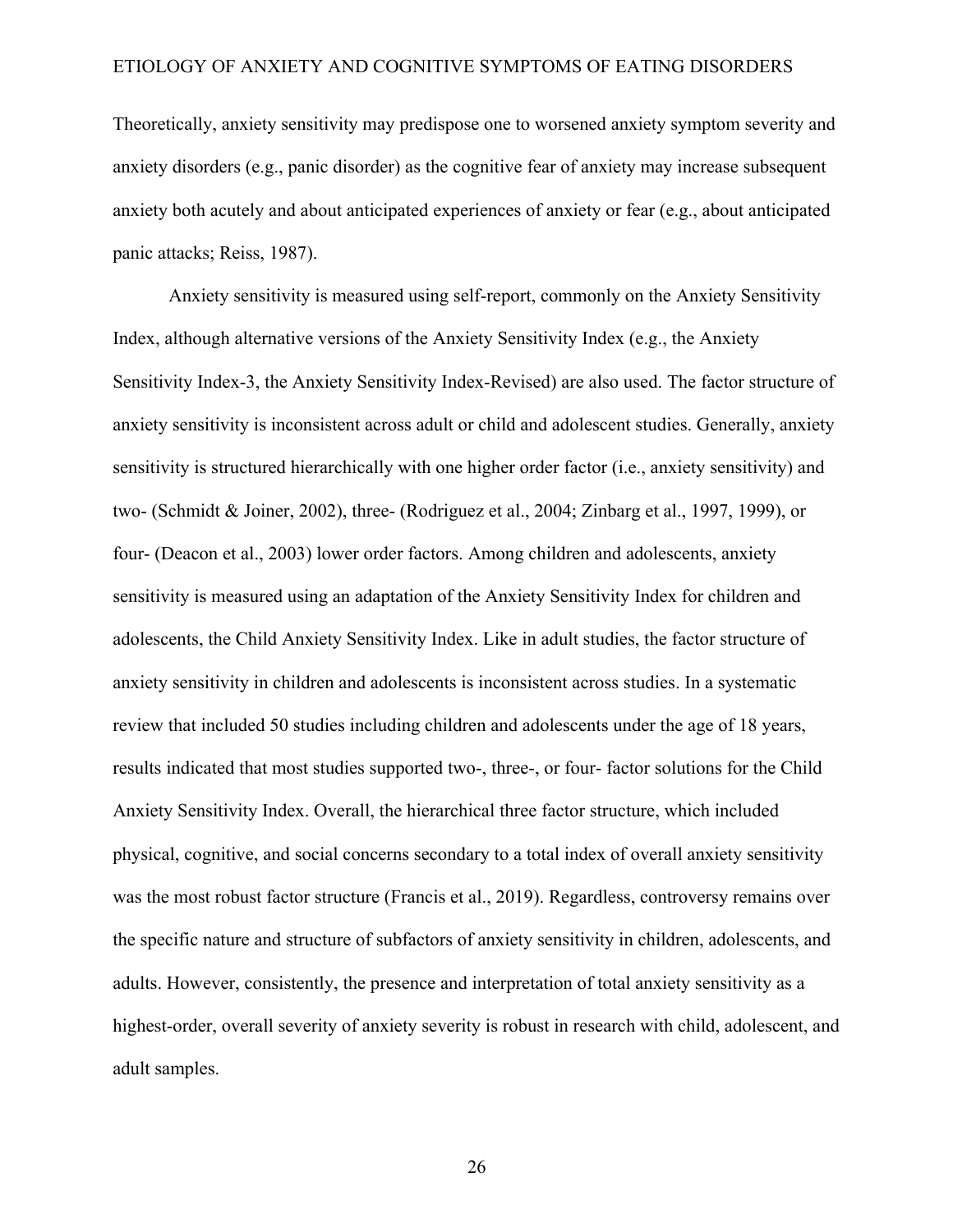Despite its theoretical association with anxiety disorders and symptom severity, empirical research on anxiety sensitivity suggests that it may be broadly associated with psychopathology. Among adults, anxiety sensitivity is strongly related to anxiety symptoms and disorders, including panic disorder; agoraphobia; social anxiety and social phobia; specific phobia; generalized anxiety; and post-traumatic stress disorder *(*Naragon-Gainey., 2010). However, higher anxiety sensitivity is also reported in individuals with obsessive-compulsive, depressive (Naragon-Gainey., 2010), personality (Gratz et al., 2007), eating (Anestis et al., 2007), and substance use (East et al., 2007) disorders and symptoms, as well as hypochondriasis (Taylor, 1999), pain (Markfelder & Pauli, 2020), and suicidal ideation (see Stanley et al., 2018 for review). Anxiety sensitivity is also associated with greater functional impairment (Lebowitz et al., 2012), which provides further evidence for its broad implications in psychopathology. Anxiety sensitivity may also be associated with poorer outcomes of psychotherapy treatment; in patients with obsessive-compulsive disorder, higher anxiety sensitivity at baseline predicted higher symptom severity immediately following treatment (Blakey et al., 2017). Together, these findings suggest that anxiety sensitivity is broadly implicated in psychopathology and is associated with poorer psychosocial functioning, suicidal ideation, and poorer treatment outcomes.

Similarly, among children and adolescents, anxiety sensitivity is associated with anxiety symptoms (see Noël & Francis, 2011 for review), including health anxiety (Wright et al., 2016) in non-clinical samples. Likewise, among children and adolescents, anxiety sensitivity is associated with clinical anxiety disorders, including specific phobia, agoraphobia, and separation anxiety, generalized anxiety, and panic disorders (see Noël & Francis, 2011 for review). However, anxiety sensitivity is also associated more broadly with psychopathology risk. For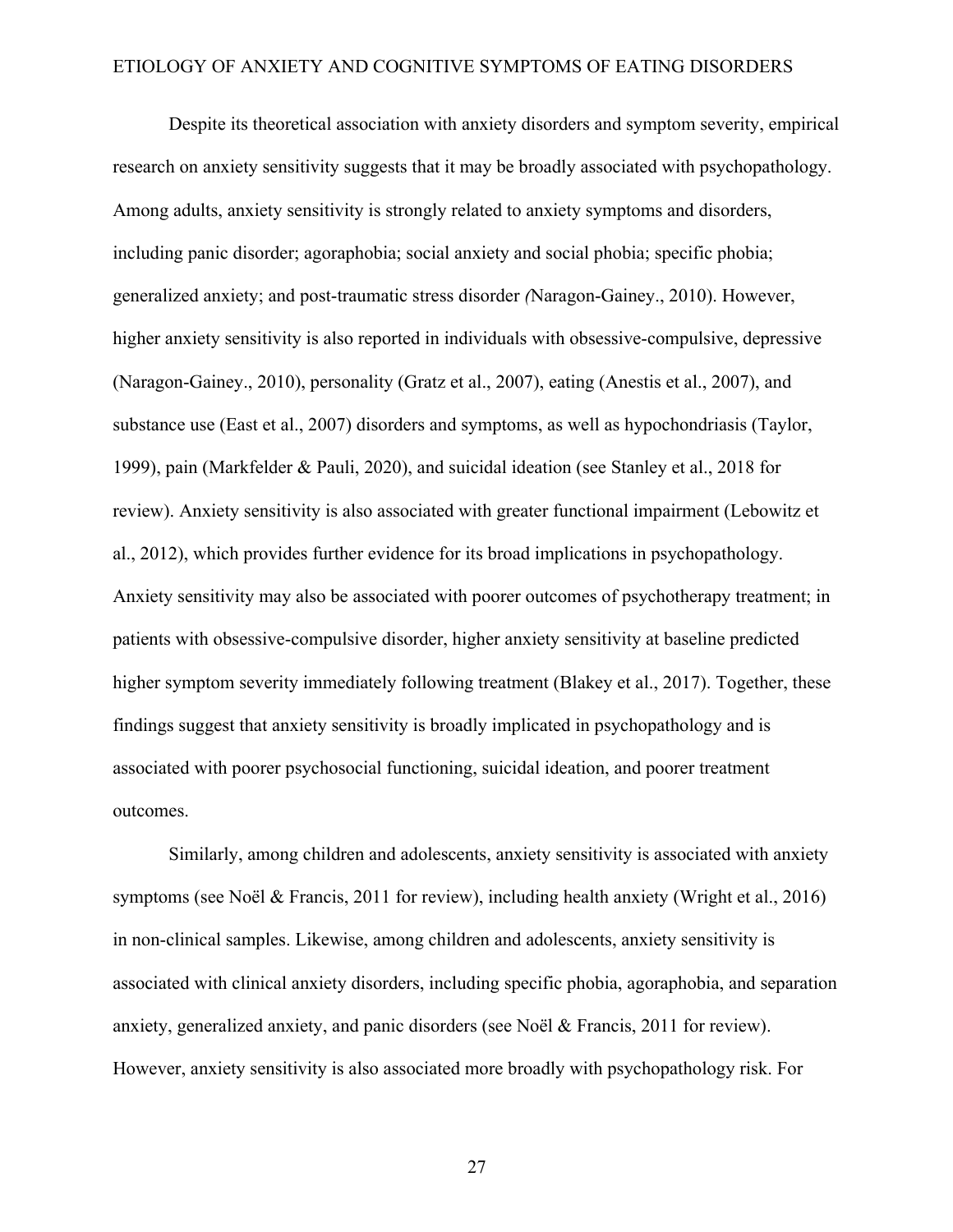example, higher anxiety sensitivity is also reported in individuals with post-traumatic stress disorder (Noël & Francis, 2011), obsessive-compulsive, depressive (Noël & Francis, 2011), eating (Fairweather-Schmidt & Wade, 2020), substance use (Guillot et al., 2020), and conversion (Yilmaz et al., 2016) symptoms and disorders. Anxiety sensitivity is relatively stable over time in adolescence; adolescents with higher anxiety sensitivity are more likely to experience anxietyrelated symptoms (Allan et al., 2016; Weems et al., 2002). Anxiety sensitivity may also increase risk for anxiety and depressive disorders in children and adolescents. For example, in a longitudinal study of 848 adolescents aged 15 to 21 years, higher anxiety sensitivity at baseline predicted higher anxiety, depression, and stress symptom severity at a two-year follow-up (Qi et al., 2021). Moreover, the stronger association of anxiety sensitivity with anxiety in adolescence as compared to childhood (Noël & Francis, 2011) may indicate that although children experience anxiety sensitivity, they have not yet reached a period of greatest risk for the emergence of anxiety syndromes. This provides some evidence that anxiety sensitivity may precede and thus be involved in the development of anxiety disorders. Together, this evidence suggests that anxiety sensitivity may be broadly related to psychopathology risk, particularly for internalizing psychopathology.

Although anxiety sensitivity is correlated with trait anxiety and other fear-related measures (e.g., neuroticism, distress tolerance, etc.), a large body of evidence demonstrates that anxiety sensitivity is a distinct construct (Bernstein et al., 2008; Peterson & Heilbronner, 1987; Sexton et al., 2003). For example, anxiety sensitivity is only moderately correlated with trait anxiety (Peterson & Heilbronner, 1987; Sandin et al., 2001). Similarly, the shared variance of anxiety sensitivity with trait anxiety and other fear-related measures, such as neuroticism, does not exceed 50% (Taylor, 1999). Factor analytic investigations provide further evidence for the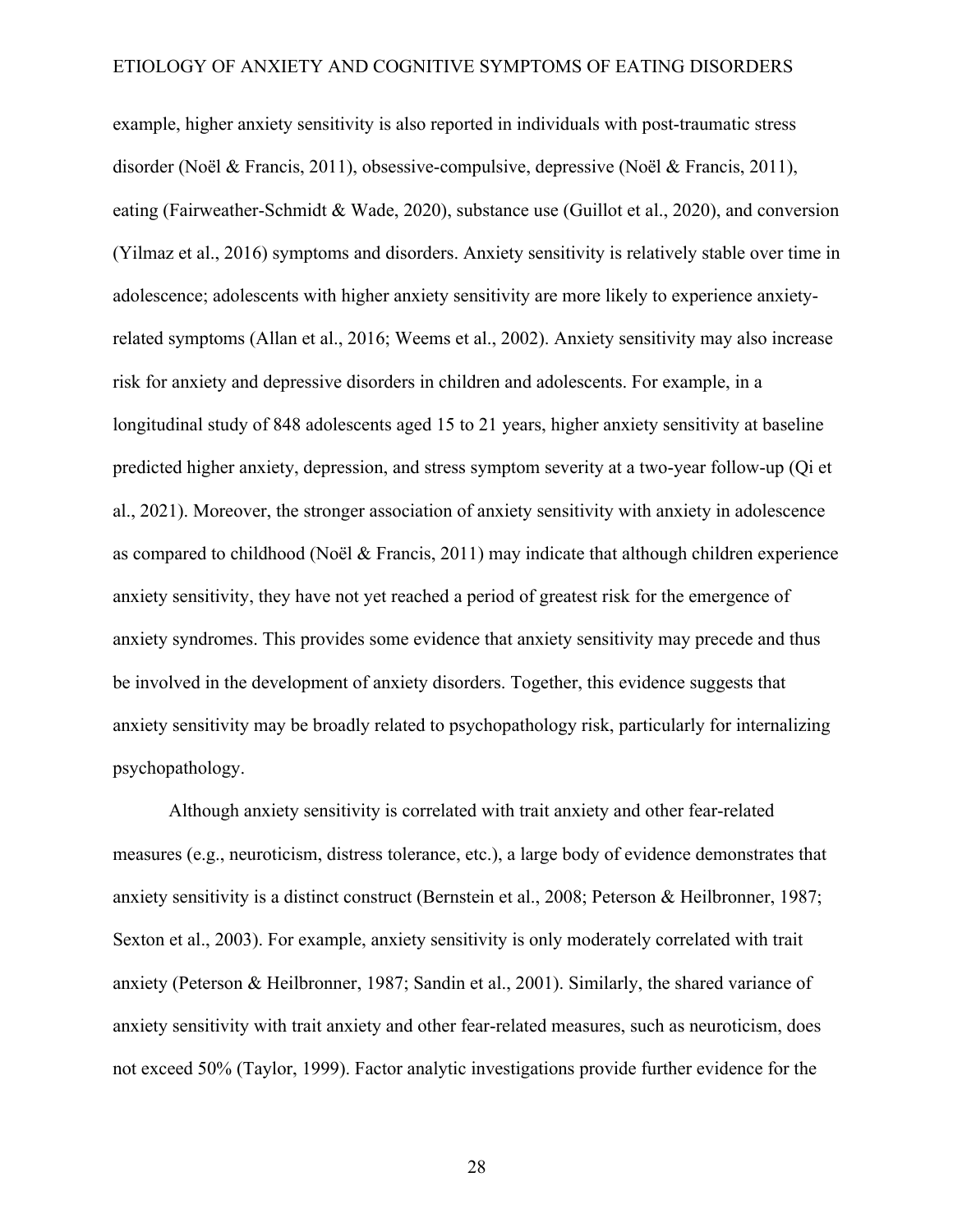distinction between anxiety sensitivity and trait anxiety. Empirically, trait anxiety items loaded onto a trait anxiety factor while anxiety sensitivity items loaded onto a distinct, yet correlated anxiety sensitivity factor (Peterson & Heilbronner, 1987; Sandin et al., 2001; Taylor et al., 1991). When considering anxiety sensitivity and trait anxiety in relation to anxiety disorders, anxiety sensitivity also accounts for additional variance in anxiety disorders above and beyond that accounted for by trait anxiety (McNally, 1989). Together, this evidence suggests that, although anxiety sensitivity and trait anxiety are moderately correlated with one another, they are distinct constructs. Similarly, child and adolescent research demonstrated that, among children and adolescents with anxiety disorders, both trait anxiety and anxiety sensitivity account for unique proportions of the variance in anxiety-related symptoms (Muris et al., 2001). Moreover, anxiety sensitivity moderates the association of trait anxiety with other psychopathology, such as substance use severity (Comeau et al., 2001). Together these studies suggest that, although correlated with trait anxiety, anxiety sensitivity is a distinct construct present in childhood and adolescence that uniquely influences anxiety symptoms and related psychopathology.

#### **Anxiety Sensitivity and Eating Disorder Symptoms**

Conceptually, anxiety sensitivity may be associated with eating disorder symptoms in multiple ways. First, anxiety sensitivity may be theoretically extended to include heightened sensitivity to interoceptive sensations related to eating and digestive cues (e.g., fullness). Thus, elevated anxiety sensitivity may increase the likelihood of associating eating and digestive cues with negative outcomes (e.g., weight gain, negative social consequences) and interpreting them as harmful or dangerous. This could subsequently result in frequent negative thoughts related to eating and body weight, as well as disordered eating behaviours to ameliorate negative affect (e.g., fasting). Second, anxiety sensitivity may increase demand to regulate negative affect (i.e.,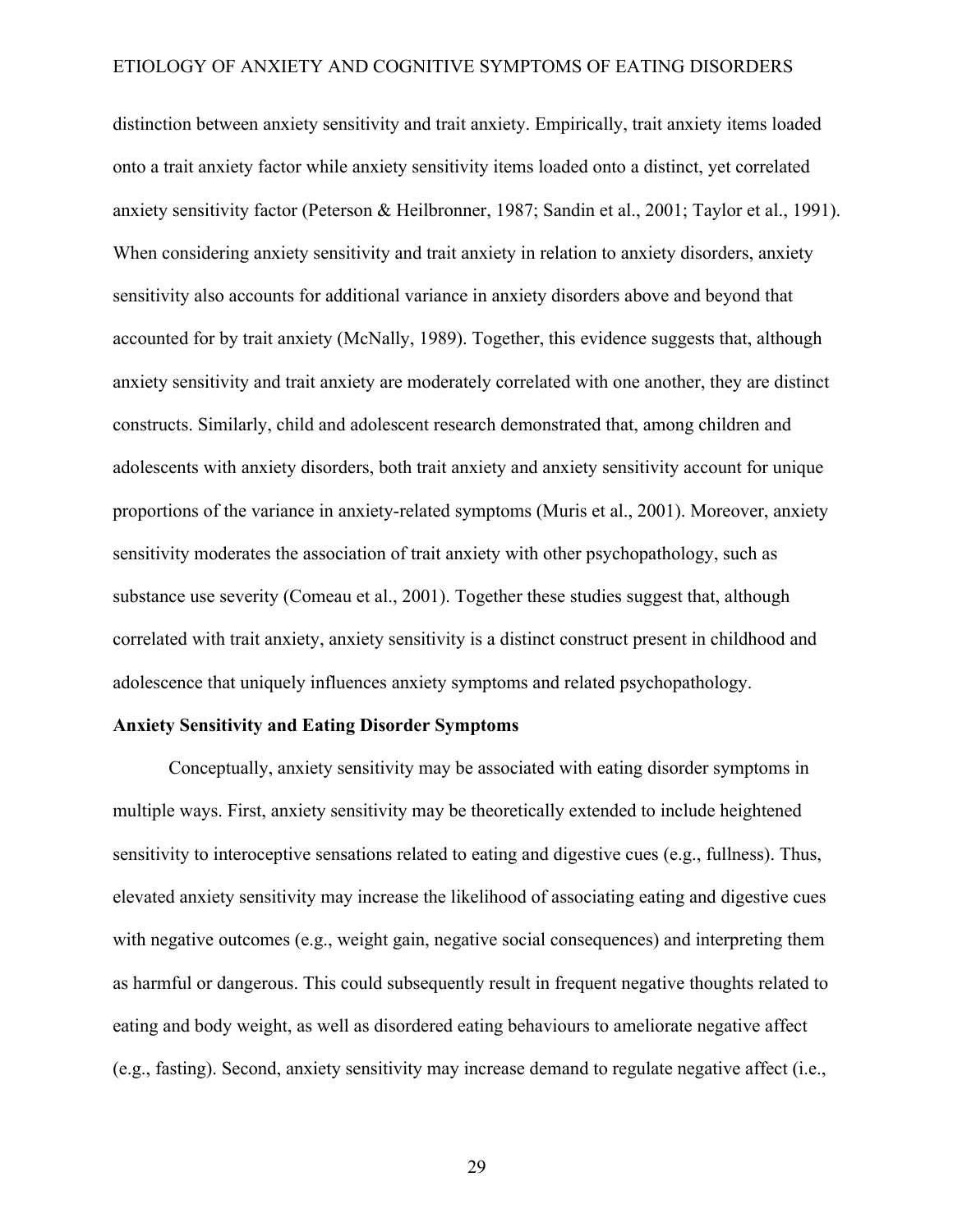distress), which may be experienced both more frequently and as more aversive. Theoretically, elevated anxiety sensitivity indicates that an individual is more aware of interoceptive cues for distress, which may produce more subsequent distress and produce distress more frequently. Therefore, an individual with elevated anxiety sensitivity may feel a need to downregulate distress more frequently both because distress is more frequently experienced and because distress is more frequently experienced as intensely aversive. Consistent with theoretical foundations for eating disordered behaviours (e.g., Hearon et al., 2014; Kauffman et al., 2019), an individual might use disordered eating (e.g., binge eating, compensatory behaviour, caloric restriction) as an affect regulation strategy. If so, then elevated anxiety sensitivity may increase the frequency and severity of cues to employ this strategy to downregulate distress. To date, few studies have examined the specific association of anxiety sensitivity with eating disorder symptoms in adults. In community samples, anxiety sensitivity predicts subsequent eating disorder symptoms, including weight and shape concern (Davey & Chapman, 2009); dysregulated eating (Anestis et al., 2007; Anestis et al., 2008); and binge eating (DeBoer et al., 2012). The association of anxiety sensitivity with a drive for thinness is more variable; some studies demonstrate that elevated anxiety sensitivity is associated with elevated drive for thinness (Davey & Chapman, 2009), while others find no association between anxiety sensitivity and drive for thinness Anestis et al., 2007; 2008). When considering specific subfactors of anxiety sensitivity, fear of cognitive concerns may be specifically associated with eating disorder cognitions and behaviours in community samples (Fulton et al., 2012). Anxiety sensitivity is also associated with eating disorder symptoms in clinical samples. To our knowledge, in the only study to date to examine the influence of anxiety sensitivity on eating disorder symptoms in a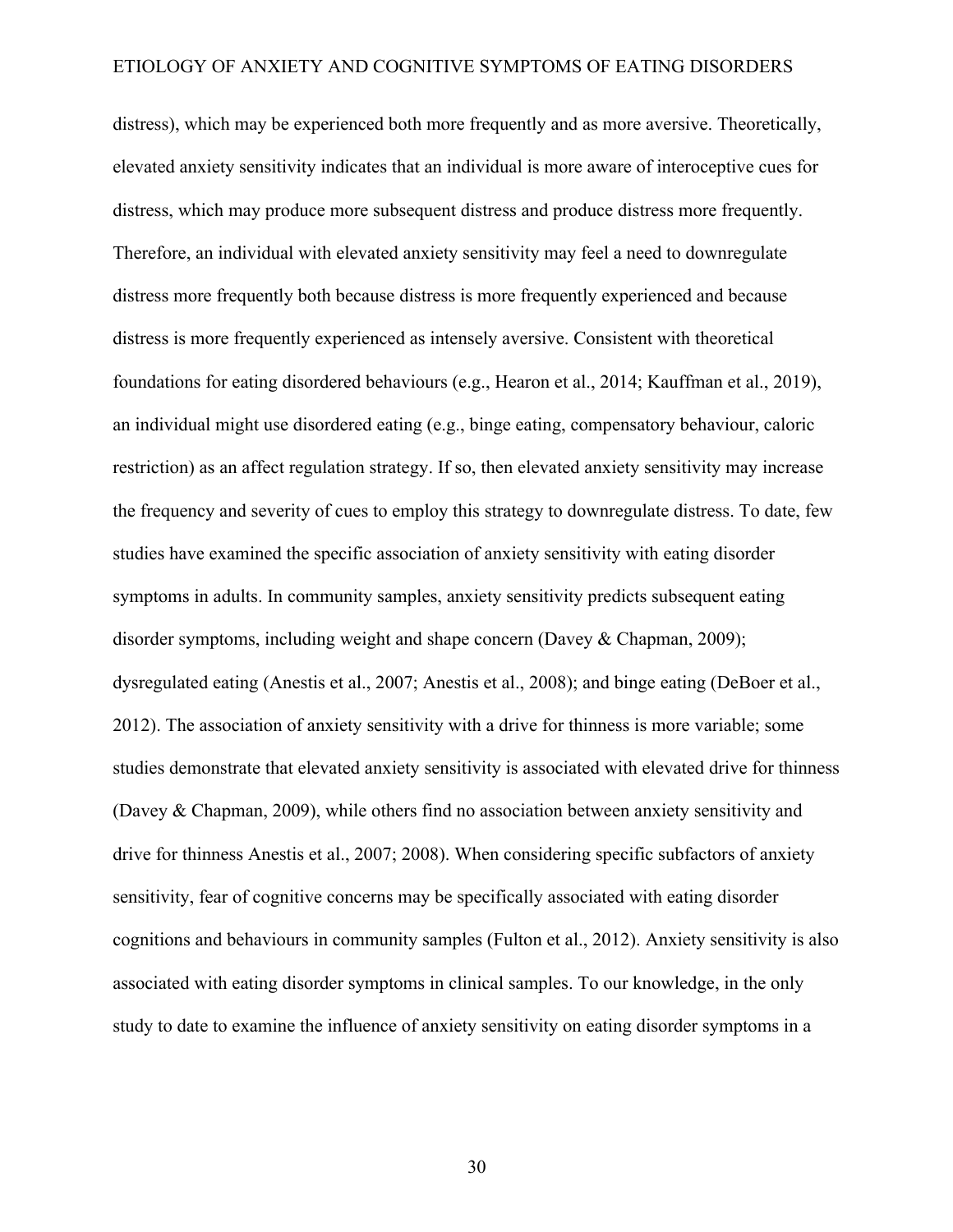clinical population, Anestis et al. (2008) demonstrated that anxiety sensitivity predicted both symptoms of bulimia nervosa and higher drive for thinness.

Anxiety sensitivity may also be associated with eating disorder symptoms in children and adolescents. Recently, Fairweather-Schmidt and Wade (2020) assessed the association of anxiety sensitivity with eating disorder symptoms in children and adolescents aged 12 to 15 years. Findings from this study corroborate findings in adults and preliminary research in children and adolescents; correlations of anxiety sensitivity with eating disorder symptoms, including weight, shape and eating concern, and dietary restraint were moderate. Similarly, in adolescents with severe eating disorders, anxiety sensitivity predicted elevated eating disorder symptoms (Espel-Huynh et al., 2019). Thus far, evidence implicates anxiety sensitivity in eating disorder symptomatology, but putative mechanisms through which anxiety sensitivity and eating disorder symptomatology are related are unclear.

### **Etiology of Anxiety Sensitivity**

Like anxiety and eating disorder symptoms, genetic and environmental factors contribute to anxiety sensitivity in adults. Using the biometrical twin design, Stein et al. (1999) assessed the genetic and environmental contributions to anxiety sensitivity as measured by the Anxiety Sensitivity Index. Additive genetic factors contributed to 45% of the variance in anxiety sensitivity while person-specific environmental influences accounted for the remaining variance. While well-established among women (Jang et al., 1999; Stein et al., 1999; Taylor et al., 2008), heritability estimates may be more variable among men. For example, Jang et al. (1999) examined anxiety sensitivity among monozygotic and dizygotic twins; genetic factors contributed 37% to 48% of the variance in anxiety sensitivity among women but only environmental factors, including shared and person-specific environmental factors, contributed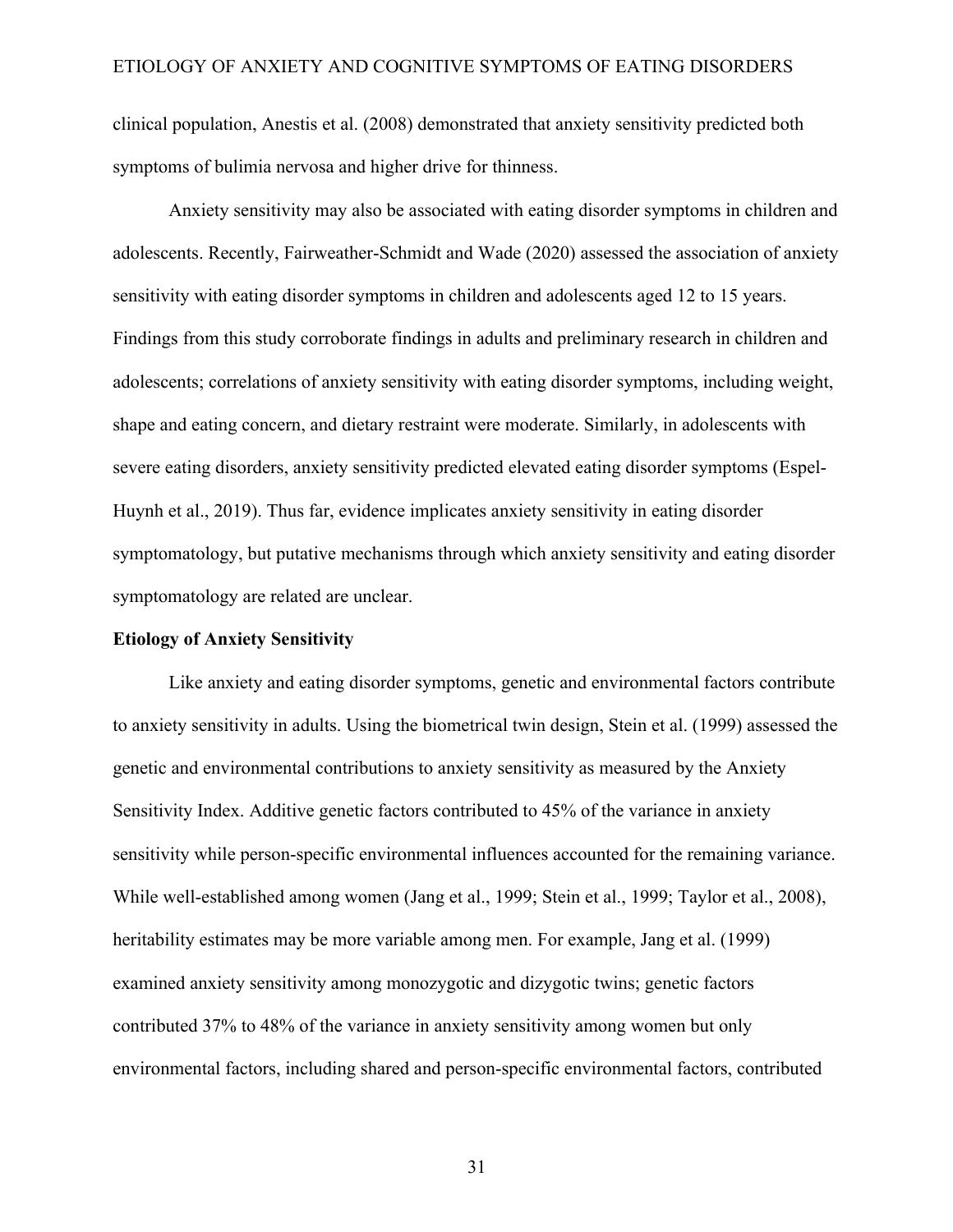to anxiety sensitivity among men. Prior research also examined the influence of anxiety sensitivity severity on the heritability of anxiety sensitivity. In women, extant evidence is contradictory such that some report that genetic influences account for approximately half of the variance in anxiety sensitivity regardless of the severity (e.g., Stein et al., 1999) while others suggest that the heritability of anxiety sensitivity increases with severity (e.g., Taylor et al., 2008). Research is still needed to clarify the non-linear contribution of genetic and environmental influences to anxiety sensitivity severity in men. Nonetheless, regardless of severity, genetic influences contributed moderately to anxiety sensitivity. When taken together, anxiety sensitivity is influenced by genetic factors among women, while further research is needed in men.

The environmental and genetic contributions to anxiety sensitivity have also been estimated in children and adolescents using the biometrical twin design. In a large community sample of 8-year-old children, including male and female participants, genetic influences accounted for approximately 37% of the variance in anxiety sensitivity while the remaining variance in anxiety sensitivity was accounted for by person-specific environmental influences (Eley et al., 2007). In adolescents aged 12 to 19 years, genetic influences accounted for 60% of the variance in anxiety sensitivity; the remaining variance was attributed to shared and personspecific environmental factors (Brown et al., 2012). Family studies further assess the correlation of a phenotype between parents and their offspring to inform estimates of heritability. In children, family studies indicate that parent anxiety sensitivity is associated with child anxiety sensitivity among female but not male children (Tsao et al., 2005), which suggests that anxiety sensitivity may be particularly heritable among female children. However, subsequent research using the biometrical twin design demonstrates that anxiety sensitivity is heritable in both female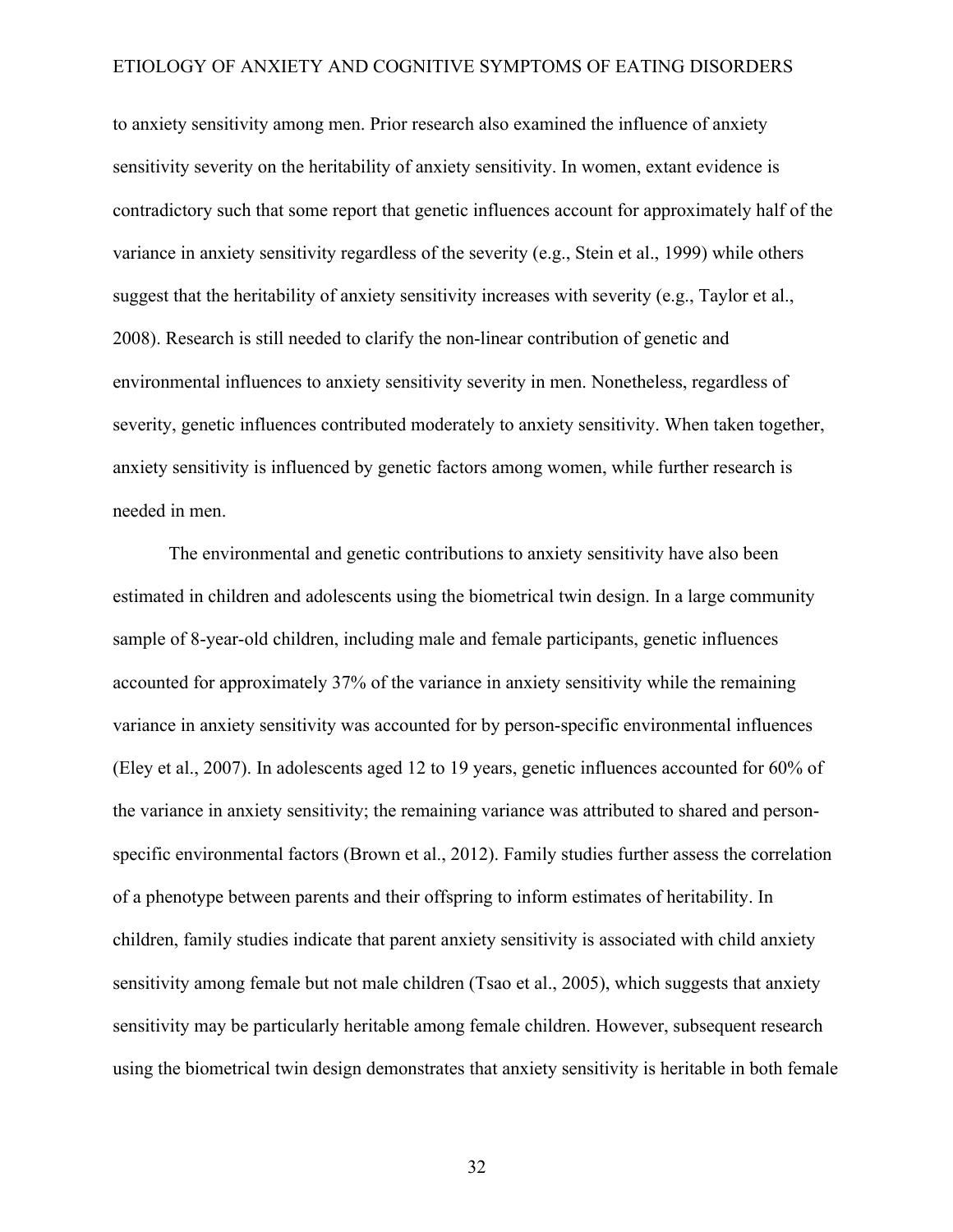and male children with no significant differences as a function of biological sex (Brown et al., 2012; Zavos et al., 2012). Anxiety sensitivity is also temporally stable across childhood and adolescence; biometrical twin research suggests that this stability may be attributable to stable genetic influences while environmental influences are time-specific and contribute to variability in the presentation of anxiety sensitivity over time (Zavos et al., 2012).

## **Genetic and Environmental Contributions to Anxiety Sensitivity and Eating Disorder Symptoms**

Anxiety sensitivity is phenotypically correlated with both anxiety severity and cognitive eating disorder symptoms. Further, correlated genetic and environmental influences contribute to anxiety sensitivity and cognitive symptoms of eating disorders, as well as to anxiety sensitivity and anxiety severity. Therefore, it is possible that common genetic or environmental influences contribute to all three constructs. If so, correlated genetic and environmental contributions could explain why anxiety sensitivity is phenotypically correlated with both anxiety and eating disorder symptoms. However, few studies have empirically examined the correlations among genetic contributions to anxiety sensitivity, eating disorder symptoms, and anxiety severity. In children and adolescents, correlated genetic and environmental influences contribute to the phenotypic correlation of anxiety sensitivity with anxiety. For example, Hettema et al. (2020) reported a large phenotypic correlation of anxiety sensitivity with anxiety, to which both correlated genetic and person-specific environmental influences contributed. To date, one research study by Fairweather-Schmidt and Wade (2020) examined correlated genetic and environmental influences between anxiety sensitivity and disordered eating in children or adolescents. The study included adolescent twins aged 12 to 15 years and assessed eating disorder symptoms using the eating disorder inventory, which generates an overall eating disorder symptom severity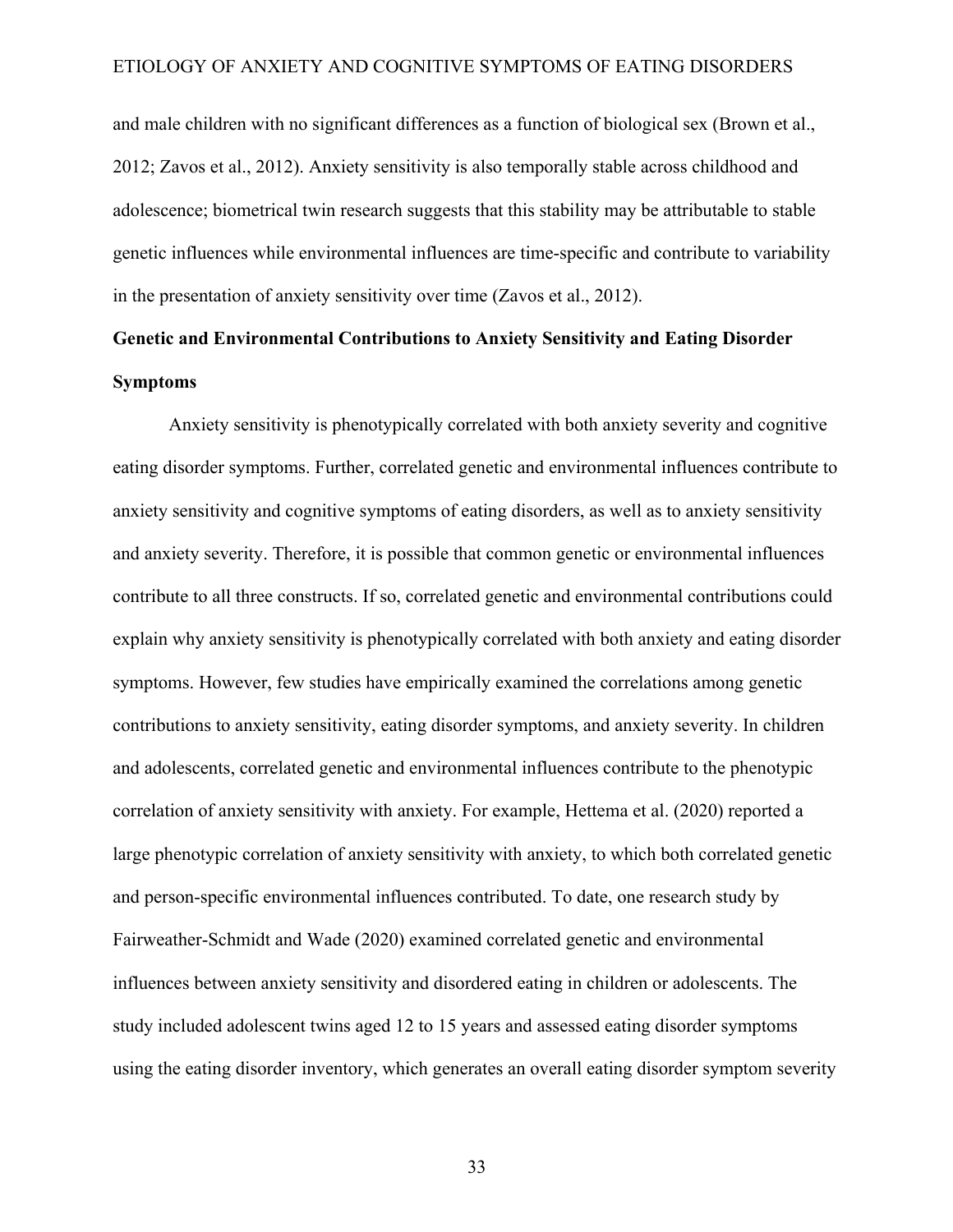score based on the severity of eating, weight and shape concern, and dietary restraint. Genetic influences accounted for approximately 50% of the variance in eating disorder symptoms and 42% of the variance in anxiety sensitivity. Person-specific environmental influences accounted for the remaining variance in both eating disorder symptoms and anxiety sensitivity. Further, Fairweather-Schmidt and Wade (2000) reported that anxiety sensitivity and eating disorder symptoms shared common genetic and person-specific environmental influences such that 25% of the eating disorder symptoms phenotype was derived from anxiety sensitivity, including correlated additive genetic and shared environmental influences. This study provides preliminary evidence for the role of anxiety sensitivity in eating disorder symptoms among children and adolescents. Further, the findings indicate that the phenotypic correlation of anxiety sensitivity with eating disorder symptoms may be attributable to common (i.e., correlated) genetic and environmental etiological influences.

### **The Present Study**

Eating disorder symptoms are highly prevalent in adolescence and are associated with impaired quality of life and psychosocial impairment including low self-esteem and internalizing and externalizing syndromes (Zeiler et al., 2016). Prior research in community samples of adolescents indicated that anxiety symptoms are frequently comorbid with eating disorder symptoms (Fitzsimmons-Craft et al., 2019; Hughes., 2012; Touchette et al., 2011). For example, anxious distress and anxiety-related traits are strongly correlated with eating disorder symptom severity in adolescence (Bulik et al., 2006; Touchette et al., 2011). Moreover, longitudinal research suggests that anxiety may precede and contribute to the later development of eating disorder symptoms (Lee & Vaillancourt, 2019; Parkinson et al., 2012). Research to clarify the genetic and environmental contributions to the etiology of eating disorder cognitions during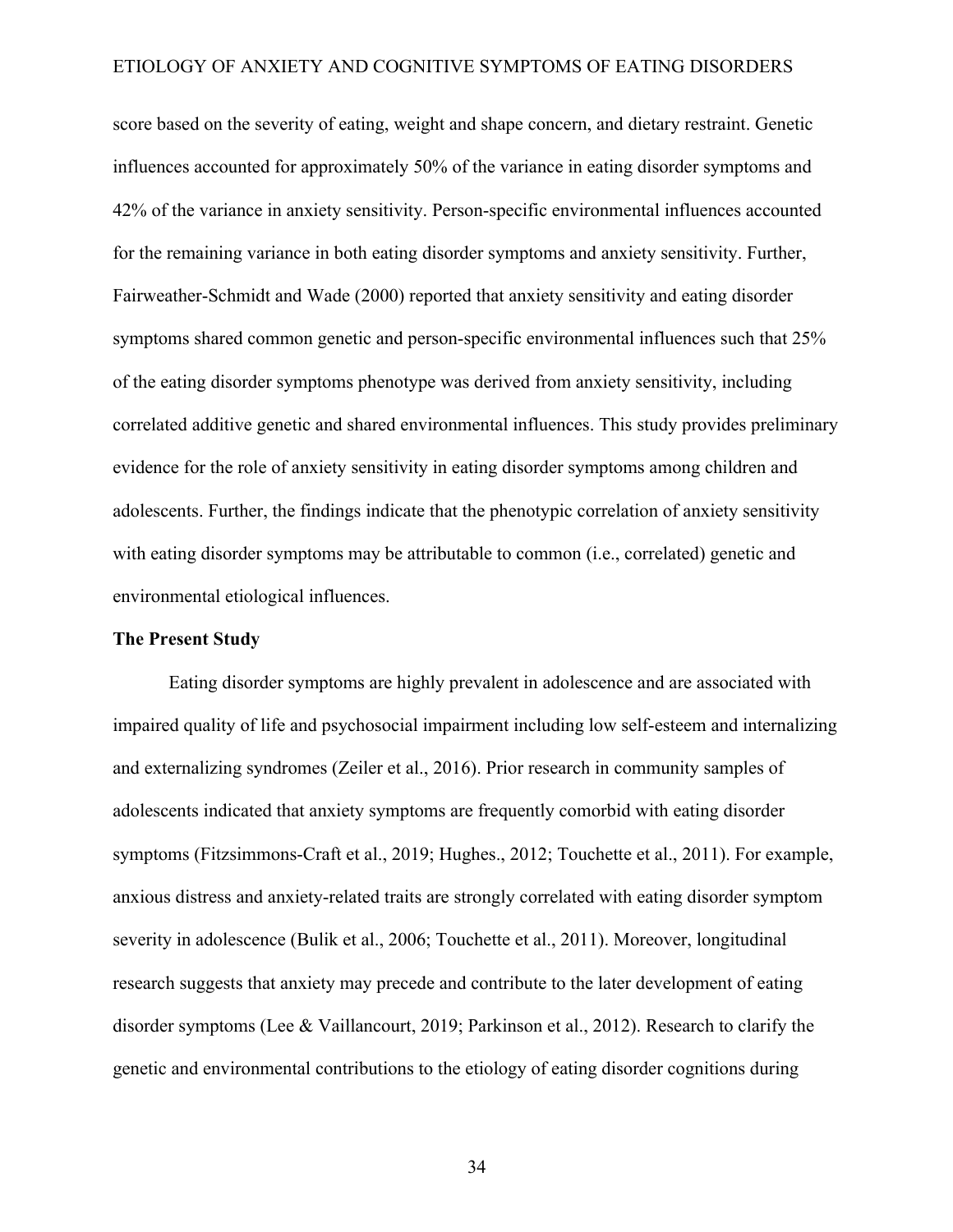adolescence will add to our current understanding of the development of eating disorder cognitions. A focus on both environmental and genetic risk factors may promote the identification of biopsychological substrates through which eating disorder cognitions develop during adolescence. This may then inform future prevention and intervention strategies for adolescents.

Prior research leveraged the biometrical twin design to document the contribution of correlated genetic and environmental influences to both anxiety and eating disorder symptoms in adults (Dellava et al., 2011; Song et al., 2019), children, and adolescents (e.g., Silberg & Bulik, 2005). Given the high concordance between anxiety and eating disorder symptoms (Fitzsimmons-Craft et al., 2019), putative anxiety and fear-related traits (e.g., anxiety sensitivity) may broadly increase one's liability to symptoms of both anxiety and eating disorders. Prior research implicated anxiety sensitivity in myriad psychopathology including anxiety disorders, symptoms of multiple anxiety syndromes, and, more recently, eating disorders and eating disorder symptoms. Preliminary research also demonstrated that the genetic and environmental contributions to anxiety sensitivity may be correlated with the genetic and environmental contributions to both anxiety and eating disorder symptoms in adolescence.

Despite the high concordance of anxiety with eating disorder symptoms, and the potential role of anxiety sensitivity as a risk factor for both anxiety and eating disorder symptoms, there have been few studies that assessed this relationship from an etiological perspective. Therefore, the overarching goal of the present study was to examine the common genetic and environmental influences that contribute to anxiety sensitivity, eating disorder symptoms, and anxiety severity in a community sample of adolescents. Within this overarching goal, the present study had multiple aims. First, I hypothesized that a latent variable, i.e., cognitive symptoms of eating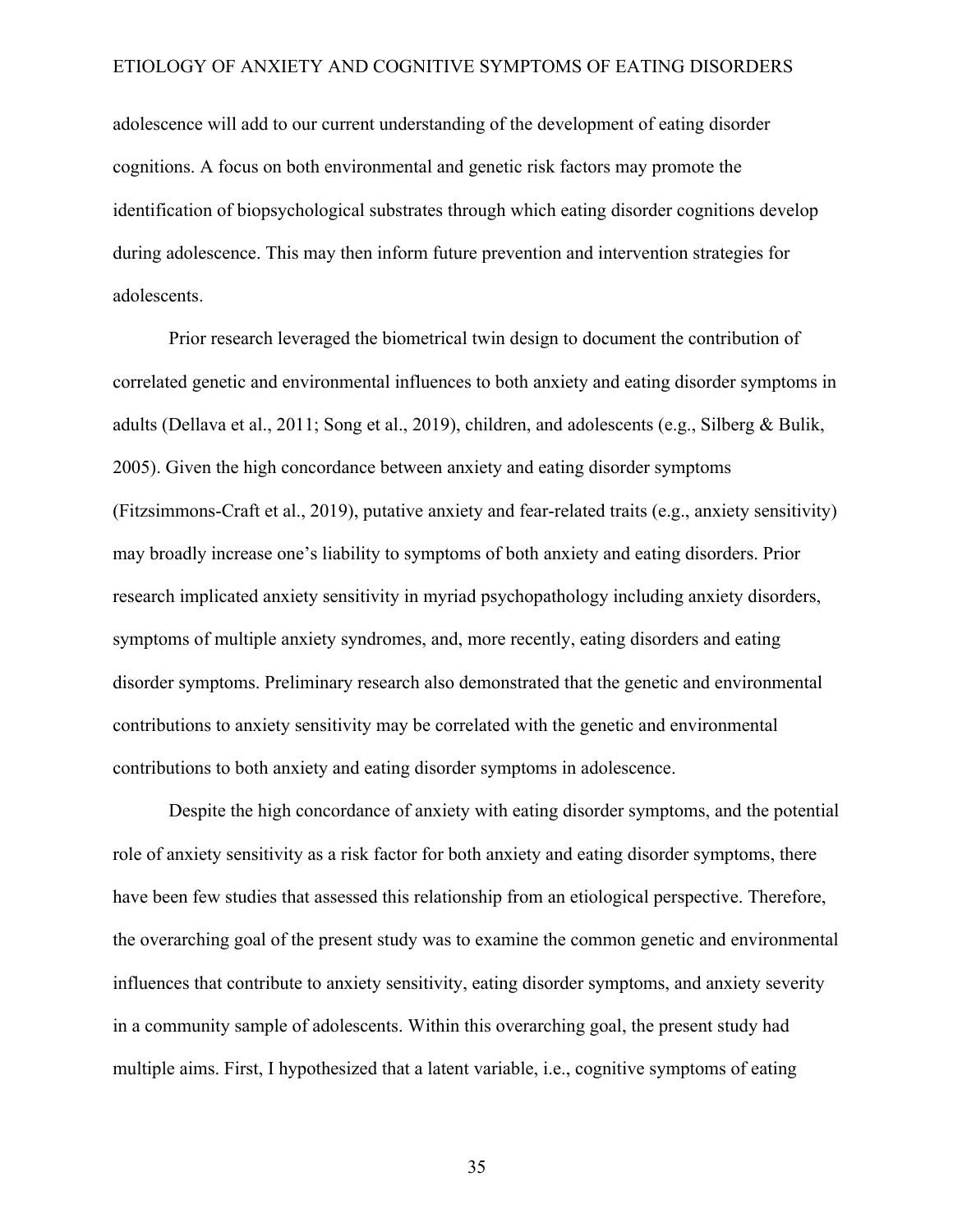disorders, would best explain the correlation between the four measured items of eating disorder cognitions, including fear of gaining weight, feeling fat, shape influences thoughts about oneself, and weight influences thoughts about oneself. Second, I hypothesized that genetic influences would contribute significantly to latent variance in cognitive eating disorder symptom severity. Third, I hypothesized that genetic influences to anxiety sensitivity, cognitive eating disorder symptoms, and anxiety severity would be correlated with one another, which may indicate that anxiety sensitivity functions as an underlying trait to contribute to both cognitive symptoms of eating disorders and anxiety severity.

The present study leveraged data from the Twins Early Development Study (TEDS), a longitudinal epidemiological study of pairs of monozygotic and dizygotic twins born in England and Wales between 1994 and 1996. TEDS included 13 waves of data. Twins were first recruited at 18 months of age; the most recent assessment wave occurred when twins were 21 years old. Twin births were identified through birth records and families were contacted. From these, 16,810 twin pairs indicated that they were interested in participating in the study; at first contact, 13,694 pairs of twins provided data. The number of twin pairs enrolled in the study decreased slightly in early childhood (*n*=10,150), middle childhood (*n*=8,819), and adolescence (*n*=8,697). To promote mental health research, data are shared freely with researchers around the world. The present study used data from age 16 when twins self-reported anxiety sensitivity, via the Child Anxiety Sensitivity Index, and eating disorder symptoms, via four items from the Eating Disorder Diagnostic Scale. Parents reported adolescent anxiety severity dimensionally via the Anxiety Related Behaviours Questionnaire. Initially, a structural equation model leveraged the differential genetic relatedness of monozygotic and dizygotic twins to estimate additive genetic; shared environmental; and unique, person-specific environmental contributions to a latent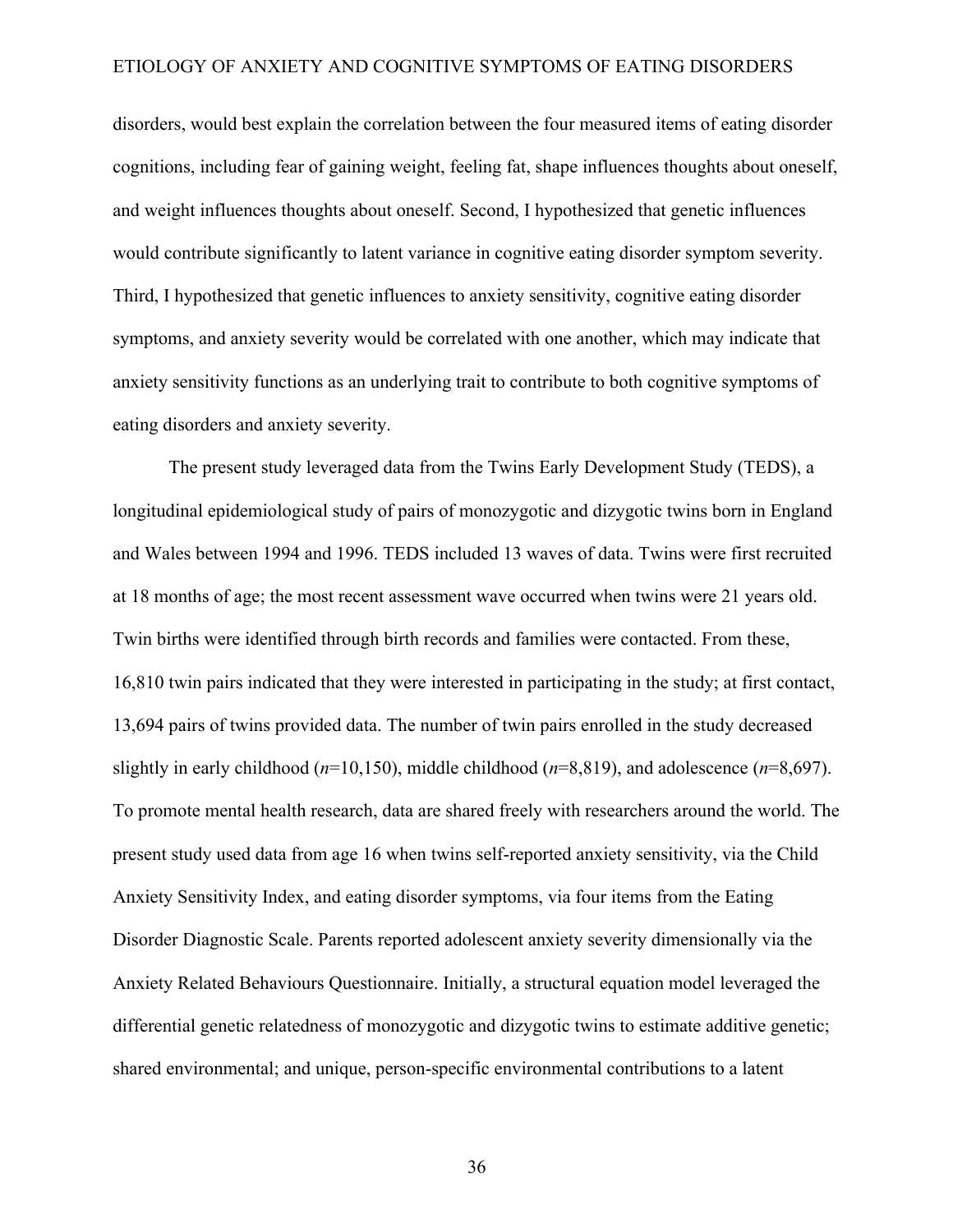composite of cognitive symptoms of eating disorders indexed by the four eating disorder cognition items. Secondly, anxiety severity and anxiety sensitivity were added to the model of cognitive symptoms of eating disorders to estimate i) their phenotypic correlation with cognitive symptoms of eating disorders and ii) the contribution of correlated environmental and genetic influences to the phenotypic correlation of cognitive symptoms of eating disorders with anxiety sensitivity and anxiety severity. The present study clarifies the development of cognitive symptoms of eating disorders and anxiety in adolescence to, ultimately, examine the etiology of cognitive symptoms of eating disorders, which presents a well-documented, substantial impediment to the well-being of a large number of adolescents.

### **Methods**

### **Participants**

The present study used data collected when twins were 16 years old (i.e., twins were assessed between February 2011 and June 2012). In total, 5,111 twin pairs provided usable data at this assessment wave, of which 55.3% twins were female and 64.4% pairs were monozygotic twins. At this assessment wave, 10,868 pairs of twins were initially contacted, of which 93.5% were Caucasian. A total of 5,144 twin pairs provided data; 33 twin pairs were excluded because information on twin zygosity was unavailable. At first contact, when twins were 18 months old, the sample included Caucasians (91.7%), females (50.1%), employed mothers (43.1%), and employed fathers (91.7%), which is representative of the general population from which the sample was recruited (Walker et al., 2001). Similar percentages remained throughout the study. Twin zygosity was assessed by DNA test or a well-validated parent-report questionnaire, which is 95% accurate when compared to DNA assay of zygosity (Price et al., 2000).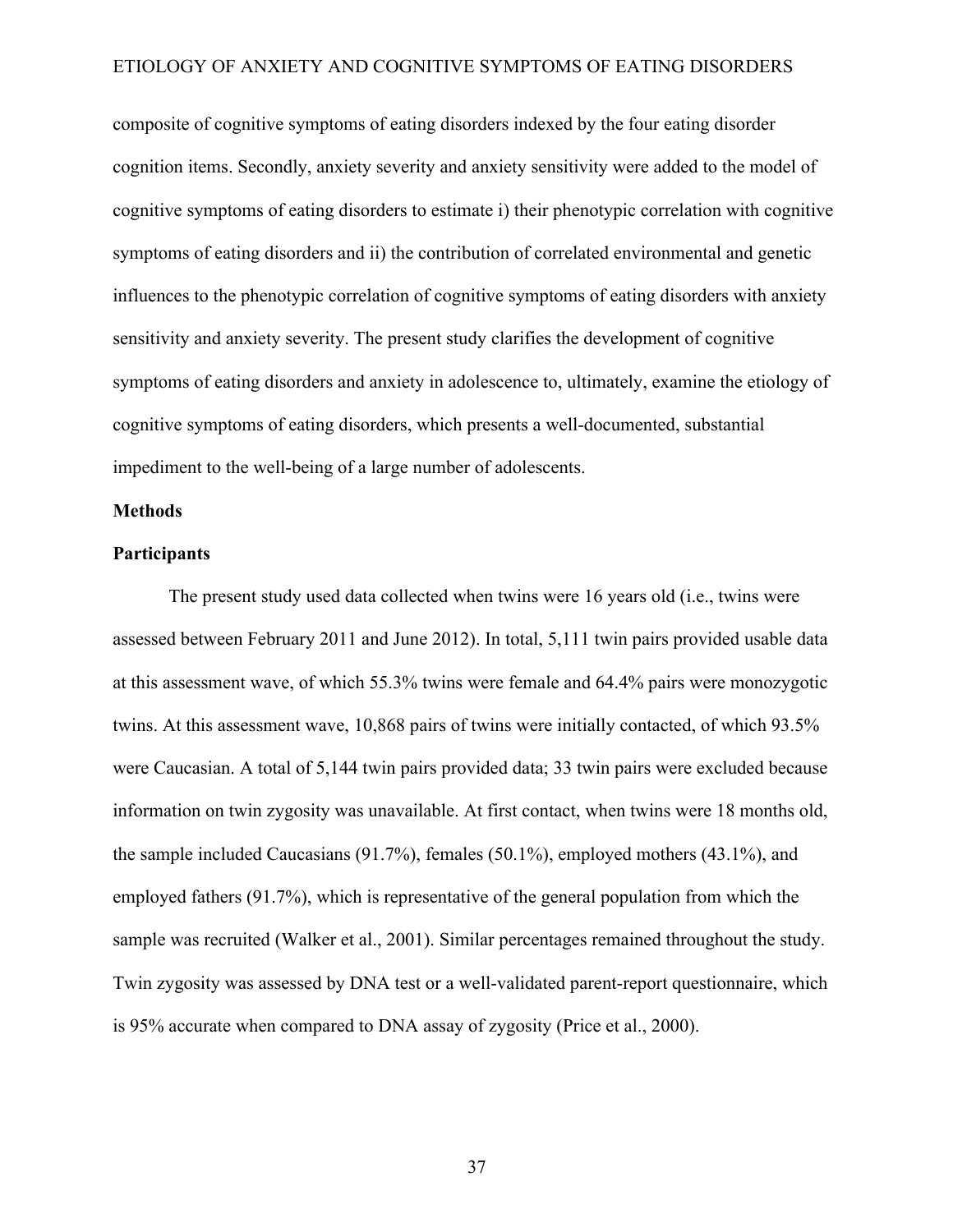### **Measures**

### *Cognitive Symptoms of Eating Disorders*

To assess cognitive symptoms of eating disorders, twins self-reported four items from the Eating Disorder Diagnostic Scale (Stice et al., 2000), which measures eating disorder symptoms over the past 6 months. The questions were specifically "Have you felt fat?", "Have you had a definite fear that you might gain weight or become fat?", "Has your weight influenced how you think about yourself as a person?", and "Has your shape influenced how you think about yourself as a person?". Each item was measured on a 7-point Likert scale ranging from "not at all" (1) to "extremely" (7). Rather than computing a total score for cognitive symptoms of eating disorders using the four Eating Disorder Diagnostic Scale items, cognitive eating disorder symptom severity was treated as a latent factor represented by variance shared between the four Eating Disorder Diagnostic Scale items. The full Eating Disorder Diagnostic Scale is comprised of 22 self-report items. Given time constraints of a multifaceted epidemiologic study, only four items from the scale were assessed during the 16-year-old assessment wave. However, these items cover central features of eating disorder cognitive symptoms indicated in the DSM-5 (APA, 2013). Prior research demonstrates strong reliability and validity of the full Eating Disorder Diagnostic Scale, including good criterion validity, test-retest reliability, and internal consistency (Stice et al., 2000).

### *Anxiety Sensitivity*

To assess anxiety sensitivity, twin participants completed the Child Anxiety Sensitivity Index, a version of the Anxiety Sensitivity Index (Peterson, 1991) modified for children. The Child Anxiety Sensitivity Index is comprised of 18 self-reported items thatparticipants rate on a three-point Likert scale (0=none, 1=some, 2=a lot). The total anxiety sensitivity score is the sum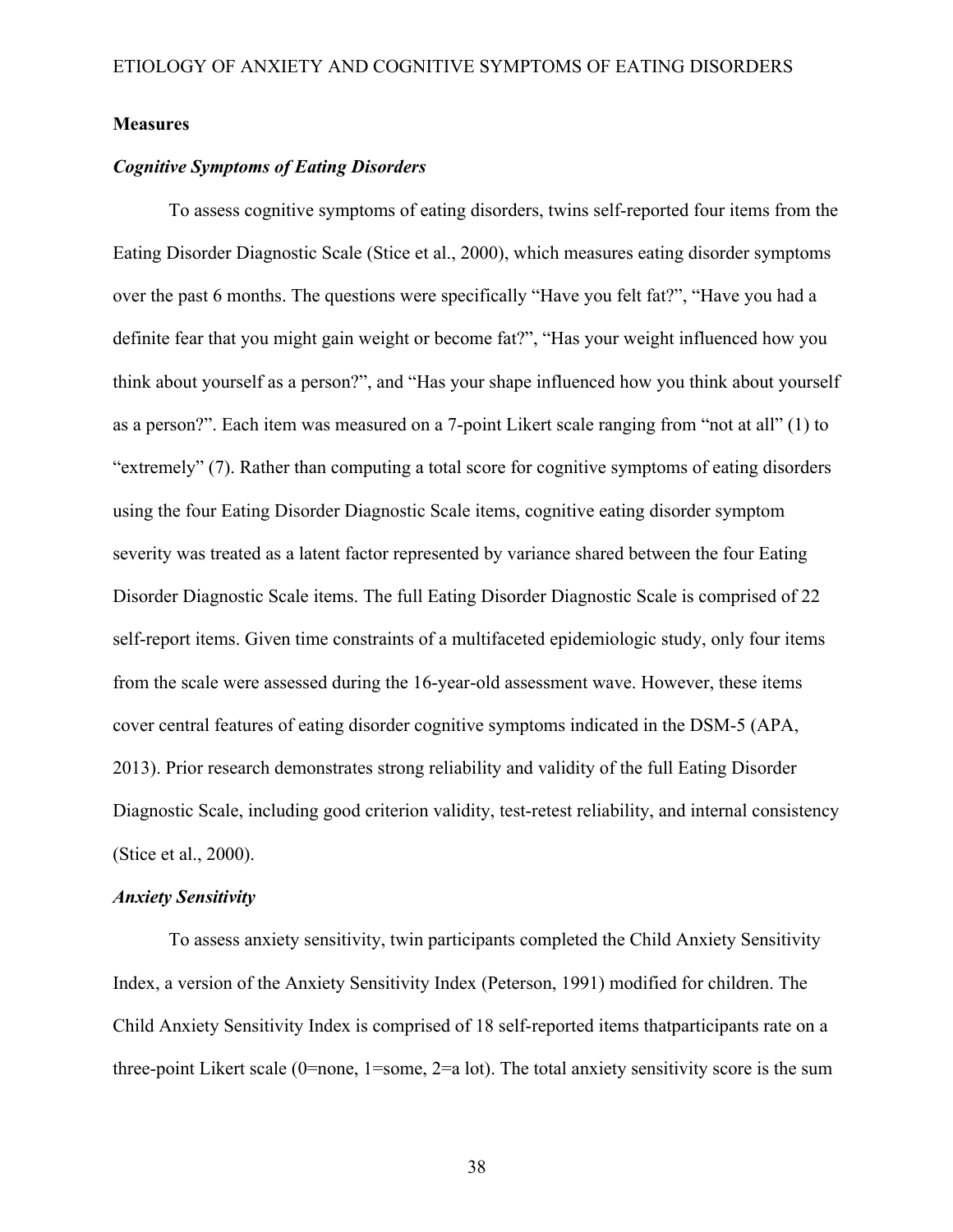of all 18 items. Prior research supports strong psychometric properties of the Child Anxiety Sensitivity Index to assess anxiety sensitivity in children and adolescents. For example, Silverman and colleagues report good test-retest reliability in non-clinical and clinical samples as well as good interitem reliability in clinical and nonclinical samples (Silverman et al.,1991, 2003). The present study agrees with prior research in documenting high intraitem reliability (polychoric Cronbach  $\alpha$  = 0.92) and evidence that the scale is unifactorial (polychoric McDonald's  $\Omega_{\text{hierarchical}} = 0.64$ ) at least as a higher-order factor of multiple subfactors (polychoric McDonald's  $\Omega_{\text{total}} = 0.94$ ).

### *Anxiety Severity*

Adolescent anxiety was assessed via parent report on the Anxiety Related Behaviour Questionnaire, which includes 19 items rated on a 3-point Likert scale (0= Not true, 1=Quite true, 2=Very true) to assess adolescent anxiety symptoms over the past 6 months. The total Anxiety Related Behaviour Questionnaire score was computed as the sum of all 19 items. While prior research reports varying factor structures of the Anxiety Related Behaviour Questionnaire as a function of child age (Eley et al., 2003; Hallett et al., 2009), high interitem reliability for the full scale is stable across samples and ages assessed (Eley et al., 2003; Hallett et al., 2009), which provides evidence for a consistent, reliable unifactorial structure. The present study agrees with prior research in documenting high intraitem reliability (polychoric Cronbach  $\alpha$  = 0.92) and evidence that the scale may be unifactorial (polychoric McDonald's  $\Omega_{\text{hierarchical}} = 0.70$ ) at least as a higher-order factor of multiple subfactors (polychoric McDonald's  $\Omega_{\text{total}} = 0.94$ ). Moreover, it was outside the scope of the present paper to establish the factor structure of the Anxiety Related Behaviour Questionnaire at age 16.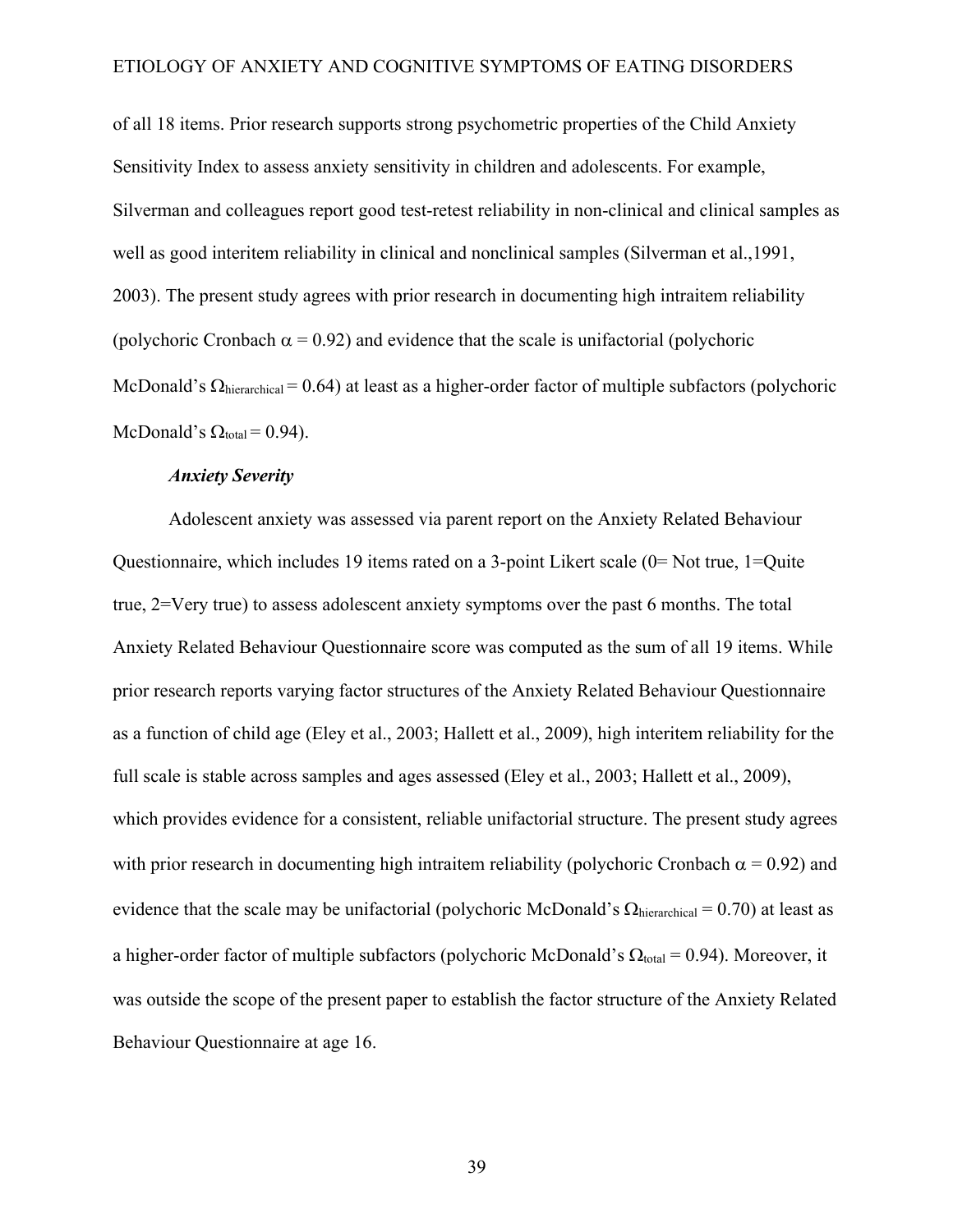### **Data Analytic Plan**

The analyses were conducted using the biometrical twin model in a structural equation modelling framework (see Evans et al., 2002 for review). The biometrical twin model leverages the difference in genetic concordance between monozygotic and dizygotic twins, who share 100% and 50% of their segregating genes, respectively. Thus, the variance in one trait (e.g., cognitive symptoms of eating disorders) or covariance between two traits (e.g., anxiety sensitivity and cognitive eating disorder symptom severity) can be decomposed into additive genetic, shared-, and person-specific- environmental influences (see Neale & Cardon, 1992 for review). Specifically, I aimed to estimate the contribution of additive genetic (A) factors to a latent composite of cognitive symptoms of eating disorders indexed by the four cognitive symptoms of eating disorder items, as well as influences of environment shared between twins within a family (i.e., shared environmental influences; C) and environmental influences specific to each child (i.e., person-specific environmental influences; E; e.g., Kendler et al., 1992). Analyses then extended this model to estimate the phenotypic correlation of cognitive eating disorder symptom severity with anxiety sensitivity and anxiety severity as well as the role of correlated genetic, shared environmental, and person-specific environmental contributions common to cognitive eating disorder symptom severity, anxiety sensitivity, and anxiety severity to explain their well-documented phenotypic correlation.

### *Assumptions*

The biometrical model of twin relatedness rests on several assumptions. First, genetic, shared environmental, and person-specific environmental factors are assumed to be linear and mutually exclusive, such that there are no interactions between genetic and environmental (shared and person-specific) contributions to each phenotype (Maes, 2005). Second, the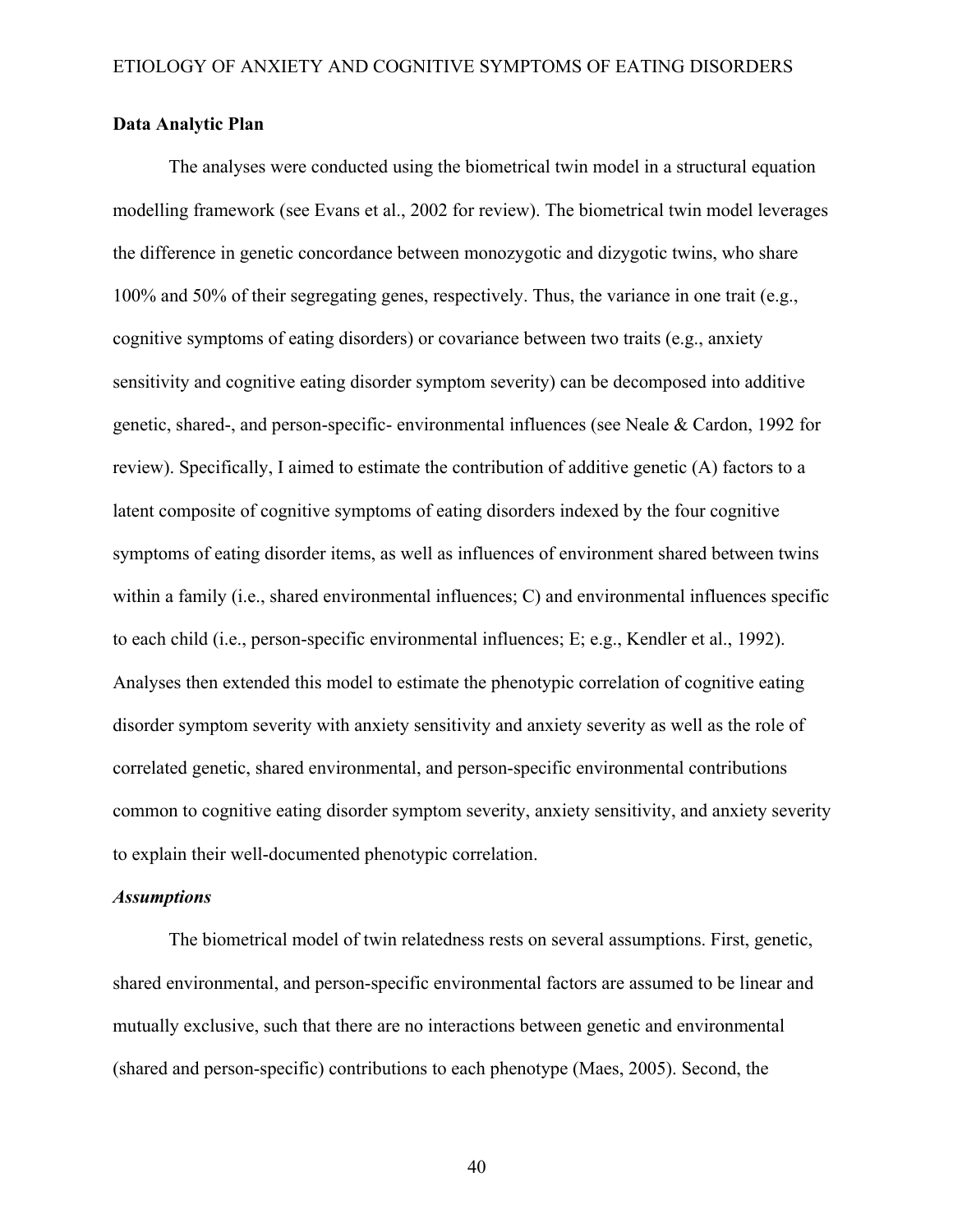biometrical twin model is founded on the equal environment assumption, which states that the influence of the shared environment on each phenotype is shared to the same extent for monozygotic and dizygotic twins (Kendler et al., 1993). Several studies demonstrate that the equal environment assumption holds for psychiatric traits in twins (see Roysamb & Tambs, 2016 for review; see also Cronk et al., 2002; Kendler et al., 1993). However, some contradictory evidence does exist. For example, Hettema et al. (1995) found the equal environment assumption was violated in adult female twins with bulimia nervosa, such that similarity in physical appearance significantly influenced concordance among twins. However, when broadly defined bulimia nervosa was included, the equal environment assumption was no longer violated (Hettema et al., 1995). In further support of the validity of the equal environment assumption in research on eating disorder symptoms, Klump and colleagues (2000b) report that the equal environment assumption are not violated for cognitive and behavioural eating disorder symptoms among a community sample of adolescents. Third, it is assumed that twins do not influence each other, such that there are no environmental effects due directly to one's twin (Maes, 2005). For example, it is assumed that neuroticism in one twin does not lead to behaviours that evoke greater neuroticism in the other twin. Finally, it is assumed that the phenotype of interest is equivalent across twin order, such that twins who are arbitrarily designated as twin one do not systematically differ from twins who are arbitrarily designated as twin two. Similarly, it is assumed that the phenotype of interest is equivalent across twin zygosity, such that monozygotic twins do not systematically differ from dizygotic twins.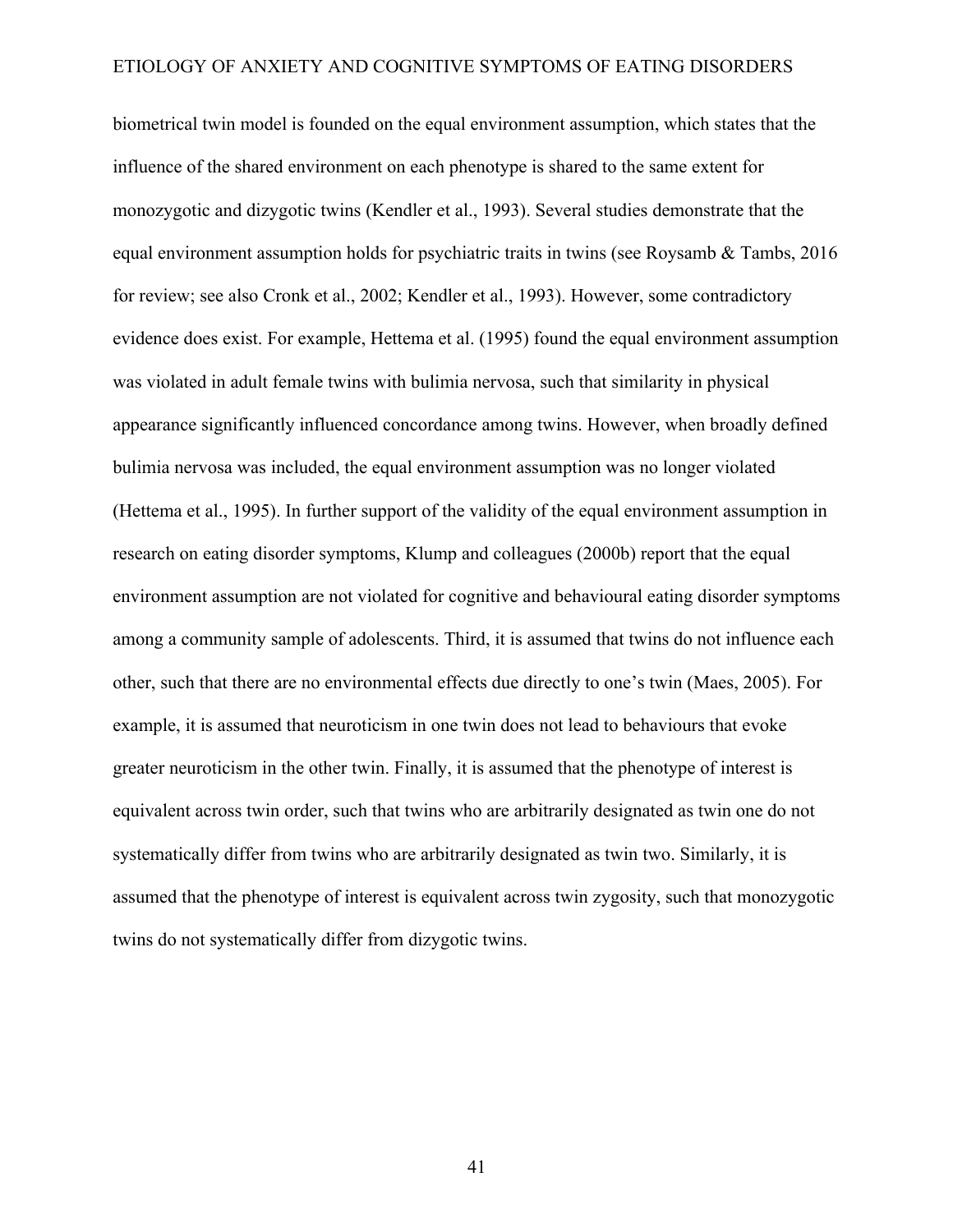## *The Structure of Genetic and Environmental Contributions to Cognitive Eating Disorders Symptom Severity*

The biometrical twin model was used to estimate the contributions of genetic, shared environmental, and person-specific environmental influences on each of the four cognitive symptoms of eating disorder items. In an initial model, the total variance for each of the four cognitive symptoms of eating disorder items were decomposed into variance explained by genetic, shared environmental, and person-specific environmental factors. Next, I estimated the within-person phenotypic correlations among the four cognitive symptoms of eating disorder items: felt fat, fear of gaining weight, weight influences thoughts about oneself, and shape influences thoughts about oneself. Then, I estimated the correlations among the genetic, shared environmental, and person-specific environmental contributions to all four cognitive symptoms of eating disorder items.

I then fit a latent factor extension to the biometrical twin model with two latent factors to model cognitive eating disorders symptom severity and a possible residual correlation between weight and shape influences thoughts about oneself. The four cognitive symptoms of eating disorder items were allowed to freely correlate with the first latent factor, cognitive eating disorder symptom severity. To statistically identify the second factor, its association with the item, "felt fat" was constrained to 0; the remaining variables were allowed to freely correlate with the second factor. Model fit was assessed by comparing the two-latent factor model to the original model in which all four items were intercorrelated using the chi-square difference test and Akaike Information Criterion (AIC) comparative fit index. These extensions to the biometrical twin model also facilitated partitioning the total variance in each latent factor (e.g., latent cognitive eating disorder symptom severity) into that explained by the contribution of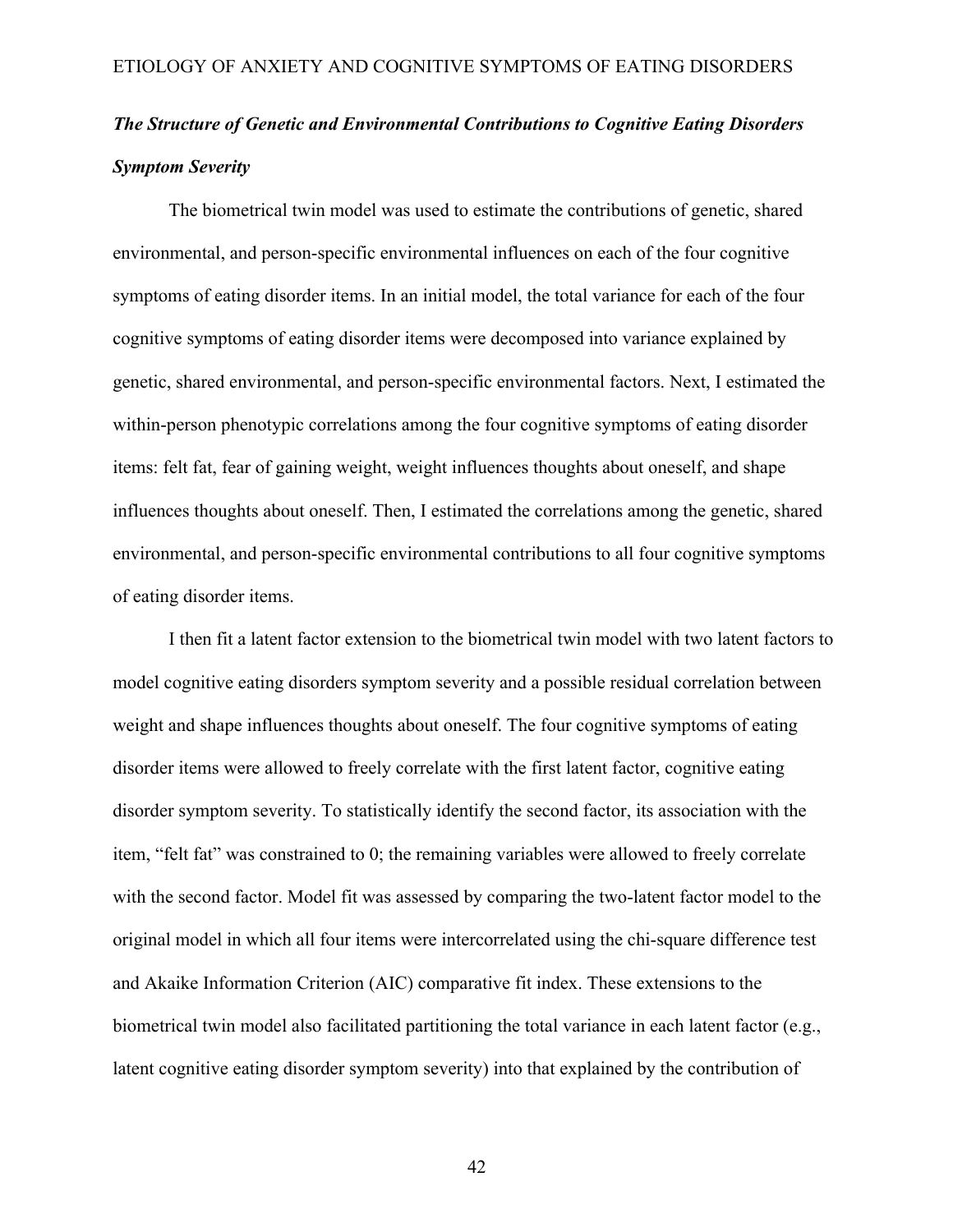additive genetic, shared environmental, and person-specific environmental influences. Similarly, the residual variance for each of the four cognitive symptoms of eating disorder items was also decomposed into variance explained by genetic, shared environmental, and person-specific environmental influences.

## *Association of Latent Cognitive Eating Disorder Symptom Severity with Anxiety Sensitivity and Anxiety Severity*

A Cholesky decomposition of the additive genetic, shared environmental, and personspecific environmental matrices in the latent-factor biometrical twin model was used to estimate the proportion of variance in anxiety sensitivity, latent cognitive eating disorders symptom severity, and anxiety severity attributed to genetic and environmental (i.e., shared and personspecific environment) influences. Next, I estimated the phenotypic correlations among anxiety sensitivity, latent cognitive eating disorder symptom severity, and anxiety severity. I also estimated the correlations among the genetic and environmental contributions to anxiety sensitivity, latent cognitive eating disorder symptom severity, and anxiety sensitivity.

Items were treated as ordinal to test assumptions underlying the biometrical twin model and for regression of cognitive symptoms of eating disorders on age and sex. For all other analyses (e.g., estimation of phenotypic, genetic, and environmental correlations), analysis of items as ordinal proved infeasible with the substantial computational resources available. Therefore, variables were treated as ordinal whenever possible and continuous when necessary. Verhulst and Neale (2021) recently noted that analysis of ordinal data as continuous may overestimate the contribution of variance attributable to person-specific environmental contributions and underestimate variance attributable to genetic and shared environmental contributions. However, I note that, in their analyses, the difference between polychoric (i.e.,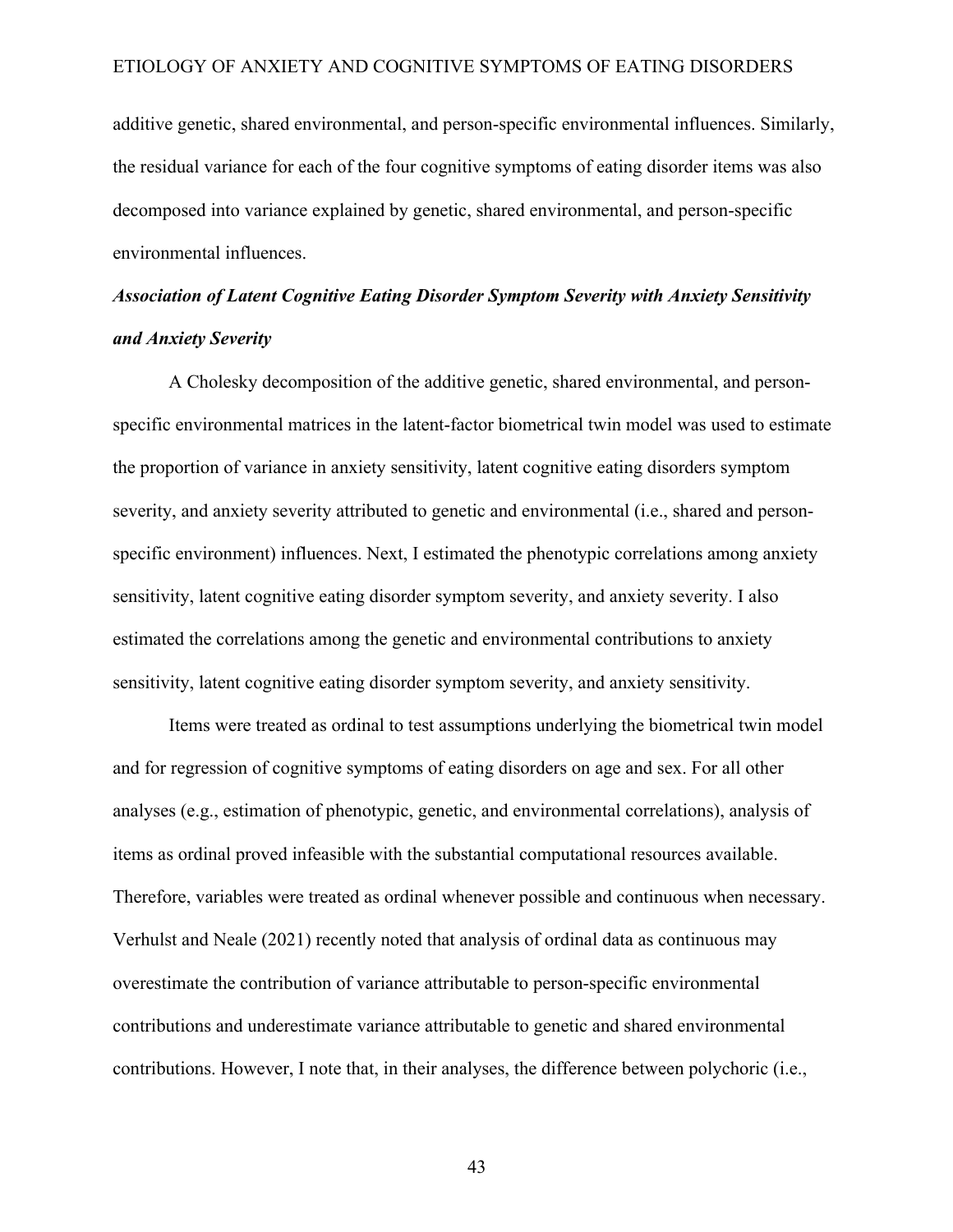ordinal) and Pearson (i.e., continuous) correlations would be considered a small effect (i.e.,  $r=0.10$ ), especially as the number of ordinal categories increases (Verhulst & Neale, 2021).

### **Results**

### **Assumptions Underlying the Biometrical Statistical Model**

The biometrical model of twin relatedness assumes that twin order (i.e., the order in which twins are arbitrarily labelled twin one or twin two) does not systematically influence their score on the underlying trait (e.g., each cognitive symptom of eating disorder item). Similarly, while monozygotic twins may be more similar to one another than are dizygotic twins, the biometrical model assumes that monozygotic twins will not systematically score higher or lower on each trait in question (Neale & Cardon, 1992). I tested both assumptions by first fitting a saturated model in which the item thresholds for twin 1 were allowed to differ from the item thresholds for twin 2 and item thresholds for monozygotic twins were allowed to differ from item thresholds for dizygotic twins. As described above, items were treated as ordinal whenever computationally feasible. Specifically, tests of assumptions that underlie the biometrical twin model examined item thresholds rather than item means and variances, which were constrained to 0 and 1, respectively. I then fit two constrained threshold models for 1) twin order, in which the item thresholds for twin 1 were constrained to equal the item thresholds for twin 2, and 2) twin zygosity, in which the item thresholds for monozygotic twins were constrained to equal the item thresholds for dizygotic twins. To test model fit for each of the constrained threshold models, I compared each model to the saturated model (i.e., in which all item thresholds are estimated and allowed to differ from one another) using the chi-square difference test and comparison of model AIC.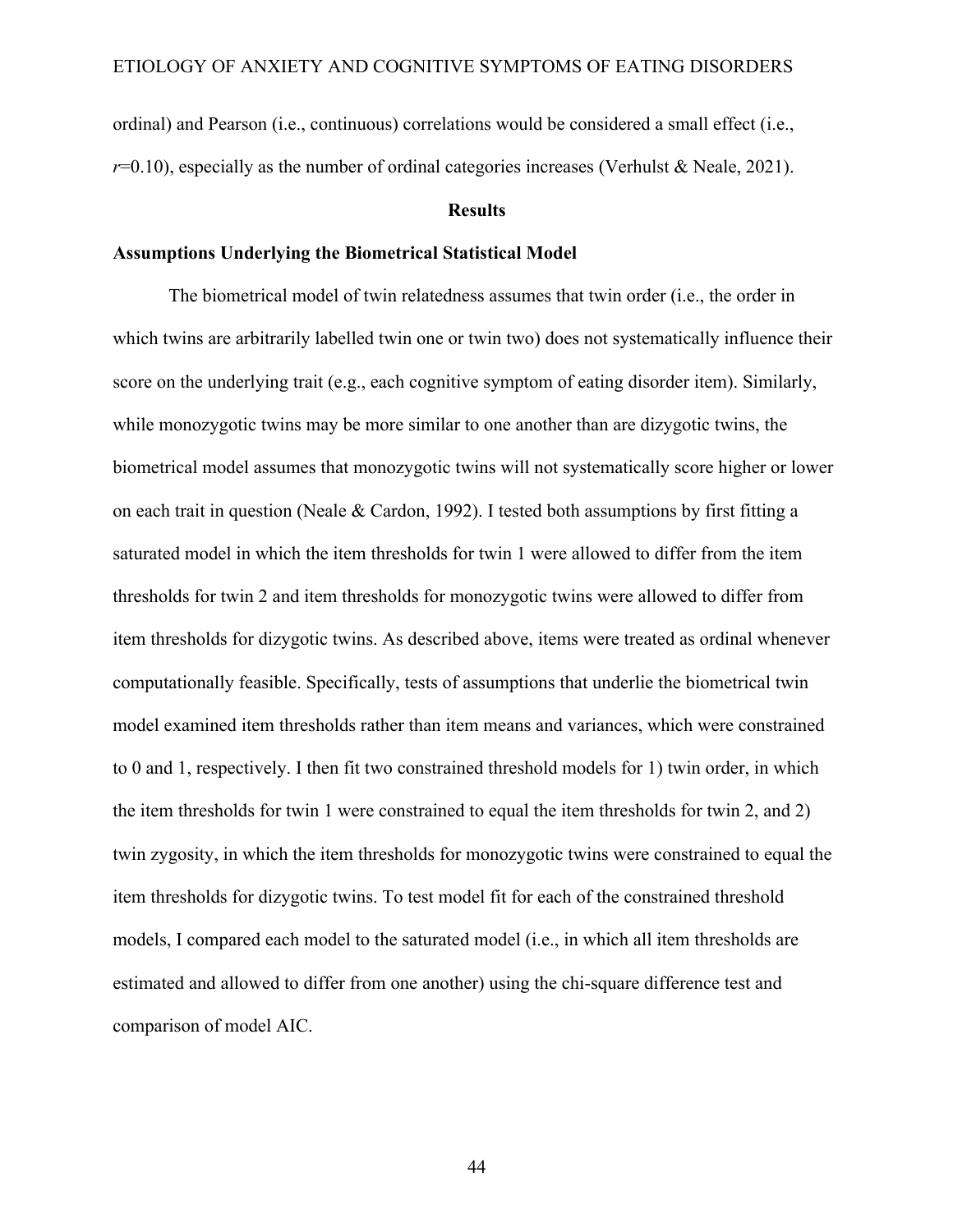For each of the four cognitive symptoms of eating disorder items, the model in which item thresholds were constrained across twin order (i.e., in which thresholds for twin 1 were constrained to be equal to item thresholds for twin 2) was not a significantly worse fit than the unconstrained model (see Table 1). Similarly, for each of the four cognitive symptoms of eating disorder items, the model in which item thresholds were constrained across zygosity (i.e., in which monozygotic twins were constrained to have equal item thresholds as dizygotic twins) was not a significantly worse fit than the unconstrained model (see Table 1). Thus, the necessary assumptions are met that item thresholds are comparable across twins arbitrarily identified as twin 1 or twin 2 and between monozygotic and dizygotic twins for the four cognitive symptoms of eating disorder items.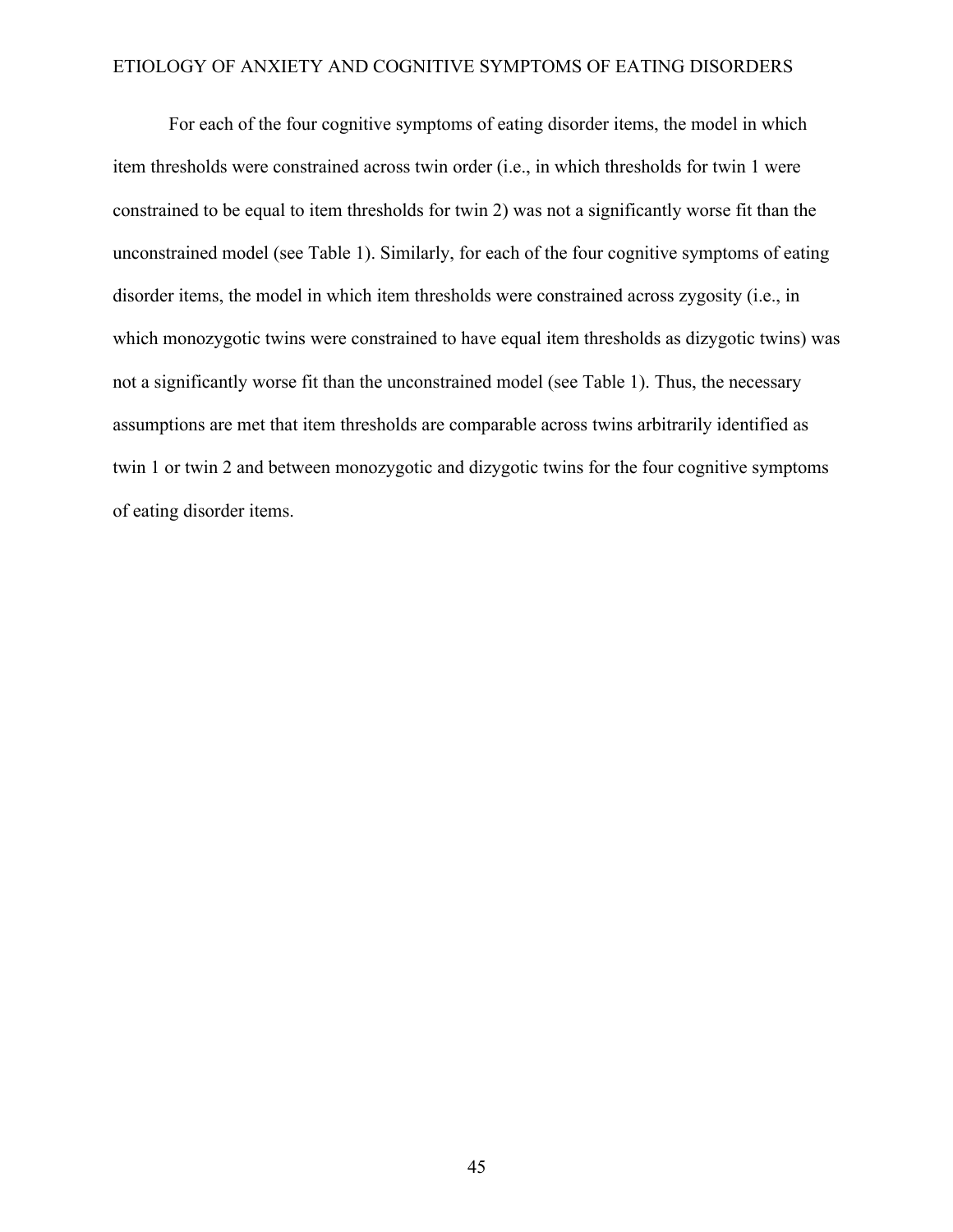### **Table 1**

### *Evaluation of assumptions in statistical genetics: Effects of twin order and zygosity on item*

### *thresholds for each eating disorder cognition item*

|                                           | Felt fat               |      |            |                 |             |              |
|-------------------------------------------|------------------------|------|------------|-----------------|-------------|--------------|
| Model                                     | $\chi^2$               | df   | <b>AIC</b> | $\Delta \chi^2$ | $\Delta$ df | p            |
| Fully saturated                           | 7967.54                | 2204 | 8019.54    |                 |             |              |
| Item Thresholds Constrained Across Twin   | 7977.35                | 2216 | 8005.35    | 9.81            | 12          | .63          |
| Order                                     |                        |      |            |                 |             |              |
| <b>Item Thresholds Constrained Across</b> | 7983.18                | 2222 | 7999.17    | 15.63           | 18          | .62          |
| Zygosity                                  |                        |      |            |                 |             |              |
|                                           |                        |      |            |                 |             |              |
|                                           | Fear of gaining weight |      |            |                 |             |              |
| Model                                     | $\chi^2$               | df   | <b>AIC</b> | $\Delta \chi^2$ | $\Delta df$ | p            |
| Fully saturated                           | 7663.15                | 2205 | 7715.14    |                 |             |              |
| Item Thresholds Constrained Across Twin   | 7668.58                | 2217 | 7696.58    | 5.43            | 12          | .94          |
| Order                                     |                        |      |            |                 |             |              |
| Item Thresholds Constrained Across        | 7671.31                | 2223 | 7687.31    | 8.16            | 18          | .98          |
| Zygosity                                  |                        |      |            |                 |             |              |
|                                           |                        |      |            |                 |             |              |
| Weight influences thoughts about oneself  |                        |      |            |                 |             |              |
| Model                                     | $\chi^2$               | df   | <b>AIC</b> | $\Delta \chi^2$ | $\Delta df$ | p            |
| Fully saturated                           | 539.40                 | 2204 | 7591.40    |                 |             |              |
| Item Thresholds Constrained Across Twin   | 7550.59                | 2216 | 7578.59    | 11.19           | 12          | .51          |
| Order                                     |                        |      |            |                 |             |              |
| <b>Item Thresholds Constrained Across</b> | 7555.02                | 2222 | 7571.02    | 15.62           | 18          | .62          |
| Zygosity                                  |                        |      |            |                 |             |              |
|                                           |                        |      |            |                 |             |              |
| Shape influences thoughts about oneself   |                        |      |            |                 |             |              |
| Model                                     | $\chi^2$               | df   | <b>AIC</b> | $\Delta \chi^2$ | $\Delta df$ | $\mathbf{p}$ |
| Fully saturated                           | 7888.64                | 2200 | 7940.64    |                 |             |              |
| Item Thresholds Constrained Across Twin   | 7903.96                | 2212 | 7931.96    | 15.32           | 12          | .22          |
| Order                                     |                        |      |            |                 |             |              |
| Item Thresholds Constrained Across        | 7913.55                | 2218 | 7929.55    | 24.90           | 18          | .13          |
| Zygosity                                  |                        |      |            |                 |             |              |

To account for possible associations of age and sex with cognitive symptoms of eating disorders, age and sex were regressed onto each of the four items. Age was not significantly associated with any of the cognitive symptoms of eating disorders: felt fat,  $b = -0.26$ ,  $95\%CI = -0.26$ 6.74, 1.46, p = .21; fear of gaining weight, *b = -.09,* 95%*CI =* 5.11, 3.26, p = .66; weight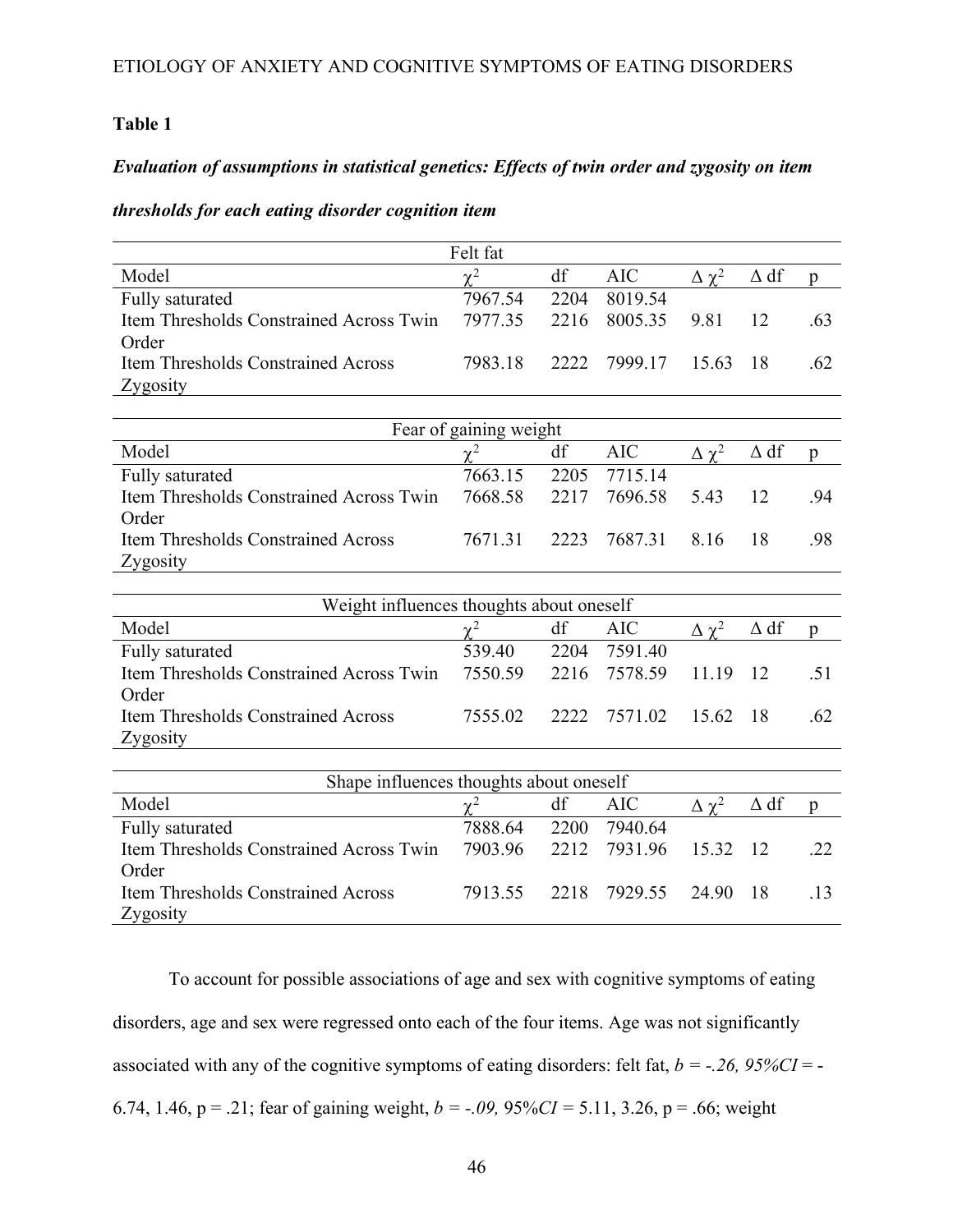influences thoughts about oneself,  $b = -0.005$ ,  $95\%CI = -4.86$ ,  $3.87$ ,  $p = .82$ ; and shape influences thoughts about oneself,  $b = .008, 95\%$ CI= -4.27, 4.44,  $p = .97$ . However, sex was significantly and strongly associated with each of the four cognitive symptoms of eating disorder items: felt fat,  $b = -1.90$ ,  $95\%CI = -2.14$ ,  $-1.81$ ,  $p = 2.8 \times 10^{-106}$ ; fear of gaining weight,  $b = -1.96$ ,  $95\%CI = -1.96$ 2.13, -1.79,  $p = 6.0 \times 10^{-98}$ ; weight influences thoughts about oneself,  $b = -1.44$ , 95%CI = -1.62, -1.26,  $p = 4.9 \times 10^{-52}$ ; and shape influences thoughts about oneself,  $b = -1.18$ ,  $95\%CI = -1.36$ . 1.01,  $p = 3.7 \times 10^{-37}$ . To adjust for their potential contribution to cognitive symptoms of eating disorders, as well as other constructs under investigation (e.g., anxiety severity), age and sex were included as covariates in all subsequent models.

# **The Structure of Genetic and Environmental Contributions to Cognitive Eating Disorder Symptom Severity**

The mean score for each of the four cognitive eating disorder symptoms, including felt fat, fear of gaining weight, weight-, and shape- influences thoughts about self are presented in Table 2. Additive genetic influences contributed substantially to three out of the four indices of cognitive symptoms of eating disorders: felt fat  $(a^2=0.56, 95\%CI$  [0.48, 0.62]), fear of gaining weight ( $a^2$ =0.47, 95%CI [0.34, 0.53]), and weight influences thoughts about oneself ( $a^2$ =0.33, 95%CI [0.14, 0.47]). Additive genetic influences contributed somewhat to shape influences thoughts about oneself ( $a^2$ =0.16, 95%CI [0, 0.36]), which were also influenced by shared environmental contributions ( $c^2$ =0.19, 95%CI [0.04, 0.33]), and person-specific contributions  $(e^{2}=0.65, 95\%$ CI [ 0.57, 0.74]). Person-specific environmental influences contributed to the remaining variance in all other indices of cognitive symptoms of eating disorders, namely: felt fat ( $e^2$ =0.44, 95%CI[0.34, 0.50]), fear of gaining weight ( $e^2$ =0.53, 95%CI[0.48, 0.60]), and weight influences thoughts about oneself ( $e^2$ =0.60, 95%CI[0.53, 0.68]), whereas shared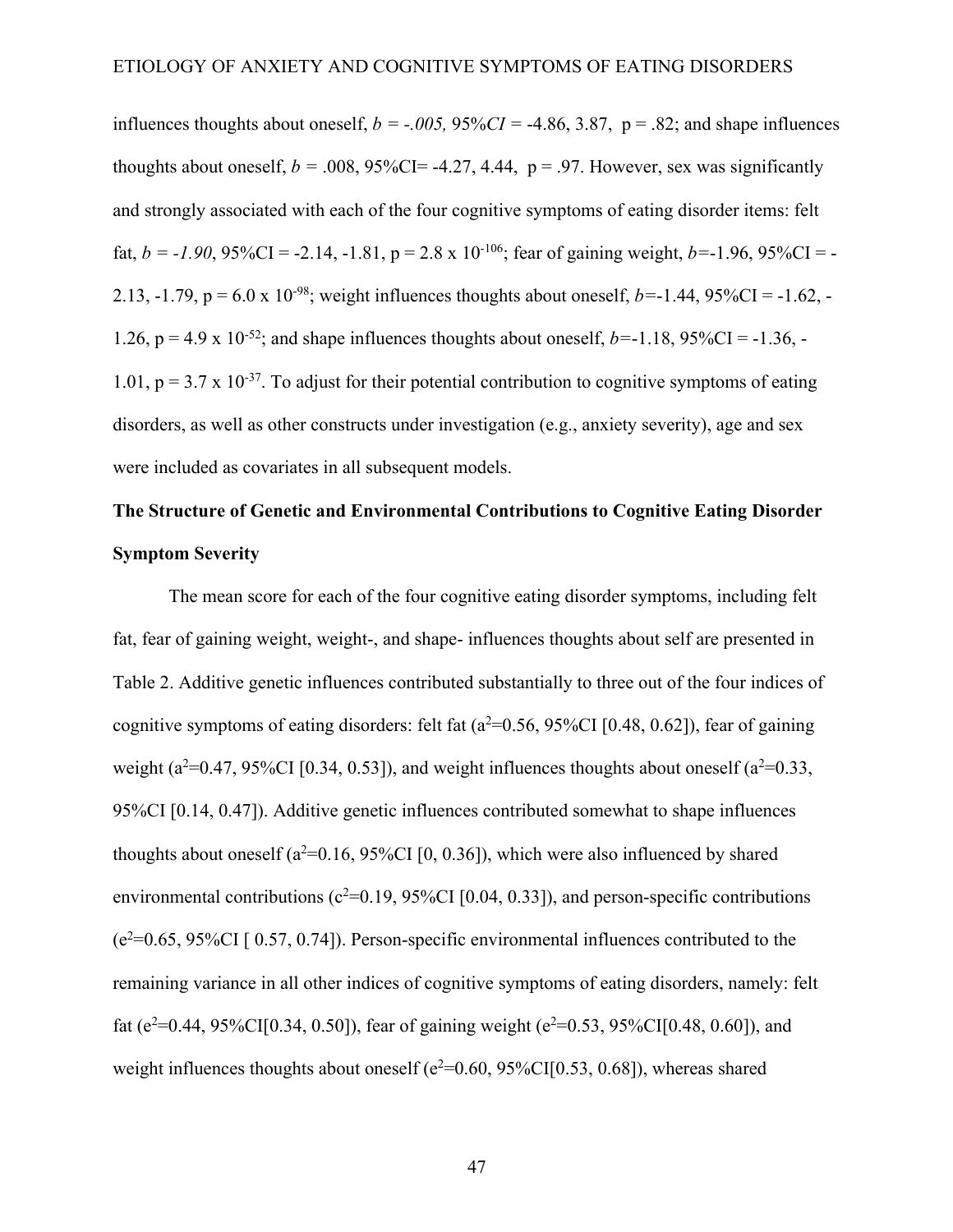environmental influences did not contribute to these three cognitive symptoms of eating disorders: felt fat  $(c^2=0, 95\% CI[0.000003, 0.05])$ , fear of gaining weight  $(c^2=0, 95\% CI[0.03, 0.05])$ 0.09]), and weight influences thoughts about oneself ( $c^2$ =0.08, 95%CI[0.000002, 0.22]).

### **Table 2**

### *The Mean and standard deviations for anxiety sensitivity, cognitive eating disorder symptoms,*

| Item                               | Total | Female | Male |  |
|------------------------------------|-------|--------|------|--|
| Anxiety sensitivity                | 3.60  | 9.47   | 5.99 |  |
| Eating disorder cognitive symptoms |       |        |      |  |
| Felt fat                           | 2.29  | 3.06   | 1.12 |  |
| Fear of gaining weight             | 2.14  | 2.92   | 0.94 |  |
| Weight influences oneself          | 2.04  | 2.62   | 1.16 |  |
| Shape influences oneself           | 2.12  | 2.59   | 1.39 |  |
| Anxiety severity                   | 7.93  | 4.20   | 2.84 |  |

*and anxiety severity, as a function of sex*

The within-person phenotypic correlations of the four cognitive symptoms of eating disorders indicate strong correlations among these four cognitive eating disorder symptoms, including of felt fat with fear of gaining weight (*r*=0.75, 95%CI[0.74, 0.77]), weight- (*r*=0.66, 95%CI[0.63, 0.68]), and shape- (*r*=0.59, 95%CI[0.62, 0.74]) influences thoughts about oneself; fear of gaining weight with both weight  $(r=0.67, 95\% \text{CI}[0.65, 0.69])$  and shape  $(r=0.62, 0.69)$ 95%CI[0.60, 0.65]) influences thoughts about oneself; and of weight- with shape- influences thoughts about oneself (*r*=0.86, 95%CI[0.84, 0.87]). Table 3 provides the correlations among the additive genetic (rA), shared environmental (rC), and person-specific environmental (rE) contributions to all four cognitive symptoms of eating disorder items. The correlations among additive genetic and person-specific environmental contributions to each cognitive symptom of eating disorder item were notably strong. The correlations among shared environmental contributions to all four cognitive symptoms of eating disorder items should be considered in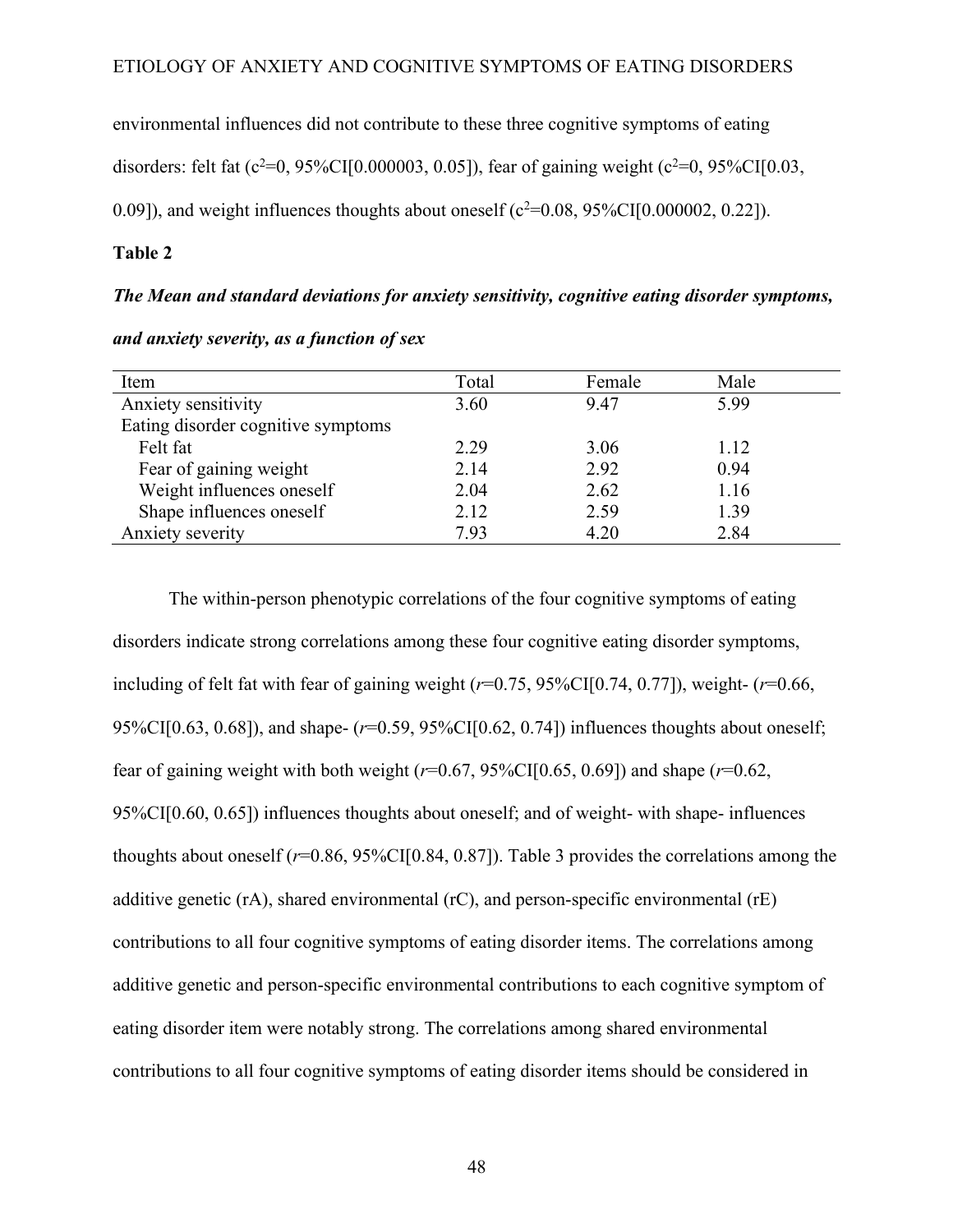light of generally weak contributions of shared environmental factors to three out of four items (see above), which may inflate the empirical correlation by dividing the covariance between any two given items by component variances that approach 0. Evidence of correlated genetic and person-specific environmental contributions to cognitive symptoms of eating disorder items agrees with strong phenotypic correlations among all four items to indicate a latent factor (e.g., cognitive eating disorder symptom severity) through which common genetic and person-specific environmental factors influence individual cognitive eating disorder symptoms. Because of these findings, I next tested model fit for a latent factor model, in which an overall latent factor is indexed by the four cognitive eating disorder symptoms.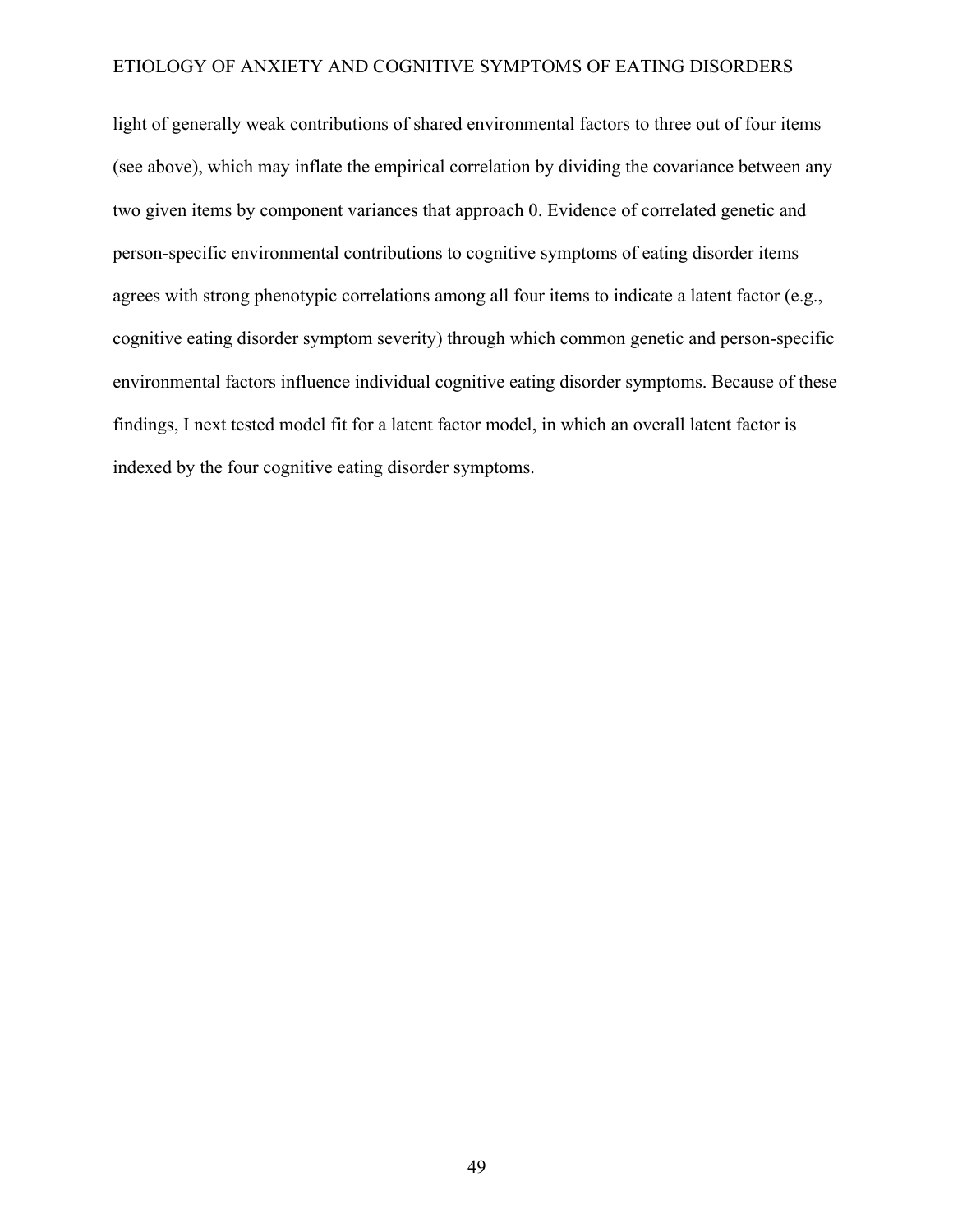## **Table 3**

## *Additive genetic (rA), shared environmental (rC) and person-specific environmental (rE)*

### *correlations among eating disorder cognition items*

|                        | Estimate       |                        |              |              |
|------------------------|----------------|------------------------|--------------|--------------|
|                        |                |                        | $[95\%CI]$   |              |
| rA                     | Felt fat       | Fear of gaining        | Weight       | Shape        |
|                        |                | weight                 | influences   | influences   |
|                        |                |                        | oneself      | oneself      |
| Felt fat               | 1              |                        |              |              |
| Fear of gaining weight | .83            | 1                      |              |              |
|                        | [.72, .94]     |                        |              |              |
| Weight influences      | .94            | .94                    | $\mathbf{1}$ |              |
| oneself                | [.76, 1.25]    | [.75, 1.22]            |              |              |
| Shape influences       | 1.06           | 1.00                   | .99          | $\mathbf{1}$ |
| oneself                | [.72, 326]     | [.67, 303]             | [.76, 214]   |              |
| rC                     | Felt fat       | Fear of gaining        | Weight       | Shape        |
|                        |                | weight                 | influences   | influences   |
|                        |                |                        | oneself      | oneself      |
| Felt fat               | $\mathbf{1}$   |                        |              |              |
| Fear of gaining weight | 8168           | $\mathbf{1}$           |              |              |
|                        | $[.35,$        |                        |              |              |
|                        | 7.17x104       |                        |              |              |
| Weight influences      | 19.73          | 22.44                  | $\mathbf{1}$ |              |
| oneself                | [-             | $[-1.22 \times 10^5,$  |              |              |
|                        | $.22x10^5,7.4$ | $9.03 \times 10^{4}$ ] |              |              |
|                        | $3x10^{4}$ ]   |                        |              |              |
| Shape influences       | 62.05          | 93.63                  | 1.07         | $\mathbf{1}$ |
| oneself                | $[-1.20x10^5,$ | $[-1.09x10^5, 220]$    | [.75, 181]   |              |
|                        | 1901           |                        |              |              |
| rE                     | Felt fat       | Fear of gaining        | Weight       | Shape        |
|                        |                | weight                 | influences   | influences   |
|                        |                |                        | oneself      | oneself      |
| Felt fat               | 1              |                        |              |              |
| Fear of gaining weight | .63            | $\mathbf{1}$           |              |              |
|                        | [.58, .69]     |                        |              |              |
| Weight influences      | .48            | .52                    | $\mathbf{1}$ |              |
| oneself                | [.40, .54]     | [.45, .58]             |              |              |
| Shape influences       | .42            | .49                    | .80          | $\mathbf{1}$ |
| oneself                | [.34, .50]     | [.41, .55]             | [.76, .83]   |              |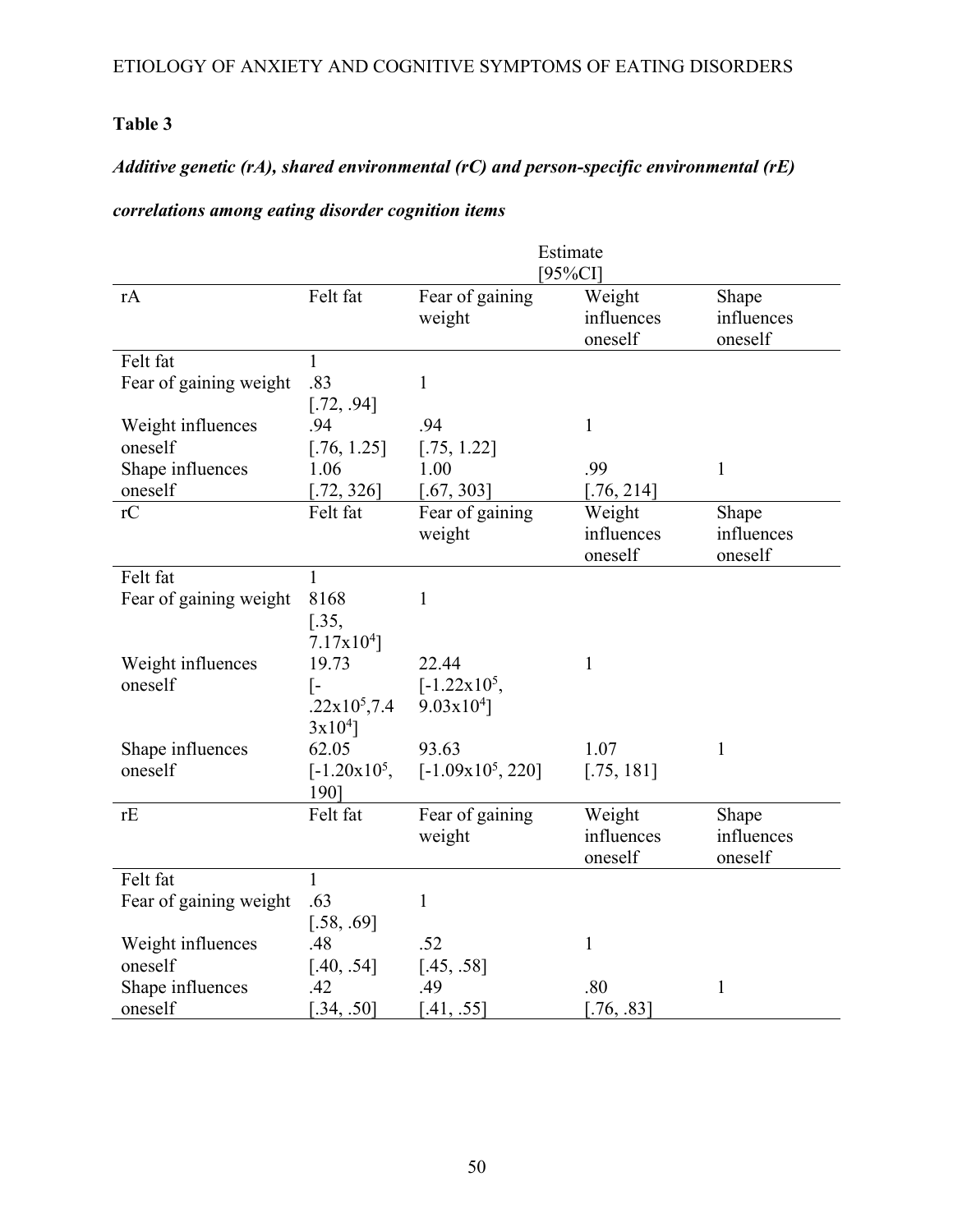Specifically, I next fit a latent factor extension to the biometrical twin model with two latent factors to model latent cognitive eating disorder symptom severity and a possible residual correlation between the two items that index whether weight and shape influence thoughts about oneself, given their high conceptual similarity (see Figure 1). Specifically, latent cognitive eating disorder symptom severity was indexed by all four cognitive eating disorder symptoms (i.e., felt fat, fear of gaining weight, and weight- and shape- influences thoughts about oneself). This model was nested within the original biometrical model for the four cognitive eating disorder symptoms, in which all four symptoms were intercorrelated. Hence, model fit for this latent factor model was assessed through comparison against the first model, namely via the chi-square difference test and comparison of model AIC. The initial model,  $\chi^2(8827) = 30700.11$ , AIC = 30787.11, and the two-factor model,  $\chi^2(8834) = 30709.83$ , AIC = 30783.83, did not differ significantly from one another,  $\Delta \chi^2(7) = 9.73$ ,  $p = .20$ . Since the fit of both models were comparable and because the two-factor model was more parsimonious, as indicated by a lower AIC value, I concluded that the two-factor model is a better fit to the data.

Felt fat; fear of gaining weight; and weight- and shape- influences thoughts about oneself, loaded significantly onto the latent factor that indexes cognitive eating disorder symptom severity. The cognitive eating disorder symptoms: fear of gaining weight and weight- and shapeinfluences thoughts about oneself also loaded significantly onto a second latent factor, although only the magnitude of weight- and shape-influences thoughts about oneself were high, which indicates that the second latent factor primarily reflected a residual correlation between these two conceptually similar items. The latent factor extension of the biometrical twin model also simultaneously decomposed the total variance in both latent factors into additive genetic, shared environmental, and person-specific environmental contributions to each latent factor. Additive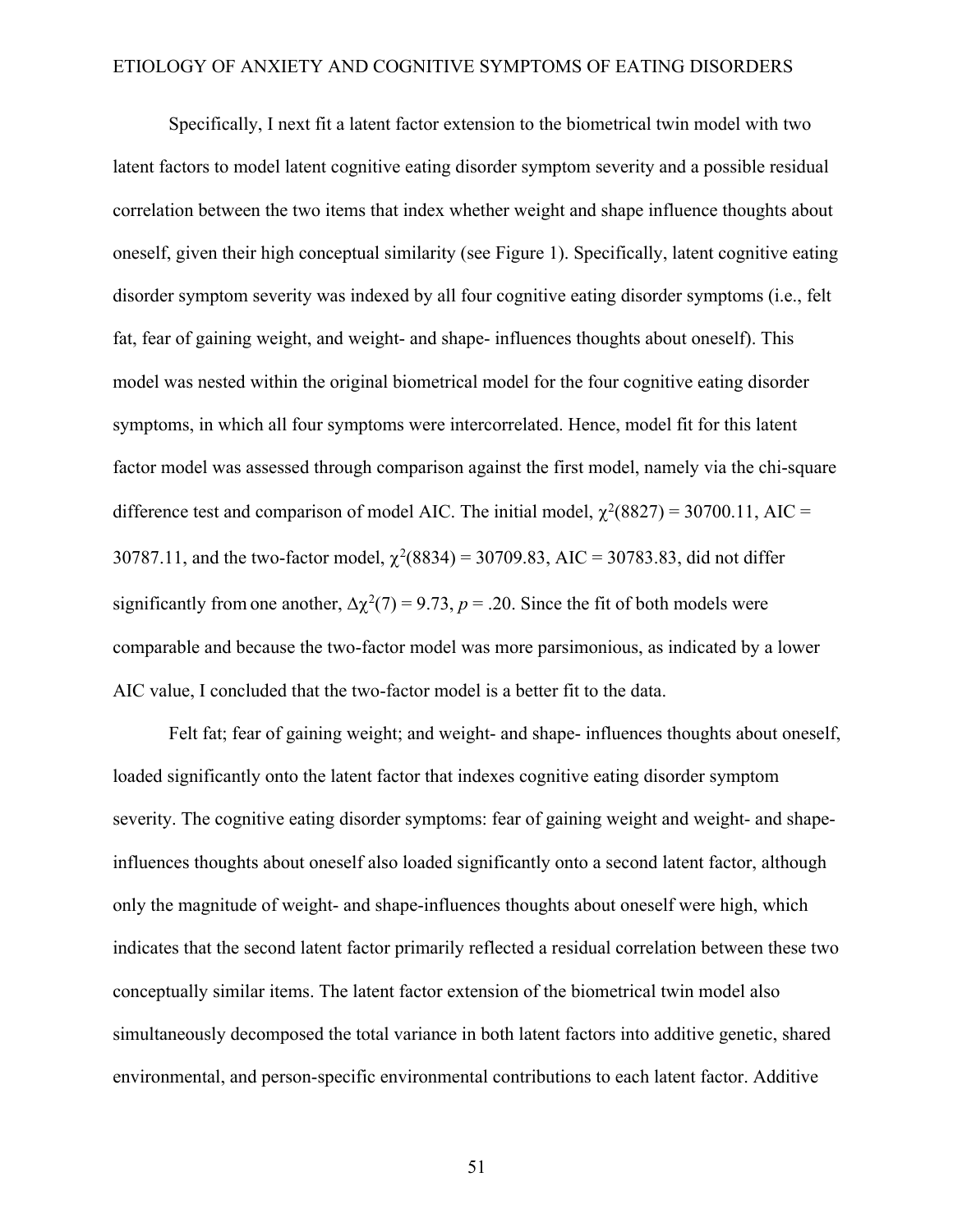genetic ( $a^2=0.59$ ,  $95\%$ CI[0.51, 0.65] and person-specific environmental influences ( $e^2=0.39$ , 95%CI[0.33, 0.49]) contributed significantly to variance in cognitive eating disorder symptom severity, which was not significantly influenced by shared environmental contributions ( $c^2$ =0.02, 95%CI [0.001, 0.07]). Person-specific ( $e^2$ =0.79, 95%CI[0.67, 0.90]) and shared ( $c^2$ =0.19, 95%CI[0.02, 0.29]) environmental influences, but not additive genetic influences ( $a^2$ =0.02, 95%CI[0.001, 0.31]) also contributed significantly to the variance in the residual correlation of weight and shape concern, which accounted for the residual correlation of weight- and shapeinfluence thoughts about oneself. All remaining residual variance in the four cognitive eating disorder symptoms was also partitioned into additive genetic, shared environmental, and personspecific environmental contributions. Only person-specific environmental influences contributed significantly to symptom residual variance (see Figure 1).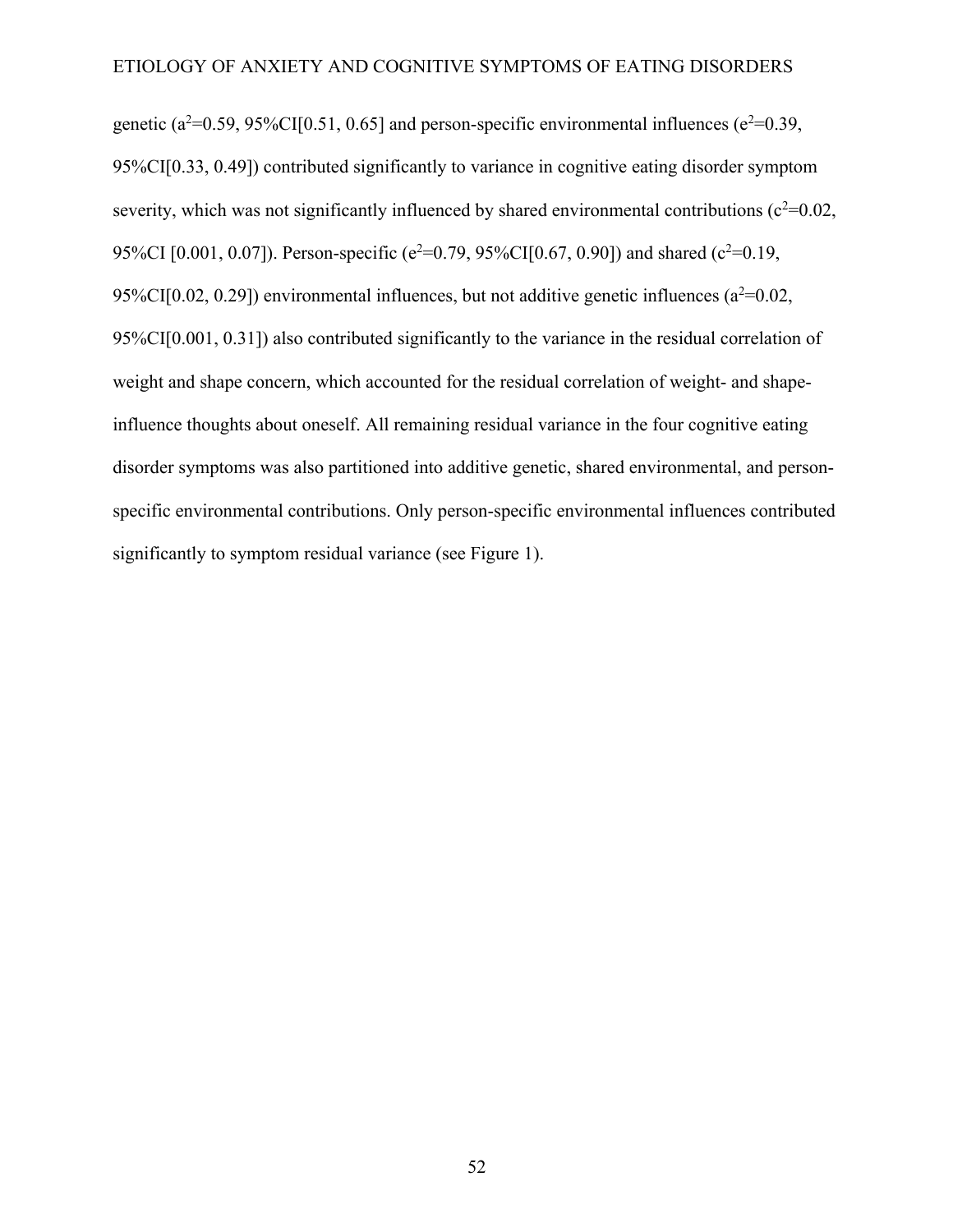### **Figure 1**

*Factor loadings and additive genetic (A), shared environmental (C), and person-specific environmental (C) contributions to latent factors indexed by 4 cognitive eating disorder cognition symptoms and residual item variances.*



# **Association of Cognitive Eating Disorder Symptom Severity with Anxiety Sensitivity and Anxiety Severity**

Phenotypically, anxiety sensitivity was significantly correlated with cognitive eating disorder symptom severity, the residual correlation of weight and shape concern, and anxiety severity (see Table 4). Anxiety severity was also significantly correlated with cognitive eating disorder symptom severity and the residual correlation of weight and shape concern. Within this extension of the latent factor biometrical twin model, one can partition the total variance of anxiety sensitivity, cognitive eating disorder symptom severity, the residual correlation of weight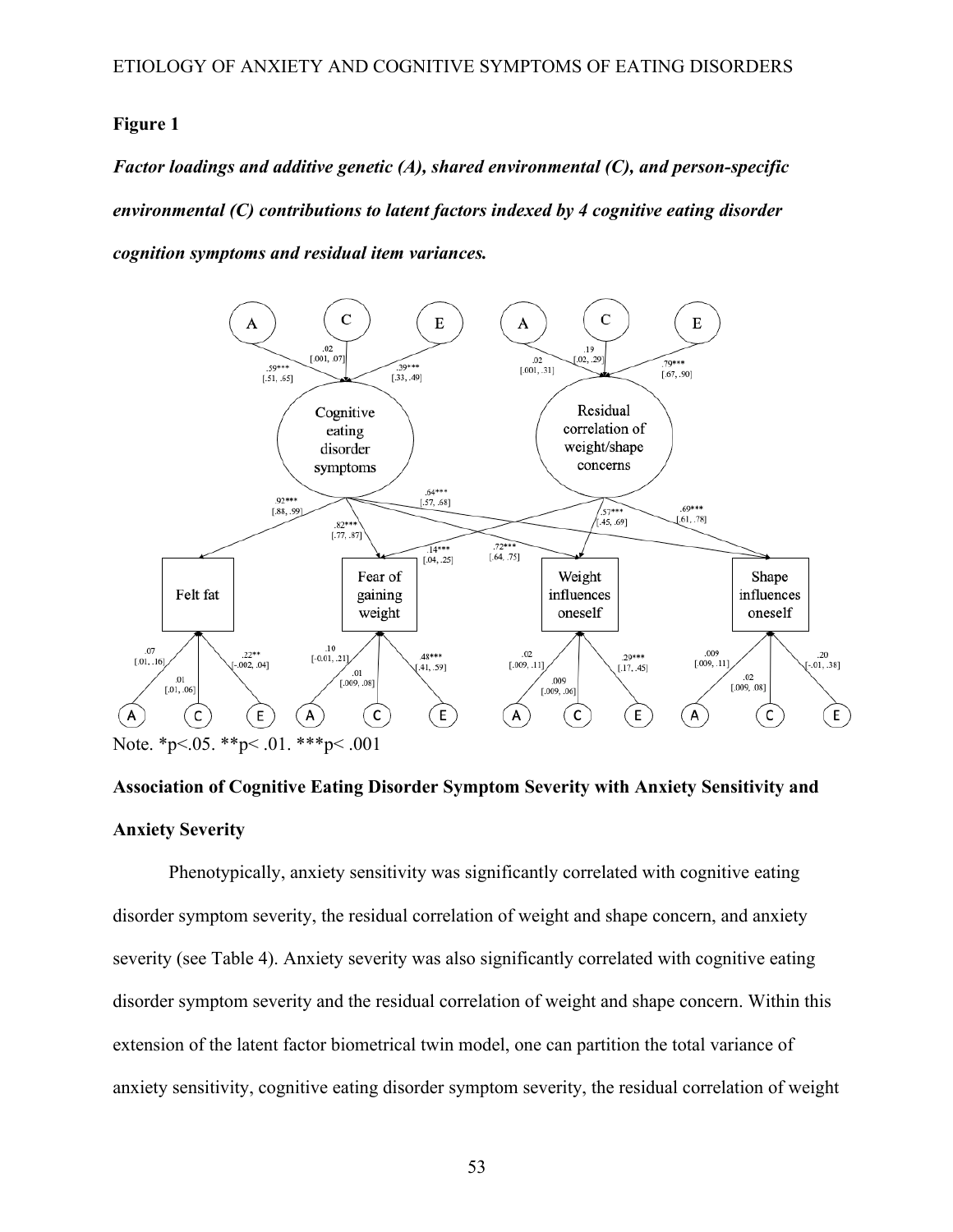and shape concern, and anxiety severity into additive genetic, shared environmental, and personspecific environmental contributions (see Table 5). Additive genetic and person-specific environmental influences contributed to all the variance in anxiety sensitivity and cognitive eating disorder symptom severity. Additive genetic, shared environmental, and person-specific environmental influences contributed to the variance in anxiety severity. Only environmental influences, both shared and person-specific environmental influences, contributed to the variance in the residual correlation of weight and shape concern.

### **Table 4**

*Phenotypic correlations among anxiety sensitivity (AS), cognitive eating disorder symptom severity (CS), residual correlation of weight and shape concern (RC), and anxiety severity (Anx)*

|           | Estimate [95%CI]       |                        |                        |     |
|-----------|------------------------|------------------------|------------------------|-----|
| Construct | AS                     | $\mathbb{C}\mathbf{S}$ | RC                     | Anx |
| AS        |                        |                        |                        |     |
| <b>CS</b> | $.223$ [.216, .234]*** |                        |                        |     |
| <b>RC</b> | $.258$ [.255, .271]*** | $.082$ [.056, .089]*   |                        |     |
| Anx       | $.206$ [.206, .212]*** | $.098$ [.060, .143]*** | $.109$ [.098, .137]*** |     |

Note. \*p<.05. \*\*p<.01. \*\*\*p<.001.

### **Table 5**

*Additive genetic (A), shared environmental (C), and person-specific environmental (E) contributions to anxiety sensitivity (AS), cognitive eating disorder symptom severity (CS), residual correlation of weight and shape (RC), and anxiety severity (Anx)*

| Construct | $A [95\%CI]$        | $C$ [95% $C$ I]                                                  | $E$ [95%CI]         |
|-----------|---------------------|------------------------------------------------------------------|---------------------|
| AS        | $.404$ [.396, .409] | $3.15x10^{-8}$ [3.15x10 <sup>-8</sup> , 2.05 x10 <sup>-6</sup> ] | $.596$ [.591, .598] |
| <b>CS</b> | $.597$ [.580, .608] | $.00652$ [ $.00549, .00809$ ]                                    | .397 [.386, .397]   |
| RC.       | $.036$ [.030, .041] | $.179$ [.169, .179]                                              | $.786$ [.787, .823] |
| Anx       | .389 [.374, .389]   | $.263$ [.258, .267]                                              | $.348$ [.341, .350] |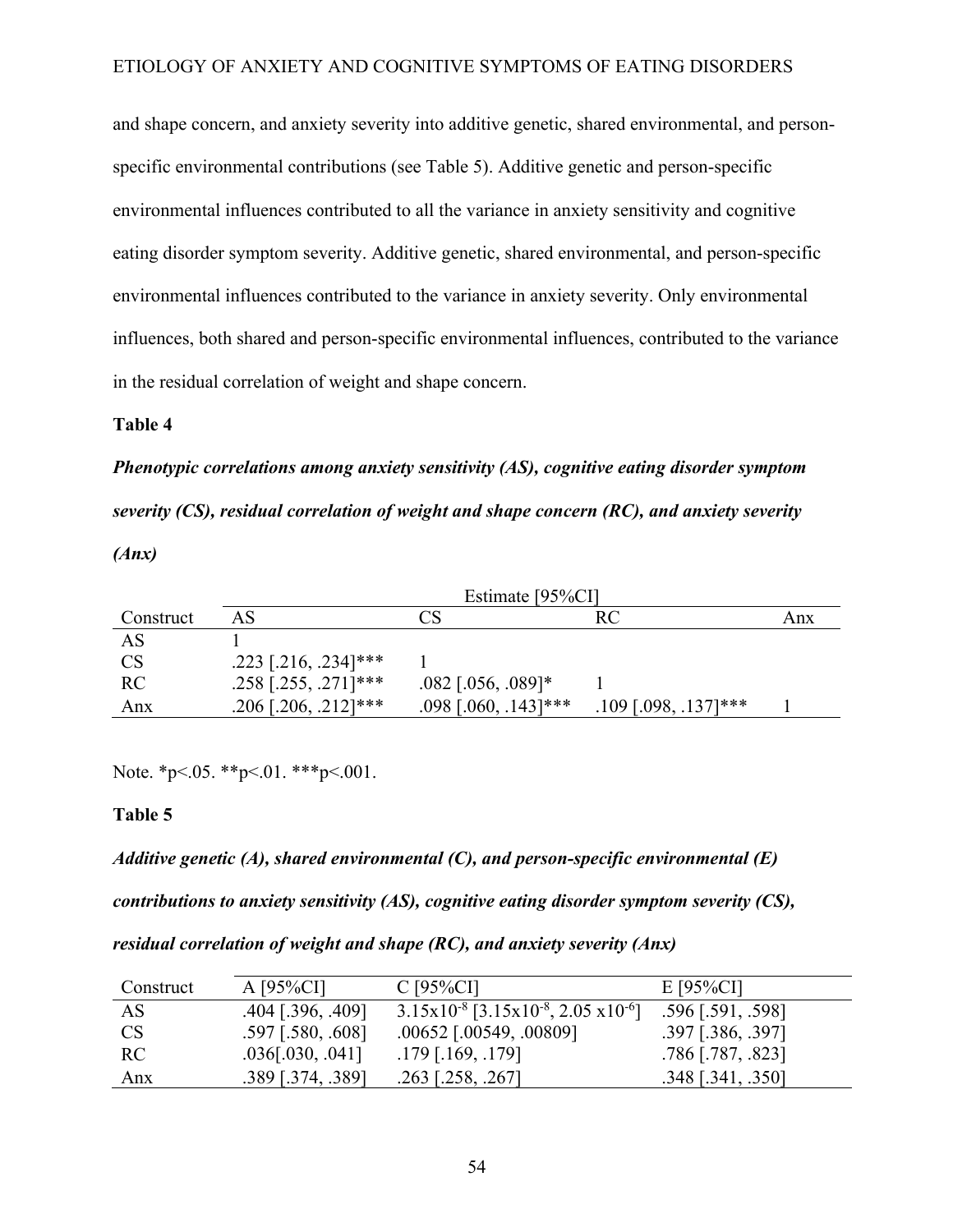The biometrical twin model also facilitates estimation of the correlations among genetic and environmental (i.e., shared and person-specific environment) contributions to anxiety sensitivity, cognitive eating disorder symptom severity, the residual correlation of weight and shape concern, and anxiety severity. As hypothesized, genetic influences that contributed to liability to anxiety sensitivity were significantly, moderately correlated with genetic influences that contributed to liability to cognitive eating disorder symptom severity and anxiety severity (see Table 6). There were no significant correlations among shared environmental influences to anxiety sensitivity, cognitive eating disorder symptom severity, the residual correlation of weight and shape concern, and anxiety severity, which may be due to low contributions of shared environmental influences to these phenotypes overall. Person-specific environmental influences to anxiety sensitivity were significantly, but modestly, correlated with person-specific environmental influences to cognitive eating disorder symptom severity, the residual correlation of weight and shape concern, and anxiety severity (see Table 6). Notably, cognitive eating disorder symptom severity was phenotypically correlated with elevated anxiety severity but contrary to hypotheses, there was no evidence of a correlation between the genetic and environmental contributions to cognitive eating disorder symptom severity and anxiety severity.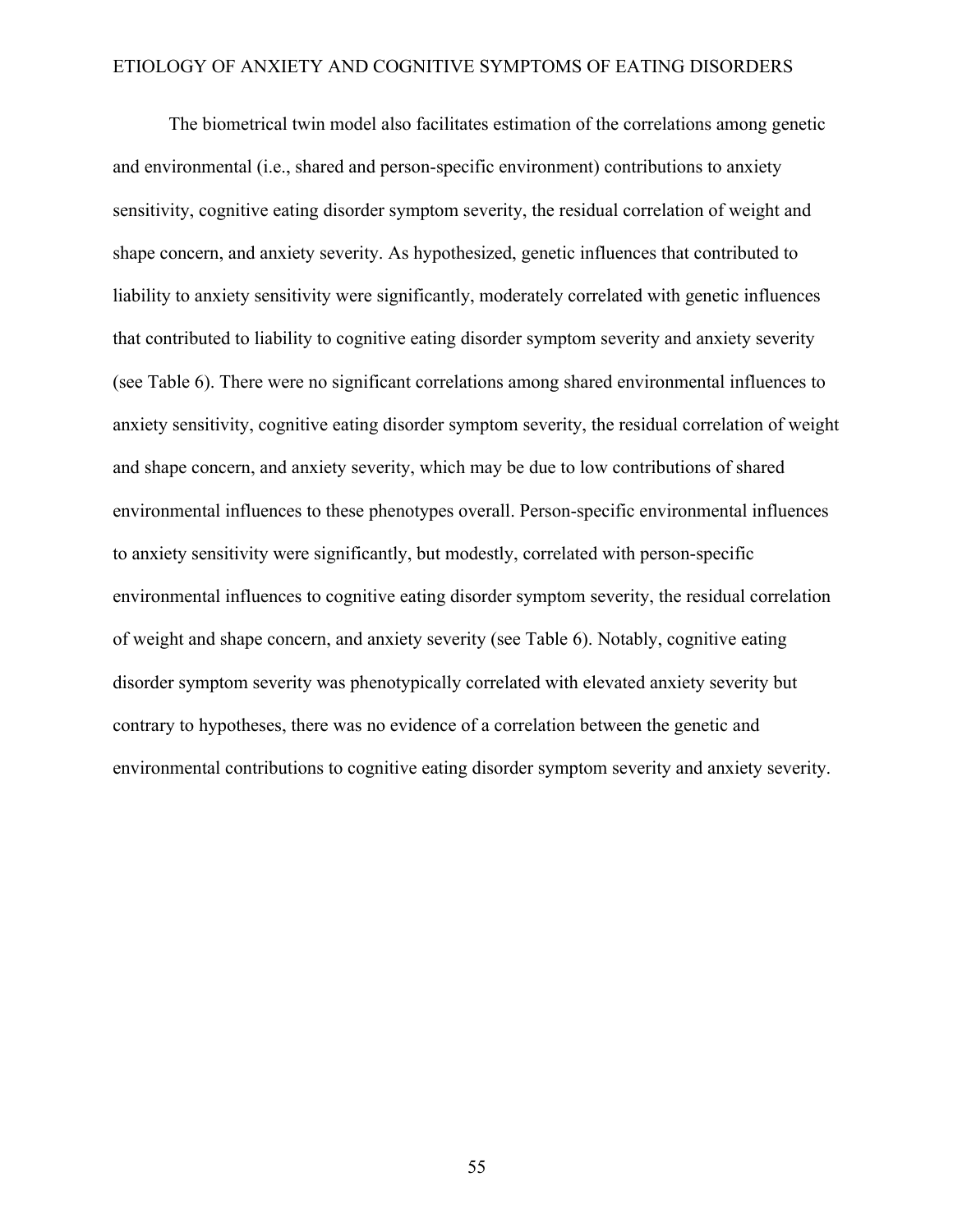### **Table 6**

*Additive genetic (rA), shared environmental (rC), and person-specific environmental (rE) correlations among anxiety sensitivity (AS), cognitive eating disorder symptom severity (CS), residual correlation of weight and shape concern (RC), and anxiety severity (Anx) – Estimate* 

| %<br>10 T |  |
|-----------|--|
|-----------|--|

| rA        | AS                         | EC                     | <b>RC</b>           | Anx |
|-----------|----------------------------|------------------------|---------------------|-----|
| <b>AS</b> |                            |                        |                     |     |
| EC        | $.267$ [.231, .281]**      |                        |                     |     |
| <b>RC</b> | $1.00$ [.999, $1.00$ ]     | $.267$ [.253, .291]*** |                     |     |
| Anx       | $.393$ [.393, .410]***     | $.065$ [.0267, .076]   | $.388$ [.285, .405] | -1  |
| rC        | AS                         | EC                     | RC                  | Anx |
| <b>AS</b> |                            |                        |                     |     |
| EC        | $-.646$ [ $-.889, .516$ ]  |                        |                     |     |
| RC        | $-.984$ [ $-.999, -.981$ ] | $.635$ [.304, .989]    |                     |     |
| Anx       | $-165$ [ $-181, -159$ ]    | $.854$ [.266, .992]    | $.140$ [.090, .154] |     |
| rE        | AS                         | EC                     | RC                  | Anx |
| <b>AS</b> |                            |                        |                     |     |
| EC        | $.188$ [.171, .196]***     |                        |                     |     |
| <b>RC</b> | $.201$ [.181, .284]***     | $.038$ [.033, .041]*** |                     |     |
| Anx       | $.110$ [.104, .115]***     | $.086$ [.083, .131]    | $.062$ [.075, .081] |     |

Note. \*p<.05. \*\*p<.01. \*\*\*p<.001.

### **Discussion**

The overarching goal of the present study was to examine the contribution of anxiety sensitivity to the etiology of eating disorder symptom severity. Within this broad goal, the present study had multiple specific aims. First, I estimated the genetic, shared environmental, and person-specific environmental contributions to unique cognitive eating disorder symptoms. Genetic influences contributed substantially to feeling fat and fear of gaining weight and moderately to weight and shape influences thoughts about oneself. Second, I estimated the contribution of additive genetic and environmental influences to a latent composite of cognitive eating disorder symptom severity indexed by the four symptoms assessed. Genetic and person-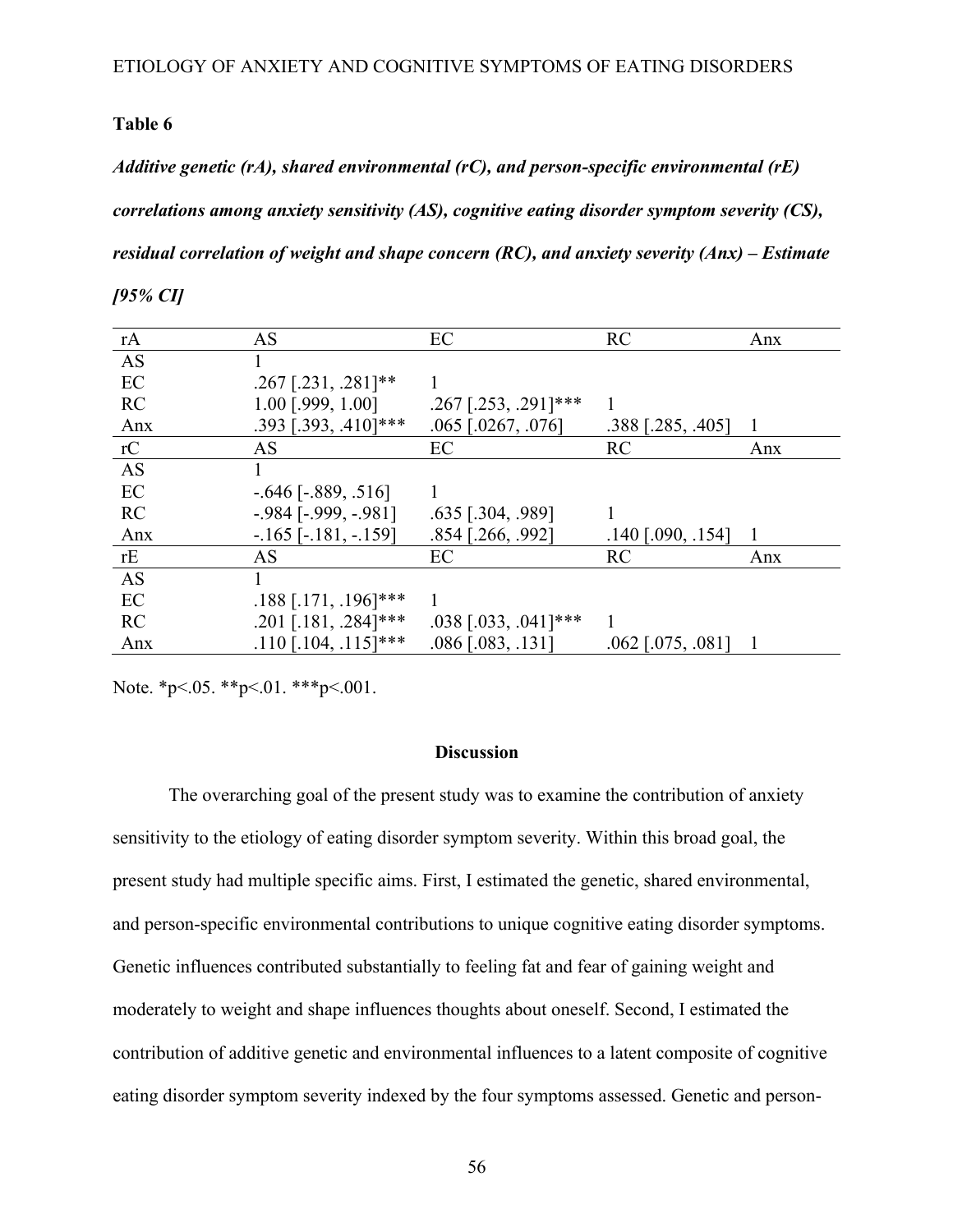specific environmental influences contributed broadly to the liability to cognitive eating disorder symptom severity, although genetic influences contributed particularly strongly to crosssymptom stability. Third, I estimated the genetic, shared environmental, and person-specific environmental contributions to the liability to anxiety sensitivity and anxiety severity as well as cognitive eating disorder symptom severity. Genetic and person-specific environmental influences contributed to the liability to anxiety sensitivity and cognitive eating disorder symptom severity, while genetic, and shared and person-specific environmental influences contributed to the liability to anxiety severity. Finally, I examined phenotypic correlations among anxiety sensitivity, cognitive symptoms of eating disorders, and anxiety severity. Anxiety sensitivity was significantly correlated with cognitive eating disorder symptoms and anxiety severity, as was anxiety severity with cognitive eating disorder symptoms. I then decomposed the variance among anxiety sensitivity, anxiety severity, and cognitive eating disorder symptom severity into component genetic and environmental influences to examine genetic and environmental contributions to these phenotypic correlations. I found correlated genetic and person-specific environmental contributions to the phenotypic correlations of anxiety sensitivity with cognitive eating disorder symptom severity and anxiety severity. In contrast, neither correlated genetic nor environmental influences contributed to the phenotypic correlation of anxiety severity with cognitive eating disorder symptom severity. Together, these results suggest that as compared to anxiety severity, anxiety sensitivity may play a more substantial role in the etiology of cognitive symptoms of eating disorders.

### **Etiology of Cognitive Eating Disorder Symptoms**

Latent genetic factors contributed to all cognitive eating disorder symptoms; betweenperson genetic variation may explain 16% to 60% of between-person variation in the presence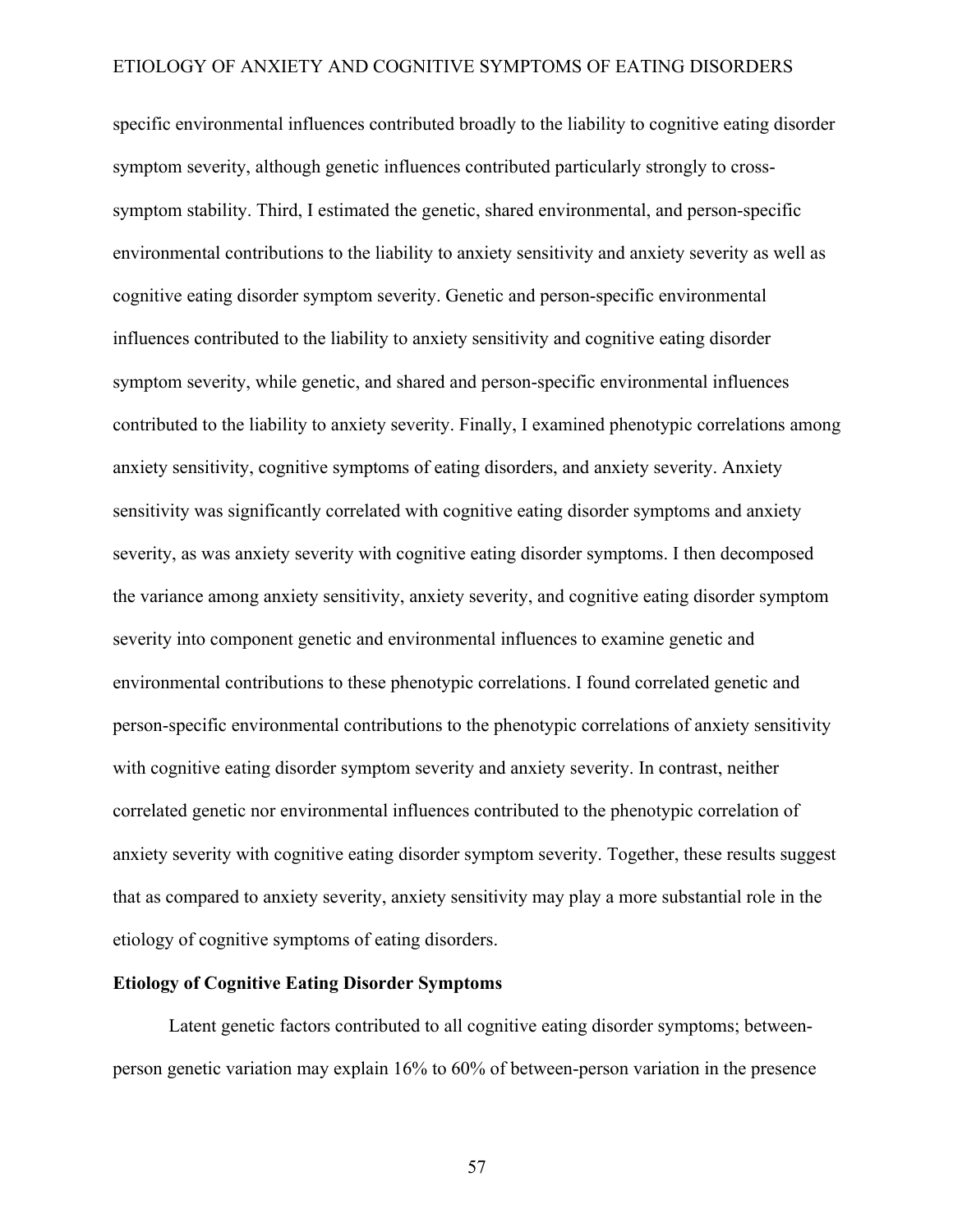and severity of cognitive symptoms of eating disorders. Latent person-specific environmental factors contributed the remaining variance in all cognitive eating disorder symptoms except for variance in shape concerns about oneself, which was also influenced by environmental factors shared between twins. Evidence of genetic and person-specific environmental contributions to the specific cognitive eating disorder symptoms under investigation here (e.g., feeling fat) is in line with previous findings, which consistently demonstrate that genetic and person-specific environmental influences account for between-person variance in severity of a range of cognitive eating disorder symptoms, including weight preoccupation, body dissatisfaction, and drive for thinness, among community samples of adolescents (e.g., Klump et al., 2000a; Waszczuk et al., 2019).

I further demonstrated that the etiology of the items that assessed whether weight or shape influences thoughts about oneself, differed somewhat from the etiology of the items that assessed feeling fat or fear of gaining weight. A relatively smaller proportion of the variance in weight and shape influences thoughts about oneself could be attributed to genetic influences; instead, a larger proportion of variance in symptom severity could be attributed to environmental influences either those specific to each adolescent or those shared between twins within a family. For example, only 16% of the variance in the symptom that shape concern about oneself could be attributed to latent genetic influences; the remaining variance was accounted for by environmental influences. To our knowledge, this is the first study to examine the contribution of latent genetic and environmental factors in the etiology of the symptoms that weight and shape unduly influence one's thoughts about self in a community sample of adolescents. The present findings accord with prior research of young adults, which also demonstrates a relatively smaller contribution of genetic influences and larger contribution of person-specific environmental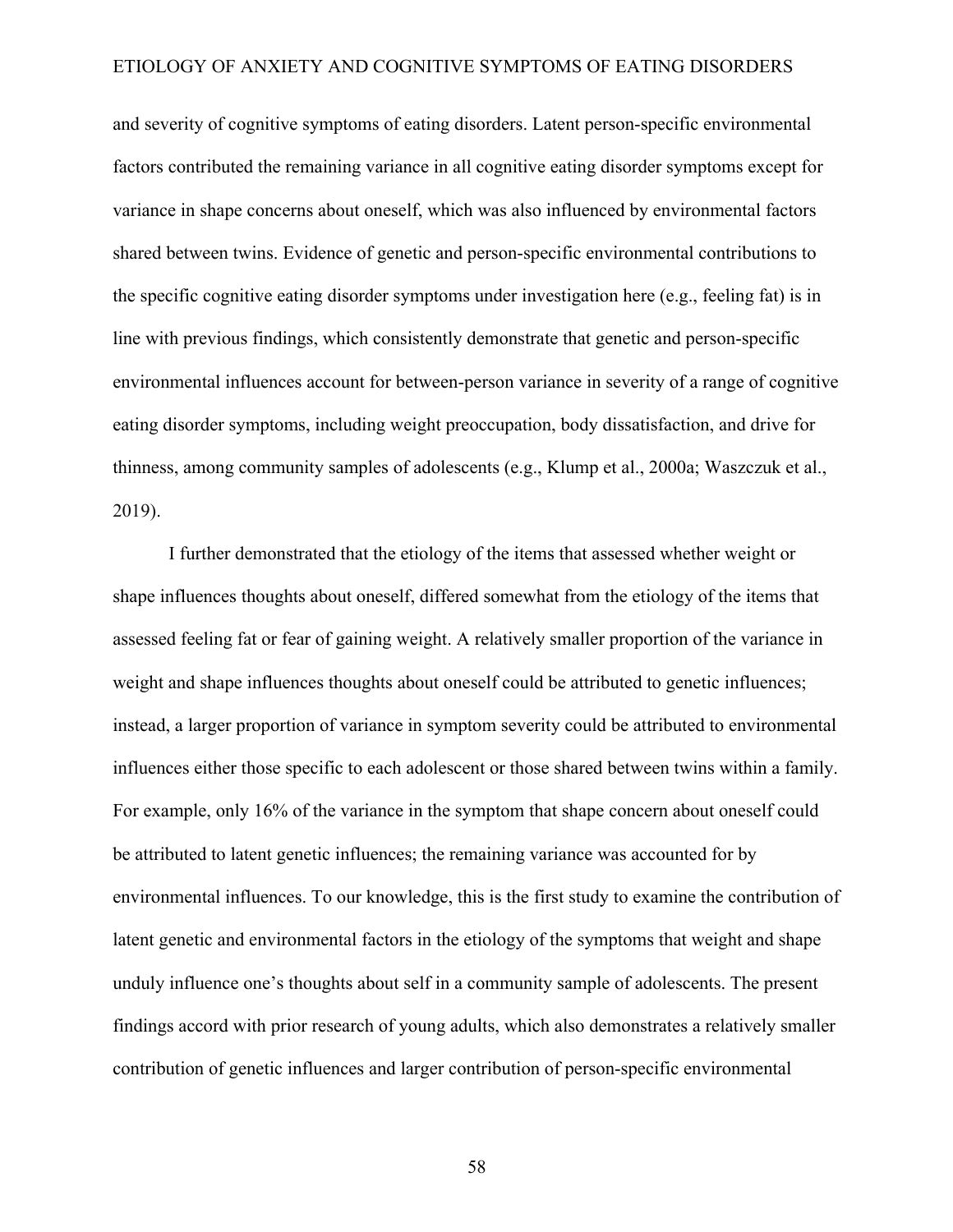influences to weight and shape concern as compared to other eating disorder symptoms (Mazzeo et al., 2010).

The present study demonstrated that shared environmental influences (i.e., environmental influences common to both twins within a family) may contribute to the etiology of the symptom that shape influences thoughts about oneself. However, this finding contrasts with previous research among community samples of adults, which found that only genetic and person-specific environmental influences contributed to the variance in concern about one's weight and shape (Mazzeo et al, 2010; Spanos et al., 2010). Thus, the present finding that shared environmental influences contributed to between-person variance in severity of an eating disorder symptom in adolescence is novel. Recent longitudinal research implicates shared environmental contributions in cognitive symptoms of eating disorders during childhood, which may decrease through adolescence and into adulthood (Waszczuk et al., 2019). Taken together, the present study suggests that environmental influences contribute to shape concern across childhood and adolescence, while eating disorder symptoms with a stronger genetic component are no longer influenced by environmental factors into adolescence. It is possible that as compared to cognitive symptoms of eating disorders with a higher genetic and lower environmental component, shared environment continues to influence liability to shape concerns into adolescence.

### **Phenotypic and Etiologic Structure of Cognitive Symptoms of Eating Disorders**

Phenotypic correlations between the four cognitive symptoms of eating disorders were consistently high, which supports our a priori hypothesis that all four symptoms represent a higher order, latent factor, which I conceptualized as cognitive eating disorder symptom severity. In further support of this hypothesis, I found that the four cognitive symptoms of eating disorders shared common genetic and environmental etiological influences. Specifically, the correlations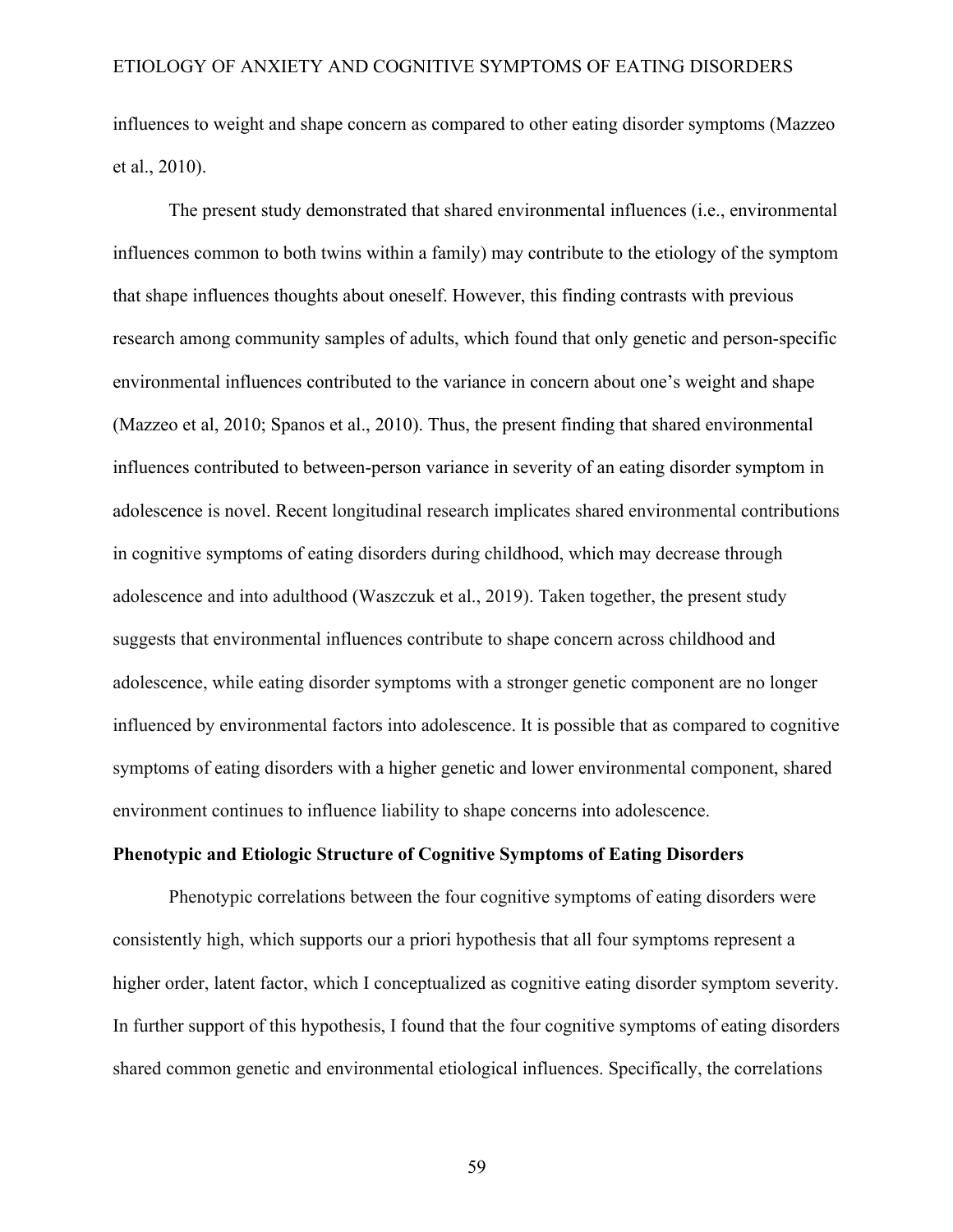among the genetic contributions to each of the four cognitive symptoms of eating disorder items were high while the correlations among the person-specific environmental contributions to each of the four cognitive eating disorder symptoms were moderate to high. Shared environmental factors did not contribute to between-person variance in most cognitive eating disorder symptoms. Hence, the correlations among shared environmental contributions to each of the four cognitive eating disorder symptoms were uninterpretable. Overall, these findings indicate that the strong phenotypic correlations among the four cognitive symptoms of eating disorder items were underpinned by common genetic and person-specific environmental influences, although genetic factors contributed particularly strongly to the commonality (i.e., phenotypic correlations) among items.

The strong phenotypic correlations among the four cognitive eating disorder symptoms, underpinned by common genetic and environmental influences, suggested that all four symptoms comprised a measure of the same latent construct. To confirm this hypothesis, I fit a latent factor model within the biometrical twin model such that all correlations among genetic and environmental contributions to all four cognitive eating disorder symptoms were accounted for by genetic and environmental influences to two latent factors. The first factor represented latent cognitive eating disorder symptom severity and accounted for most of the variance in cognitive eating disorder symptoms. A second factor, labelled the residual correlation of weight and shape concerns, accounted for the remaining, residual covariance between symptoms that assessed whether one's weight and shape influences thoughts about oneself. This model proved to be more parsimonious and no worse fit to a correlated model in which the genetic and environmental contributions to all four cognitive eating disorder symptoms were allowed to freely covary with one another. Hence, this theoretically-specified model of latent cognitive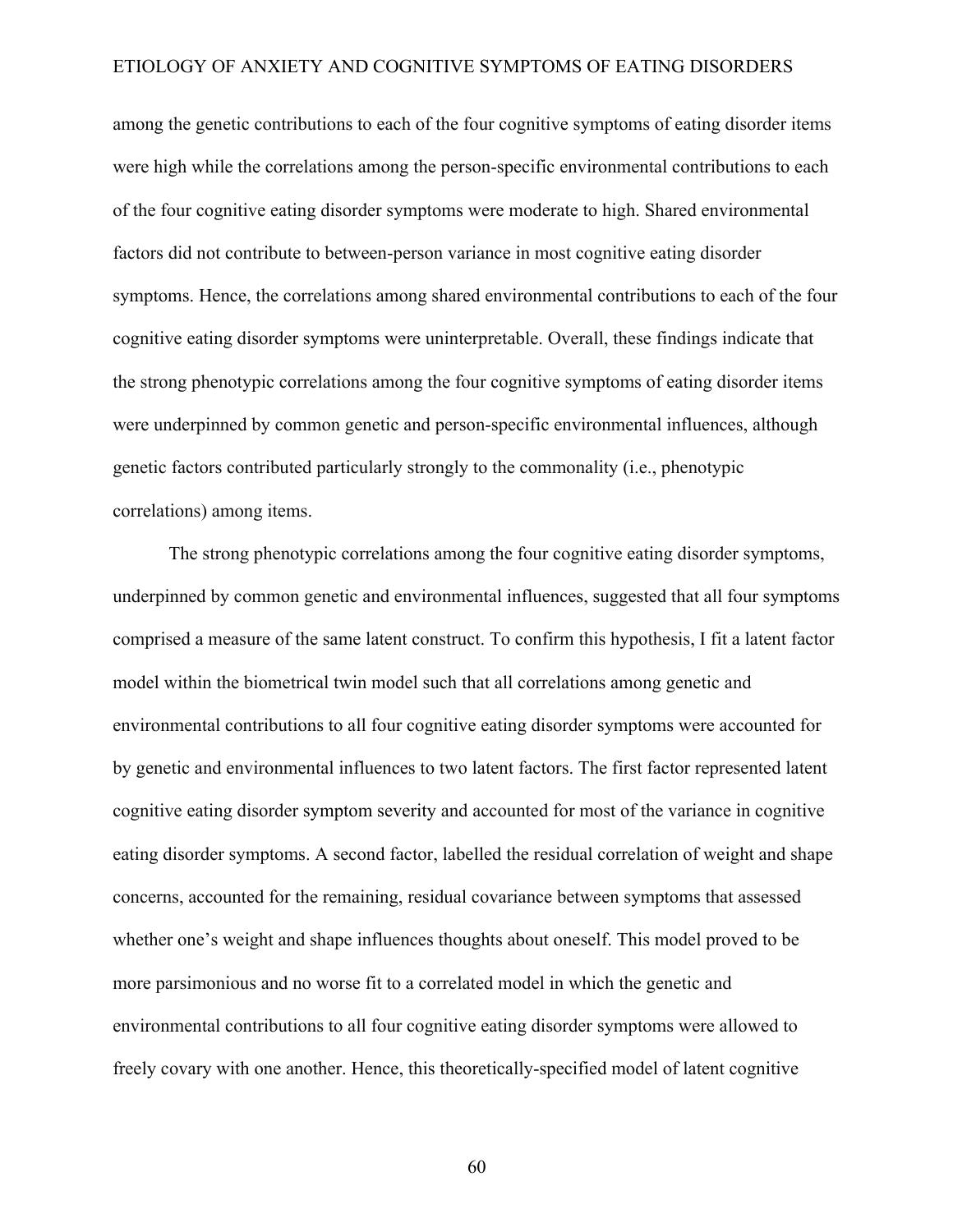symptoms of eating disorders was supported by the data including a residual latent correlation of the unduly influences of weight and shape concerns on thoughts about oneself.

The biometrical twin model further allowed me to decompose variance in both latent factors to determine the contribution of genetic and environmental influences to the etiology of latent cognitive symptoms of eating disorders and residual correlation of weight and shape concerns. Genetic and environmental contributions to latent factors represent genetic or environmental influences common to all items that load onto that factor. For example, genetic contributions to the latent factor of cognitive eating disorder symptom severity represents genetic contributions common to all four cognitive eating disorder symptoms. For this reason, I will describe the genetic and environmental contributions to latent factors as common genetic or common environmental influences to clarify that each reflect common contributions to multiple symptoms. Moreover, after accounting for common genetic and common environmental influences, there may be remaining genetic and environmental contributions to between-person variance in individual cognitive symptoms of eating disorders (e.g., feeling fat). This remaining genetic and environmental variance will be referred to as unique genetic and unique environmental influences, as it is the genetic and environmental influences unique to a specific cognitive eating disorder symptom.

Genetic and person-specific environmental influences accounted for 60% and 40% of the between-person variance in latent cognitive eating disorder symptom severity, respectively. This is in line with previous findings, which demonstrate that eating disorder cognitions, including weight preoccupation, drive for thinness, and body dissatisfaction are influenced by genetic (50% to 60%) and person-specific environmental (40% to 50%) factors among community samples of adolescents (Klump et al., 2000a; 200b, Waszczuk et al., 2019). The present study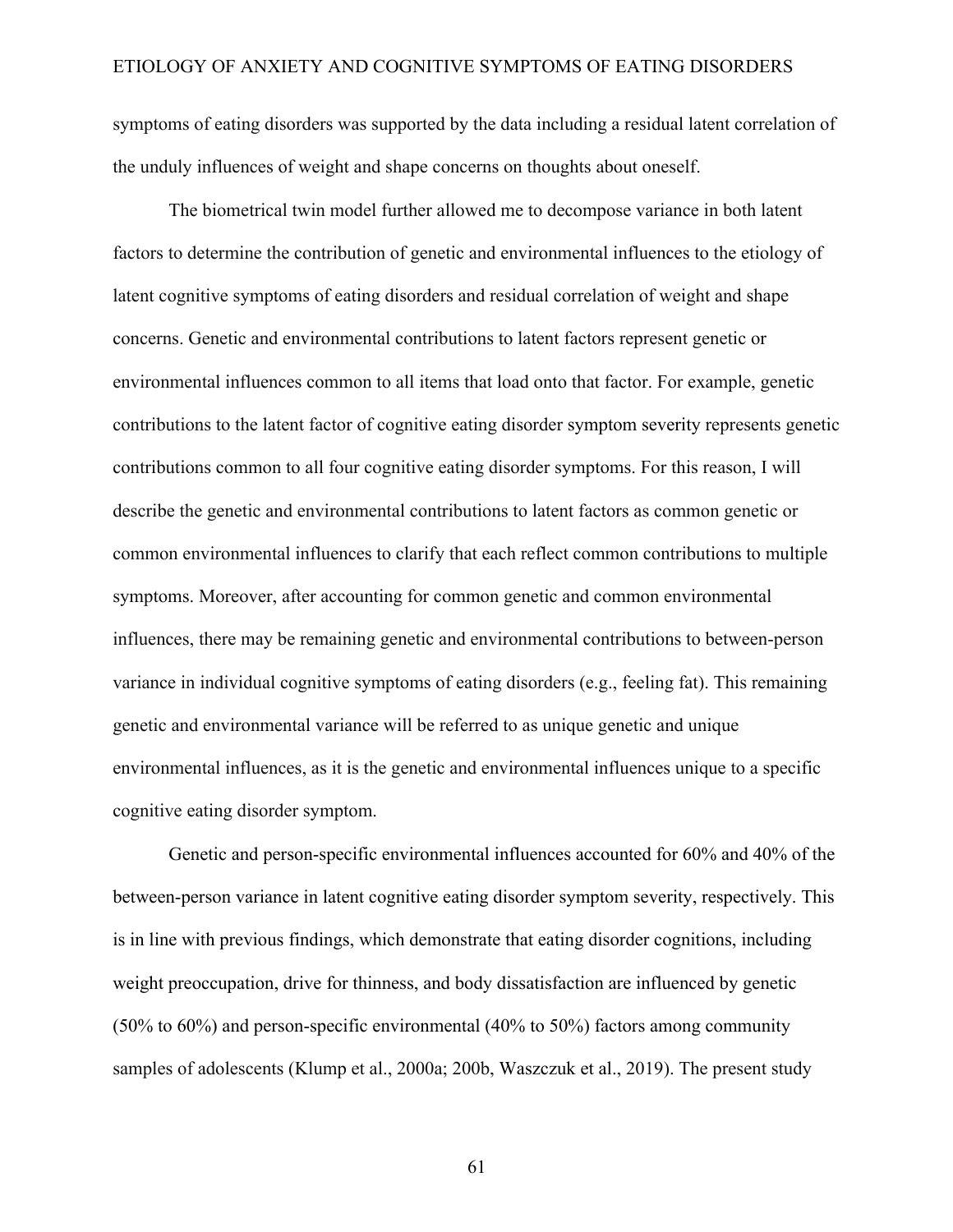used a particularly broad range of items, including feeling fat, fear of gaining weight, and weight and shape influences thoughts about oneself. Thus, our findings extend past research on body dissatisfaction, drive for thinness, and weight preoccupation among adolescents to show that a broader range of cognitive symptoms of eating disorders are influenced by both genetic and environmental factors in adolescence. After identifying that genetic contributions to cognitive symptoms of eating disorders are highly correlated, I parsed common genetic contributions to latent cognitive eating disorder symptom severity from residual, unique genetic contributions to individual cognitive eating disorder symptoms. Common genetic influences contributed significantly to cognitive eating disorder symptom severity. After accounting for common genetic influences, unique, residual genetic influences did not significantly contribute to any of the cognitive eating disorder symptoms. These findings indicated that genetic contributions broadly increased liability for cognitive eating disorder symptom severity and accounted for the continuity across cognitive symptoms. These findings extend previous etiological research on cognitive eating disorder symptoms among adolescents (Waszczuk et al., 2019), which demonstrates that genetic factors lead to a generalized vulnerability to eating disorder symptoms, including body dissatisfaction, drive for thinness and bulimic symptoms. Whereas past research has focused on select cognitive and behavioural symptoms of eating disorders, the present study demonstrates that genetic contributions broadly increase liability to a wide range of cognitive eating disorder symptoms in adolescence, which suggests that diversified cognitive eating disorder symptoms develop through common genetic risk.

Common person-specific environmental influences contributed significantly to latent cognitive eating disorder symptom severity. Specifically, common person-specific environmental influences accounted for approximately 39% of the between-person variance in latent cognitive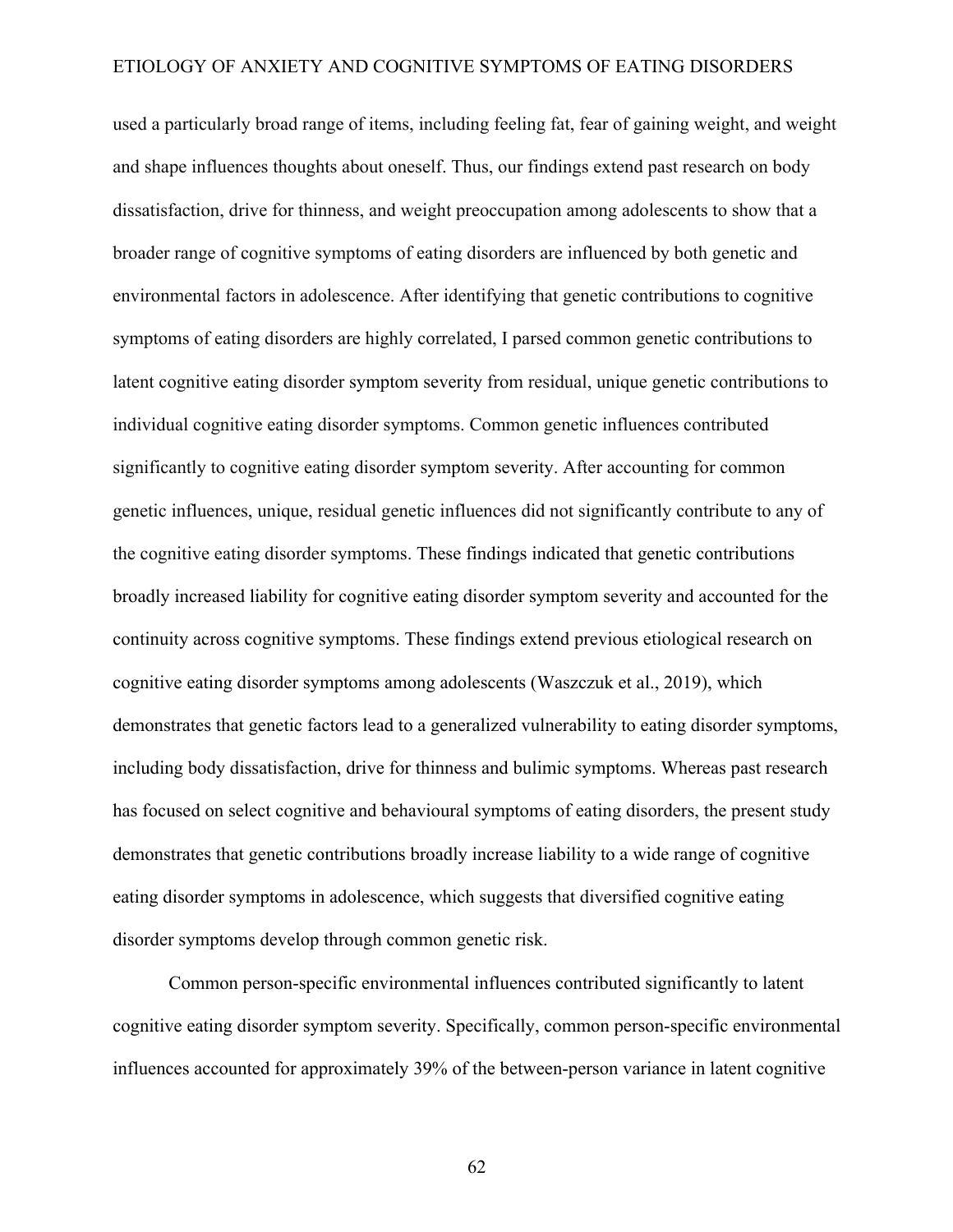eating disorder symptom severity. This suggests that person-specific environmental factors also broadly influence liability to cognitive eating disorder symptoms. Unique person-specific environmental influences also contributed significantly to each cognitive eating disorder symptom, except for shape influences thoughts about oneself. Overall, these results suggest that while some person-specific environmental influences broadly increase liability to latent cognitive eating disorder symptom severity, others can also contribute to variability in the presentation of cognitive eating disorder symptoms. These findings are in line with previous studies, which suggest that while some person-specific environmental influences contribute to cross-symptom stability, others influence variability in the unique presentation of cognitive symptoms of eating disorders (Waszczuk et al., 2019). Common person-specific environmental influences also contributed 79% of between-person variance in the residual correlation of weight and shape influences thoughts about oneself, which suggests that there exists a set of environmental influences that increase liability to both weight and shape influences thoughts about oneself but that do not contribute to other cognitive eating disorder symptoms. These findings are consistent with Mazzeo et al. (2010), who demonstrated that the liability to weight and shape concern is more strongly influenced by environmental influences as compared to other eating disorder cognitions.

Similar to past research among community samples of adolescents (e.g., Klump et al., 2000a; Waszczuk et al., 2019) and adults (Rutherford, et al., 1993; Wade et al., 1998, 1999**),** latent shared environmental influences did not contribute significantly to cognitive symptoms of eating disorders. While shared environmental influences (i.e., environmental experiences shared between both twins in a family) may play a more prominent role in the development of cognitive symptoms of eating disorders among children, by adolescence, the influence of shared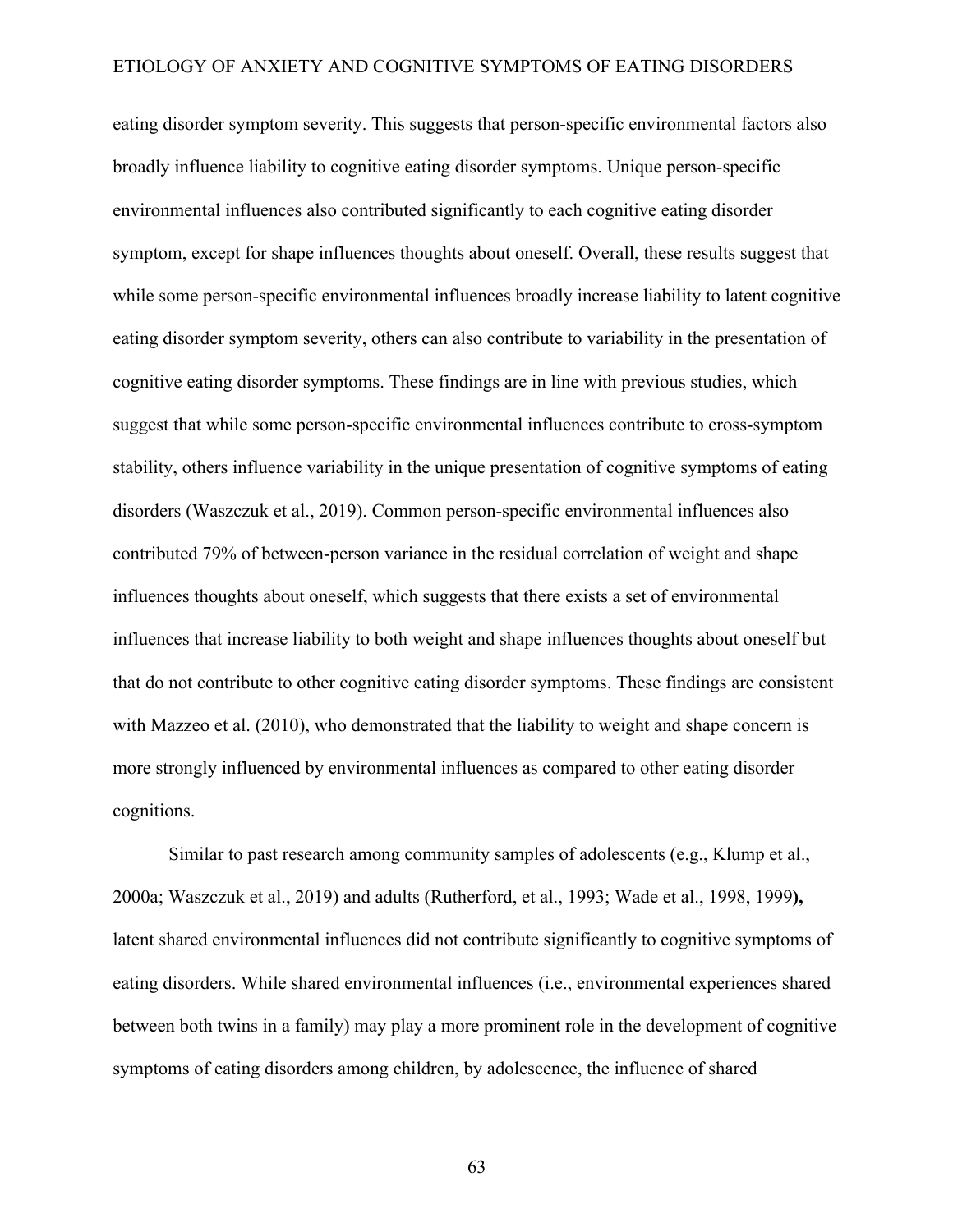environmental contributions may be replaced by more impactful or recent person-specific influences. Notably, adolescence is marked by a period in which less time is spent with the family and an increasing amount of time is spent with peers (e.g., Choukas-Bradley & Prinstein, 2014), which provides more opportunity for person-specific experiences and decreasing likelihood that twins will share common environmental influences that may contribute to psychological development or psychiatric distress.

# **Etiology of Anxiety Sensitivity and Anxiety Severity**

Genetic influences contributed to 40% of the between-person variance in anxiety sensitivity; the remaining between-person variance was attributable to person-specific environmental influences. This is in line with previous research, which also showed that latent genetic influences account for approximately 40% of the variance in anxiety sensitivity while the remaining variance was attributable to person-specific environmental influences in community samples of adolescents including the large genetic epidemiologic sample used in the present study when assessed at a different age (Brown et al., 2012; Zavos et al., 2012).

Similarly, when assessed at age 16 years, latent genetic influences accounted for approximately 39% of between-person variance in anxiety symptom severity. This is also in accordance with past research that indicates the contribution of genetic influences to anxiety symptoms in community samples of adolescents (Eley et al., 1999; Chen et al., 2015; Nivard et al., 2015). In the present study, both person-specific and shared, familial environmental influences also contributed to between-person variance in anxiety symptom severity. The contribution of person-specific environmental influences is consistently demonstrated in prior research (e.g., Eley et al., 1999; Chen et al., 2015; Scaini et al., 2014; Zheng et al., 2016). Evidence in the present study that shared environmental influences also contribute to anxiety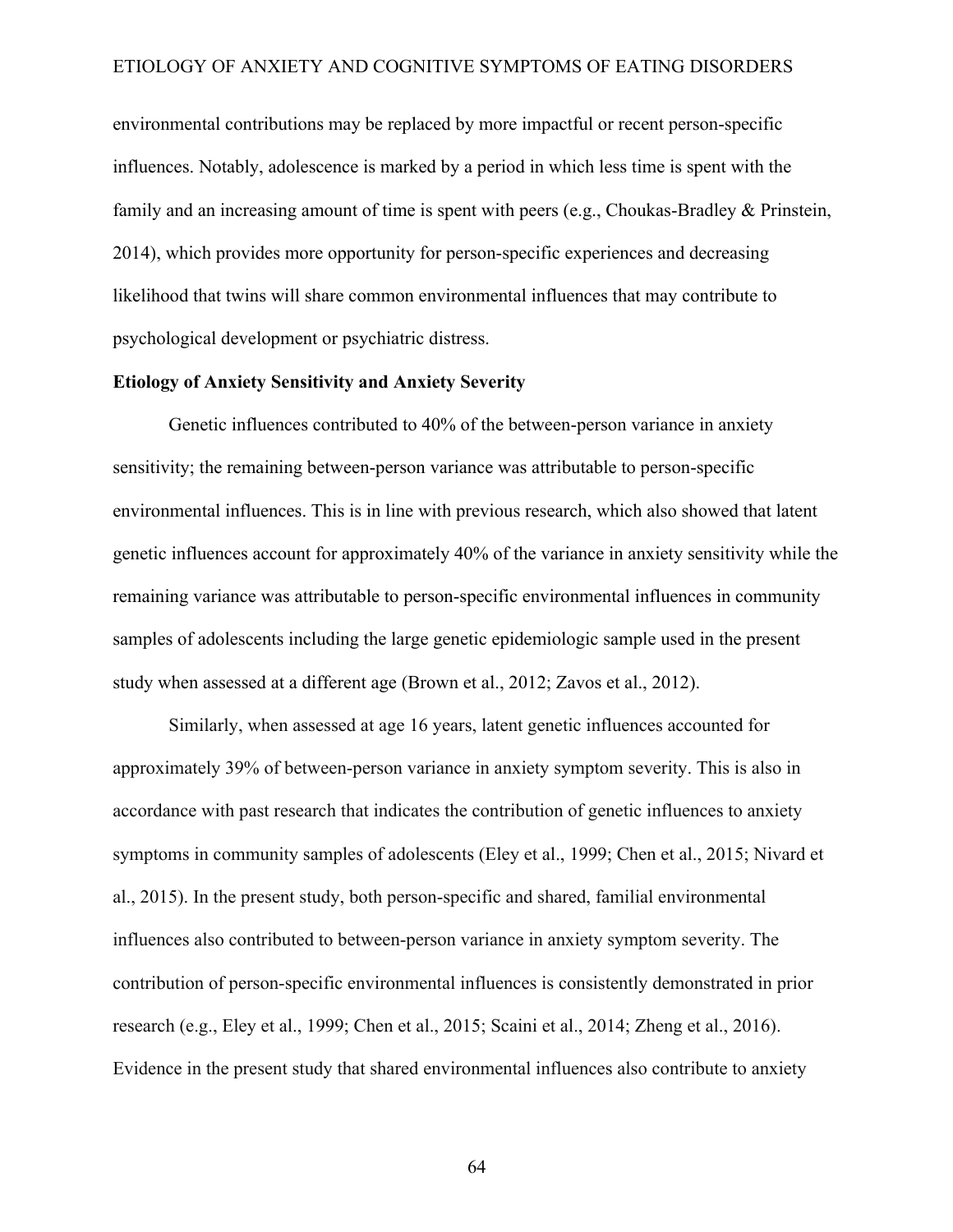symptom severity agrees with some prior research in community samples of adolescents (Eley et al., 1999; Chen et al., 2015; Scaini et al., 2014; Zheng et al., 2016), although findings have been mixed (Nivard et al., 2015; Sawyers et al., 2019). Factors such as the age of participants at assessment, the specific anxiety symptoms measured, and informant assessed (e.g., parents vs. adolescents) may contribute to inconsistent estimates in prior research. The influence of shared environmental contributions may also change over development. Shared environmental contributions may play a more significant role in anxiety in childhood as compared to adolescence and adulthood, such that the influence of shared environmental factors on anxiety symptoms may differ between younger as compared to older adolescents (Patterson et al., 2018). Discrete anxiety symptoms may also demonstrate distinct etiological influences. For example, consistent with the present findings, Patterson et al. (2018) reported that environmental, rather than genetic influences, contribute to variability in symptom expression. Regarding prior research on the genetic and environmental contributions to the etiology of anxiety symptoms, while some research focuses broadly on anxiety symptoms or related traits (e.g., trait anxiety), other research has examined more specific anxiety symptoms (e.g., social anxiety). Therefore, discrepant findings in prior research may be related to different measures used or different symptoms assessed.

# **Phenotypic and Etiologic Associations of Cognitive Eating Disorder Symptom Severity with Anxiety Sensitivity and Anxiety Severity**

Phenotypically, cognitive eating disorder symptom severity was correlated with anxiety sensitivity and anxiety severity, which were correlated with one another as expected based on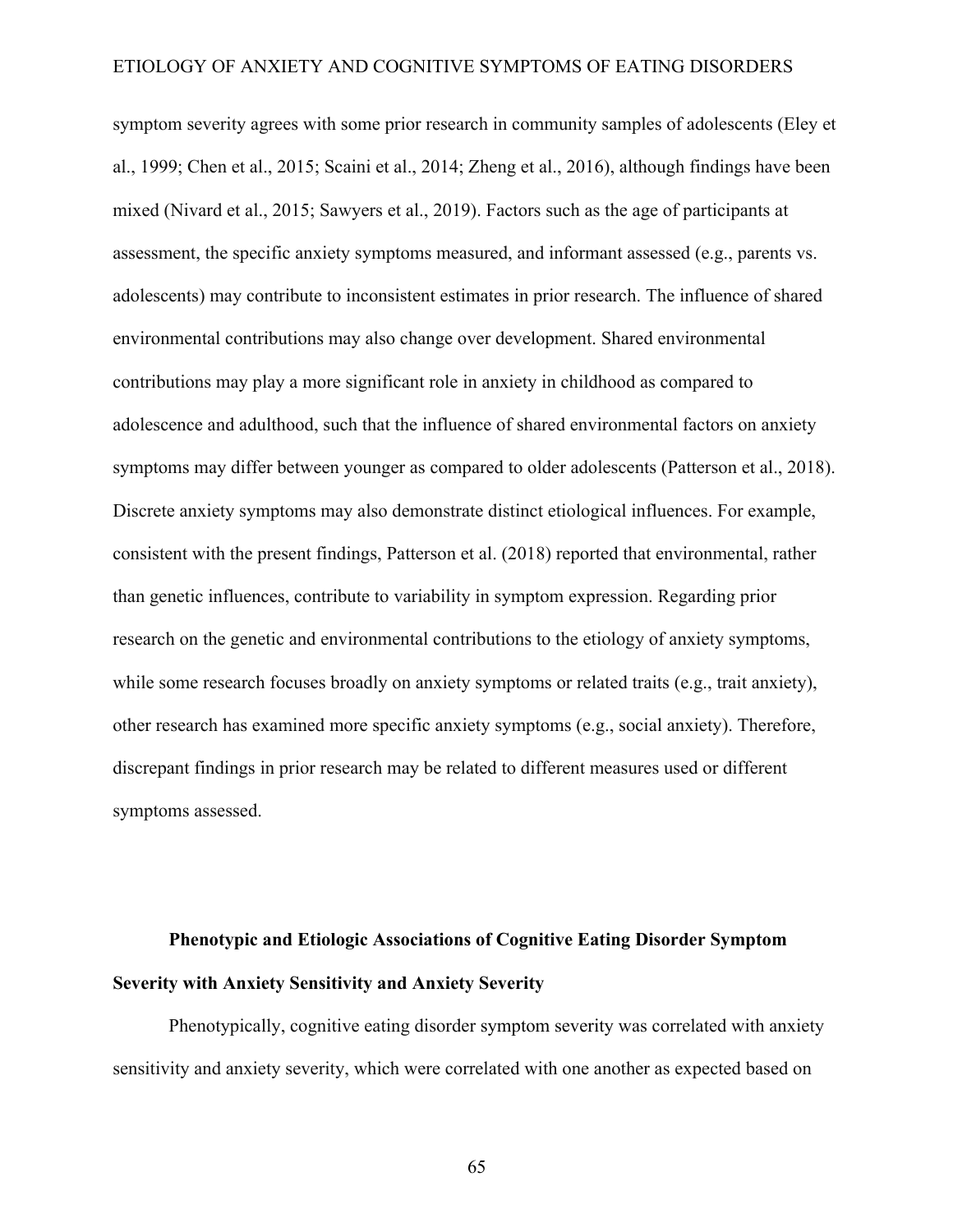theory and prior research. The latent factor that indexed the residual correlation of weight and shape concern was also phenotypically correlated with anxiety sensitivity, cognitive eating disorder symptom severity, and anxiety severity. These findings suggest that anxiety severity is broadly associated with elevated cognitive eating disorder symptoms and agree with existing research in community samples of adolescents, which demonstrate that symptoms of anxiety are concurrently (Johnson & Wardle, 2005; Trompeter et al., 2018; Touchette et al., 2011) and prospectively (Levinson & Rodebaugh, 2016; Schaumberg et al., 2019) associated with elevated cognitive symptoms of eating disorders among adolescents. While past research supports the present findings, most prior studies focused on female participants (e.g., Johnson & Wardle, 2005; Touchette et al., 2011) or assessed symptoms of social anxiety disorder (e.g., Levinson & Rodebaugh, 2016; Trompeter et al., 2018). The present findings build on prior literature to demonstrate that a broad range of anxiety symptoms are correlated with cognitive eating disorder symptom severity in a large genetic epidemiological sample of both male and female adolescents.

I also demonstrated that anxiety sensitivity was significantly correlated phenotypically with anxiety severity, which is supported by prior research that demonstrates a strong concurrent (Wright et al., 2016) and prospective (Allan et al., 2016; Ho et al., 2018; Qi et al., 2021; Waszczuk et al., 2013) association of anxiety sensitivity with anxiety symptoms in community samples of adolescents. As hypothesized, I also demonstrated that anxiety sensitivity may be phenotypically correlated with cognitive eating disorder symptom severity as well as with the residual correlation of weight and shape concern, which suggests that anxiety sensitivity is broadly associated with eating disorder psychopathology. These findings accord with previous research that also demonstrates an association of anxiety sensitivity with eating disorder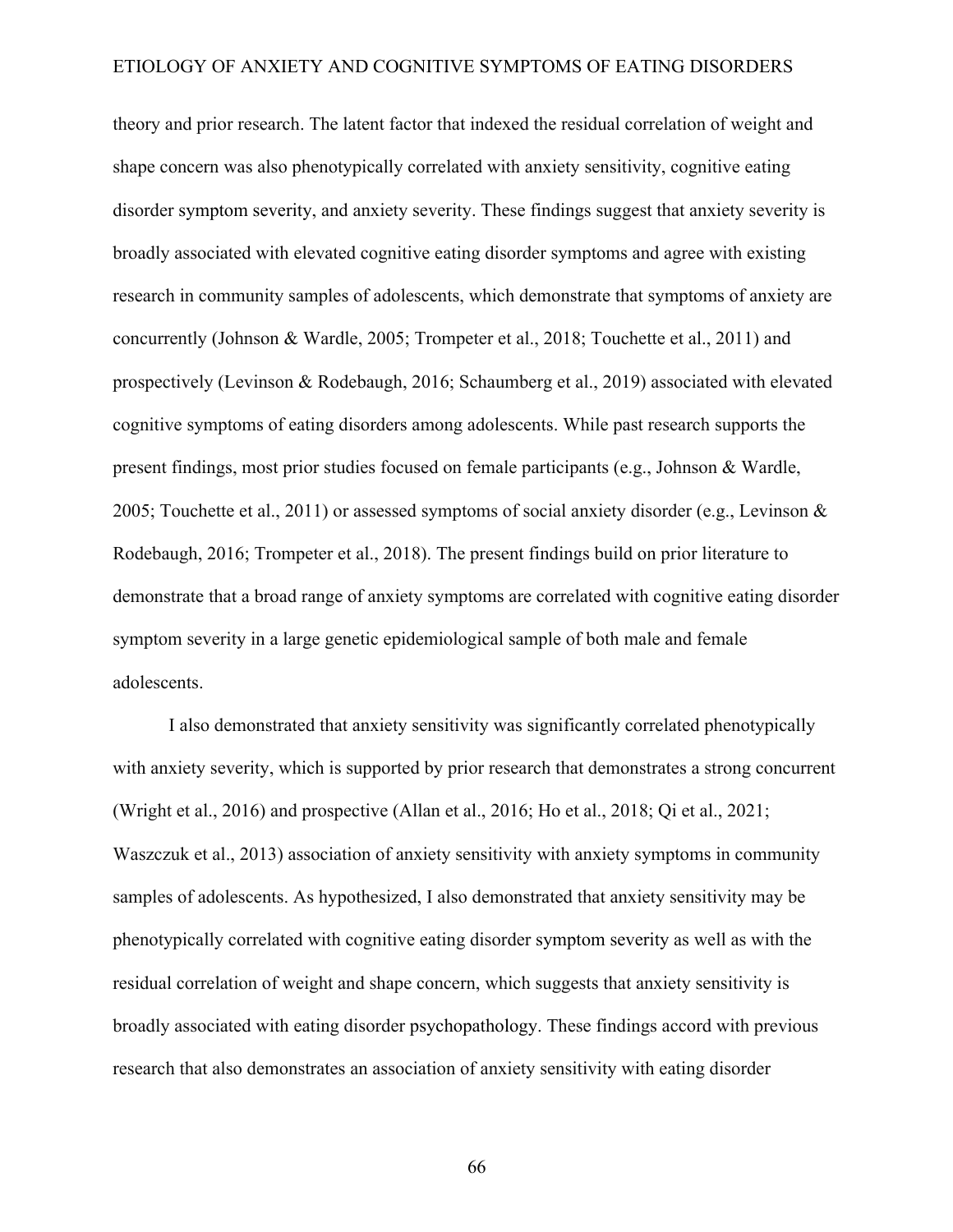symptoms in both community (Fairweather-Schmidt & Wade., 2020) and clinical (Espel-Huynh et al., 2019) samples of adolescents. While anxiety sensitivity has been traditionally conceptualized as a risk factor for anxiety symptoms, the present findings contribute to a small but growing body of evidence that, among adolescents, anxiety sensitivity is associated with broad psychopathology in addition to anxiety disorders (Naragon-Gainey, 2010).

Genetic and person-specific environmental contributions to anxiety sensitivity were significantly correlated with the genetic and person-specific environmental contributions to both anxiety severity and cognitive eating disorder symptom severity. However, notably, I did not find evidence that the genetic or environmental contributions to anxiety severity were correlated with the genetic or environmental contributions to cognitive eating disorder symptom severity. This addresses our hypothesis that the genetic and environmental correlations of anxiety sensitivity with anxiety severity and cognitive eating disorder symptom severity are stronger than the genetic and environmental correlations of anxiety severity with cognitive eating disorder symptom severity. The present findings further suggest that anxiety sensitivity is etiologically similar to both cognitive eating disorder symptoms and anxiety severity. This suggests that anxiety sensitivity may contribute to genetic and environmental risk to both cognitive eating disorder symptoms and anxiety severity, which implicates anxiety sensitivity as a broad risk factor that underlies multiple psychopathological conditions. The present findings, therefore, implicate anxiety sensitivity as a contributing factor to the phenotypic correlation of anxiety severity with cognitive eating disorder symptom severity through its influence on the development of both anxiety severity and cognitive symptoms of eating disorders. The findings from the present study are in accordance with a growing body of research that implicates anxiety sensitivity as an underlying cognitive bias in the development of psychopathology (Qi et al.,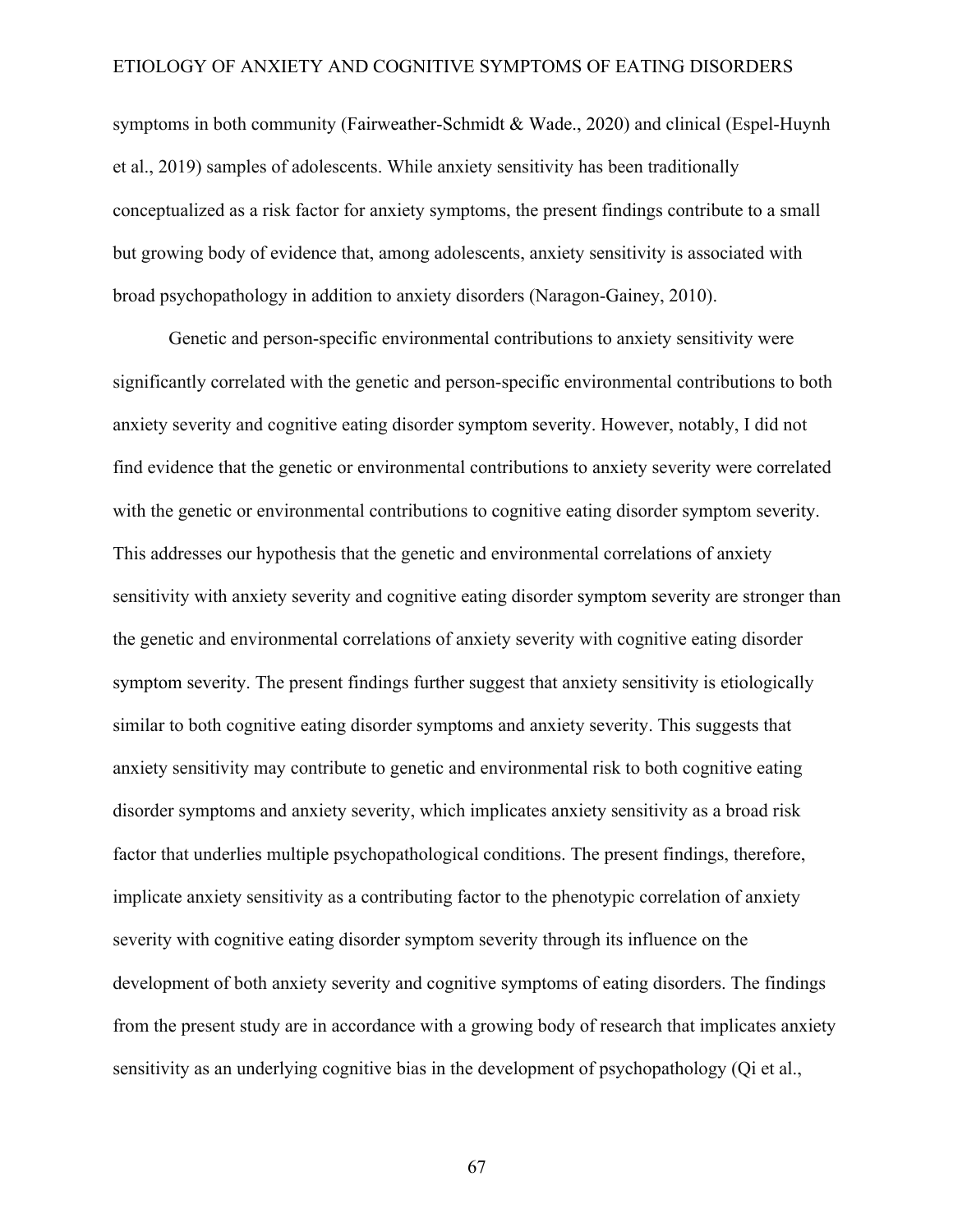2021), including anxiety (Sexton et al., 2003; Schmidt et al., 2010; Waszczuk et al., 2013; Wauthia et al., 2019) and eating disorder symptoms (Anestis et al., 2007, 2008; Davey & Chapman, 2009; Fairweather et al., 2020). This also contrasts with previous findings from a community sample of adolescents (Silberg & Bulik., 2005), a clinical sample of female adolescents (Keel et al., 2005), and a clinical sample of adults (Kendler et al., 1995), which documented correlated genetic and person-specific contributions to anxiety and eating disorders (e.g., overanxious and separation anxiety disorder).

The present study differed from prior research on the common genetic and environmental contributions to anxiety and cognitive eating disorder symptoms in several important ways, which may have accounted for the low genetic and environmental correlations of anxiety symptoms with cognitive eating disorder symptom severity. First, I assessed cognitive eating disorder symptoms rather than eating disorder symptoms broadly defined (i.e., including disordered eating) or clinically-assessed eating disorders (e.g., anorexia nervosa). This assessment captures the association of those eating disorder symptoms theoretically implicated in anxiety sensitivity but does not assess possible genetic or environmental correlations of anxiety symptom severity with behavioural symptoms of eating disorders (e.g., binge eating, food restraint, etc.). Second, to enhance generalizability of the present study, I also assessed anxiety symptoms broadly rather than focusing on symptoms of a particular anxiety syndrome (e.g., social anxiety disorder). Given prior research on specific anxiety syndromes (e.g., Silberg & Bulik., 2005), it is possible that specific anxiety symptoms (e.g., separation anxiety disorder symptoms) share common genetic and environmental influences with symptoms of eating disorders not present for broad anxiety severity. The influence of anxiety syndrome studied may be especially relevant for the discrepancy in results pertaining to environmental contributions to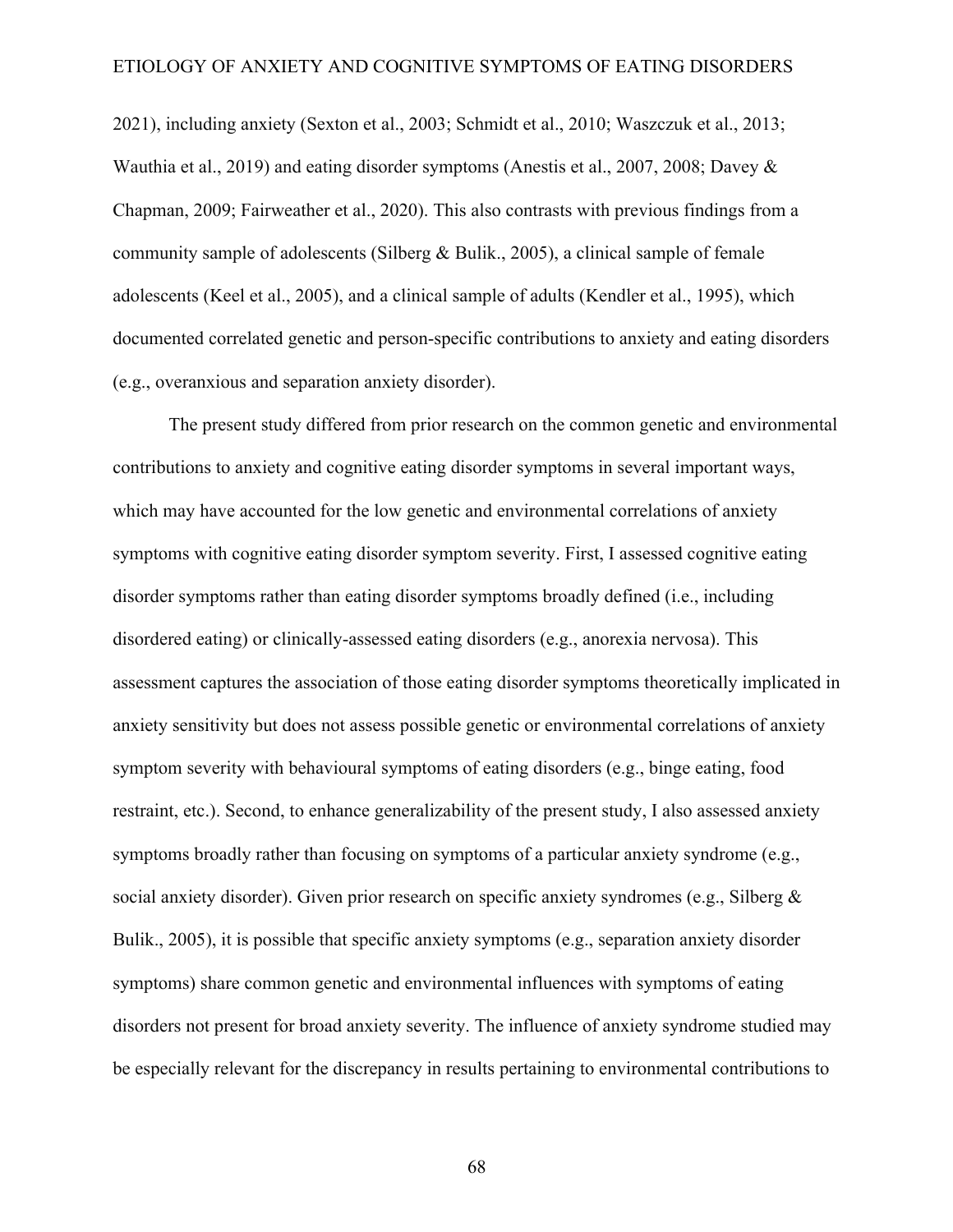anxiety severity and cognitive eating disorder symptoms. Longitudinal and cross-symptom research demonstrates that while genetic factors contribute to stability of anxiety syndromes (Nivard et al., 2015; Patterson et al., 2018) and eating disorder symptoms (Klump et al., 2000a; Waszczuk et al., 2019), environmental influences tend to be symptom- and time-specific. Thus, findings related to common environmental influences across anxiety and eating disorder symptoms may be dependent on the specific symptoms being measured.

Beyond associations with cognitive eating disorder symptoms, the present results demonstrated significant correlations between the genetic and environmental contributions to anxiety sensitivity and anxiety severity, which suggests that the phenotypic correlation of anxiety sensitivity with anxiety symptoms may be underpinned by common genetic and person-specific environmental etiology. This evidence agrees with previous family and twin research that identified correlated genetic and person-specific environmental contributions to anxiety sensitivity and anxiety symptoms in community samples of children (Eley et al., 2007; Waszczuk et al., 2013; Zavos et al., 2012). The present study extends prior research to demonstrate the correlation between genetic and environmental contributions to anxiety sensitivity and anxiety severity in adolescence. Evidence that common genetic and environmental contributions influence both anxiety sensitivity and anxiety severity is particularly noteworthy given the strong genetic and person-specific environmental influences to anxiety sensitivity and anxiety severity (Zavos et al., 2012) and the consistently high phenotypic association of anxiety sensitivity with anxiety symptoms (e.g., Ho et al., 2018; Qi et al., 2021).

Similarly, the present results demonstrated that common genetic and person-specific environmental contributions influenced anxiety sensitivity and cognitive eating disorder symptom severity. These results agree with one recent study that identified correlated genetic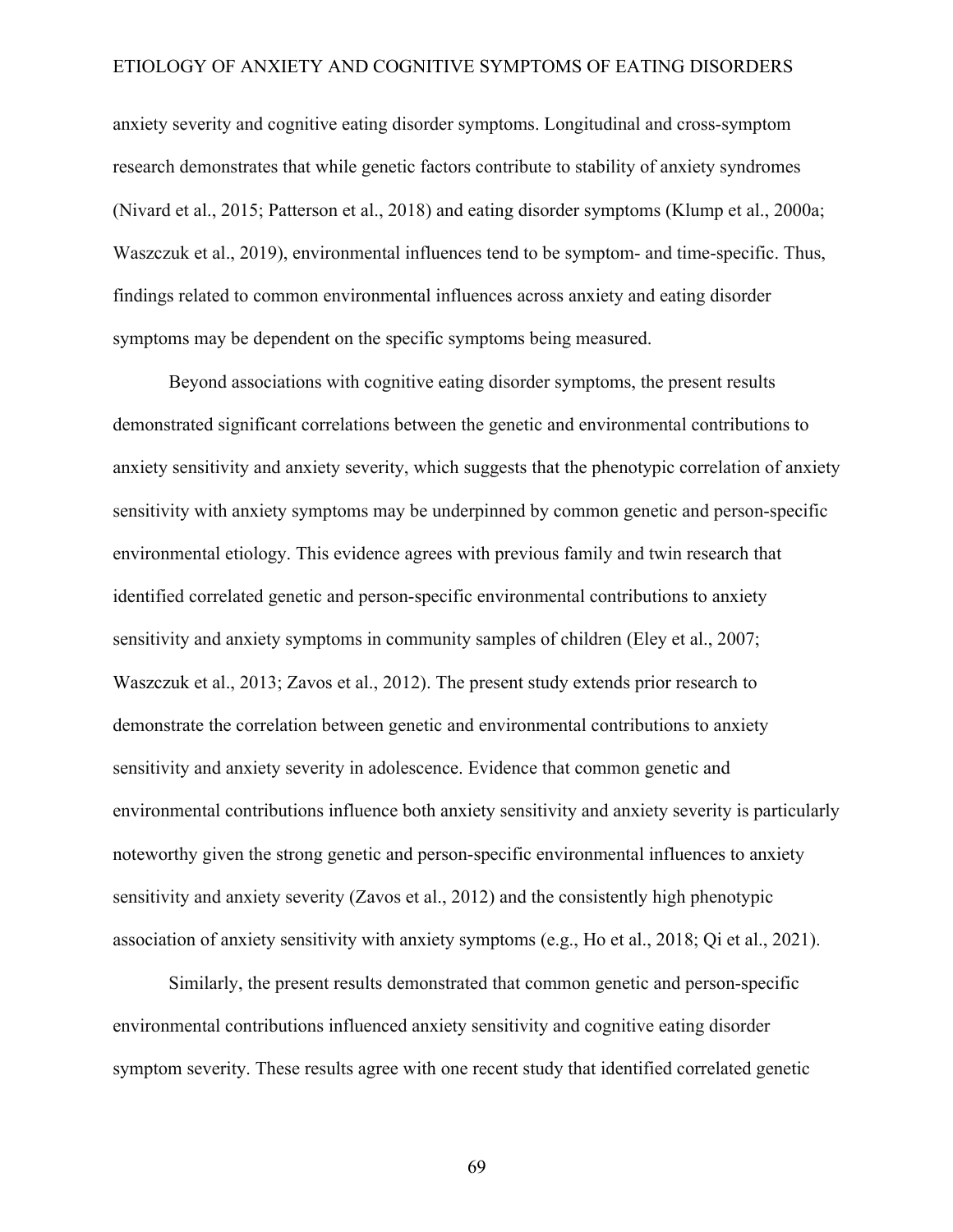and environmental contributions to both anxiety sensitivity and eating disorder symptoms in a community sample of female adolescents (Fairweather-Schmidt & Wade., 2020). Fairweather-Schmidt and Wade (2020) examined the association of anxiety sensitivity with eating disorder symptoms in a sample of 699 female adolescents in Australia. Adolescents were between 16 to 18 years old, were predominantly Caucasian, and had a mean socioeconomic status that was slightly above the local mean. Eating disorder symptoms were assessed using the Eating Disorder Examination, which derives a total eating disorder symptom score from questions related to weight-, shape-, and eating- concern, and dietary restraint. Fairweather-Schmidt and Wade (2020) demonstrated a moderate phenotypic correlation between anxiety sensitivity and eating disorder symptoms. Further, they found a moderate genetic correlation, as well as a moderate person-specific environmental correlation, between anxiety sensitivity and eating disorder symptoms. These results contribute to a growing body of research supporting the association between anxiety sensitivity and eating disorder symptoms (Anestis et al., 2007, 2008) and provide preliminary evidence that supports the shared etiology of anxiety sensitivity and eating disorder symptoms. More specifically, these findings demonstrated that both common genetic and person-specific environmental influences contribute broadly to the liability of anxiety sensitivity and eating disorder symptoms.

The present study extends the findings of Fairweather-Schmidt and Wade (2020) in multiple important ways. First, whereas Fairweather and Wade (2020) demonstrated genetic and person-specific environmental correlations between anxiety sensitivity and eating disorder symptoms broadly (i.e., behavioural and cognitive symptoms of eating disorders), I demonstrated genetic and person-specific environmental correlations between anxiety sensitivity and cognitive symptoms of eating disorders, specifically. Behavioural and cognitive symptoms of eating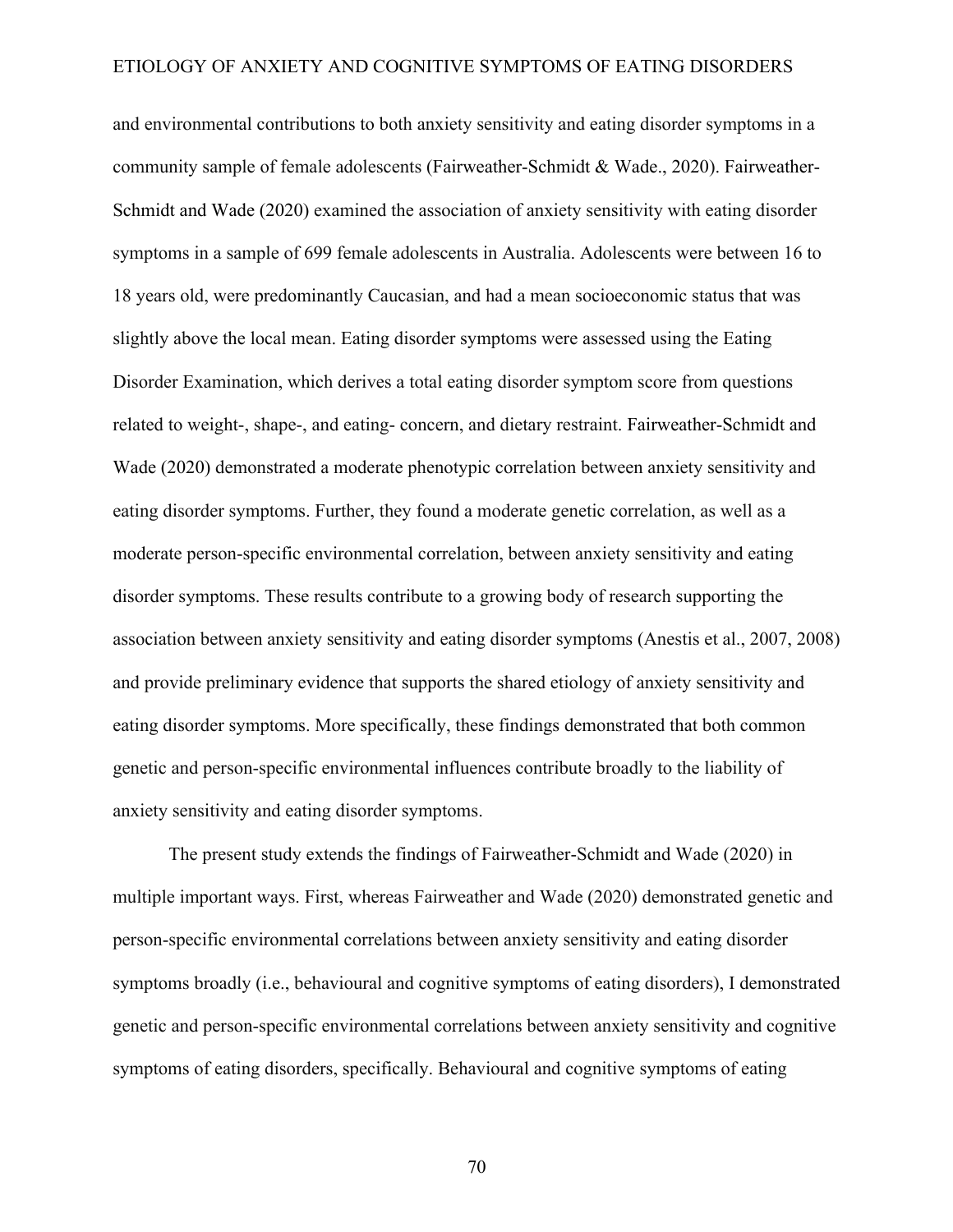disorders represent distinct constructs which may differ in their etiology. For instance, cognitive symptoms of eating disorders often precede (Gonçalves & Gomes, 2012) and persist following the remission of (Heatherton et al., 1997) behavioural symptoms of eating disorders. Therefore, it is important to distinguish between the two when considering their etiology. The present study also focused on adolescents who were 16 years of age, rather than adolescents of a broader age range. Past research demonstrates that the etiology of eating disorder symptoms changes across childhood and adolescence (Klump et al., 2000a), thus it may be particularly important to use a narrow age range when assessing the etiology of cognitive symptoms of eating disorders during adolescence. The present study included 5,111 twin pairs from socioeconomic status backgrounds and ethnic backgrounds which comprise a sample representative of the general population in the U.K. at the time that the sample was recruited (see Haworth et al., 2013). Moreover, the present study included both male and female twin participants. This is an important contribution to the current literature, as most eating disorder symptom research is conducted in females, despite the high prevalence of eating disorder cognitions among males (Hoffman et al., 2018; McCabe & Ricciardelli, 2004). Taken together, the present findings extend the current literature by demonstrating that anxiety sensitivity shares common etiology specifically with cognitive symptoms of eating disorders. I found this to be true in a large, representative sample of 16-year-olds in the U.K. The prevalence of cognitive symptoms eating disorders is similar across Western societies, including the U.K. and Canada. Therefore, considering the large number of participants included in this study it is likely that these findings are generalizable to the Canadian population.

The present results demonstrate that genetic and person-specific environmental factors contribute to cognitive eating disorder symptom severity, anxiety sensitivity, and anxiety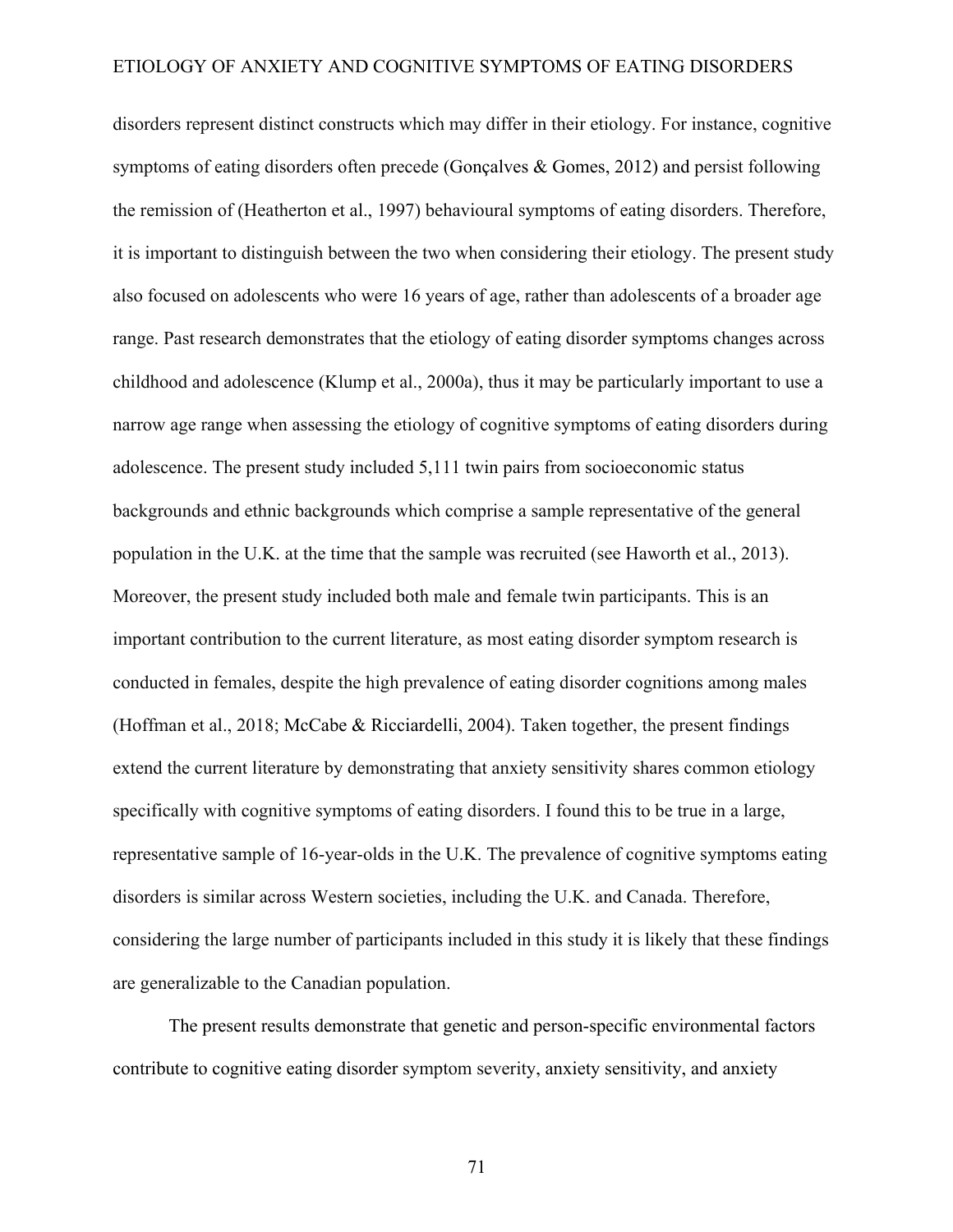severity. Moreover, the present results suggest that common genetic factors may underpin the phenotypic correlations of anxiety sensitivity with anxiety severity and cognitive eating disorder symptom severity. However, there was no evidence that the genetic contribution to anxiety severity was correlated with the genetic contribution to cognitive eating disorder symptom severity. These results support our hypothesis that the genetic contribution to the cognitive bias reflected in anxiety sensitivity is also associated with increased liability to both anxiety severity and cognitive eating disorder symptoms among adolescents in the general population. Likewise, the person-specific environmental contribution to anxiety sensitivity was correlated with the person-specific contributions to anxiety severity and cognitive eating disorder symptoms, which suggests that experiences that influence anxiety sensitivity also influence both anxiety severity and cognitive eating disorder symptoms. Evidence that anxiety sensitivity, but not anxiety severity, shared genetic and person-specific environmental influences with cognitive eating disorder symptom severity further supports our hypothesis that mutual associations with anxiety sensitivity may account for the comorbidity of anxiety symptom severity with cognitive eating disorder symptom severity.

These findings demonstrate that anxiety sensitivity shares common etiology with cognitive eating disorder symptom severity and anxiety severity, which suggests that anxiety sensitivity may function as an underlying cognitive bias that contributes to the development of cognitive eating disorder symptoms and anxiety severity among adolescents in the general population. Anxiety sensitivity is conceptualized as a fear of body-related cues associated with anxiety and theoretically, may be extended to include the fear of body-related cues associated with negative outcomes related to weight and shape concern (e.g., feeling fat). Anxiety sensitivity also increases one's attention towards body related cues. For example, elevated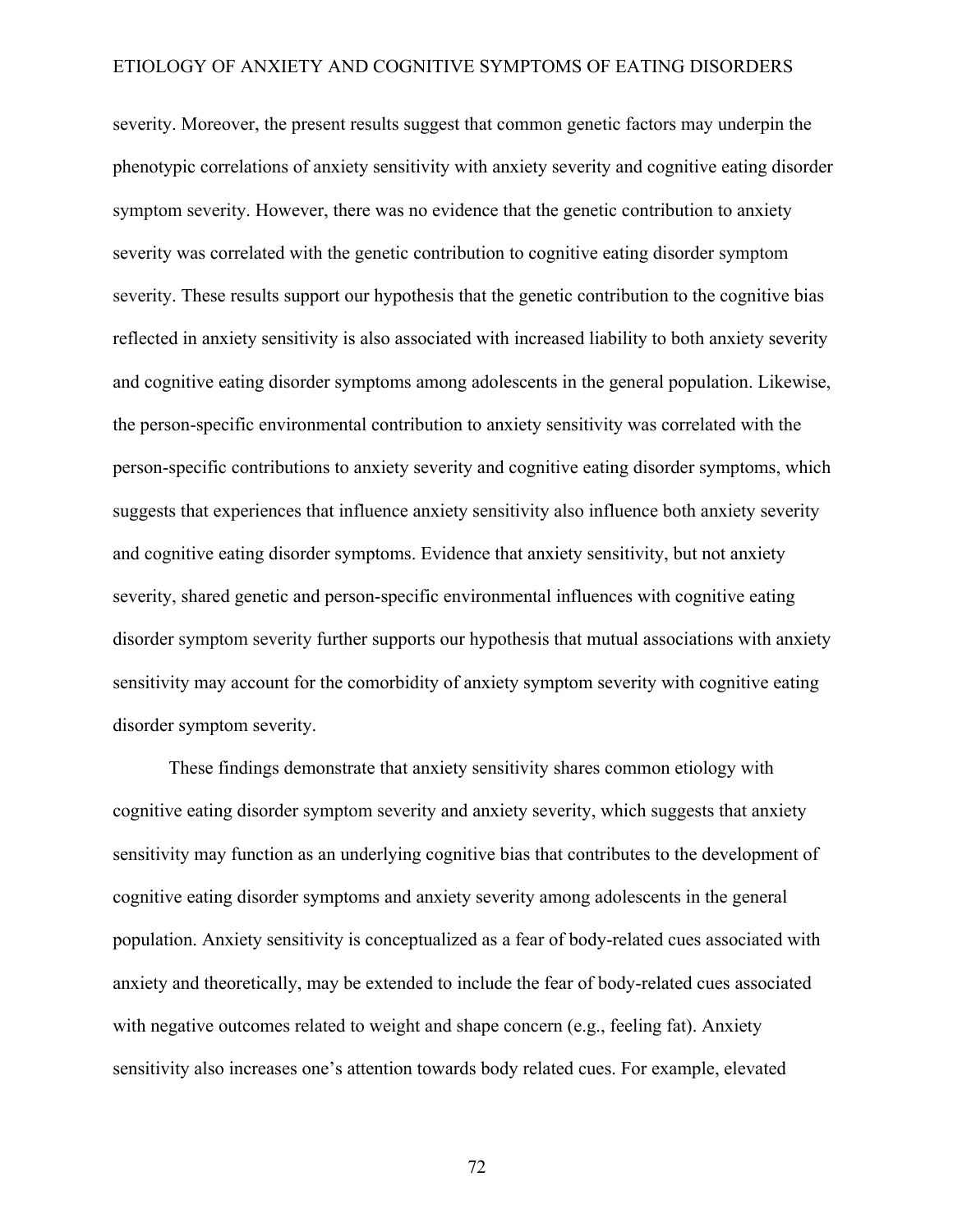anxiety sensitivity is associated with body vigilance in non-clinical samples of adults (Rosa Esteve & Camacho, 2008). A heightened fear and awareness of body-related cues associated with weight, shape, and eating concern (e.g., stomach distension) may increase the frequency and intensity with which one negatively experiences their own body, leading to overall maladaptive thoughts related to their body, weight, and shape. There is some research to support this association. For example, internal body awareness is concurrently associated with elevated body dissatisfaction in community samples of women and men (Bekker et al., 2002). Thus, elevated anxiety sensitivity may increase one's risk to negatively evaluate weight and eating related cues and intensify a negative evaluation of their body, rendering them at greater risk of engaging in eating disorder cognitions and behaviours. However, further research is required to fully understand the mechanisms through which anxiety sensitivity influences cognitive eating disorder symptoms.

Finally, I found that both genetic and person-specific environmental influences contributed to anxiety sensitivity, cognitive eating disorder symptom severity, and anxiety severity. This suggests that while there are certain genes that increase one's vulnerability to anxiety sensitivity, cognitive eating disorder symptom severity, and anxiety severity, some person-specific environmental influences also play a role. Certain environmental risk factors have been implicated in both the development of anxiety sensitivity and eating disorder symptoms. For example, exposure to parental rejection during childhood is associated with elevated anxiety sensitivity (Scher & Stein, 2003) and eating disorder symptom severity (Vandewalle et al., 2017). Similarly, some specific genes may be implicated in the development of both anxiety sensitivity and eating disorder symptoms. For example, the short variant (sallele) in the promotor of the serotonin transporter gene (5-HTTLRP) is less transcriptionally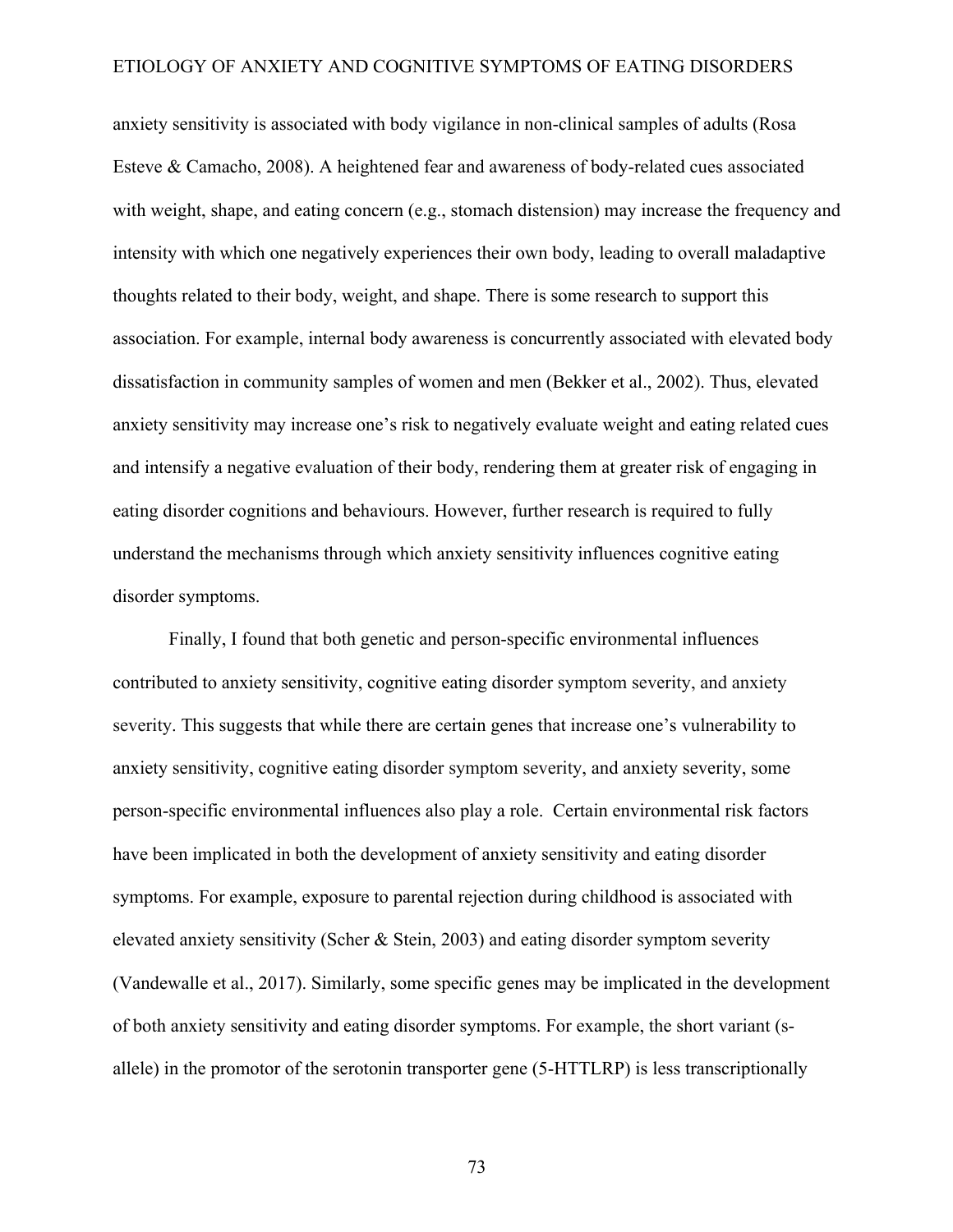efficient and is associated to increased reactivity to stress. This polymorphism in the serotonin transporter gene has been shown to interact with certain environmental stressors (e.g., parental rejection) to predict the development of anxiety sensitivity (Stein et al., 2008) and eating disorder symptoms (Akkermann et al., 2011). Future research is needed to further identify common genetic and environmental influences to anxiety sensitivity and eating disorder symptom severity. Future research is also needed to determine whether genetic and environmental influences common to both anxiety sensitivity and eating disorder symptoms may be associated with psychopathology because of a mediated influence via anxiety sensitivity.

## **Limitations**

Findings in the present study should be considered in light of several limitations. First, anxiety severity was measured using parent report, while anxiety sensitivity and cognitive eating disorder symptoms were both measured using adolescent self-report. Parent-reported anxiety symptoms are modestly correlated with adolescent self-reported anxiety symptoms (Muris et al., 2003). For this reason, parent-reported anxiety severity may partially explain the relatively weak phenotypic correlations of anxiety severity with anxiety sensitivity or cognitive eating disorder symptom severity. However, prior research documents the validity of the Anxiety Related Behaviour Questionnaire as a parent-report assessment of child anxiety severity (Eley et al., 2003; Hallett et al., 2009). Thus, the present results may be considered a lower bound estimate of the phenotypic correlation of anxiety severity with anxiety sensitivity or cognitive eating disorder symptom severity. Parent report would not necessarily influence correlations of genetic and environmental contributions to anxiety severity with genetic and environmental contributions to anxiety sensitivity or cognitive eating disorder symptom severity. Within the biometrical family and twin models, correlated genetic and environmental contributions are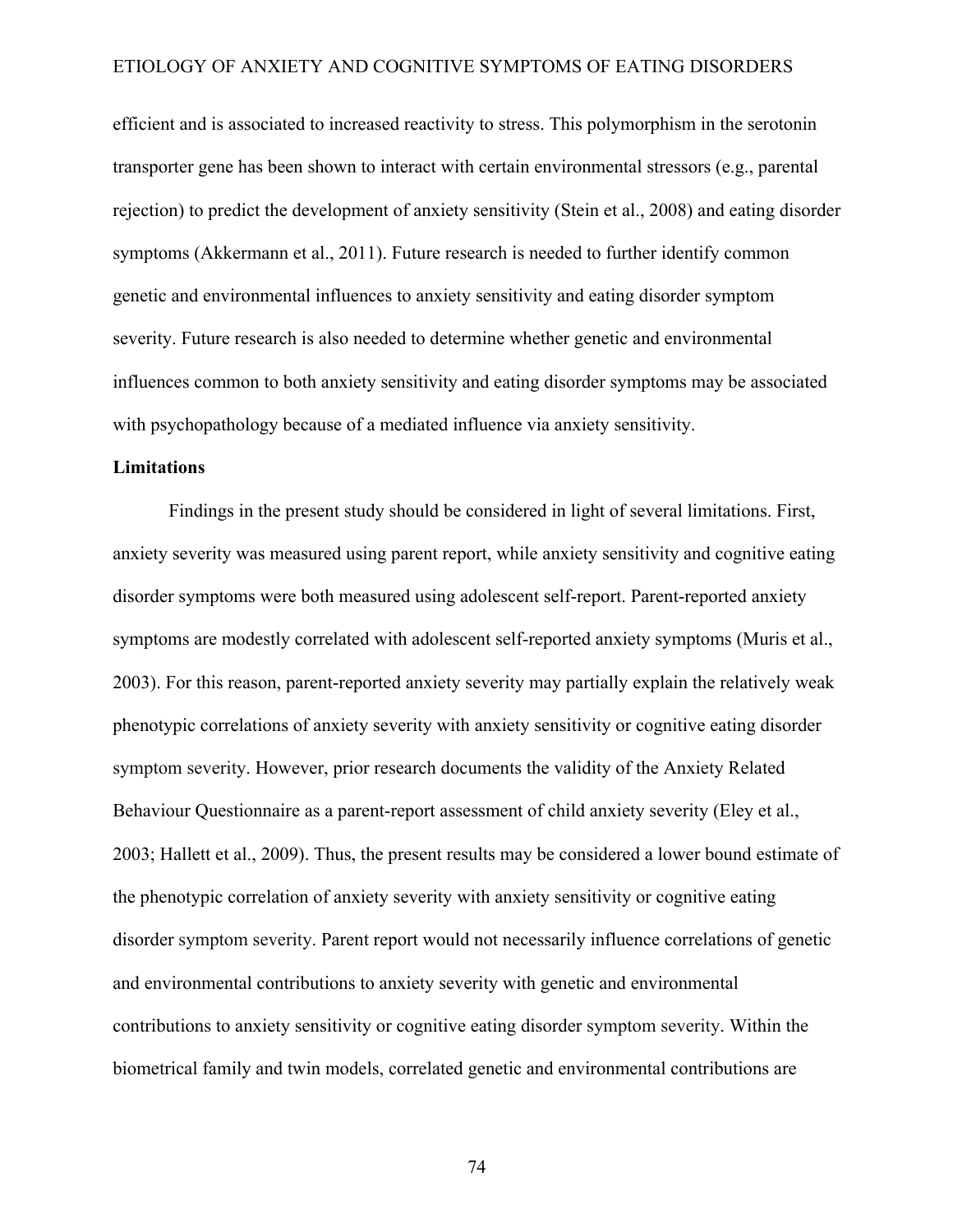estimated by comparing the correlation of two phenotypes (e.g., anxiety severity and anxiety sensitivity) between monozygotic and dizygotic twins. The assessment method (e.g., parentreport) may impact one's score but would not necessarily lead to higher concordance between monozygotic, as compared to dizygotic, twins. Therefore, it would not necessarily alter the estimated genetic or environmental contributions to each phenotype. Similarly, while the assessment method may impact the correlation between two given phenotypes (e.g., anxiety severity and anxiety sensitivity), it would not necessarily lead to a lower correlation between the two phenotypes in dizygotic twins as compared to monozygotic twins. Therefore, the assessment method may impact the phenotypic correlation between two phenotypes but not necessarily the correlation between their genetic contributions. For example, the present study documents statistically significant correlations of genetic and environmental contributions to anxiety sensitivity and anxiety severity despite assessment of anxiety sensitivity via adolescent selfreport and assessment of anxiety severity via parent-report.

Second, I did not examine possible qualitative and quantitative effects of biological sex on the etiology of cognitive eating disorder symptom severity. Rather, I included sex as a covariate in analyses to account for the higher severity of cognitive eating disorder symptoms among female participants. While eating disorder symptoms may be somewhat more prevalent or severe among female participants, symptom etiology, course, and outcomes do not necessarily differ as a function of participant biological sex or gender. Past family and twin biometrical studies demonstrate that the etiology of eating disorder symptoms do not differ between male and female adolescents (Baker et al., 2009), or young adults (Reichborn-Kjennerud et al., 2003). For example, Baker et al. (2009) demonstrated that among adolescents between the ages of 15 to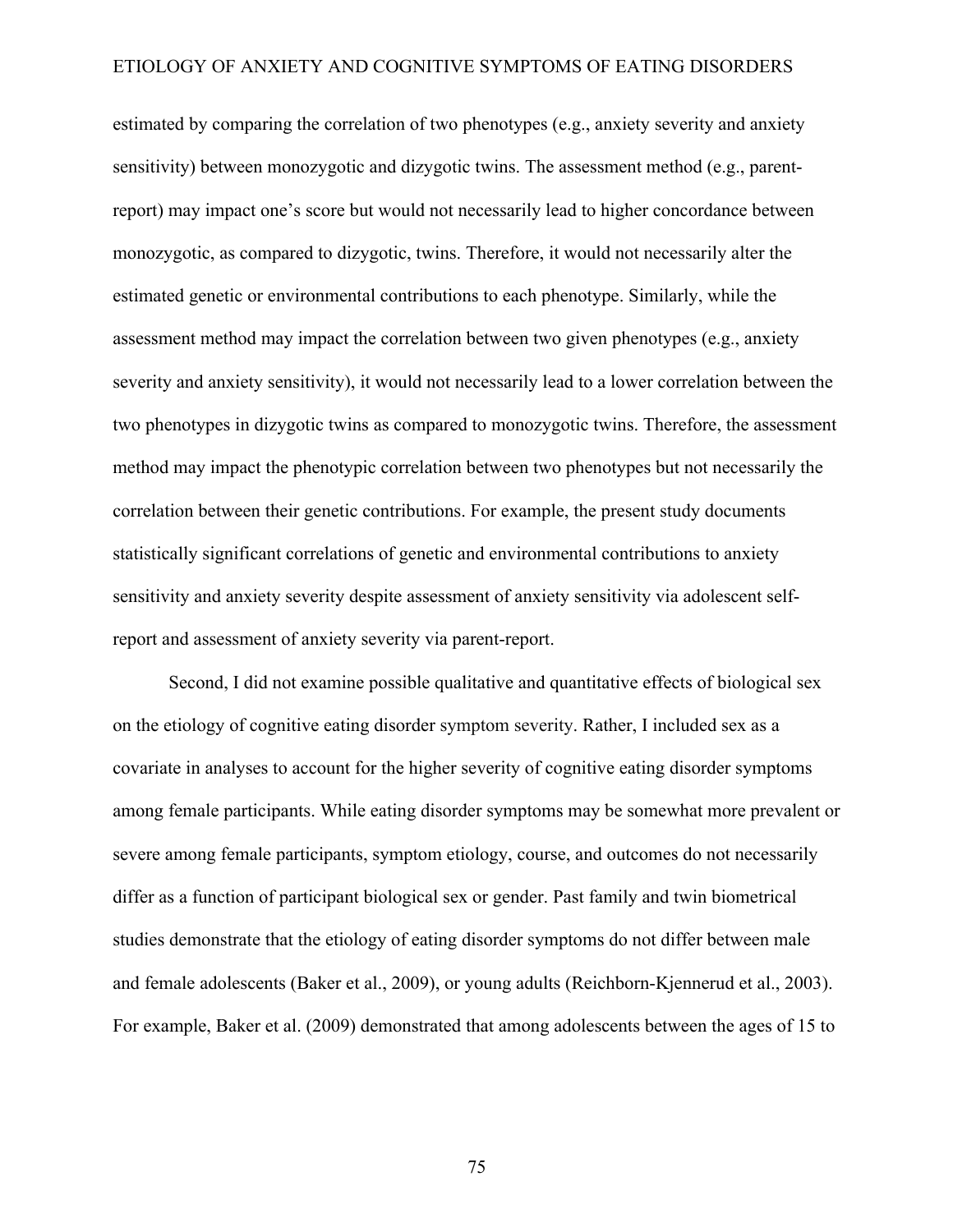17 years, genetic influences that contributed to drive for thinness and body dissatisfaction are comparable between males and females.

Third, this study was conducted using cross-sectional twin data, such that anxiety sensitivity, cognitive eating disorders symptoms, and anxiety severity were each measured when twins were 16 years old. Thus, while our findings may suggest that anxiety sensitivity functions as an underlying cognitive bias to increase liability to cognitive eating disorder symptom severity and anxiety severity, longitudinal research is needed to further test this theoretical model. For example, it is possible that cognitive eating disorder symptoms precede anxiety sensitivity, that the two constructs develop concurrently, or that they share a bidirectional relationship in which anxiety sensitivity and cognitive eating disorder symptoms are influenced by one another. However, current research implicates anxiety sensitivity as an underlying cognitive bias which contributes to the development of symptoms of anxiety, and more broadly, psychopathology (Naragon-Gainey, 2010; Noël & Francis, 2011; Qi et al., 2021). For instance, in support of its role as a developmentally significant underlying cognitive bias, anxiety sensitivity is broadly associated with symptoms of psychopathology (Noël & Francis, 2011).

# **Conclusion**

In conclusion, the present study demonstrates that cognitive eating disorder symptoms represent a range of eating and weight-related cognitions in adolescence, which comprise a latent factor of eating disorder symptom severity. I also found strong correlations among the genetic contributions, and moderate correlations among the person-specific environmental contributions, to all four cognitive eating disorder symptoms, which is consistent with a latent factor through which common genetic and environmental contributions influence multiple symptoms. When fit as a latent factor, common genetic influences accounted for the majority of between-person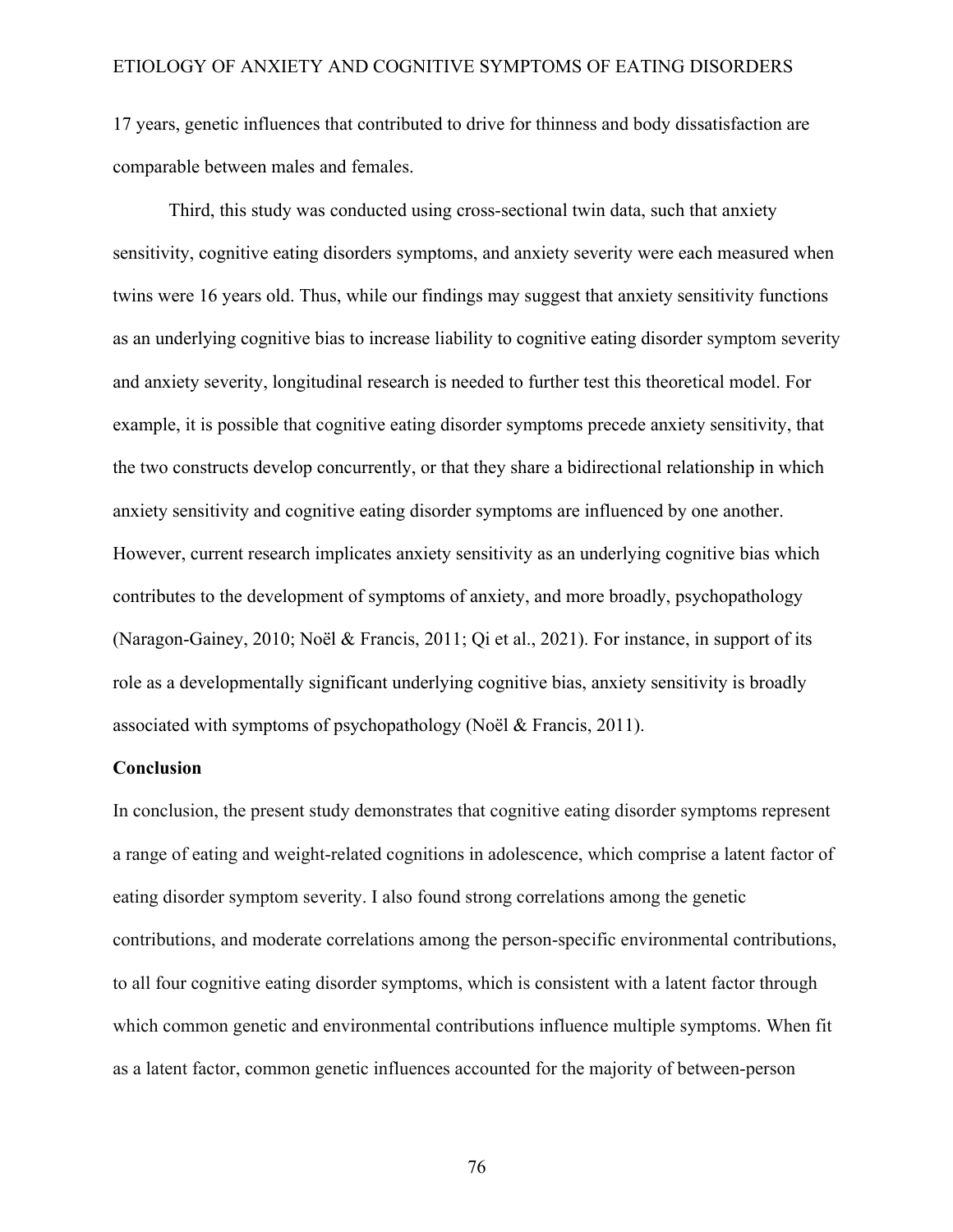variance in a latent variable that indexed cognitive eating disorder symptom severity, which suggests that genetic influences contribute to commonality across cognitive eating disorder symptoms.

Both anxiety sensitivity and cognitive eating disorder symptom severity were influenced by genetic and person-specific environmental influences, though anxiety severity was influenced by genetic and person-specific and shared environmental influences. Phenotypically, anxiety sensitivity was correlated with elevated cognitive eating disorder symptom severity and anxiety severity, which was also correlated with elevated cognitive eating disorder symptom severity. Genetic influences that contributed to anxiety sensitivity were correlated with genetic influences that contributed to cognitive eating disorder symptom severity and anxiety severity. Likewise, person-specific environmental influences that contributed to anxiety sensitivity were correlated with those that contributed to cognitive eating disorder symptom severity and anxiety severity. However, contrary to study hypotheses, genetic and person-specific environmental contributions to anxiety severity were not correlated with genetic or person-specific contributions to latent cognitive eating disorder symptom severity.

Together, these findings indicate that, as compared to anxiety severity, the genetic and person-specific influences that contribute to anxiety sensitivity are more strongly correlated with the genetic and person-specific environmental influences that contribute to latent cognitive eating disorder symptom severity. These findings support our overarching theory that anxiety sensitivity contributes both genetic and environmental risk to anxiety and cognitive eating disorder symptoms. Further, the findings indicate that anxiety sensitivity may function as an underlying trait to increase liability to both cognitive eating disorder symptoms and anxiety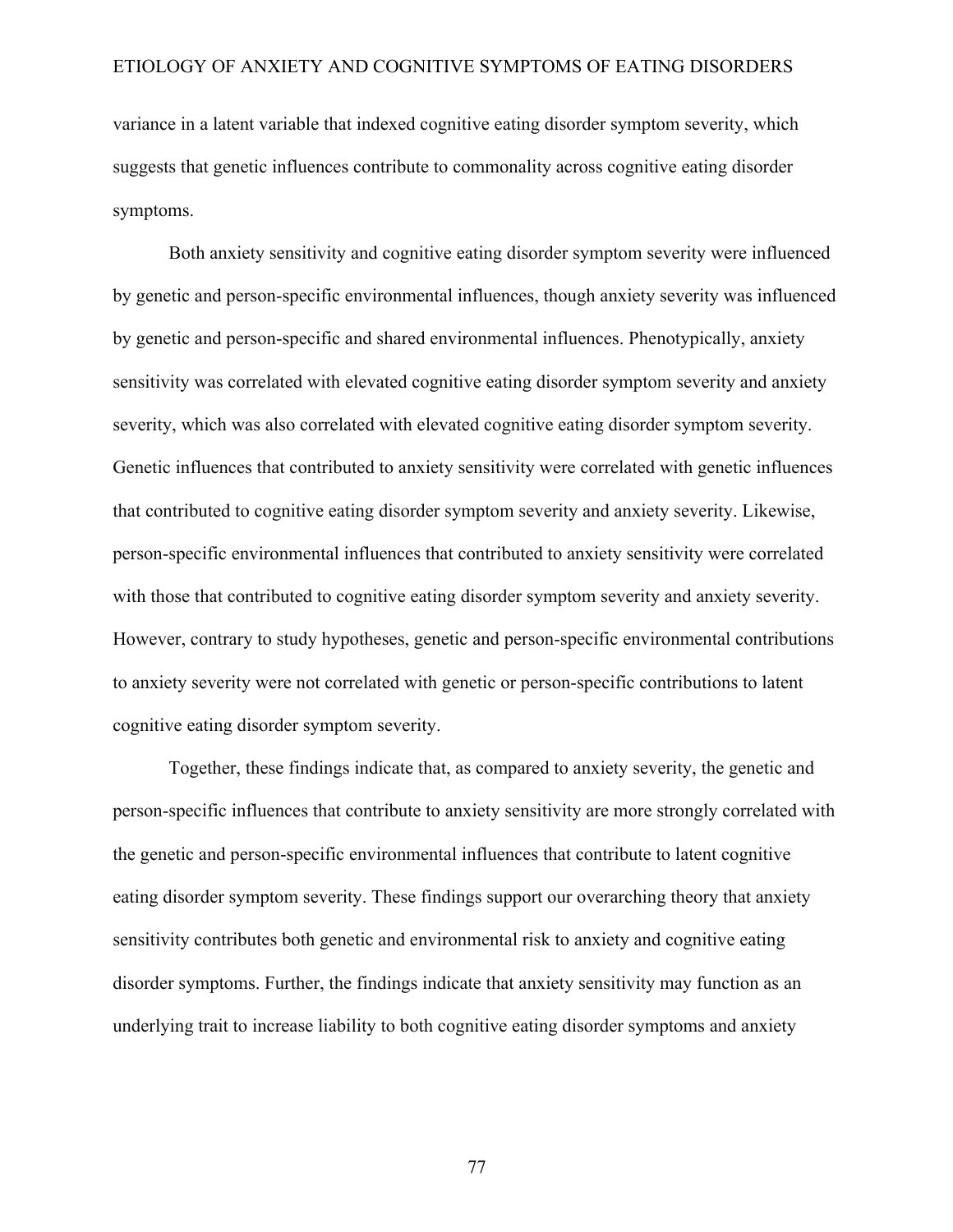severity, which may partially contribute to the high comorbidity between anxiety severity and eating disorder symptoms in the general population.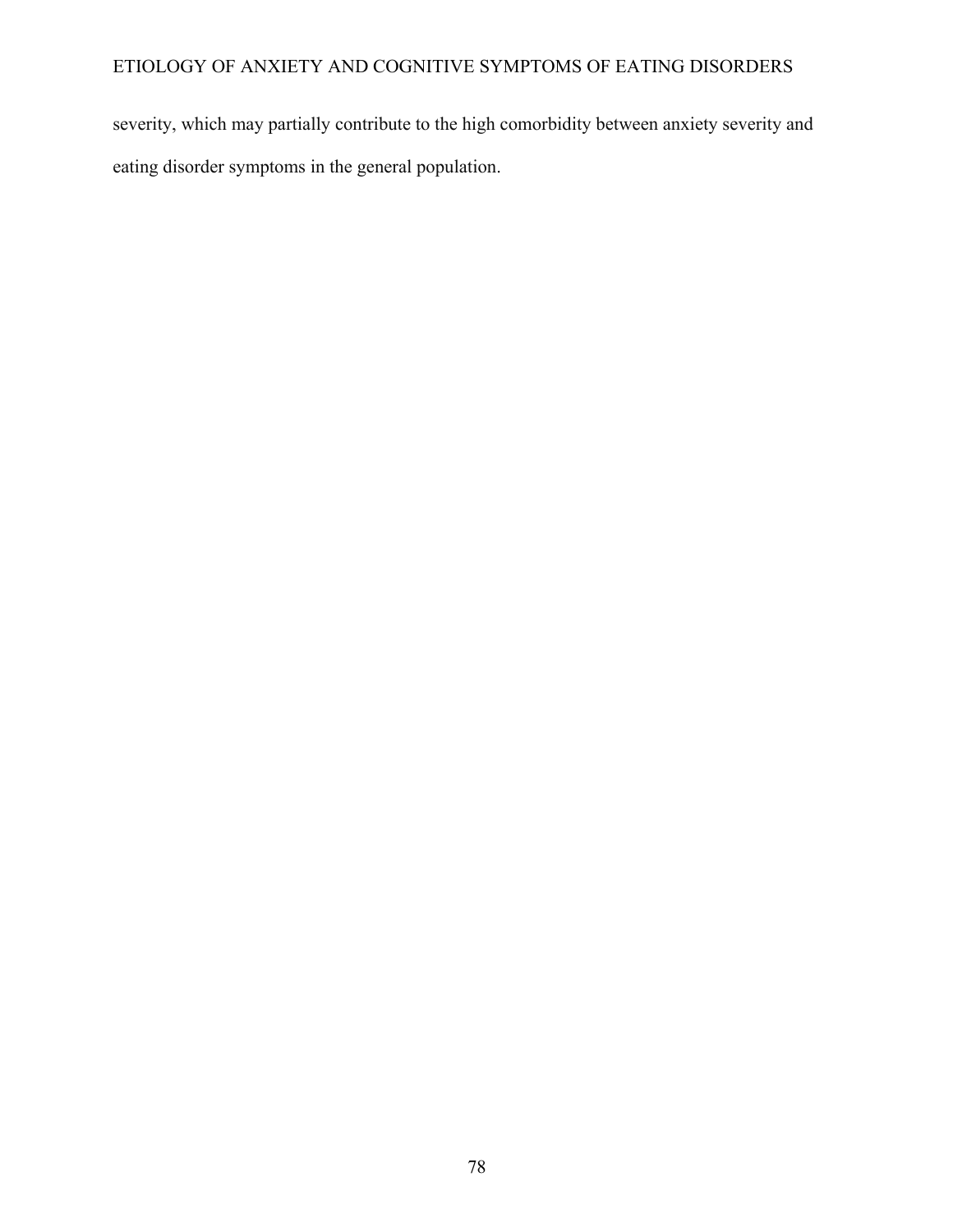#### **REFERENCES**

- Akkermann, K., Kaasik, K., Kiive, E., Nordquist, N., Oreland, L., & Harro, J. (2011). The impact of adverse life events and the serotonin transporter gene promoter polymorphism on the development of eating disorder symptoms. *Journal of Psychiatric Research*, *46*(1), 38–43. https://doi.org/10.1016/j.jpsychires.2011.09.013
- Allan, N. P., Felton, J. W., Lejuez, C. W., MacPherson, L., & Schmidt, N. B. (2016). Longitudinal investigation of anxiety sensitivity growth trajectories and relations with anxiety and depression symptoms in adolescence. *Development and Psychopathology*, *28*(2), 459–469. https://doi.org/10.1017/S0954579415000590
- Allen, K., Byrne, S., McLean, N., & Davis, E. (2008). Overconcern with weight and shape is not the same as body dissatisfaction: evidence from a prospective study of pre-adolescent boys and girls. *Body Image*, *5*(3), 261–270. https://doi.org/10.1016/j.bodyim.2008.03.005
- American Psychiatric Association. (2013). Feeding and eating disorders. In *Diagnostic and statistical manual of mental disorders* (5th ed.).
- Anestis, M. D., Selby, E. A., Fink, E. L., & Joiner, T. E. (2007). The multifaceted role of distress tolerance in dysregulated eating behaviors. *The International Journal of Eating Disorders*, *40*(8), 718–726. https://doi.org/10.1002/eat.20471
- Anestis, M. D., Holm-Denoma, J. M., Gordon, K. H., Schmidt, N. B., & Joiner, T. E. (2008). The role of anxiety sensitivity in eating pathology. *Cognitive Therapy and Research*, *32*(3), 370–385. https://doi.org/10.1007/s10608-006-9085-y
- Baker, J. H., Maes, H. H., Lissner, L., Aggen, S. H., Lichtenstein, P., & Kendler, K. S. (2009). Genetic risk factors for disordered eating in adolescent males and females. *Journal of Abnormal Psychology (1965)*, *118*(3), 576–586. https://doi.org/10.1037/a0016314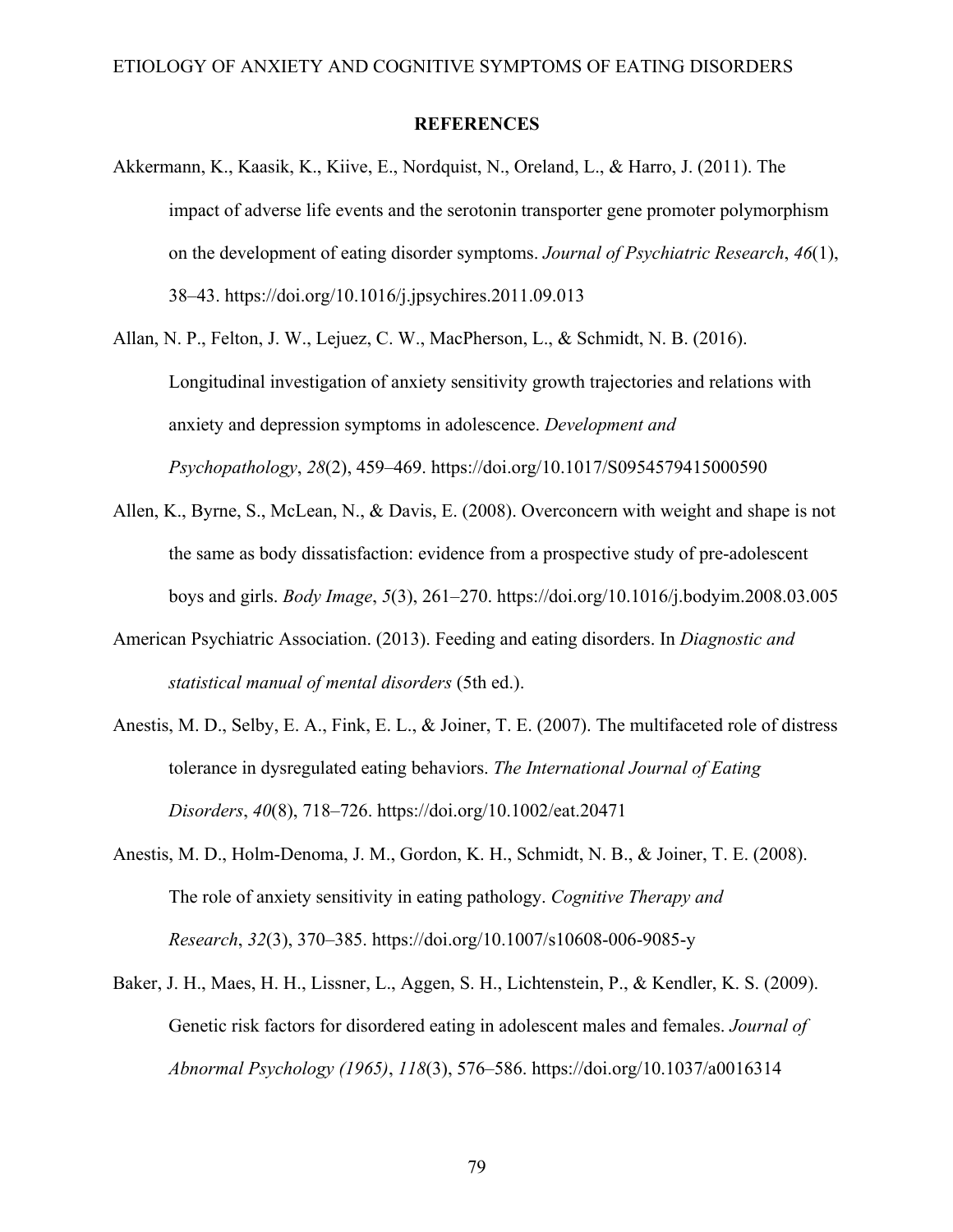- Bekker, M. H. ., Croon, M. A., & Vermaas, S. (2002). Inner body and outward appearance—the relationship between orientation toward outward appearance, body awareness and symptom perception. *Personality and Individual Differences*, *33*(2), 213–225. https://doi.org/10.1016/S0191-8869(01)00146-5
- Berger, V. W. (2005). ACE. In Everitt, B. Editor & Howell, D. Editor (Eds.), Encyclopedia of statistics in behavioural science (volumes 1-4, pp. 5-10). John Wiley & Sons.
- Bernstein, A., Zvolensky, M. J., Vujanovic, A. A., & Moos, R. (2008). Integrating anxiety sensitivity, distress tolerance, and discomfort intolerance: A hierarchical model of affect sensitivity and tolerance. *Behavior Therapy*, *40*(3), 291–301. https://doi.org/10.1016/j.beth.2008.08.001
- Blakey, S. M., Abramowitz, J. S., Reuman, L., Leonard, R. C., & Riemann, B. C. (2017). Anxiety sensitivity as a predictor of outcome in the treatment of obsessive-compulsive disorder. *Journal of Behavior Therapy and Experimental Psychiatry*, *57*, 113–117. https://doi.org/10.1016/j.jbtep.2017.05.003
- Bolton, D., Eley, T. C., O'Connor, T. G., Perrin, S., Rabe-Hesketh, S., Rijsdijk, F., & Smith, P. (2006). Prevalence and genetic and environmental influences on anxiety disorders in 6 year-old twins. *Psychological Medicine*, *36*(3), 335-344. https://doi.org/10.1017/S0033291705006537
- Boone, L., Soenens, B., Braet, C., & Goossens, L. (2010). An empirical typology of perfectionism in early-to-mid adolescents and its relation with eating disorder symptoms. *Behaviour Research and Therapy*, *48*(7), 686–691. https://doi.org/10.1016/j.brat.2010.03.022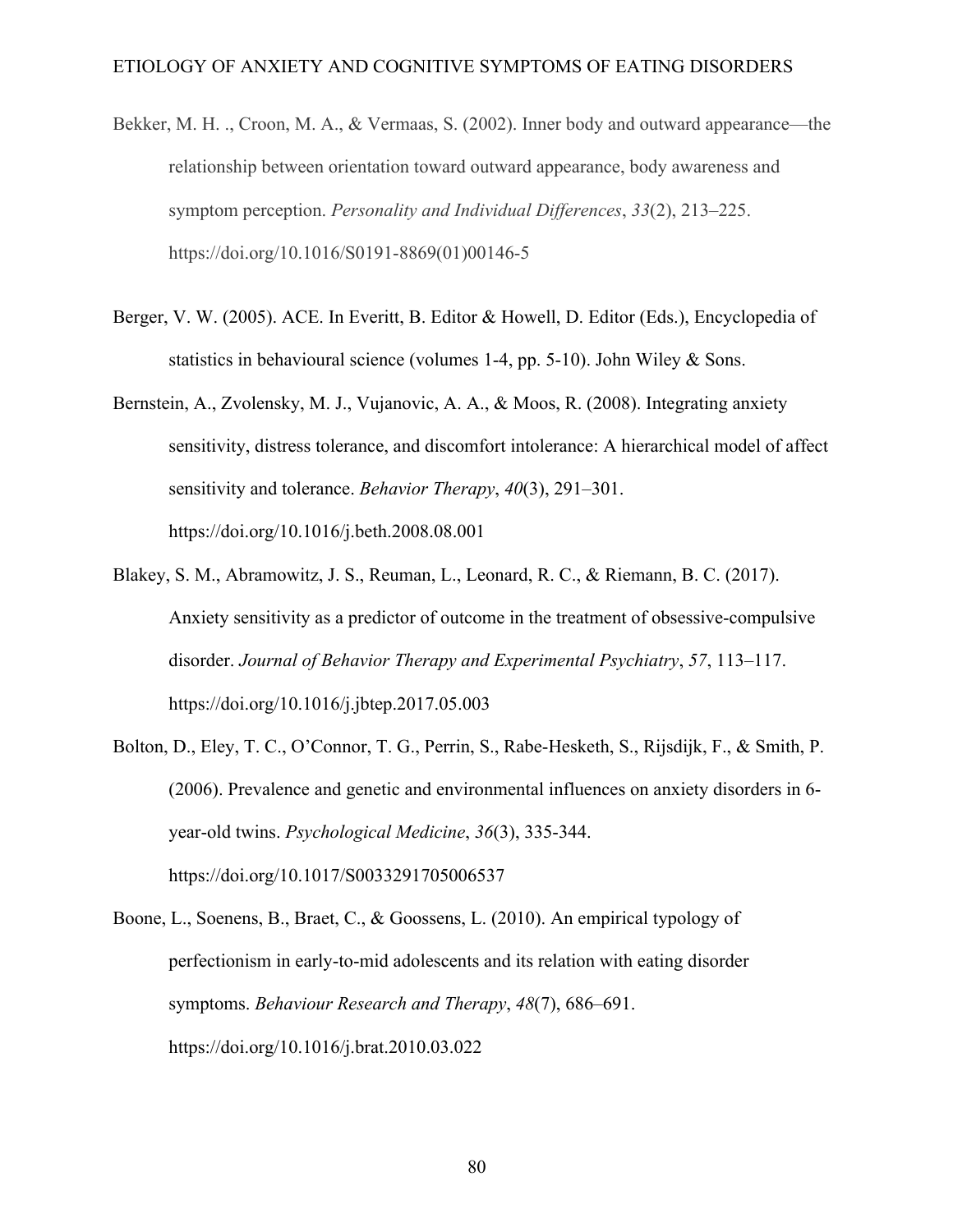Brand-Gothelf, A., Leor, S., Apter, A., & Fennig, S. (2014). The impact of comorbid depressive and anxiety disorders on severity of anorexia nervosa in adolescent girls. *Journal of Nervous and Mental Disease, 202*(10), 759-762.

https://doi.org/10.1097/NMD.0000000000000194

- Brooks, S. J., Rask-Andersen, M., Benedict, C., & Schiöth, H. B. (2012). A debate on current eating disorder diagnoses in light of neurobiological findings: is it time for a spectrum model? *BMC Psychiatry*, *12*(1), 76–76. https://doi.org/10.1186/1471-244X-12-76
- Brown, H. M., Trzaskowski, M., Zavos, H. M. S., Rijsdijk, F. V., Gregory, A. M., & Eley, T. C. (2012). Phenotypic and genetic structure of anxiety sensitivity in adolescence and early adulthood. *Journal of Anxiety Disorders, 26*(6), 680-688. https://doi.org/10.1016/j.janxdis.2012.05.001
- Bryant-Waugh, R., Knibbs, J., Fosson, A., Kaminski, Z., & Lask, B. (1988). Long term follow up of patients with early onset anorexia nervosa. *Archives of Disease in Childhood, 63*(1), 5-9. https://doi.org/10.1136/adc.63.1.5
- Bulik, C. M., Sullivan, P. F., & Kendler, K. S. (1998). Heritability of binge-eating and broadly defined bulimia nervosa. *Biological Psychiatry (1969)*, *44*(12), 1210–1218. https://doi.org/10.1016/S0006-3223(98)00280-7
- Bulik, C. M., Sullivan, P. F., Tozzi, F., Furberg, H., Lichtenstein, P., & Pedersen, N. L. (2006). Prevalence, heritability, and prospective risk factors for anorexia nervosa. *Archives of General Psychiatry, 63*(3), 305-312. https://doi.org/10.1001/archpsyc.63.3.305
- Bulik, C. M., Thornton, L. M., Root, T. L., Pisetsky, E. M., Lichtenstein, P., & Pedersen, N. L. (2010). Understanding the relation between anorexia nervosa and bulimia nervosa in a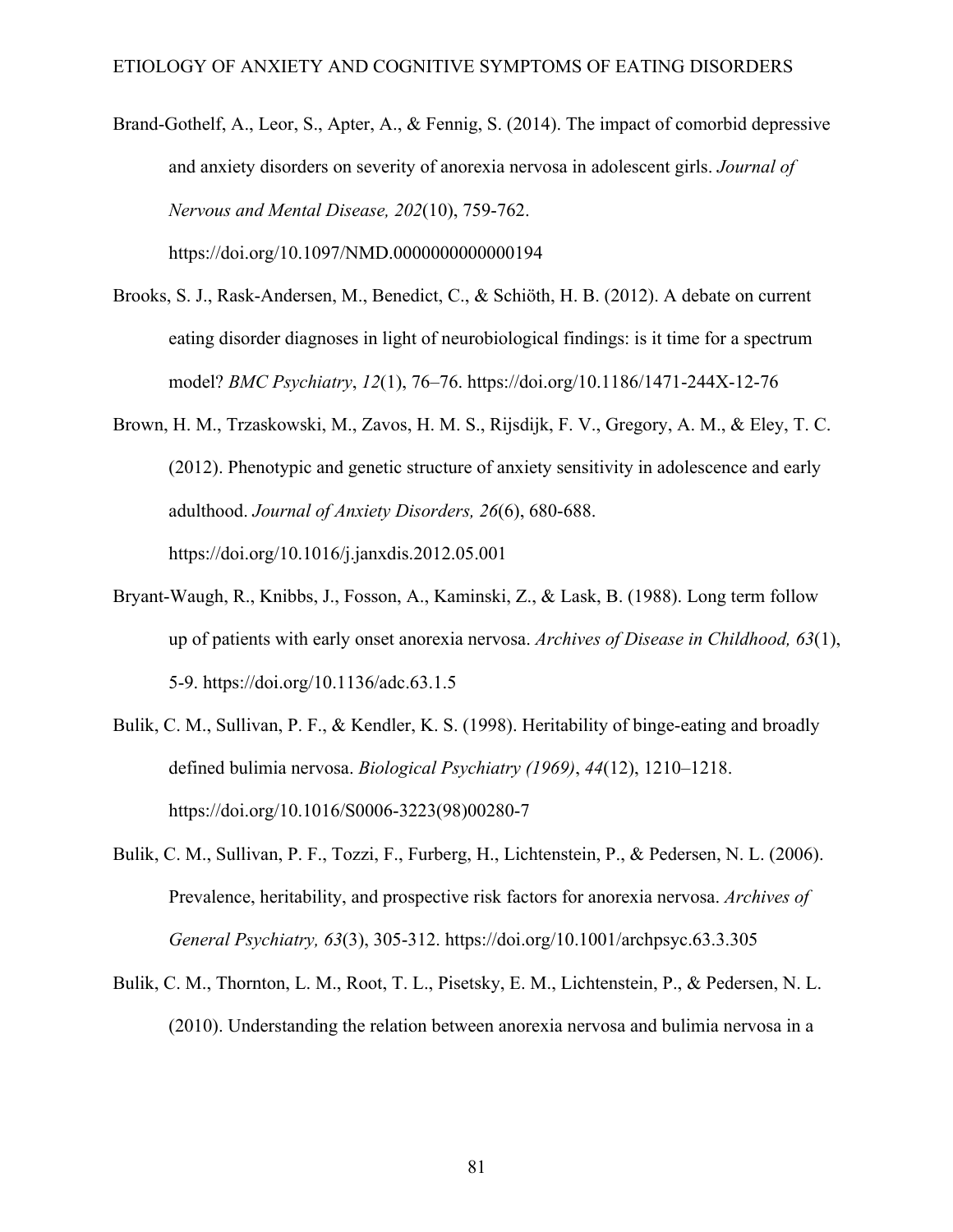Swedish national twin sample. *Biological Psychiatry, 67*(1), 7-77.

https://doi.org/10.1016/j.biopsych.2009.08.010

- Calzo, J. P., Sonneville, K. R., Haines, J., Blood, E. A., Field, A. E., & Austin, S. B. (2012). The development of associations among body mass index, body dissatisfaction, and weight and shape concern in adolescent boys and girls. *Journal of Adolescent Health*, *51*(5), 517–523. https://doi.org/10.1016/j.jadohealth.2012.02.021
- Chen, J., Yu, J., Li, X., & Zhang, J. (2015). Genetic and environmental contributions to anxiety among Chinese children and adolescents - A multi-informant twin study. *Journal of Child Psychology and Psychiatry and Allied Disciplines*, *56*(5), 586-594. https://doi.org/10.1111/jcpp.12310
- Choukas-Bradley, S., & Prinstein, M. (2014). Peer relationships and the development of psychopathology in *Handbook of Developmental Psychopathology* (pp. 185–204). Springer US. https://doi.org/10.1007/978-1-4614-9608-3\_10
- Comeau, N., Stewart, S. H., & Loba, P. (2001). The relations of trait anxiety, anxiety sensitivity, and sensation seeking to adolescents' motivations for alcohol, cigarette, and marijuana use. *Addictive Behaviors*, *26*(6), 803–825. https://doi.org/10.1016/S0306-4603(01)00238- 6
- Cooper, P. J., & Goodyer, I. (1997). Prevalence and significance of weight and shape concerns in girls aged 11-16 years. *The British Journal of Psychiatry, 171*, 542-4. https://www.proquest.com/scholarly-journals/prevalence-significance-weight-shapeconcerns/docview/274844452/se-2?accountid=14789
- Cronk, N. J., Slutske, W. S., Madden, P. A. ., Bucholz, K. K., Reich, W., & Heath, A. C. (2002). Emotional and Behavioral Problems Among Female Twins: An Evaluation of the Equal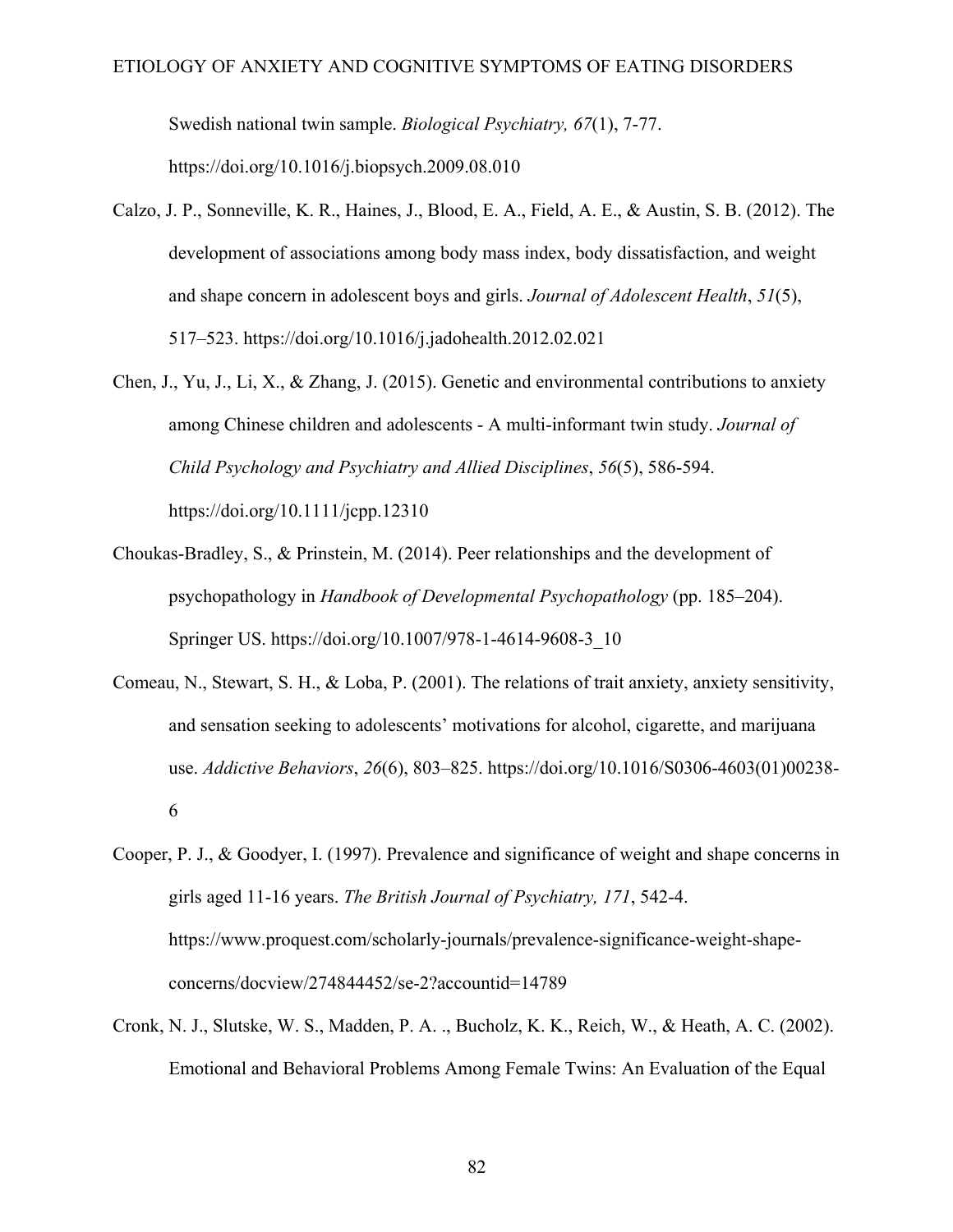Environments Assumption. *Journal of the American Academy of Child and Adolescent Psychiatry*, *41*(7), 829–837. https://doi.org/10.1097/00004583-200207000-00016

- Culbert, K. M., Racine, S. E., & Klump, K. L. (2015). Research Review: What we have learned about the causes of eating disorders - a synthesis of sociocultural, psychological, and biological research. *Journal of Child Psychology and Psychiatry*, *56*(11), 1141–1164. https://doi.org/10.1111/jcpp.12441
- Curtis, A. C. (2015). Defining adolescence. *Journal of Adolescent and Family Health, 7*(2). Retrieved from:

https://scholar.utc.edu/cgi/viewcontent.cgi?article=1035&=&context=jafh&=&seiredir=1&referer=https%253A%252F%252Fscholar.google.com%252Fscholar%253Fhl% 253Den%2526as\_sdt%253D0%25252C5%2526q%253Ddefining%252Badolescence%25 2Bpsychology%252Bresearch%2526btnG%253D#search=%22defining%20adolescence %20psychology%20research%22

- Cuthbert, B. N., & Insel, T. R. (2013). Toward the future of psychiatric diagnosis: the seven pillars of RDoC. *BMC Medicine*, *11*(1), 126–126. https://doi.org/10.1186/1741-7015-11- 126
- Davey, G., & Chapman, L. (2009). Disgust and eating disorder symptomatology in a non-clinical population: The role of trait anxiety and anxiety sensitivity. *Clinical Psychology and Psychotherapy*, *16*(4), 268–275. https://doi.org/10.1002/cpp.623
- Davison, K. K., Markey, C. N., & Birch, L. L. (2000). Etiology of body dissatisfaction and weight concerns among 5-year-old girls. *Appetite*, *35*(2), 143–151. https://doi.org/https://doi.org/10.1006/appe.2000.0349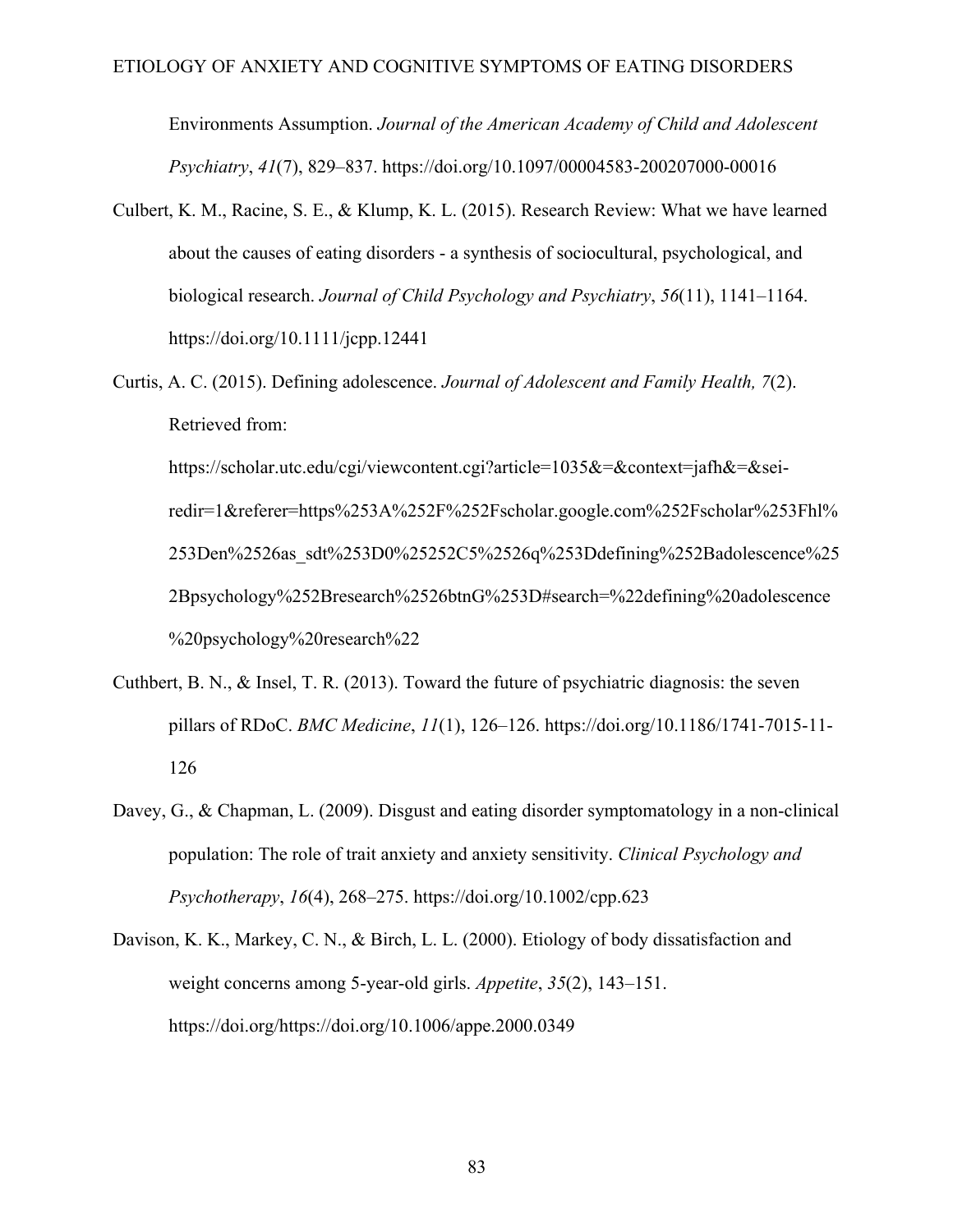- Deacon, B. J., Abramowitz, J. S., Woods, C. M., & Tolin, D. F. (2003). The Anxiety Sensitivity Index - Revised: Psychometric properties and factor structure in two nonclinical samples. *Behaviour Research and Therapy*, *41*(12), 1427-1429. https://doi.org/10.1016/S0005- 7967(03)00065-2
- DeBoer, L. B., Tart, C. D., Presnell, K. E., Powers, M. B., Baldwin, A. S., & Smits, J. A. . (2012). Physical activity as a moderator of the association between anxiety sensitivity and binge eating. *Eating Behaviors : an International Journal*, *13*(3), 194–201. https://doi.org/10.1016/j.eatbeh.2012.01.009
- Dellava, J. E., Kendler, K. S., & Neale, M. C. (2011). Generalized anxiety disorder and anorexia nervosa: Evidence of shared genetic variation. *Depression and Anxiety*, *28*(8), 728-733. https://doi.org/10.1002/da.20834
- East, A. J., Berman, M. E., & Stoppelbein, L. (2007). Familial association of anxiety sensitivity and psychopathology. *Depression and Anxiety, 24*(4), 264-267. https://doi.org/10.1002/da.20227
- Ehringer, M. A., Rhee, S. H., Young, S., Corley, R., & Hewitt, J. K. (2006). Genetic and environmental contributions to common psychopathologies of childhood and adolescence: A study of twins and their siblings. *Journal of Abnormal Child Psychology*, *34*(1), 1–17. https://doi.org/10.1007/s10802-005-9000-0
- Eley, T. C., & Stevenson, J. (1999). Exploring the covariation between anxiety and depression symptoms: A genetic analysis of the effects of age and sex. *Journal of Child Psychology and Psychiatry*, *40*(8), 1273–1282. https://doi.org/10.1111/1469-7610.00543
- Eley, T. C., Bolton, D., O'Connor, T. G., Perrin, S., Smith, P., & Plomin, R. (2003). A twin study of anxiety-related behaviours in pre-school children. *Journal of Child Psychology*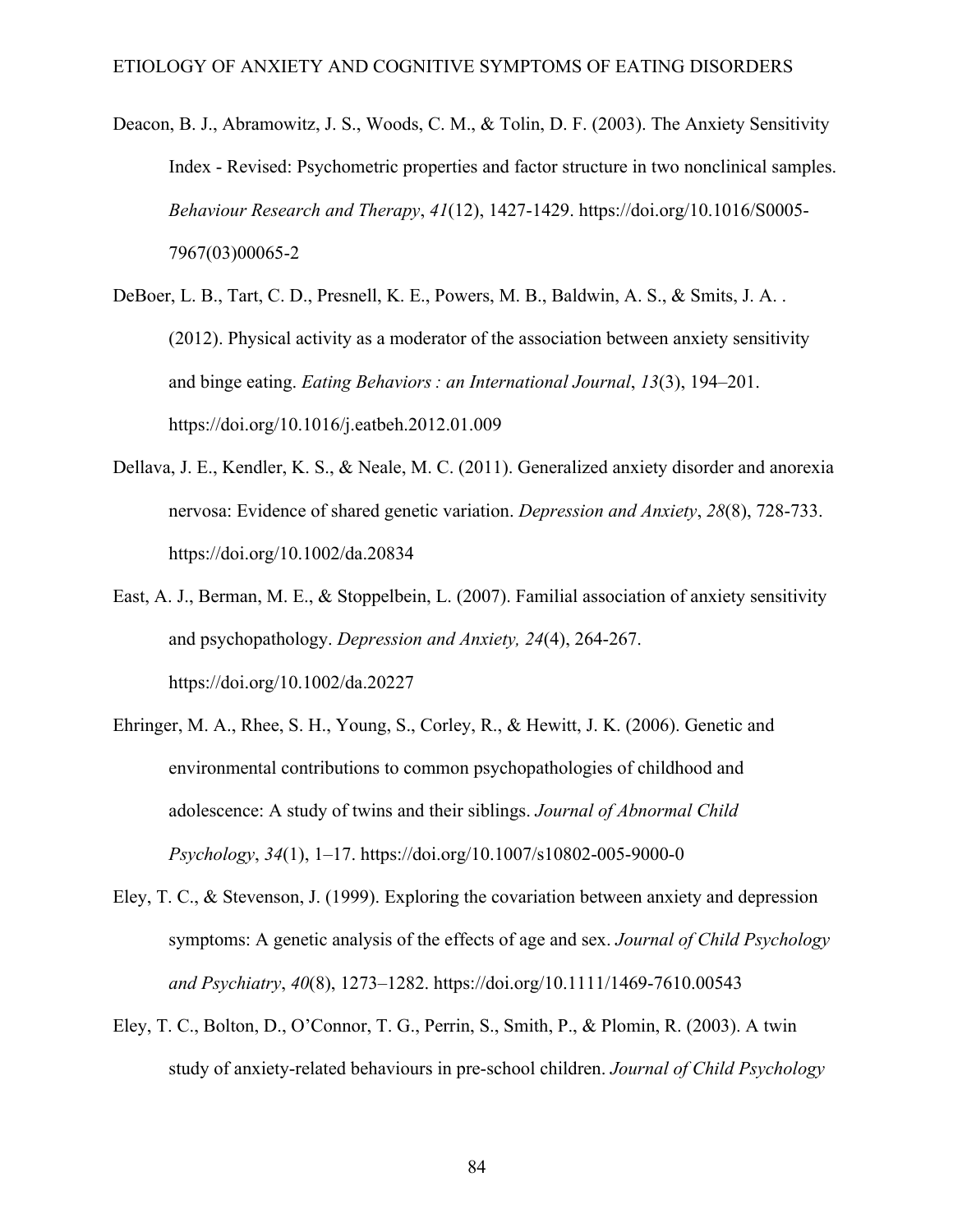*and Psychiatry and Allied Disciplines*, *44*(7), 945-960. https://doi.org/10.1111/1469- 7610.00179

- Eley, T., Gregory, A., Clark, D., & Ehlers, A. (2007). Feeling anxious: A twin study of panic/somatic ratings, anxiety sensitivity and heartbeat perception in children. *Journal of Child Psychology and Psychiatry*, *48*(12), 1184–1191. https://doi.org/10.1111/j.1469- 7610.2007.01838.x
- Espel-Huynh, H. M., Muratore, A. F., Virzi, N., Brooks, G., & Zandberg, L. J. (2019). Mediating role of experiential avoidance in the relationship between anxiety sensitivity and eating disorder psychopathology: A clinical replication. *Eating Behaviors : an International Journal*, *34,* 101308–101308. https://doi.org/10.1016/j.eatbeh.2019.101308
- Evans, D. M., Gillespie, N. A., & Martin, N. G. (2002). Biometrical genetics. *Biological Psychology*, *61*(1–2), 33–51. https://doi.org/10.1016/S0301-0511(02)00051-0
- Fairweather-Schmidt, A. K., & Wade, T. D. (2020). Common genetic architecture and environmental risk factors underpin the anxiety-disordered eating relationship: Findings from an adolescent twin cohort. *International Journal of Eating Disorders*, *53*(1), 52-60. https://doi.org/10.1002/eat.23155
- Fitzsimmons-Craft, E. E., Krauss, M. J., Costello, S. J., Floyd, G. M., Wilfley, D. E., & Cavazos-Rehg, P. A. (2019). Adolescents and young adults engaged with pro-eating disorder social media: eating disorder and comorbid psychopathology, health care utilization, treatment barriers, and opinions on harnessing technology for treatment. *Eating and Weight Disorders*, *25*(6), 1681–1692. https://doi.org/10.1007/s40519-019-00808-3
- Furnham, A., Badmin, N., & Sneade, I. (2002). Body image dissatisfaction: Gender differences in eating attitudes, self-esteem, and reasons for exercise. *Journal of Psychology:*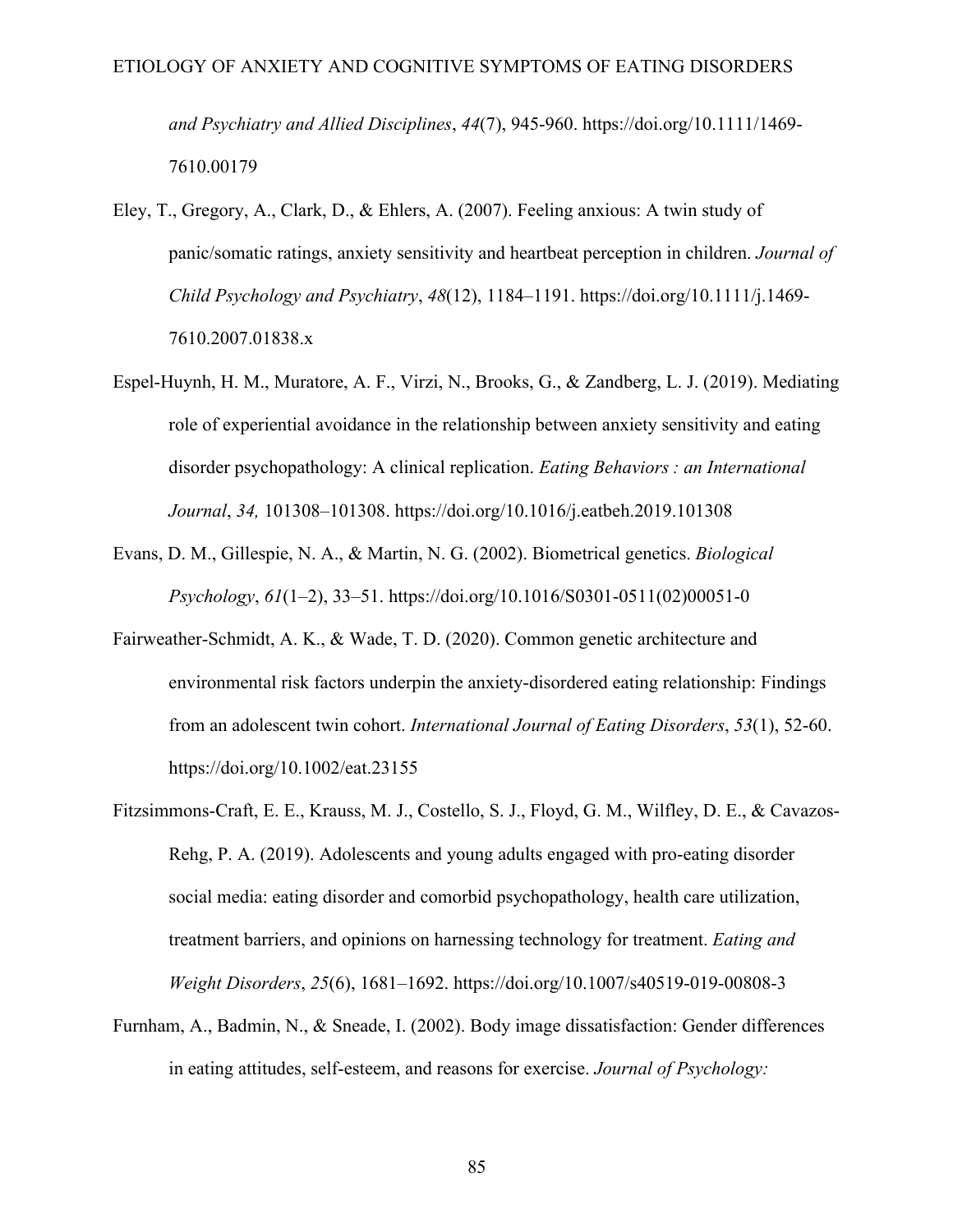*Interdisciplinary and Applied, 136*(6), 581-596.

https://doi.org/10.1080/00223980209604820

- Fragkos, K., & Frangos, C. (2013). Assessing eating disorder risk: the pivotal role of achievement anxiety, depression and female gender in non-clinical samples. *Nutrients*, *5*(3), 811–828. https://doi.org/10.3390/nu5030811
- Francis, S. E., Noël, V. A., & Ryan, S. L. (2019). A systematic review of the factor structure of anxiety sensitivity among children: current status and recommendations for future directions. *Child & Youth Care Forum*, *48*(5), 603–632. https://doi.org/10.1007/s10566- 019-09502-y
- Fulton, J. J., Lavender, J. M., Tull, M. T., Klein, A. S., Muehlenkamp, J. J., & Gratz, K. L. (2012). The relationship between anxiety sensitivity and disordered eating: The mediating role of experiential avoidance. *Eating Behaviors*, *13*(2), 166-169. https://doi.org/10.1016/j.eatbeh.2011.12.003
- Gagne, D., Von Holle, A., Brownley, K., Runfola, C., Hofmeier, S., Branch, K., & Bulik, C. (2012). Eating disorder symptoms and weight and shape concerns in a large web-based convenience sample of women ages 50 and above: Results of the gender and body image (GABI) study. *The International Journal of Eating Disorders*, *45*(7), 832–844. https://doi.org/10.1002/eat.22030
- Giedd, J. N. (2015). The amazing teen brain. *Scientific American*, *312*(6), 32–37. https://doi.org/10.1038/scientificamerican0615-32
- Godart, N. T., Flament, M. F., Perdereau, F., & Jeammet, P. (2002). Comorbidity between eating disorders and anxiety disorders: A review. *The International Journal of Eating Disorders*, *32*(3), 253–270. https://doi.org/10.1002/eat.10096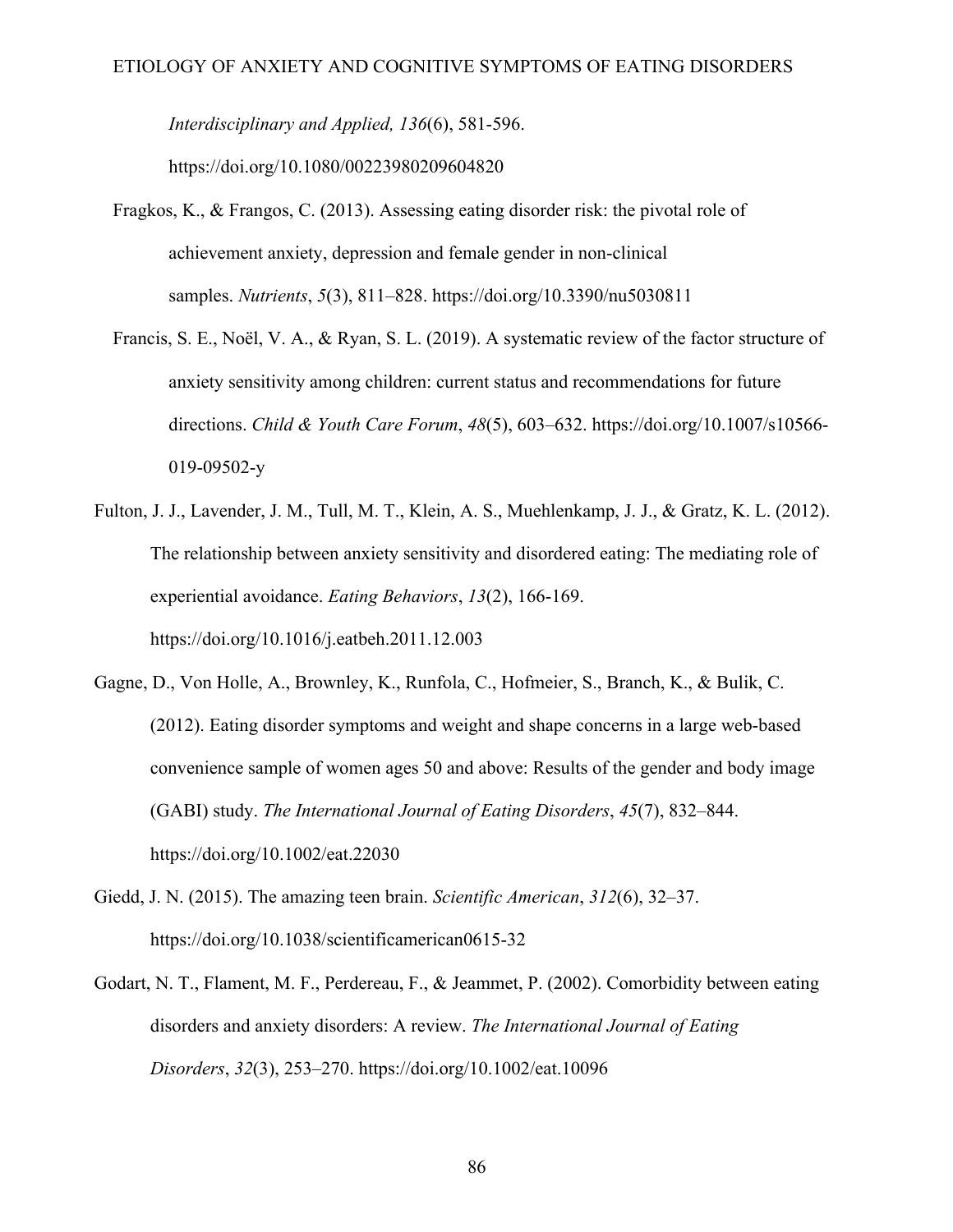Gonçalves, S. F., & Gomes, A. R. (2012). Exercising for weight and shape reasons vs. health control reasons: The impact on eating disturbance and psychological functioning. *Eating Behaviors : an International Journal*, *13*(2), 127–130.

https://doi.org/10.1016/j.eatbeh.2011.11.011

- Gottschalk, M. G., & Domschke, K. (2017). Genetics of generalized anxiety disorder and related traits. *Dialogues in Clinical Neuroscience*, *19*(2), 159-168.
- Gowers, S., & Shore, A. (2001). Development of weight and shape concerns in the aetiology of eating disorders. *British Journal of Psychiatry*, *179*(3), 236–242. https://doi.org/10.1192/bjp.179.3.236
- Gratz, K. L., Tull, M. T., & Gunderson, J. G. (2007). Preliminary data on the relationship between anxiety sensitivity and borderline personality disorder: The role of experiential avoidance. *Journal of Psychiatric Research*, *42*(7), 550–559. https://doi.org/10.1016/j.jpsychires.2007.05.011
- Griffiths, S., Hay, P., Mitchison, D., Mond, J., McLean, S., Rodgers, B., Massey, R., & Paxton, S. (2016). Sex differences in the relationships between body dissatisfaction, quality of life and psychological distress. *Australian and New Zealand Journal of Public Health*, *40*(6), 518– 522. https://doi.org/10.1111/1753-6405.12538
- Guillot, C. R., Blackledge, S. M., Douglas, M. E., Cloutier, R. M., Liautaud, M. M., Pang, R. D., Kirkpatrick, M. G., & Leventhal, A. M. (2020). Indirect associations of anxiety sensitivity with tobacco, alcohol, and other drug use problems through emotional disorder symptoms in adolescents. *Behavioral Medicine (Washington, D.C.)*, *46*(2), 161–169. https://doi.org/10.1080/08964289.2019.1573797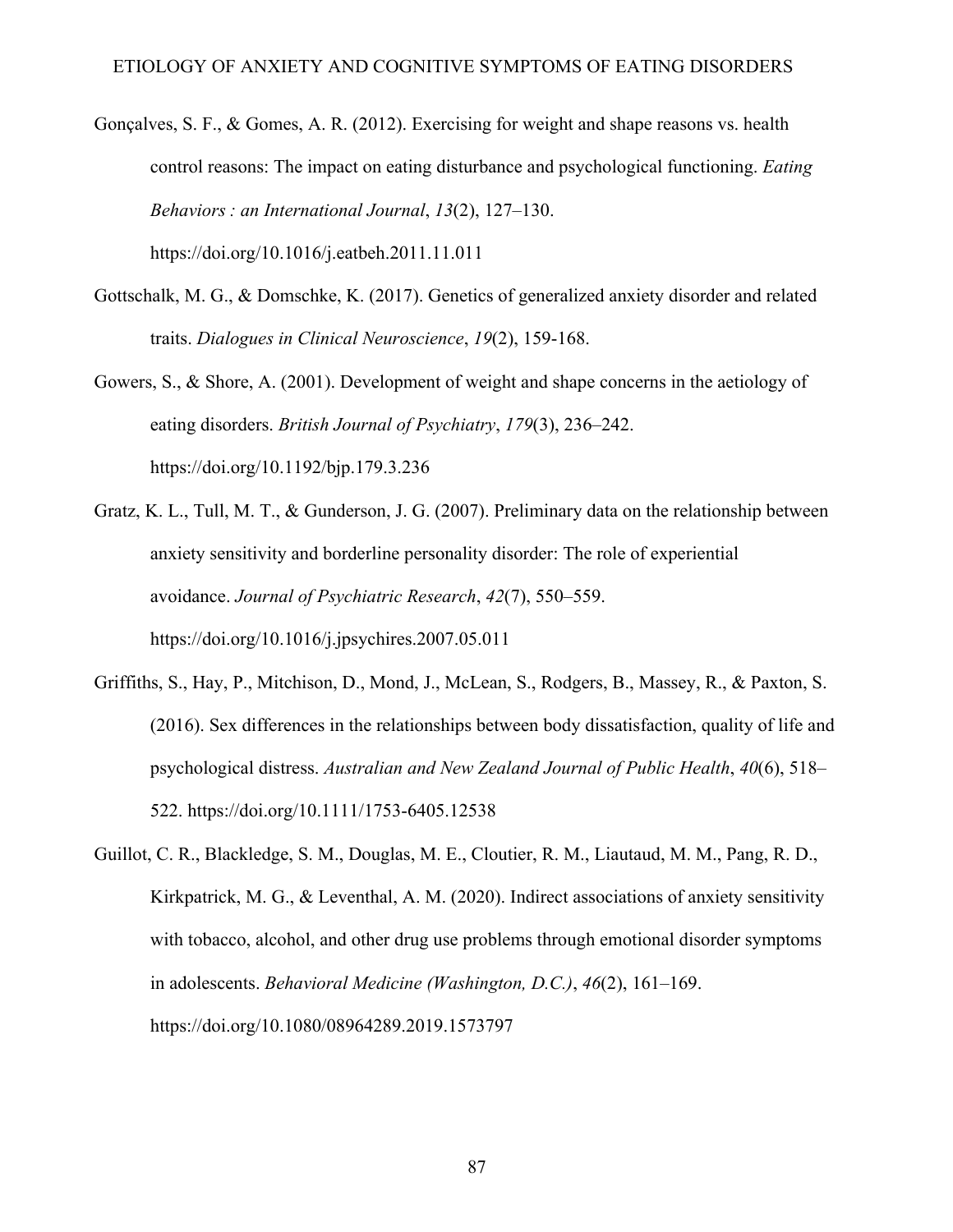- Hallett, V., Ronald, A., Rijsdijk, F., & Eley, T. C. (2009). Phenotypic and genetic differentiation of anxiety-related behaviors in middle childhood. *Depression and Anxiety, 26*(4), 316-324. https://doi.org/10.1002/da.20539
- Hansell, N., Wright, M., Medland, S., Davenport, T., Wray, N., Martin, N., & Hickie, I. (2012). Genetic co-morbidity between neuroticism, anxiety/depression and somatic distress in a population sample of adolescent and young adult twins. *Psychological Medicine*, *42*(6), 1249–1260. https://doi.org/10.1017/S0033291711002431
- Haworth, C. M. A., Davis, O. S. P., & Plomin, R. (2013). Twins Early Development Study (TEDS): A genetically sensitive investigation of cognitive and behavioral development from childhood to young adulthood. *Twin Research and Human Genetics*, *16*(1), 117–125. https://doi.org/10.1017/thg.2012.91
- Hearon, B. A., Quatromoni, P. A., Mascoop, J. L., & Otto, M. W. (2014). The role of anxiety sensitivity in daily physical activity and eating behavior. *Eating Behaviors : an International Journal*, *15*(2), 255–258. https://doi.org/10.1016/j.eatbeh.2014.03.007
- Herpertz-Dahlmann, B., Müller, B., Herpertz, S., Heussen, N., Hebebrand, J., & Remschmidt, H. (2001). Prospective 10-year follow-up in adolescent anorexia nervosa - Course, outcome, psychiatric comorbidity, and psychosocial adaptation. *Journal of Child Psychology and Psychiatry and Allied Disciplines*, *42*(5), 603-612.

https://doi.org/10.1017/S0021963001007326

Herpertz-Dahlmann, B., Wille, N., Hölling, H., Vloet, T. D., Ravens-Sieberer, U., & BELLA study group (2008). Disordered eating behaviour and attitudes, associated psychopathology and health-related quality of life: results of the BELLA study. *European Child & Adolescent Psychiatry*, *17 Suppl 1*, 82–91. https://doi.org/10.1007/s00787-008-1009-9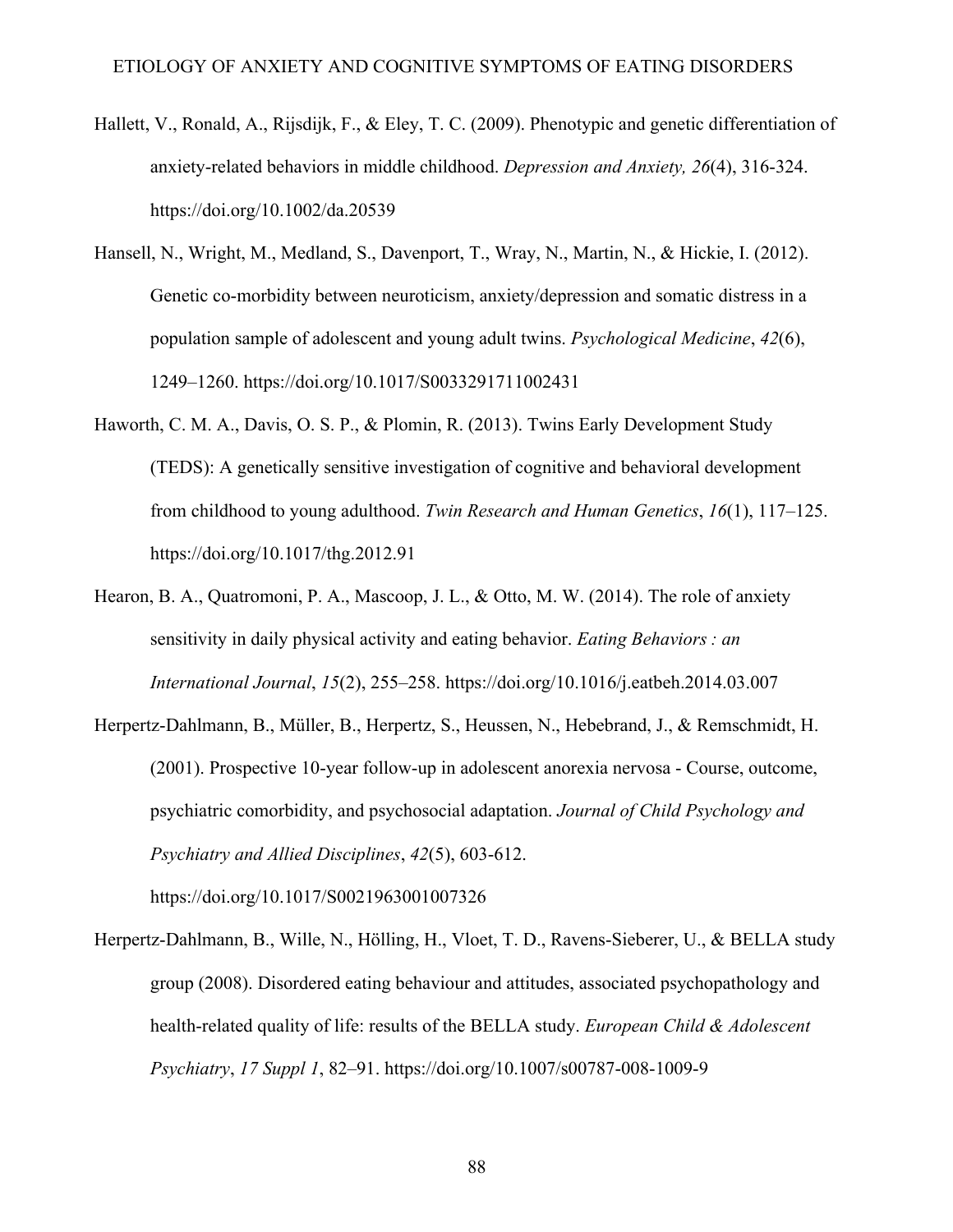- Hettema, J. M., Neale, M. C., & Kendler, K. S. (1995). Physical similarity and the equalenvironment assumption in twin studies of psychiatric disorders. *Behavior Genetics*, *25*(4), 327–335. https://doi.org/10.1007/BF02197281
- Hettema, J. M., Neale, M. C., & Kendler, K. S. (2001). A review and meta-analysis of the genetic epidemiology of anxiety disorders. *The American Journal of Psychiatry*, *158*(10), 1568– 1578. https://doi.org/10.1176/appi.ajp.158.10.1568
- Hettema, J. M., Prescott, C. A., Myers, J. M., Neale, M. C., & Kendler, K. S. (2005). the structure of genetic and environmental risk factors for anxiety disorders in men and women. *Archives of General Psychiatry, 62*(2), 182–189. https://doi.org/10.1001/archpsyc.62.2.182
- Hettema, J. M., Neale, M. C., Myers, J. M., Prescott, C. A., & Kendler, K. S. (2006). A populationbased twin study of the relationship between neuroticism and internalizing disorders. *American Journal of Psychiatry*, *163*(5), 857–864.

http://ajp.psychiatryonline.org/doi/abs/10.1176/ajp.2006.163.5.857

- Hettema, J. M., Bourdon, J. L., Sawyers, C., Verhulst, B., Brotman, M. A., Leibenluft, E., Pine, D. S., & Roberson‐Nay, R. (2020). Genetic and environmental risk structure of internalizing psychopathology in youth. *Depression and Anxiety*, *37*(6), 540–548. https://doi.org/10.1002/da.23024
- Ho, S. M. ., Dai, D. W. T., Mak, C., & Liu, K. W. K. (2018). Cognitive factors associated with depression and anxiety in adolescents: A two-year longitudinal study. *International Journal of Clinical and Health Psychology*, *18*(3), 227–234.

https://doi.org/10.1016/j.ijchp.2018.04.001

Hoffmann, S., & Warschburger, P. (2017). Weight, shape, and muscularity concerns in male and female adolescents: predictors of change and influences on eating concern: weight, shape,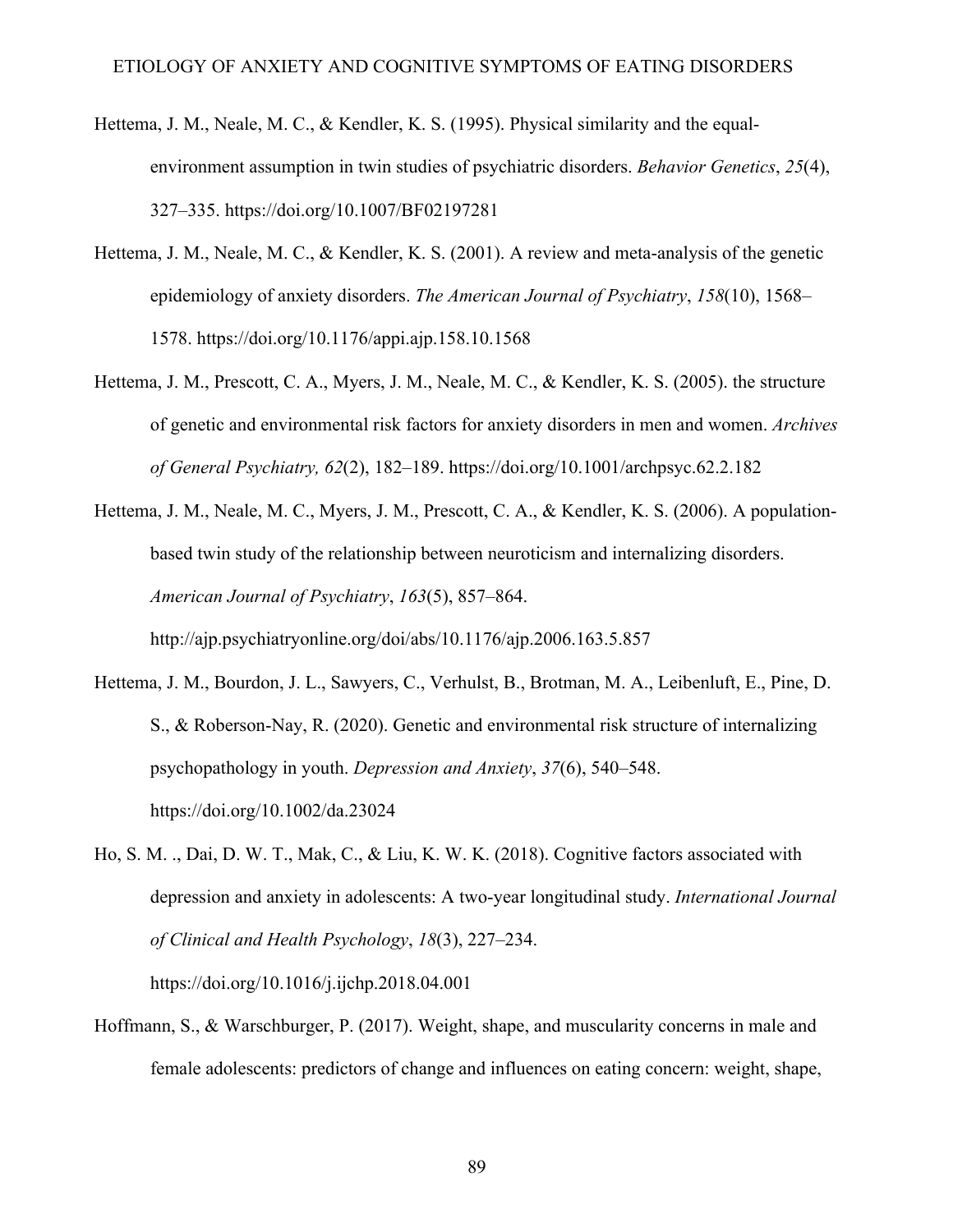and muscularity concerns. *The International Journal of Eating Disorders, 50*(2), 139–147. https://doi.org/10.1002/eat.22635

- Hoffmann, S., & Warschburger, P. (2018). Patterns of body image concerns in adolescence and early adulthood: A latent profile analysis. *Eating Behaviors : an International Journal*, *29*, 28–34. https://doi.org/10.1016/j.eatbeh.2018.02.002
- Hughes, E. K. (2012). Comorbid depression and anxiety in childhood and adolescent anorexia nervosa: Prevalence and implications for outcome. *Clinical Psychologist, 16*(1), 15-24. https://doi.org/10.1111/j.1742-9552.2011.00034.x
- Insel, T., Cuthbert, B., Garvey, M., Heinssen, R., Pine, D. S., Quinn, K., Sanislow, C., & Wang, P. (2010). Research Domain Criteria (RDoC): Toward a new classification framework for research on mental disorders. *The American Journal of Psychiatry*, *167*(7), 748–751. https://doi.org/10.1176/appi.ajp.2010.09091379
- Jang, K. L., Stein, M. B., Taylor, S., & Livesley, W. J. (1999). Gender differences in the etiology of anxiety sensitivity: A twin study. *The journal of gender-specific medicine: JGSM : the official journal of the Partnership for Women's Health at Columbia*, *2*(2), 39–44.
- Jarman, H. K., Marques, M. D., McLean, S. A., Slater, A., & Paxton, S. J. (2021). Social media, body satisfaction and well-being among adolescents: A mediation model of appearanceideal internalization and comparison. *Body Image*, *36*, 139–148. https://doi.org/10.1016/j.bodyim.2020.11.005
- Javaras, K. N., Laird, N. M., Reichborn-Kjennerud, T., Bulik, C. M., Pope, H. G., & Hudson, J. I. (2008). Familiality and heritability of binge eating disorder: Results of a case-control family study and a twin study. *International Journal of Eating Disorders, 41*(2), 174-179. https://doi.org/10.1002/eat.20484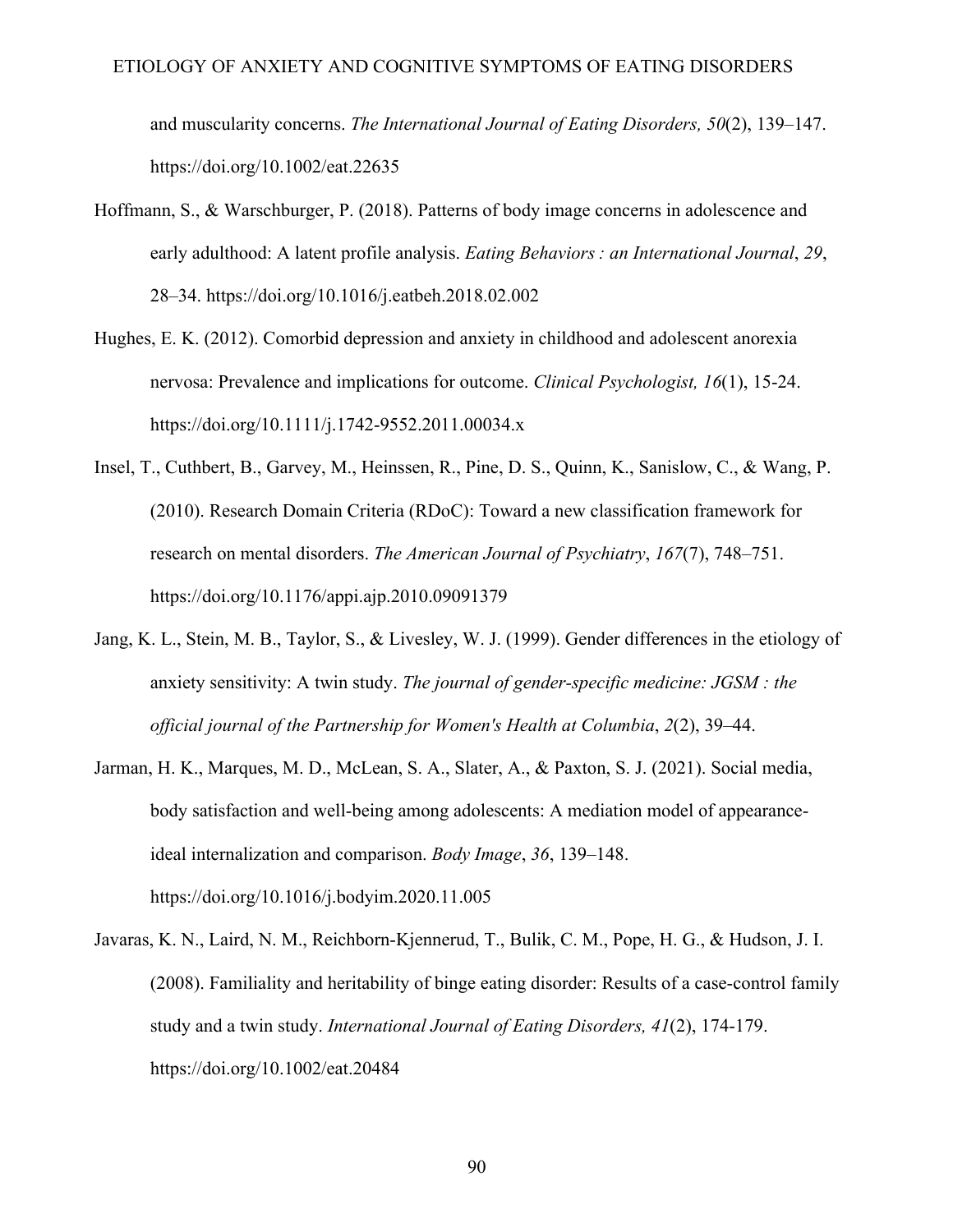- Johnson, F., & Wardle, J. (2005). Dietary Restraint, Body Dissatisfaction, and Psychological Distress: A Prospective Analysis. *Journal of Abnormal Psychology (1965)*, *114*(1), 119– 125. https://doi.org/10.1037/0021-843X.114.1.119
- Kauffman, B. Y., Shepherd, J. M., Bakhshaie, J., & Zvolensky, M. J. (2021). Anxiety sensitivity in relation to eating expectancies among college students. *Journal of American College Health*, *69*(1), 90–94. https://doi.org/10.1080/07448481.2019.1656216
- Kawamura, K. Y., Hunt, S. L., Frost, R. O., & DiBartolo, P. M. (2001). Perfectionism, anxiety, and depression: are the relationships independent? *Cognitive Therapy and Research*, *25*(3), 291–301. https://doi.org/10.1023/A:1010736529013
- Keel, P. K., Klump, K. L., Miller, K. B., McGue, M., & Iacono, W. G. (2005). Shared transmission of eating disorders and anxiety disorders. *International Journal of Eating Disorders, 38*(2), 99-105. https://doi.org/10.1002/eat.20168
- Keel, P., & Forney, K. (2013). Psychosocial risk factors for eating disorders. *The International Journal of Eating Disorders*, *46*(5), 433–439. https://doi.org/10.1002/eat.22094
- Kendler, K. S., Heath, A. C., Martin, N. G., & Eaves, L. J. (1987). Symptoms of anxiety and symptoms of depression: same genes, different environments? *Archives of General Psychiatry, 44*(5), 451–457. https://doi.org/10.1001/archpsyc.1987.01800170073010
- Kendler, K. S., MacLean, C., Neale, M., Kessler, R., Heath, A., & Eaves, L. (1991). The genetic epidemiology of bulimia nervosa. *American Journal of Psychiatry, 148*(12), 1627-1637. https://doi.org/10.1176/ajp.148.12.1627
- Kendler, K. S., Neale, M. C., Kessler, R. C., Heath, A. C., & Eaves, L. J. (1992). The genetic epidemiology of phobias in women: the interrelationship of agoraphobia, social phobia,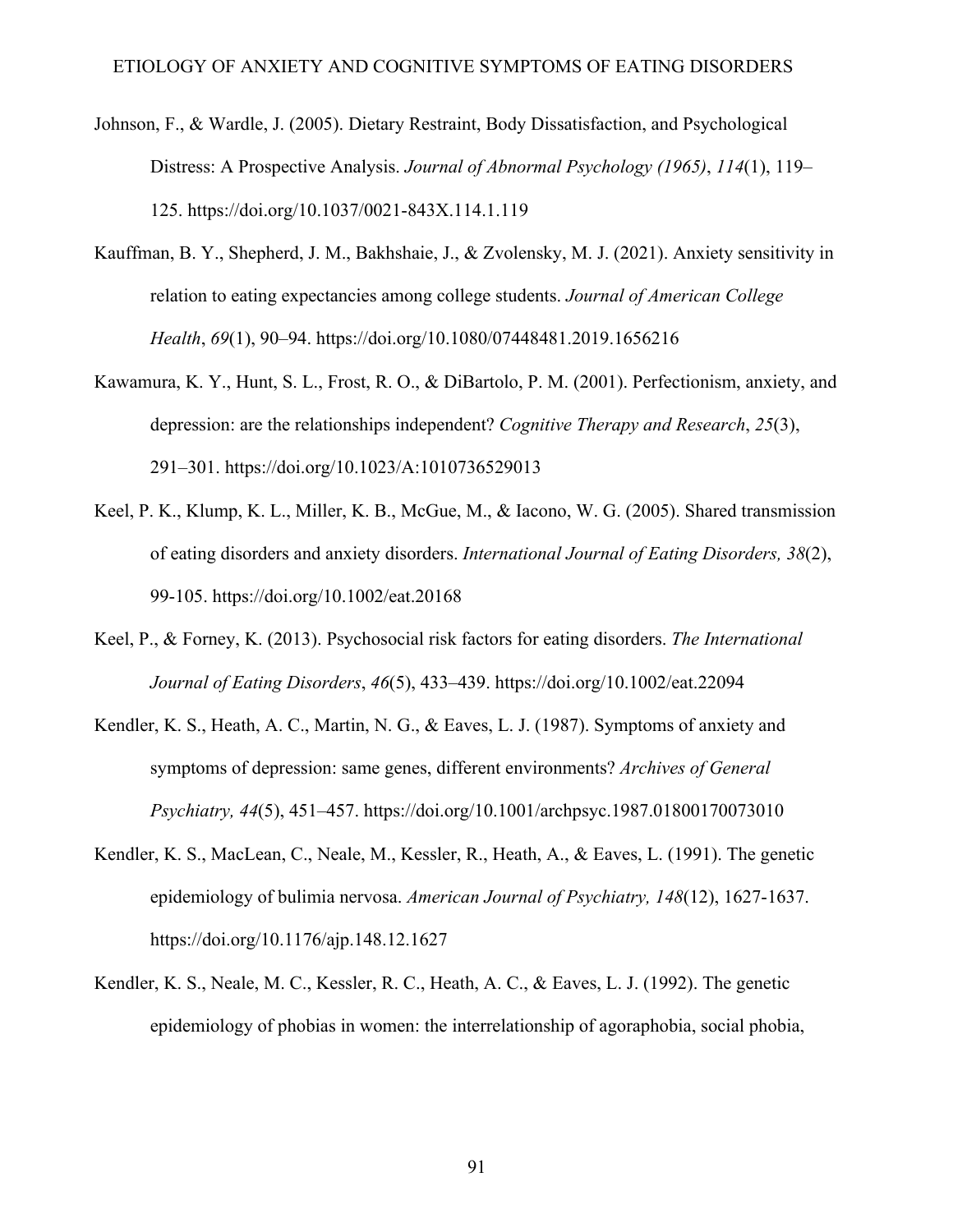situational phobia, and simple phobia. *Archives of General Psychiatry, 49*(4), 273-281. https://doi.org/10.1001/archpsyc.1992.01820040025003

- Kendler, K. S., Neale, M. C., Kessler, R. C., Heath, C., & Eaves, L. J. (1993). A test of the equalenvironment assumption in twin studies of psychiatric illness. *Behavior Genetics*, *23*(1), 21–27. https://doi.org/10.1007/BF01067551
- Kendler, K.S., Walters, E.E., Neale, M.C., Kessler, R.C., health, A.C., Eaves, L.J. (1995). The structure of the genetic and environmental risk factors for six major psychiatric disorders in women: phobia, generalized anxiety disorder, panic disorder, bulimia, major depression, and alcoholism. *Archives of General Psychiatry, 52*(5), 374-313. doi:10.1001/archpsyc.1995.03950170048007
- Killen, J., Taylor, C., Hayward, C., Wilson, D., Haydel, K., Hammer, L., Simmonds, B., Robinson, T., Litt, I., Varady, A., & Kraemer, H. (1994). Pursuit of thinness and onset of eating disorder symptoms in a community sample of adolescent girls: A three-year prospective analysis. *The International Journal of Eating Disorders*, *16*(3), 227–238. https://doi.org/10.1002/1098-108X(199411)16:3<227::AID-EAT2260160303>3.0.CO;2-L
- Klump, K. L., Burt, S. A., Spanos, A., McGue, M., Iacono, W. G., & Wade, T. D. (2000a). Age differences in genetic and environmental influences on weight and shape concerns. *International Journal of Eating Disorders, 43*(8), 679-688. https://doi.org/10.1002/eat.20772
- Klump, K. L., Holly, A., Iacono, W. G., Mcgue, M., & Willson, L. E. (2000b). Physical similarity and twin resemblance for eating attitudes and behaviors: A test of the Equal Environments Assumption. *Behavior Genetics, 30*(1), 51-58. https://doi.org/10.1023/A:1002038610763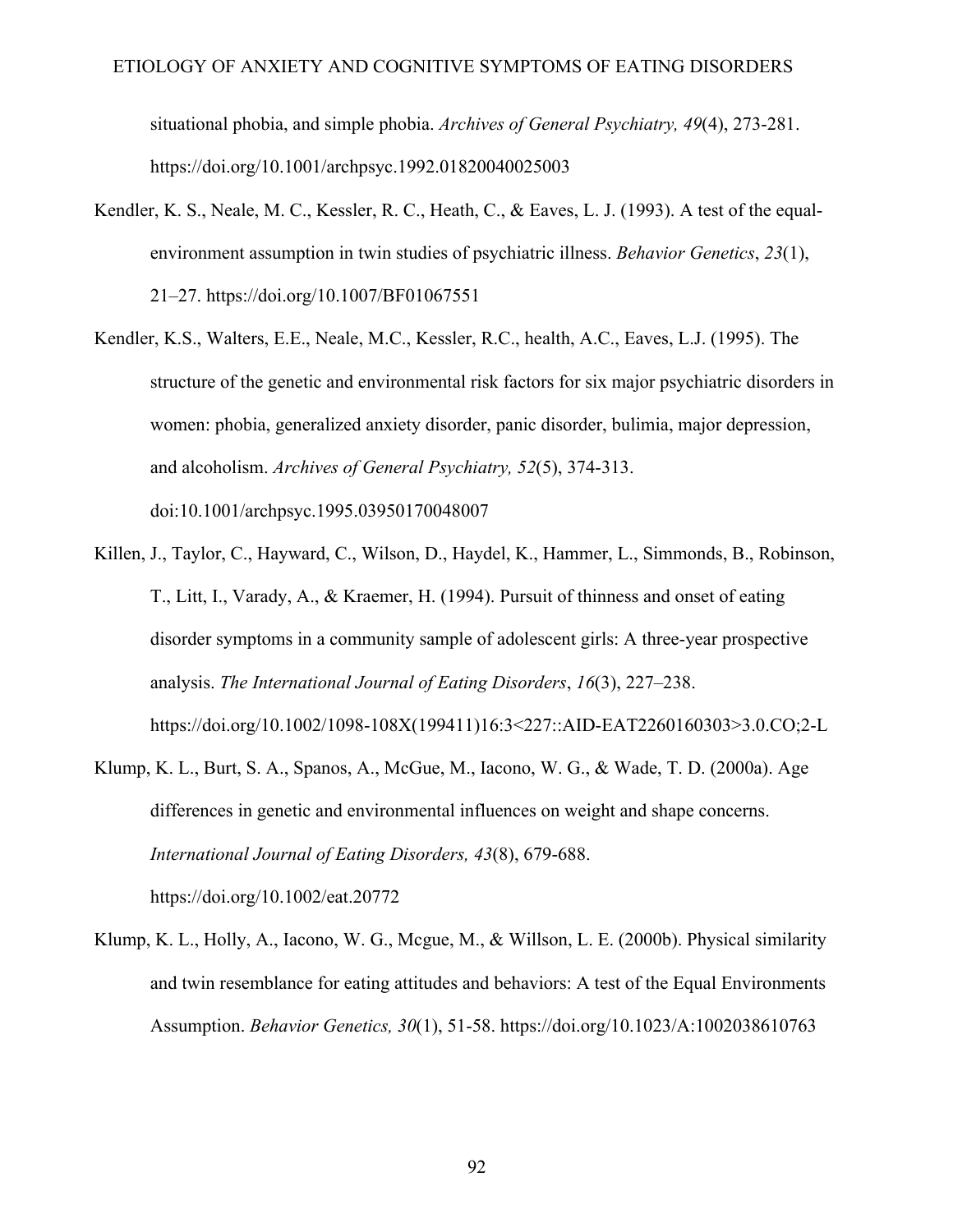- Klump, K., Miller, K., Keel, P., McGue, M., & Iacono W. (2001). Genetic and environmental influences on anorexia nervosa syndromes in a population–based twin sample. *Psychological Medicine*, *31*(4), 737–740. https://doi.org/10.1017/S0033291701003725
- Klump K. L., Perkins P. S., Alexandra Burt, S., McGue, M., & Iacono, W. G. (2007). Puberty moderates genetic influences on disordered eating. *Psychological Medicine, 37*(5), 627– 634. https://doi.org/10.1017/S0033291707000189
- Kortegaard, L. S., Hoerder, K., Joergensen, J., Gillberg, C., & Kyvik, K. O. (2001). A preliminary population-based twin study of self-reported eating disorder. *Psychological Medicine, 31*(2), 361-365. https://doi.org/10.1017/S0033291701003087
- Lebowitz, E. R., Panza, K. E., Su, J., & Bloch, M. H. (2012). Family accommodation in obsessivecompulsive disorder. *Expert Review of Neurotherapeutics, 152*(3), 441-443. https://doi.org/10.1586/ern.11.200
- Lee, K. S., & Vaillancourt, T. (2019). A four-year prospective study of bullying, anxiety, and disordered eating behavior across early adolescence. *Child Psychiatry and Human Development, 50*(5), 815-825. https://doi.org/10.1007/s10578-019-00884-7
- Levinson, C. A., & Rodebaugh, T. L. (2016). Clarifying the prospective relationships between social anxiety and eating disorder symptoms and underlying vulnerabilities. *Appetite, 107,*  38-46. https://doi.org/10.1016/j.appet.2016.07.024
- Levinson, C. A., Brosof, L. C., Vanzhula, I., Christian, C., Jones, P., Rodebaugh, T. L., Langer, J. K., White, E. K., Warren, C., Weeks, J. W., Menatti, A., Lim, M. H., & Fernandez, K. C. (2018). Social anxiety and eating disorder comorbidity and underlying vulnerabilities: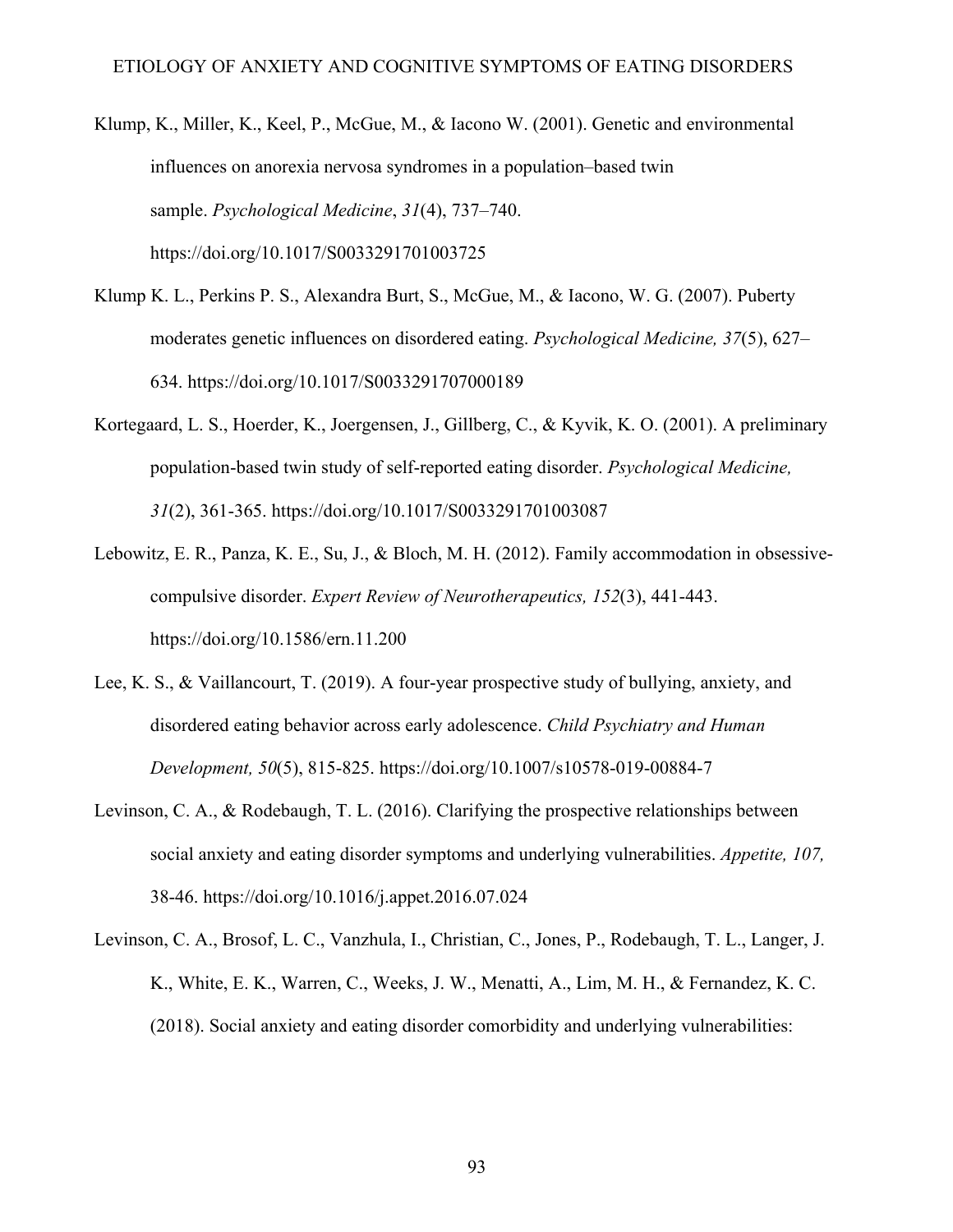Using network analysis to conceptualize comorbidity. *The International Journal of Eating Disorders*, *51*(7), 693–709. https://doi.org/10.1002/eat.22890

- Lilenfeld, L. R. (1998). A controlled family study of anorexia nervosa and bulimia nervosa: psychiatric disorders in first-degree relatives and effects of proband comorbidity. *The Journal of the American Medical Association*, *280*(12), 1034 z–.
- Lloyd, E. C., Haase, A. M., Zerwas, S., & Micali, N. (2020). Anxiety disorders predict fasting to control weight: A longitudinal large cohort study of adolescents. *European Eating Disorders Review, 28*(3), 269–281. https://doi.org/10.1002/erv.2714
- López-Solà, C., Fontenelle, L. F., Alonso, P., Cuadras, D., Foley, D. L., Pantelis, C., Pujol, J., Yücel, M., Cardoner, N., Soriano-Mas, C., Menchón, J. M., & Harrison, B. J. (2014). Prevalence and heritability of obsessive-compulsive spectrum and anxiety disorder symptoms: A survey of the Australian Twin Registry. *American journal of medical genetics. Part B, Neuropsychiatric genetics : the official publication of the International Society of Psychiatric Genetics*, *165B*(4), 314–325. https://doi.org/10.1002/ajmg.b.32233
- Mackintosh, M., Gatz, M., Wetherell, J., & Pedersen, N. (2006). A twin study of lifetime generalized anxiety disorder in older adults: genetic and environmental influences shared by neuroticism and generalized anxiety disorder. *Twin Research and Human Genetics*, *9*(1), 30–37. https://doi.org/10.1375/183242706776402902
- Maes, H.M. (2005). ACE. In Everitt, B. Editor & Howell, D. Editor (Eds.), Encyclopedia of statistics in behavioural science (volumes 1-4, pp. 5-10). John Wiley & Sons.
- Markfelder, T., & Pauli, P. (2020). Fear of Pain and Pain Intensity: Meta-Analysis and Systematic Review. *Psychological Bulletin*, *146*(5), 411–450. https://doi.org/10.1037/bul0000228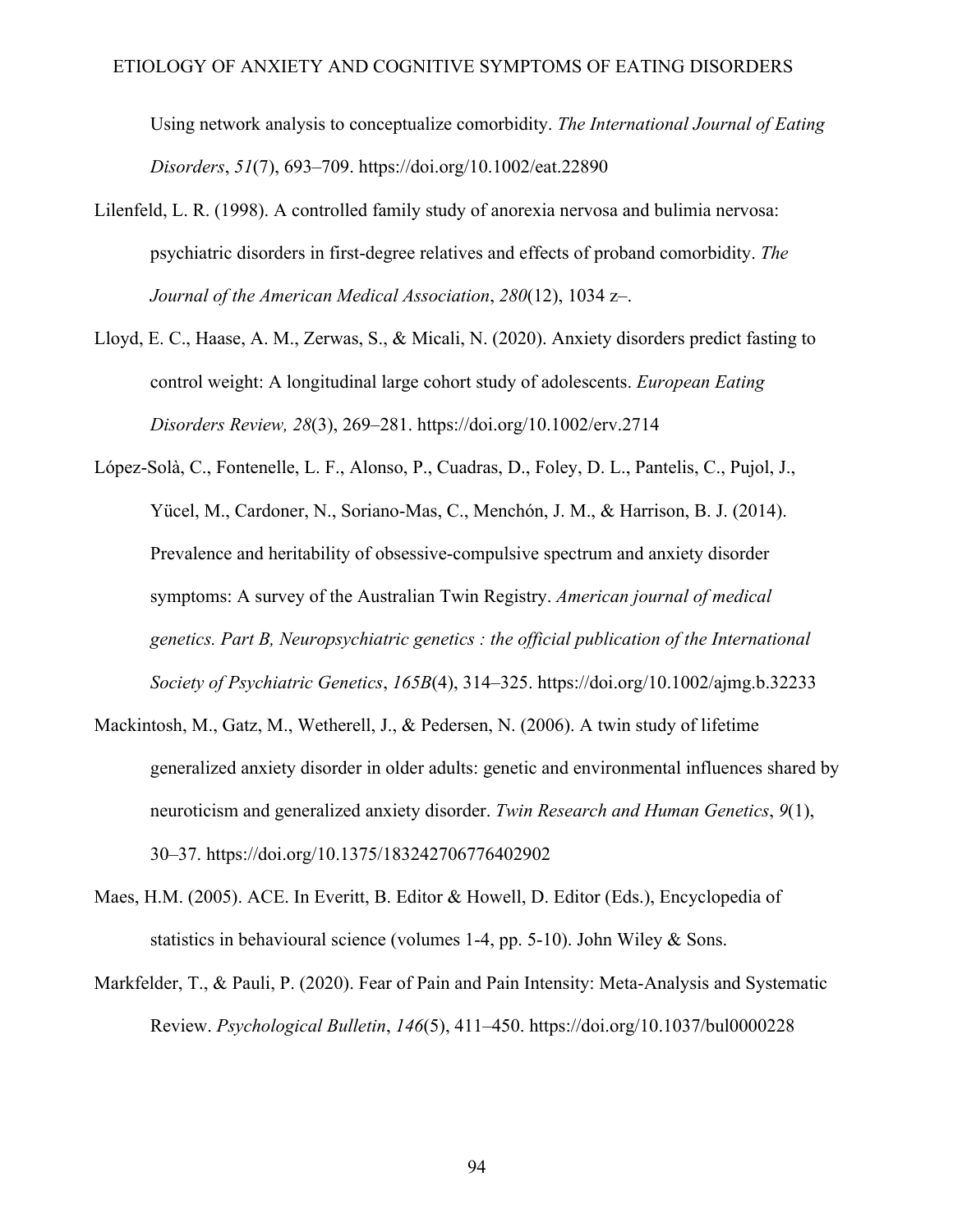- Mazzeo, S. E., Mitchell, K. S., Bulik, C. M., Aggen, S. H., Kendler, K. S., & Neale, M. C. (2010). A twin study of specific bulimia nervosa symptoms. *Psychological Medicine, 146*(5), 11- 450. https://doi.org/10.1017/S003329170999122X
- McCabe, M., & Ricciardelli, L. (2004). Body image dissatisfaction among males across the lifespan: A review of past literature. *Journal of Psychosomatic Research, 56*(6), 675–685. https://doi.org/10.1016/S0022-3999(03)00129-6
- McLaughlin, K. A., & Hatzenbuehler, M. L. (2009). Stressful life events, anxiety sensitivity, and internalizing symptoms in adolescents. *Journal of Abnormal Psychology (1965)*, *118*(3), 659–669. https://doi.org/10.1037/a0016499
- McNally R. J. (1989). Is AS distinguishable from trait anxiety? Reply to Lilienfeld, Jacob, and Turner (1989). *Journal of abnormal psychology*, *98*(2), 193–194. https://doi.org/10.1037//0021-843x.98.2.193
- Milos, G., Spindler, A., Ruggiero, G., Klaghofer, R., & Schnyder, U. (2002). Comorbidity of obsessive-compulsive disorders and duration of eating disorders. *The International journal of eating disorders*, *31*(3), 284–289. https://doi.org/10.1002/eat.10013
- Mitchison, D., & Mond, J. (2015). Epidemiology of eating disorders, eating disordered behaviour, and body image disturbance in males: a narrative review. *Journal of Eating Disorders*, *3*(1), 20–20. https://doi.org/10.1186/s40337-015-0058-y
- Mitchison, D., Morin, A., Mond, J., Slewa-Younan, S., & Hay, P. (2015). The bidirectional relationship between quality of life and eating disorder symptoms: a 9-year communitybased study of Australian women. *PloS One*, *10*(3), e0120591–e0120591. https://doi.org/10.1371/journal.pone.0120591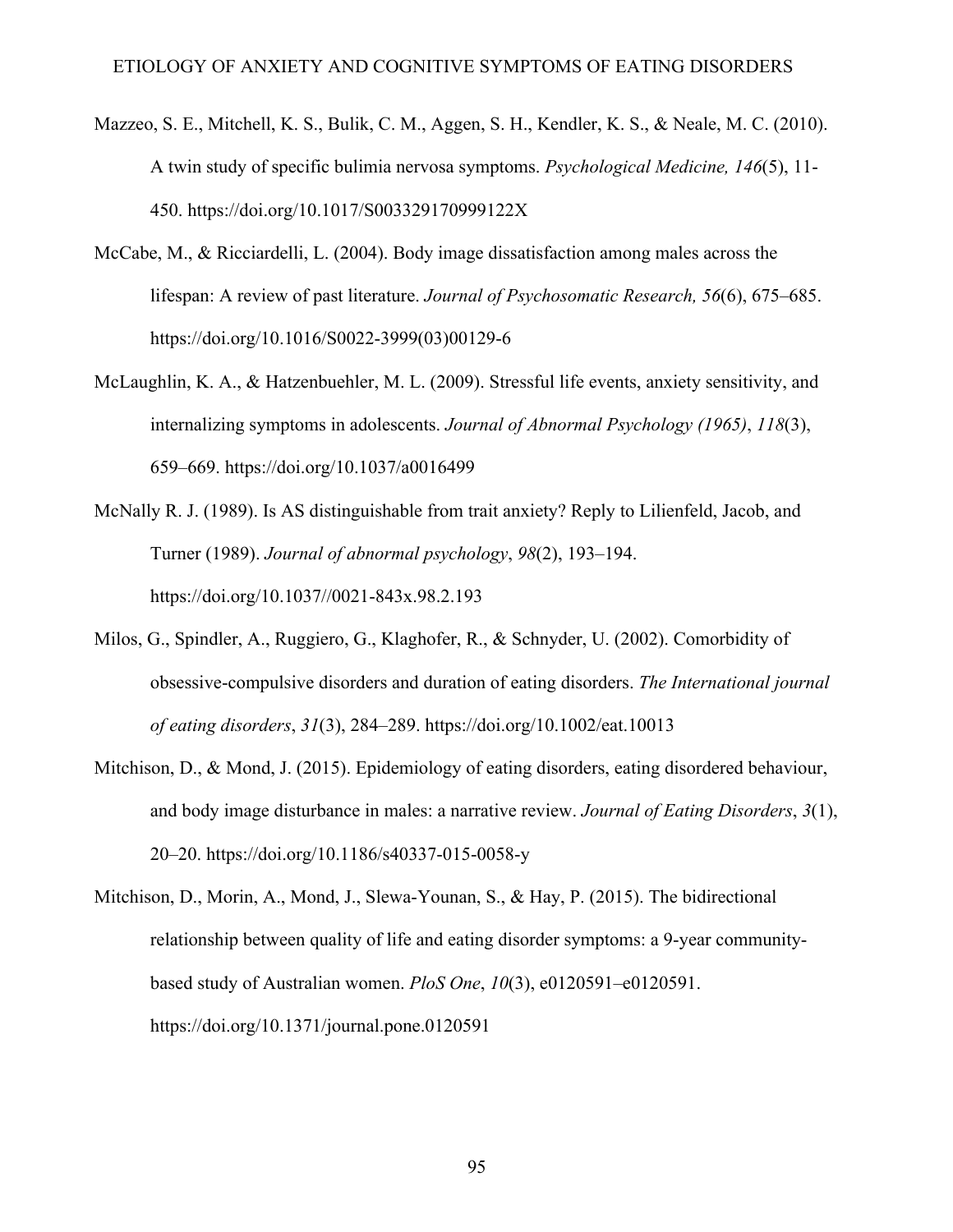- Morgan-Lowes, K. L., Clarke, P., Hoiles, K. J., Shu, C. Y., Watson, H. J., Dunlop, P. D., & Egan, S. J. (2019). The relationships between perfectionism, anxiety and depression across time in paediatric eating disorders. *Eating behaviors*, *34*, 101305. https://doi.org/10.1016/j.eatbeh.2019.101305
- Moser, J. S., Slane, J. D., Alexandra Burt, S., & Klump, K. L. (2012). Etiologic relationships between anxiety and dimensions of maladaptive perfectionism in young adult female twins. *Depression and Anxiety, 29*(1), 47-53. https://doi.org/10.1002/da.20890
- Muris, P., Schmidt, H., Merckelbach, H., & Schouten, E. (2001). Anxiety sensitivity in adolescents: Factor structure and relationships to trait anxiety and symptoms of anxiety disorders and depression. *Behaviour Research and Therapy, 39*(1), 89-100. https://doi.org/10.1016/S0005-7967(99)00179-5
- Muris, P., Meesters, C., & Spinder, M. (2003). Relationships between child- and parent-reported behavioural inhibition and symptoms of anxiety and depression in normal adolescents. *Personality and Individual Differences*, *34*(5), 759–771. https://doi.org/10.1016/S0191-8869(02)00069-7
- Myers, T. A., & Crowther, J. H. (2009). Social comparison as a predictor of body dissatisfaction: a meta-analytic review. *Journal of Abnormal Psychology (1965)*, *118*(4), 683–698. https://doi.org/10.1037/a0016763
- Naragon-Gainey, K. (2010). Meta-analysis of the relations of anxiety sensitivity to the depressive and anxiety disorders. *Psychological Bulletin, 136*(1), 128-150. https://doi.org/10.1037/a0018055
- Neale, M. C., & Cardon, L. (1992). *Methodology for genetic studies of twins and families* (Vol. 67). Springer Science & Business Media.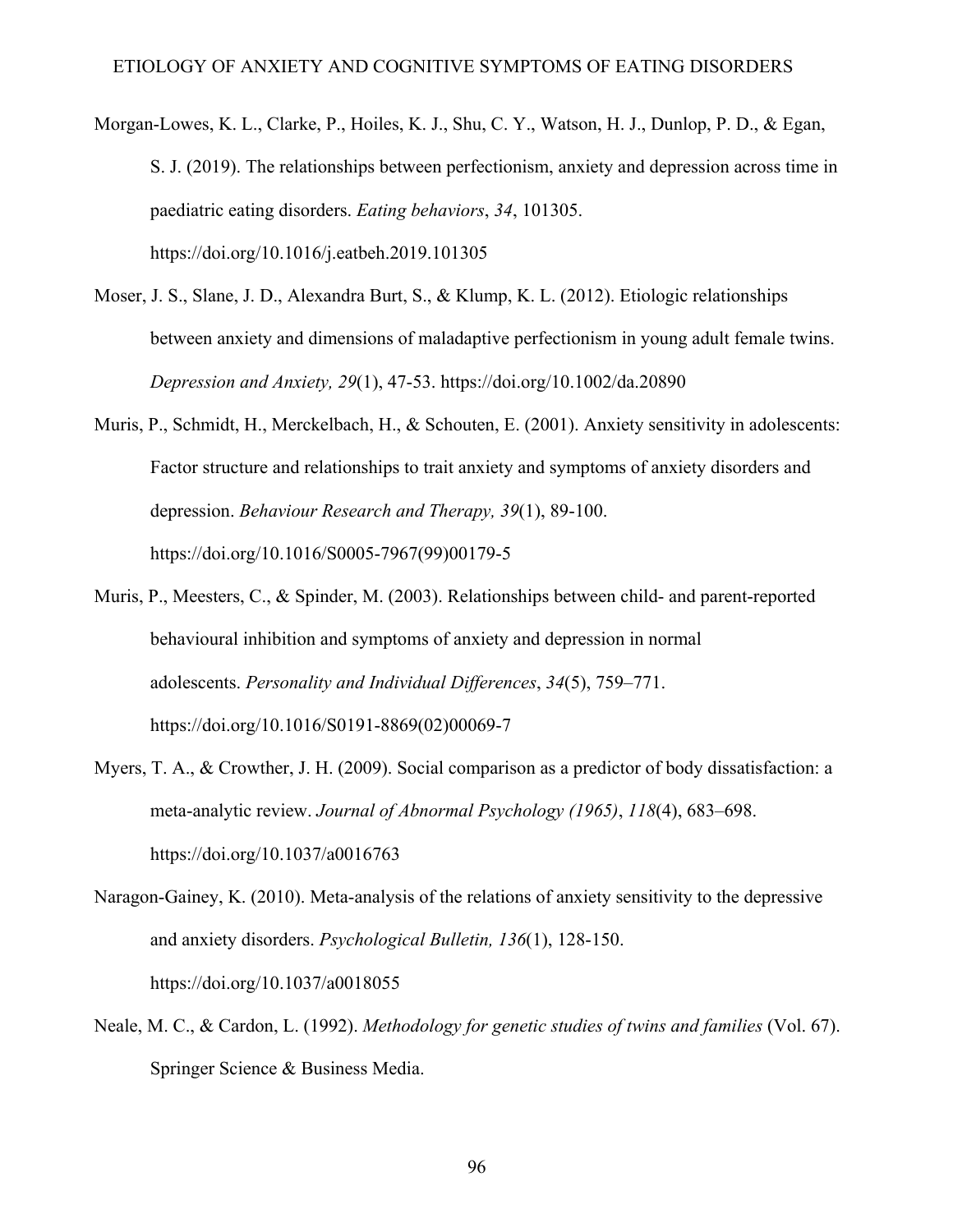- Nes, R. B., Røysamb, E., Reichborn-Kjennerud, T., Harris, J. R., & Tambs, K. (2007). Symptoms of anxiety and depression in young adults: genetic and environmental influences on stability and change. *Twin Research and Human Genetics, 10*(3), 450–461. https://doi.org/10.1375/twin.10.3.450
- Nivard, M. G., Dolan, C. V., Kendler, K. S., Kan, K. J., Willemsen, G., van Beijsterveldt, C. E., Lindauer, R. J., van Beek, J. H., Geels, L. M., Bartels, M., Middeldorp, C. M., & Boomsma, D. I. (2015). Stability in symptoms of anxiety and depression as a function of genotype and environment: a longitudinal twin study from ages 3 to 63 years. *Psychological medicine*, *45*(5), 1039–1049. https://doi.org/10.1017/S003329171400213X
- Noël, V. A., & Francis, S. E. (2011). A meta-analytic review of the role of child anxiety sensitivity in child anxiety. *Journal of Abnormal Child Psychology, 39*(5), 721-733. https://doi.org/10.1007/s10802-011-9489-3
- Nowak, M., Crawford, D., & Buttner, P. (2001). A cross-sectional study of weight- and shaperelated beliefs, behaviours and concerns of north Queensland adolescents. *Australian Journal of Nutrition and Dietetics, 58*(3), 174–.
- Parkinson, K. N., Drewett, R. F., Le Couteur, A. S., Adamson, A. J., & Gateshead Millennium Study core team (2012). Earlier predictors of eating disorder symptoms in 9-year-old children. A longitudinal study. *Appetite*, *59*(1), 161–167. https://doi.org/10.1016/j.appet.2012.03.022
- Patterson, M. W., Mann, F. D., Grotzinger, A. D., Tackett, J. L., Tucker-Drob, E. M., & Harden, K. P. (2018). Genetic and environmental influences on internalizing psychopathology across age and pubertal development. *Developmental Psychology, 54*(1), 1928-1939. https://doi.org/10.1037/dev0000578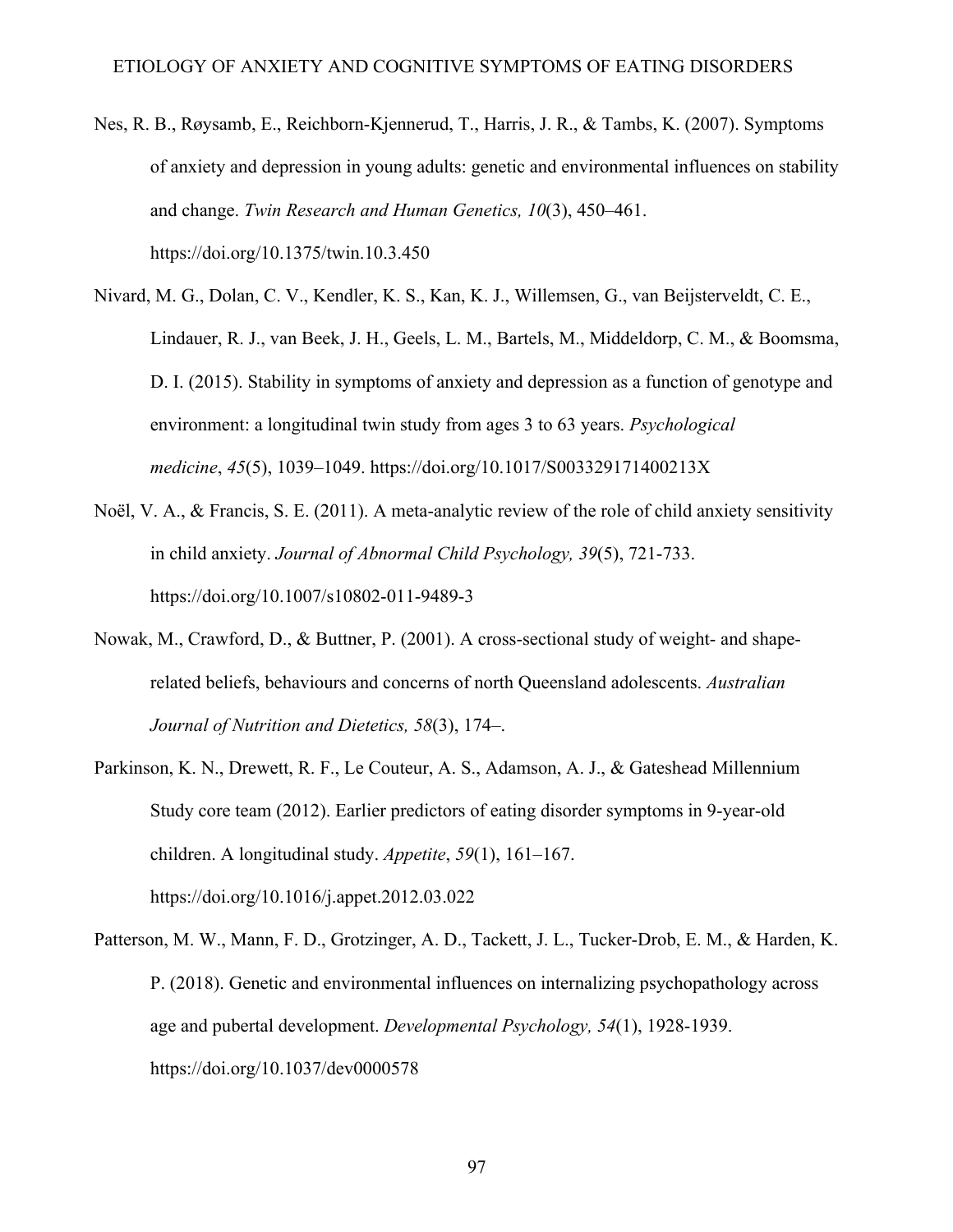- Paxton, S. (2000). Body image dissatisfaction, extreme weight loss behaviours: suitable targets for public health concerns? *Health Promotion Journal of Australia, 10*(1), 15-19 https://search.informit.org/doi/10.3316/informit.457967835388194
- Peterson, R. A., & Heilbronner, R. L. (1987). The anxiety sensitivity index: Construct validity and factor analytic structure. *Journal of Anxiety Disorders*, *1*(2), 117–121. https://doi.org/10.1016/0887-6185(87)90002-8
- Peterson, R. (1991). Childhood Anxiety Sensitivity Index. *Journal of Clinical Child Psychology*, *20*(2), 162–168. https://doi.org/10.1207/s15374424jccp2002\_7
- Price, T. S., Freeman, B., Craig, I., Petrill, S. A., Ebersole, L., & Plomin, R. (2000). Infant zygosity can be assigned by parental report questionnaire data. *Twin Research, 3*(3), 29-133. https://doi.org/10.1375/twin.3.3.129
- Qi, J., Rappaport, L. M., Cecilione, J., Hettema, J. M., & Roberson-Nay, R. (2021). Differential associations of distress tolerance and anxiety sensitivity with adolescent internalizing psychopathology. *Journal of Clinical Child and Adolescent Psychology*, *50*(1), 97–104. https://doi.org/10.1080/15374416.2019.1602838
- Rabe-Hesketh, S., Skrondal, A., & Gjessing, H. (2008). Biometrical modeling of twin and family data using standard mixed model software. *Biometrics*, *64*(1), 280–288. https://doi.org/10.1111/j.1541-0420.2007.00803.x
- Raney, T. J., Thornton, L. M., Berrettini, W., Brandt, H., Crawford, S., Fichter, M. M., … Bulik, C. M. (2008). Influence of overanxious disorder of childhood on the expression of anorexia nervosa. *International Journal of Eating Disorders, 431*(4),326-332. https://doi.org/10.1002/eat.20508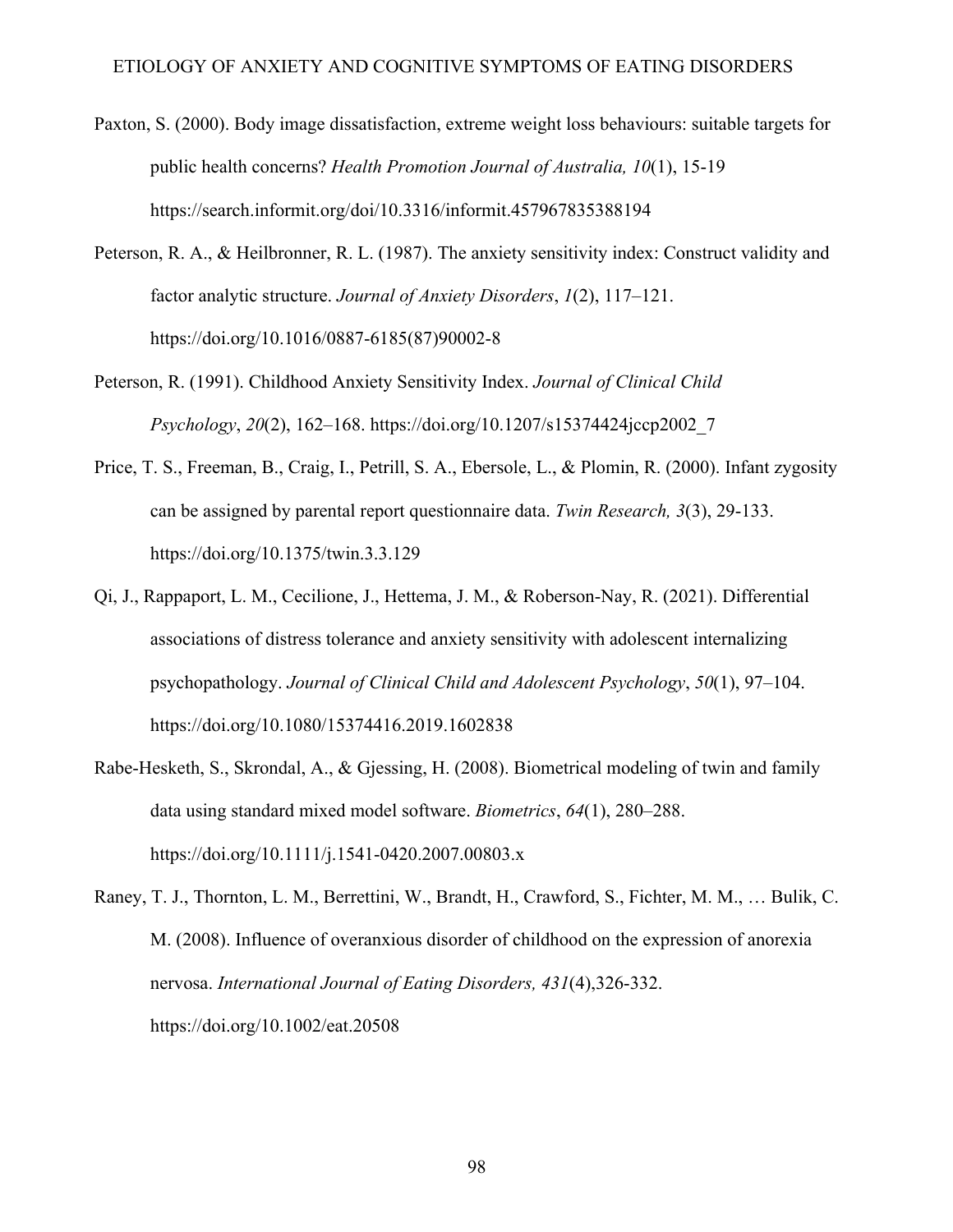- Rappaport, L. M., Carney, D. M., Brotman, M. A., Leibenluft, E., Pine, D. S., Roberson-Nay, R., & Hettema, J. M. (2020). A Population-Based Twin Study of Childhood Irritability and Internalizing Syndromes. *Journal of Clinical Child and Adolescent Psychology*, *49*(4), 524– 534. https://doi.org/10.1080/15374416.2018.1514612
- Reiss, S. (1987). Theoretical perspectives on the fear of anxiety. *Clinical Psychology Review, 7*(6), 585-596. https://doi.org/10.1016/0272-7358(87)90007-9
- Rodriguez, B. F., Bruce, S. E., Pagano, M. E., Spencer, M. A., & Keller, M. B. (2004). Factor structure and stability of the Anxiety Sensitivity Index in a longitudinal study of anxiety disorder patients. *Behaviour Research and Therapy, 42*(1), 9-91. https://doi.org/10.1016/S0005-7967(03)00074-3
- Rojo-Moreno, L., Arribas, P., Plumed, J., Gimeno, N., García-Blanco, A., Vaz-Leal, F., Luisa Vila, M., & Livianos, L. (2015). Prevalence and comorbidity of eating disorders among a community sample of adolescents: 2-year follow-up. *Psychiatry Research, 227*(1), 52–57. https://doi.org/10.1016/j.psychres.2015.02.015
- Rosa Esteve, M., & Camacho, L. (2008). Anxiety sensitivity, body vigilance and fear of pain. *Behaviour Research and Therapy*, *46*(6), 715–727. https://doi.org/10.1016/j.brat.2008.02.012
- Rowe, R., Pickles, A., Simonoff, E., Bulik, C. M., & Silberg, J. L. (2002). Bulimic symptoms in the Virginia Twin Study of Adolescent Behavioral Development: Correlates, comorbidity, and genetics. *Biological Psychiatry, 51*(2), 72-182. https://doi.org/10.1016/S0006- 3223(01)01257-4
- Root, T. L., Thornton, L. M., Lindroos, A. K., Stunkard, A. J., Lichtenstein, P., Pedersen, N. L., … Bulik, C. M. (2010). Shared and unique genetic and environmental influences on binge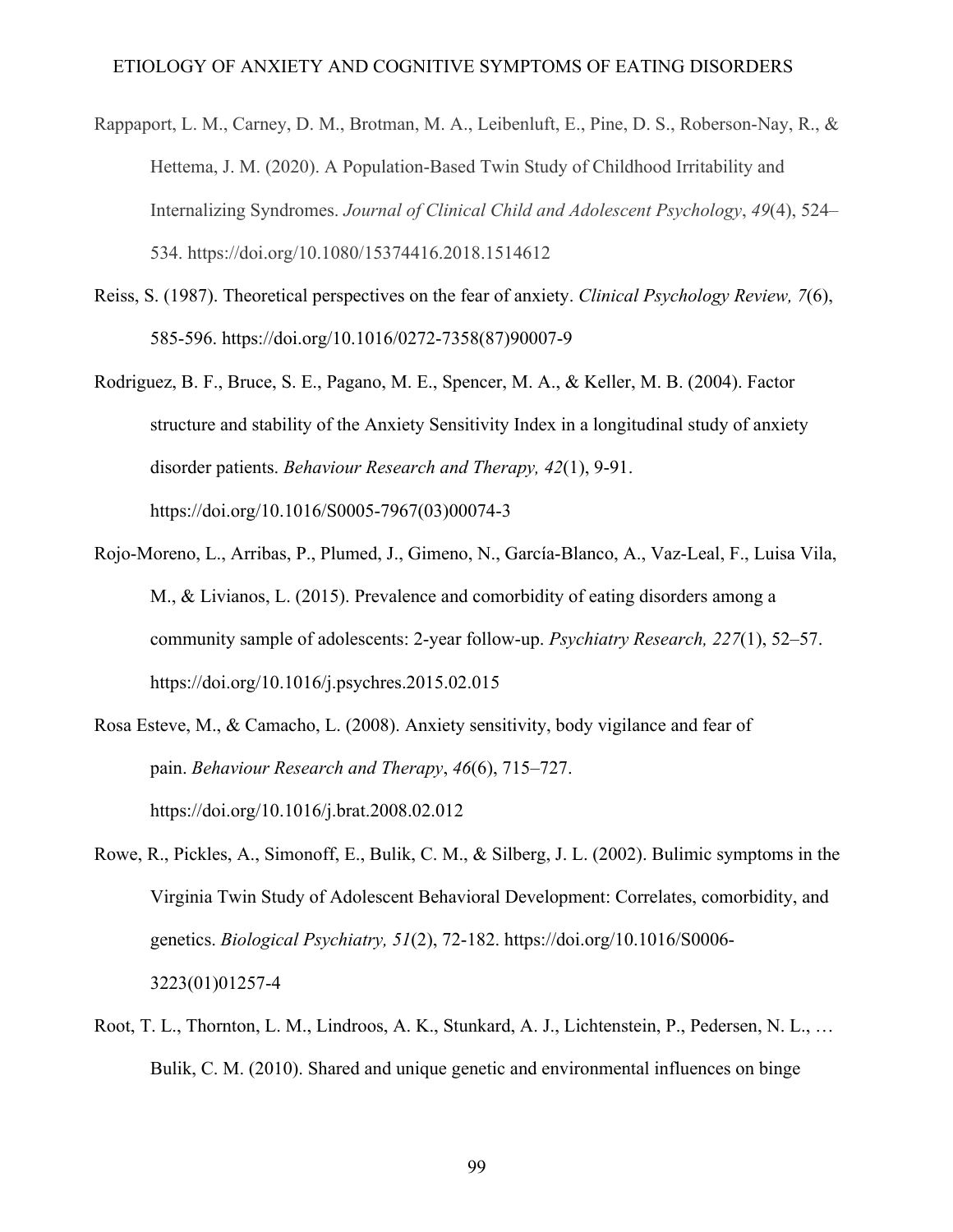## ETIOLOGY OF ANXIETY AND COGNITIVE SYMPTOMS OF EATING DISORDERS

eating and night eating: A Swedish twin study. *Eating Behavior, 11*(2), 92-98. https://doi.org/10.1016/j.eatbeh.2009.10.004

- Røysamb, E., & Tambs, K. (2016). The beauty, logic and limitations of twin studies. *Norsk Epidemiologi*, *26*(1-2). https://doi.org/10.5324/nje.v26i1-2.2014
- Runfola, C., Von Holle, A., Trace, S., Brownley, K., Hofmeier, S., Gagne, D., & Bulik, C. (2013). Body dissatisfaction in women across the lifespan: results of the UNC-SELF and gender and body image (GABI) studies. *European Eating Disorders Review, 21*(1), 52–59. https://doi.org/10.1002/erv.2201
- Rutherford, J., McGuffin, P., Katz, R. J., & Murray, R. M. (1993). Genetic influences on eating attitudes in a normal female twin population. *Psychological Medicine, 23*(2), 425-436. https://doi.org/10.1017/S003329170002852X
- Sandin, B., Chorot, P., & McNally, R. J. (2001). AS Index: Normative data and its differentiation from trait anxiety. *Behaviour Research and Therapy, 39*(2), 13-219. https://doi.org/10.1016/S0005-7967(00)00009-7
- Sawyers, C., Ollendick, T., Brotman, M. A., Pine, D. S., Leibenluft, E., Carney, D. M., Roberson‐ Nay, R., & Hettema, J. M. (2019). The genetic and environmental structure of fear and anxiety in juvenile twins. *American Journal of Medical Genetics. Part B, Neuropsychiatric Genetics*, *180*(3), 204–212. https://doi.org/10.1002/ajmg.b.32714
- Scaini, S., Ogliari, A., Eley, T. C., Zavos, H. M. S., & Battaglia, M. (2012). Genetic and environmental contributions to separation anxiety: A meta-analytic approach to twin data. *Depression and Anxiety, 29*(9), 754-761. https://doi.org/10.1002/da.21941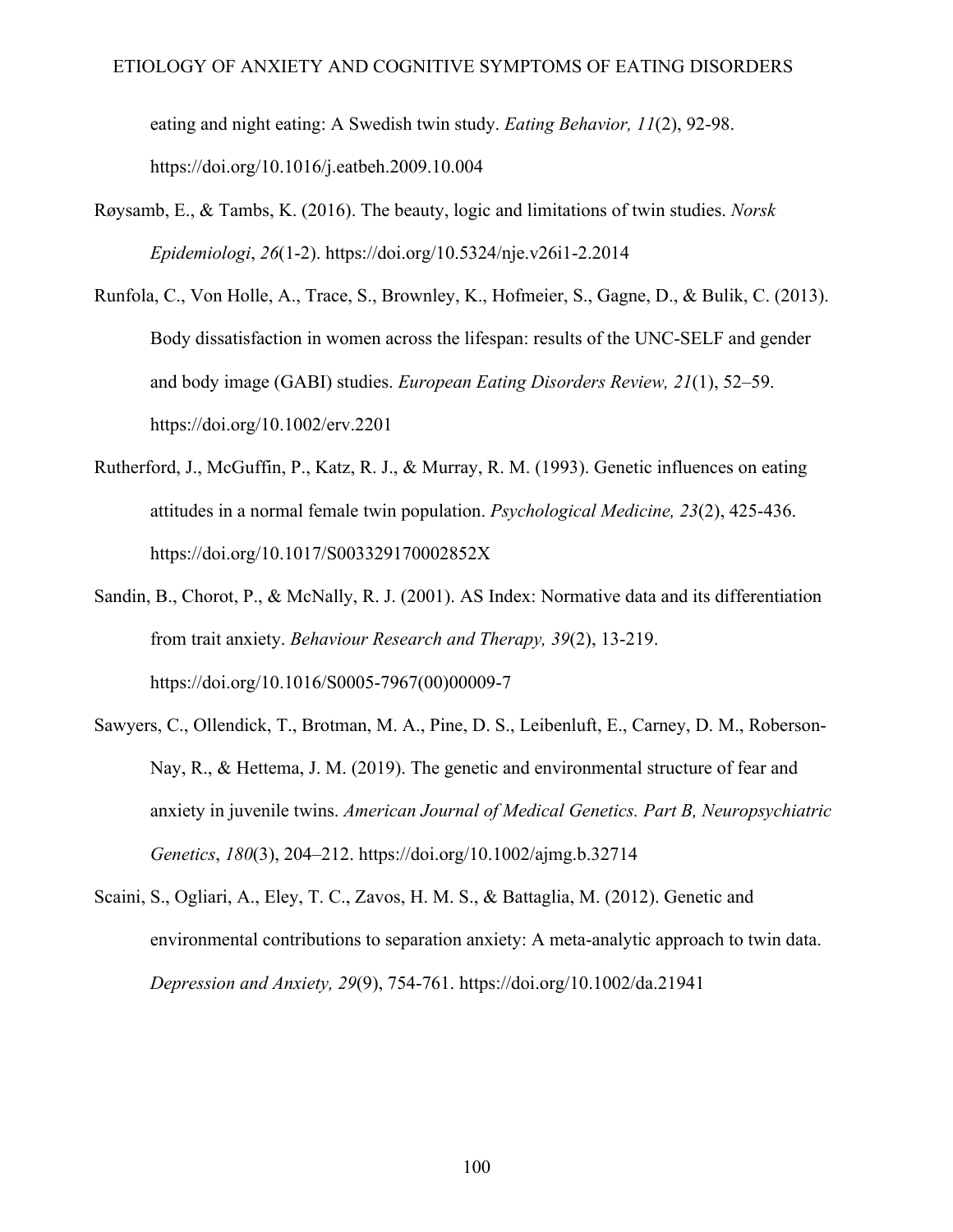- Scaini, S., Belotti, R., & Ogliari, A. (2014). Genetic and environmental contributions to social anxiety across different ages: A meta-analytic approach to twin data. *Journal of Anxiety Disorders*, *28*(7), 650–656. https://doi.org/10.1016/j.janxdis.2014.07.002
- Schaumberg, K., Zerwas, S., Goodman, E., Yilmaz, Z., Bulik, C. M., & Micali, N. (2019). Anxiety disorder symptoms at age 10 predict eating disorder symptoms and diagnoses in adolescence. *Journal of Child Psychology and Psychiatry*, *60*(6), 686–696. https://doi.org/10.1111/jcpp.12984
- Schmidt, N. B., & Joiner, T. E. (2002). Structure of the Anxiety Sensitivity Index psychometrics and factor structure in a community sample. *Journal of Anxiety Disorders, 16*(1), 3-49. https://doi.org/10.1016/S0887-6185(01)00087-1
- Schmidt, N. B., Keough, M. E., Mitchell, M. A., Reynolds, E. K., MacPherson, L., Zvolensky, M. J., & Lejuez, C. (2010). Anxiety sensitivity: Prospective prediction of anxiety among early adolescents. *Journal of Anxiety Disorders*, *24*(5), 503–508. https://doi.org/10.1016/j.janxdis.2010.03.007
- Sexton, K. A., Norton, P. J., Walker, J. R., & Norton, G. R. (2003). Hierarchical model of generalized and specific vulnerabilities in anxiety. *Cognitive Behaviour Therapy*, *32*(2), 82– 94. https://doi.org/10.1080/16506070302321
- Silberg, J. L., & Bulik, C. M. (2005). The developmental association between eating disorders symptoms and symptoms of depression and anxiety in juvenile twin girls. *Journal of Child Psychology and Psychiatry, and Allied Disciplines, 46*(12), 1317-1326. https://doi.org/10.1111/j.1469-7610.2005.01427.x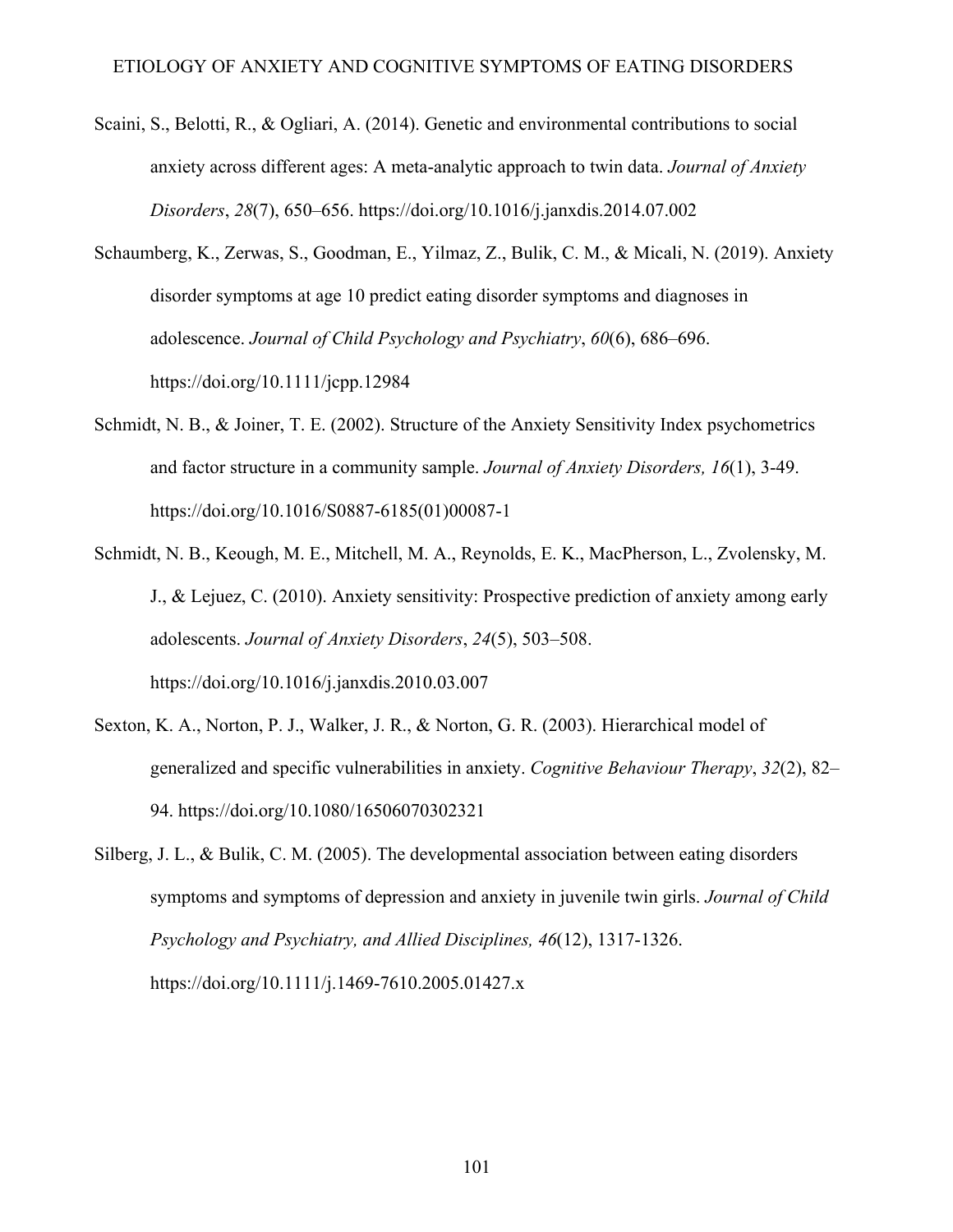- Silverman, W. K., Fleisig, W., Rabian, B., & Peterson, R. A. (1991). Childhood Anxiety Sensitivity Index. *Journal of Clinical Child Psychology, 20*(2), 162-168. https://doi.org/10.1207/s15374424jccp2002\_7
- Silverman, W. K., Goedhart, A. W., Barrett, P., & Turner, C. (2003). The facets of anxiety sensitivity represented in the childhood anxiety sensitivity index: Confirmatory analyses of factor models from past studies. *Journal of Abnormal Psychology (1965)*, *112*(3), 364–374. https://doi.org/10.1037/0021-843X.112.3.364
- Song, Y. M., Lee, K., & Sung, J. (2019). Genetic and environmental relationships between eating behavior and symptoms of anxiety and depression. *Eating and Weight Disorders, 24,* 87- 895. https://doi.org/10.1007/s40519-017-0445-2
- Spanos, A., Burt, S., & Klump, K. (2010). Do weight and shape concerns exhibit genetic effects? Investigating discrepant findings. *The International Journal of Eating Disorders*, *43*(1), 29– 34. https://doi.org/10.1002/eat.20666
- Spanos, A. (2012). The same beast or different animals? Examining differential etiologic associations between binge eating and compensatory behavior with impulsivity and perfectionism (Doctoral dissertation). https://d.lib.msu.edu/etd/1099
- Spettigue, W., Obeid, N., Santos, A., Norris, M., Hamati, R., Hadjiyannakis, S., & Buchholz, A. (2020). Binge eating and social anxiety in treatment-seeking adolescents with eating disorders or severe obesity. *Eating and Weight Disorders, 25*(3), 787–793. https://doi.org/10.1007/s40519-019-00689-6
- Spindler, A., & Milos, G. (2007). Links between eating disorder symptom severity and psychiatric comorbidity. *Eating Behaviors, 8*(3), 364-373. https://doi.org/10.1016/j.eatbeh.2006.11.012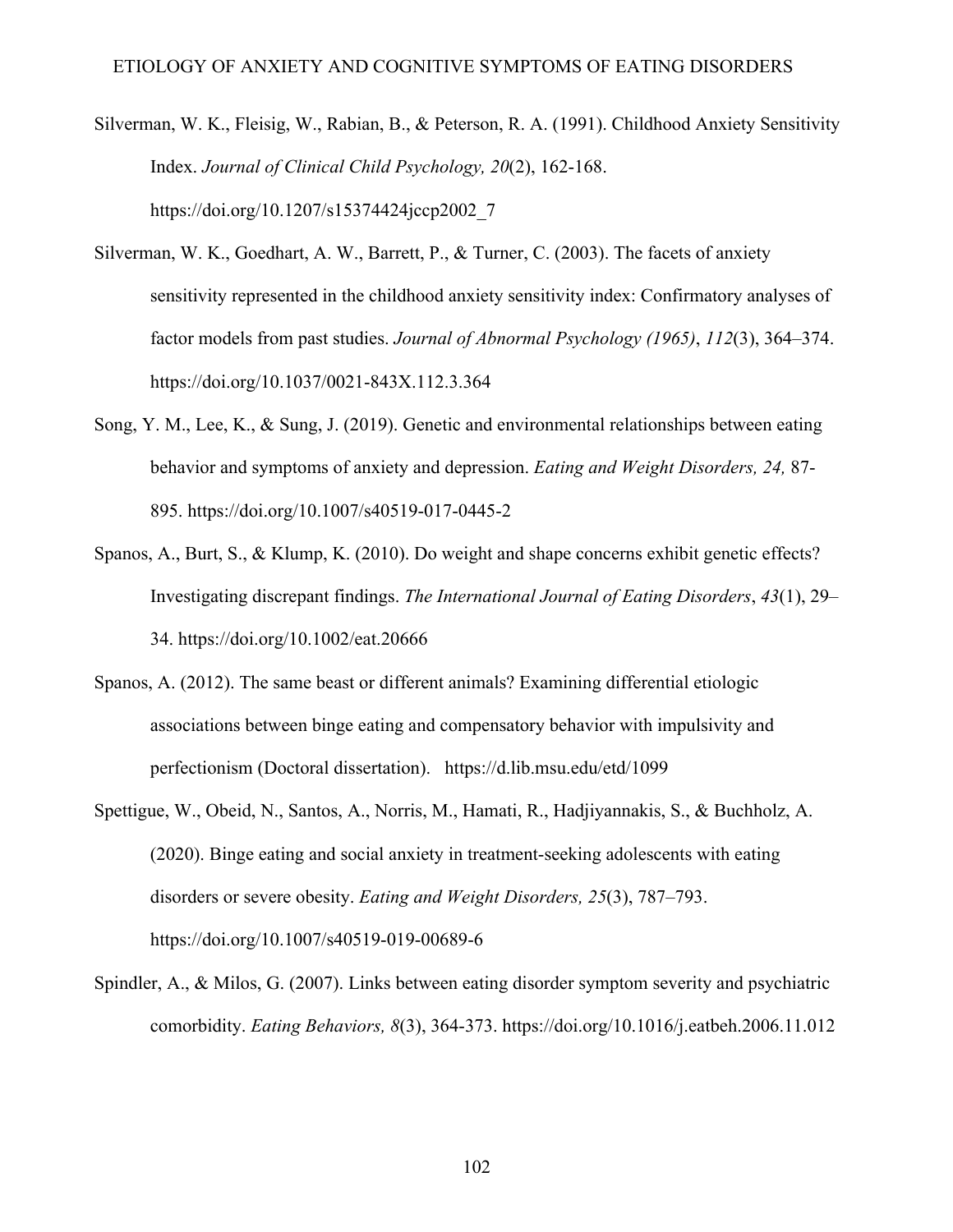- Stanley, I. H., Boffa, J. W., Rogers, M. L., Hom, M. A., Albanese, B. J., Chu, C., Capron, D. W., Schmidt, N. B., & Joiner, T. E. (2018). Anxiety sensitivity and suicidal ideation/suicide risk: A meta-analysis. *Journal of consulting and clinical psychology*, *86*(11), 946–960. https://doi.org/10.1037/ccp0000342
- Stein, M. B., Jang, K. L., & Livesley, W. J. (1999). Heritability of anxiety sensitivity: A twin study. *The American Journal of Psychiatry*, *156*(2), 246–251. https://doi.org/10.1176/ajp.156.2.246
- Stice, E., Telch, C. F., & Rizvi, S. L. (2000). Development and validation of the eating disorder diagnostic scale: A brief self-report measure of anorexia, bulimia, and binge-eating disorder. *Psychological Assessment, 129*(2), 23-131. https://doi.org/10.1037/1040- 3590.12.2.123
- Stice, E., Marti, C., & Durant, S. (2011). Risk factors for onset of eating disorders: Evidence of multiple risk pathways from an 8-year prospective study. *Behaviour Research and Therapy*, *49*(10), 622–627. https://doi.org/10.1016/j.brat.2011.06.009
- Swanson, S. A., Crow, S. J., Le Grange, D., Swendsen, J., & Merikangas, K. R. (2011). Prevalence and correlates of eating disorders in adolescents: Results from the national comorbidity survey replication adolescent supplement. *Archives of General Psychiatry, 68*(7), 14-723. https://doi.org/10.1001/archgenpsychiatry.2011.22
- Swinbourne, J. M., & Touyz, S. W. (2007). The co-morbidity of eating disorders and anxiety disorders: A review. *European Eating Disorders Review, 15*(4), 253-274. https://doi.org/10.1002/erv.784
- Swinbourne, J., Hunt, C., Abbott, M., Russell, J., St Clare, T., & Touyz, S. (2012). The comorbidity between eating disorders and anxiety disorders: Prevalence in an eating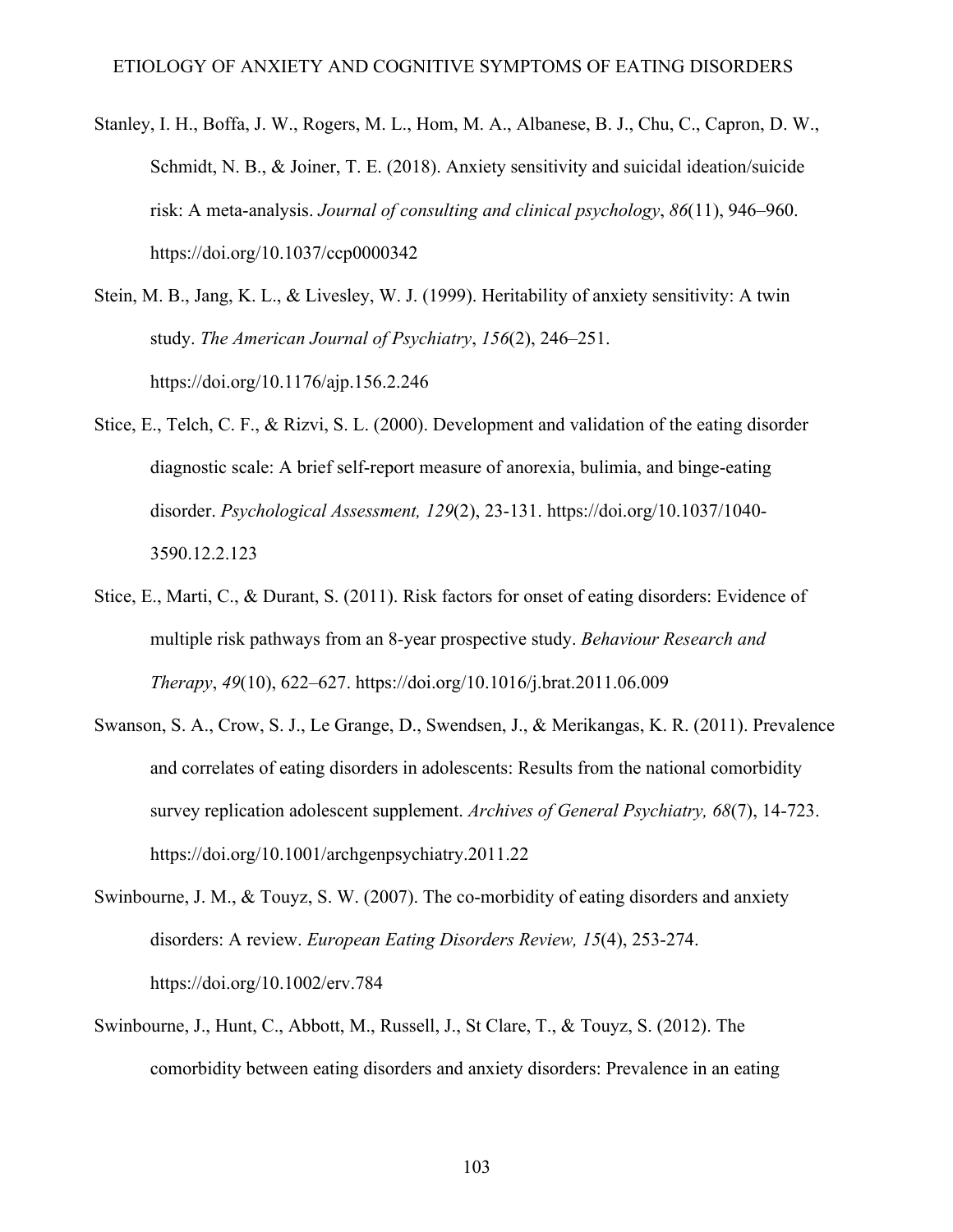disorder sample and anxiety disorder sample. *Australian and New Zealand Journal of Psychiatry, 46*(2), 118-131. https://doi.org/10.1177/0004867411432071

- Tambs, K., Czajkowsky, N., R⊘ysamb, E., Neale, M. C., Reichborn-Kjennerud, T., Aggen, S. H., Harris, J. R., ⊘rstavik, R. E., & Kendler, K. S. (2009). Structure of genetic and environmental risk factors for dimensional representations of DSM–IV anxiety disorders. *British Journal of Psychiatry*, *195*(4), 301–307. https://doi.org/10.1192/bjp.bp.108.059485
- Taylor, S. (1999). Anxiety sensitivity: Theory, research, and treatment of the fear of anxiety. Mahway, NJ, Lawrence Erlbaum Associates, Inc.
- Taylor, S., Koch, W. J., & Crockett, D. J. (1991). Anxiety sensitivity, trait anxiety, and the anxiety disorders. *Journal of Anxiety Disorders, 5*(4), 93-311. https://doi.org/10.1016/0887- 6185(91)90030-W
- Taylor, S., Jang, K. L., Stewart, S. H., & Stein, M. B. (2008). Etiology of the dimensions of anxiety sensitivity: A behavioral-genetic analysis. *Journal of Anxiety Disorders, 22*(5), 899-914. https://doi.org/10.1016/j.janxdis.2007.09.005
- Tiggemann, M. (2004). Body image across the adult life span: stability and change. *Body Image*, *1*(1), 29–41. https://doi.org/https://doi.org/10.1016/S1740-1445(03)00002-0
- Touchette, E., Henegar, A., Godart, N. T., Pryor, L., Falissard, B., Tremblay, R. E., & Côté, S. M. (2011). Subclinical eating disorders and their comorbidity with mood and anxiety disorders in adolescent girls. *Psychiatry Research, 185*(1-2), 85-192. https://doi.org/10.1016/j.psychres.2010.04.005
- Trompeter, N., Bussey, K., Hay, P., Griffiths, S., Murray, S. B., Mond, J., Lonergan, A., Pike, K. M., & Mitchison, D. (2019). Fear of negative evaluation among eating disorders: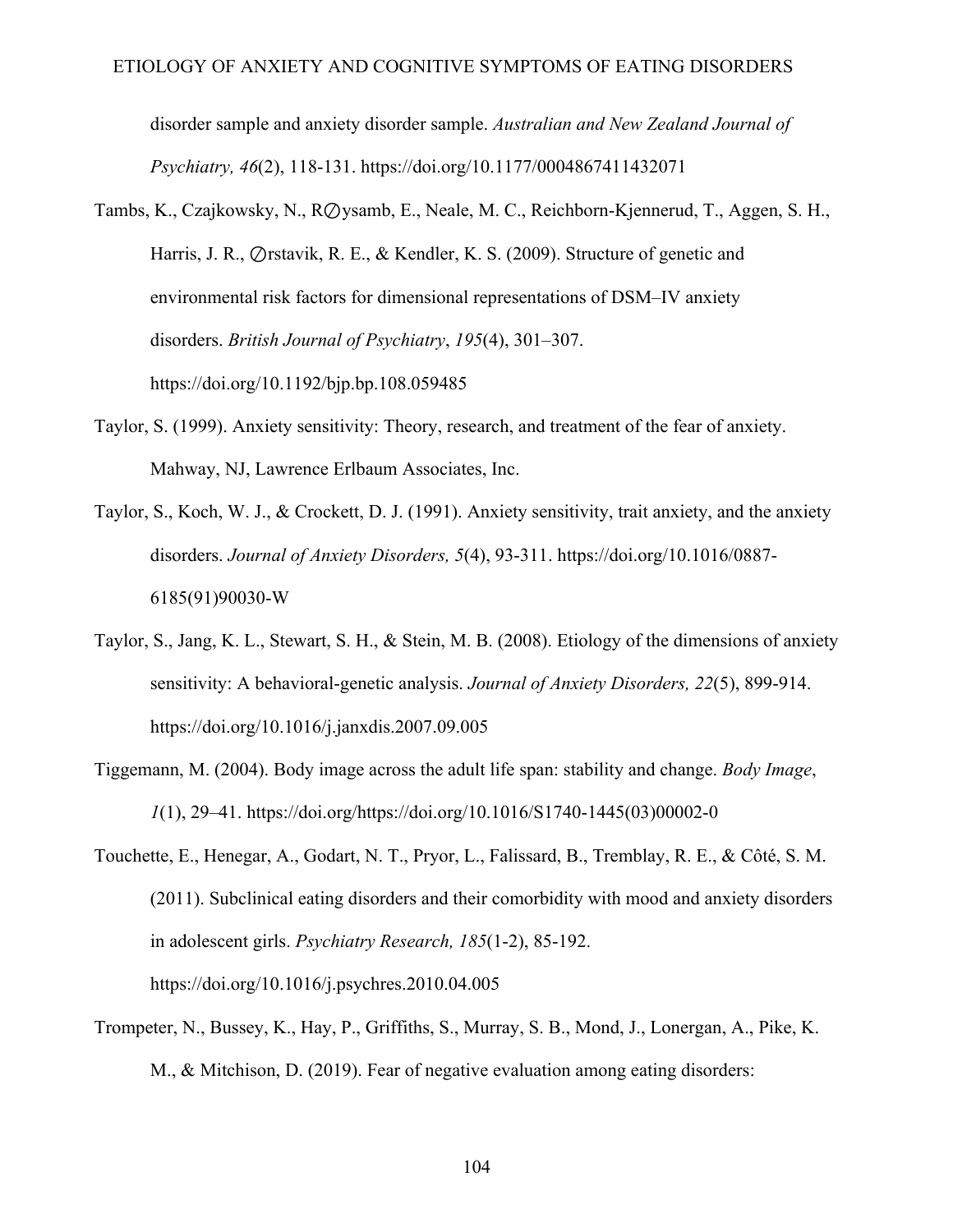Examining the association with weight/shape concerns in adolescence. *The International Journal of Eating Disorders*, *52*(3), 261–269. https://doi.org/10.1002/eat.23018

- Tsao, J. C. I., Myers, C. D., Craske, M. G., Bursch, B., Kim, S. C., & Zeltzer, L. K. (2005). Parent and child anxiety sensitivity: Relationship in a nonclinical sample. *Journal of Psychopathology and Behavioral Assessment, 7*(5), 319-326. https://doi.org/10.1007/s10862-005-2406-8
- Ulfvebrand, S., Birgegård, A., Norring, C., Högdahl, L., & von Hausswolff-Juhlin, Y. (2015). Psychiatric comorbidity in women and men with eating disorders results from a large clinical database. *Psychiatry Research, 230*(2), 294-299. https://doi.org/10.1016/j.psychres.2015.09.008
- Vandewalle, J., Moens, E., Bosmans, G., & Braet, C. (2017). The effect of parental rejection on the emotional eating behaviour of youngsters: A laboratory-based study. *Appetite*, *108*, 219– 225. https://doi.org/10.1016/j.appet.2016.10.007
- Vardar, E., & Erzengin, M. (2011). The prevalence of eating disorders and comorbid psychiatric disorders in adolescents: A two-stage community-based study. *Turk Psikiyatri Dergisi, 22*(4), 205-212.
- Verhulst, B., & Neale, M. C. (2021). Best practices for binary and ordinal data analyses. *Behavior Genetics*, *51*(3), 204–214. https://doi.org/10.1007/s10519-020-10031-x
- Voelker, D., Reel, J., & Greenleaf, C. (2015). Weight status and body image perceptions in adolescents: current perspectives. *Adolescent Health, Medicine and Therapeutics, 6*(default), 149–158. https://doi.org/10.2147/AHMT.S68344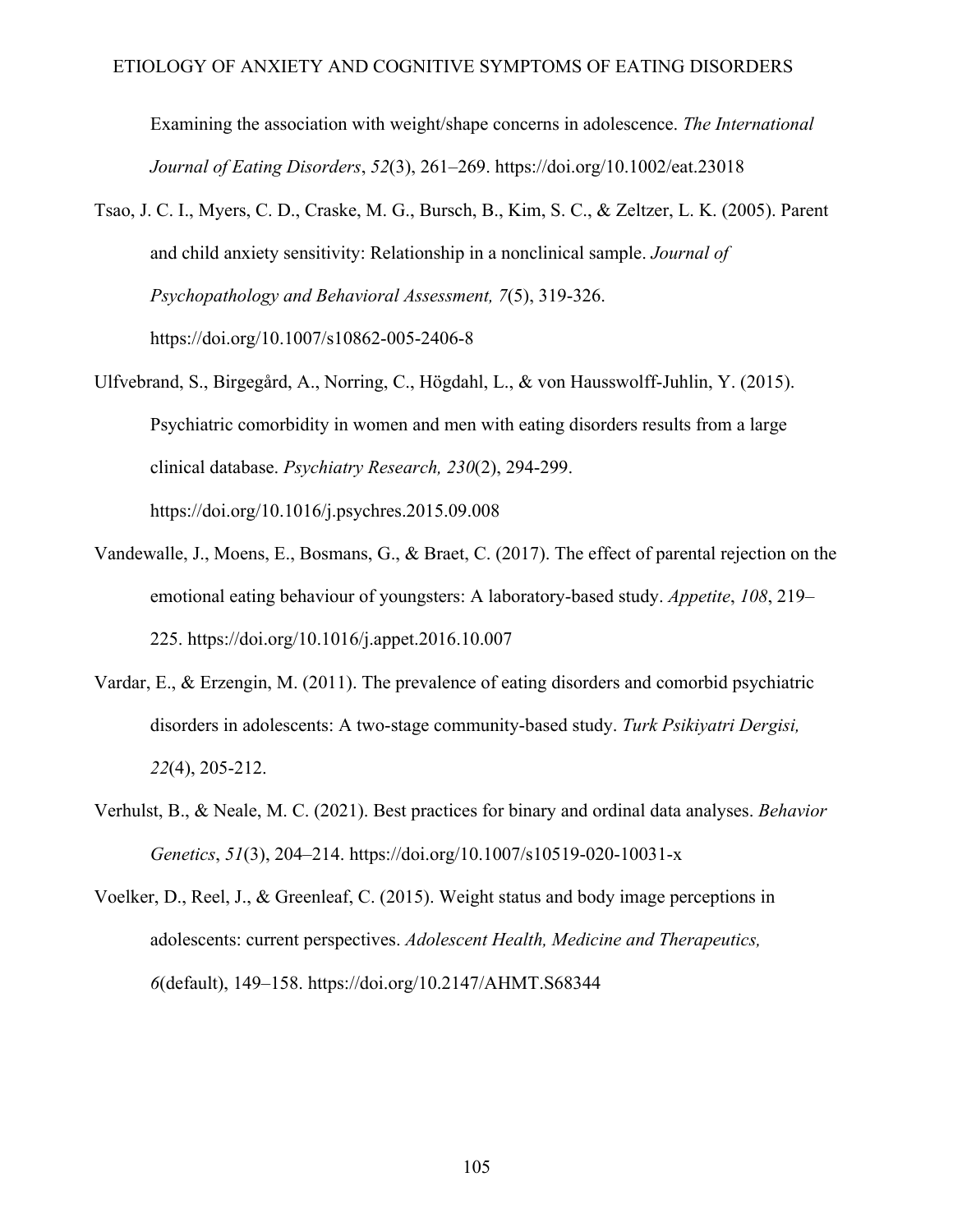- Wade, T., Martin, N. G., & Tiggemann, M. (1998). Genetic and environmental risk factors for the weight and shape concerns characteristic of bulimia nervosa. *Psychological Medicine, 28*(4), 761-771. https://doi.org/10.1017/S0033291798006989
- Wade, T., Martin, N. G., Neale, M. C., Tiggemann, M., Treloar, S. A., Bucholz, K. K., … Heath, A. C. (1999). The structure of genetic and environmental risk factors for three measures of disordered eating. *Psychological Medicine, 29*(4), 925-934. https://doi.org/10.1017/S0033291799008740
- Wade, T. D., Bulik, C. M., Prescott, C. A., & Kendler, K. S. (2004). Sex influences on shared risk factors for bulimia nervosa and other psychiatric disorders. *Archives of General Psychiatry*, *61*(3), 251–256. https://doi.org/10.1001/archpsyc.61.3.251
- Wade, T. D., & Bulik, C. M. (2007). Shared genetic and environmental risk factors between undue influence of body shape and weight on self-evaluation and dimensions of perfectionism. *Psychological Medicine*, *37*(5), 635–644. https://doi.org/10.1017/S0033291706009603
- Walker, A., Maher, J., Coulthard, M., Goddard, E., Thomas, M. (2001). Living in Britain: Results from the 2000/2001 General Household Survey. TSO; London.
- Waszczuk, M., Zavos, H. M. & Eley, T. (2013). Genetic and environmental influences on relationship between anxiety sensitivity and anxiety subscales in children. *Journal of Anxiety Disorders*, *27*(5), 475–484. https://doi.org/10.1016/j.janxdis.2013.05.008
- Waszczuk, M. A., Waaktaar, T., Eley, T. C., & Torgersen, S. (2019). Etiological influences on continuity and co-occurrence of eating disorders symptoms across adolescence and emerging adulthood. *International Journal of Eating Disorders, 52*(5), 554-563. https://doi.org/10.1002/eat.23040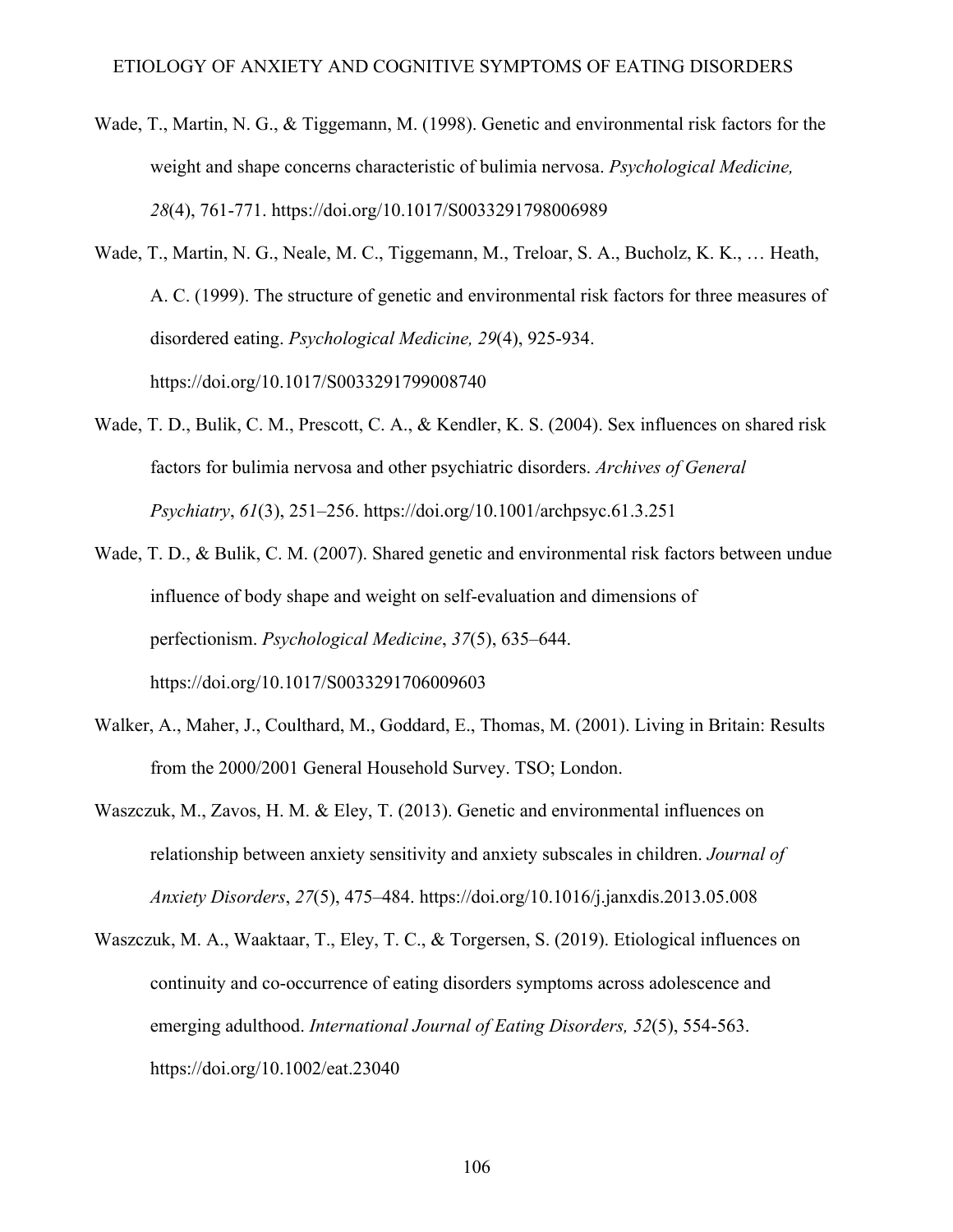- Wauthia, E., Lefebvre, L., Huet, K., Blekic, W., El Bouragui, K., & Rossignol, M. (2019). Examining the hierarchical influences of the big-five dimensions and anxiety sensitivity on anxiety symptoms in children. *Frontiers in Psychology*, *10*, 1185–1185. https://doi.org/10.3389/fpsyg.2019.01185
- Weems, C. F., Hayward, C., Killen, J., & Taylor, C. B. (2002). A longitudinal investigation of anxiety sensitivity in adolescence. *Journal of Abnormal Psychology, 111*(3), 417-477. https://doi.org/10.1037/0021-843X.111.3.471
- Wilksch, S., O'Shea, A., Ho, P., Byrne, S., & Wade, T. (2020). The relationship between social media use and disordered eating in young adolescents. *The International Journal of Eating Disorders*, *53*(1), 96–106. https://doi.org/10.1002/eat.23198
- Wilson, R., Latner, J., & Hayashi, K. (2013). More than just body weight: The role of body image in psychological and physical functioning. *Body Image*, *10*(4), 644–647. https://doi.org/10.1016/j.bodyim.2013.04.007
- Woodside, B. D., & Staab, R. (2006). Management of psychiatric comorbidity in anorexia nervosa and bulimia nervosa. *CNS Drugs, 20*(8), 655-663. https://doi.org/10.2165/00023210- 200620080-00004
- Wright, K. D., Lebell, M. A. N. A., & Carleton, R. N. (2016). Intolerance of uncertainty, anxiety sensitivity, health anxiety, and anxiety disorder symptoms in youth. *Journal of Anxiety Disorders, 41*, 35-42. https://doi.org/10.1016/j.janxdis.2016.04.011
- Yilmaz, S., Bilgiç, A., Akça, Ö. F., Türkollu, S., & Hergüner, S. (2016). Relationships among depression, anxiety, anxiety sensitivity, and perceived social support in adolescents with conversion disorder. *International Journal of Psychiatry in Clinical Practice, 20*(1), 10-18. https://doi.org/10.3109/13651501.2015.1117110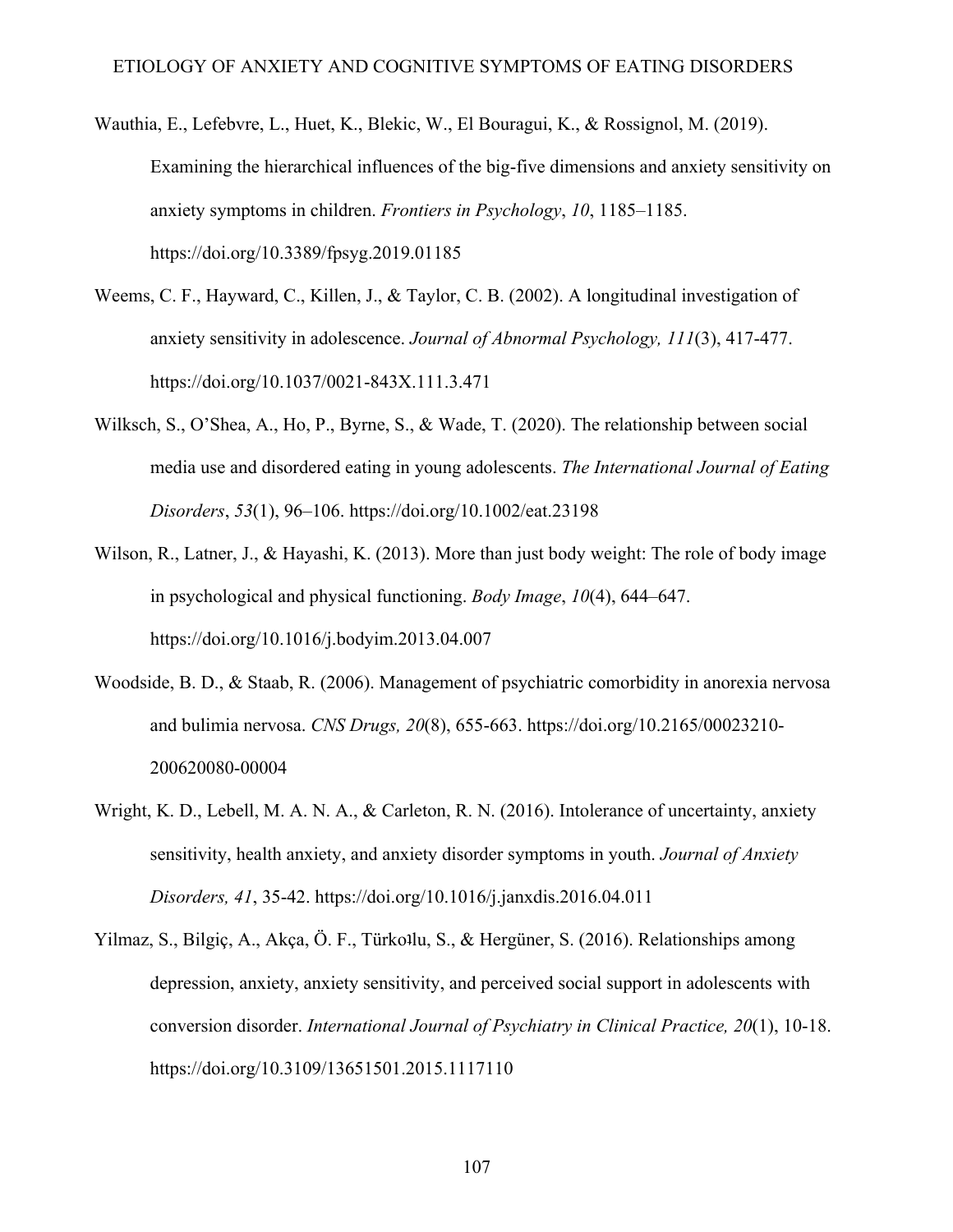- Zavos, H. M. S., Gregory, A. M., & Eley, T. C. (2012). Longitudinal genetic analysis of anxiety sensitivity. *Developmental Psychology, 48*(1), 204-212. https://doi.org/10.1037/a0024996
- Zeiler, M., Waldherr, K., Philipp, J., Nitsch, M., Dür, W., Karwautz, A., & Wagner, G. (2016). Prevalence of eating disorder risk and associations with health-related quality of life: results from a large school-based population screening. *European Eating Disorders Review, 24*(1), 9-18. https://doi.org/10.1002/erv.2368
- Zheng, Y., Rijsdijk, F., Pingault, J. B., McMahon, R. J., & Unger, J. B. (2016). Developmental changes in genetic and environmental influences on Chinese child and adolescent anxiety and depression. *Psychological Medicine, 46*(9), 1829-1838. https://doi.org/10.1017/S0033291716000313
- Zinbarg, R. E., Barlow, D. H., & Brown, T. A. (1997). Hierarchical structure and general factor saturation of the Anxiety Sensitivity Index: evidence and implications. *Psychological Assessment, 9*(3), 77-284. https://doi.org/10.1037/1040-3590.9.3.277
- Zinbarg, R. E., Mohlman, J., & Hong, N. M. (1999). Dimensions of anxiety sensitivity. In S. Taylor (Ed.), *Anxiety Sensitivity: Theory, research, and treatment of the fear of anxiety* (pp. 83– 114). Erlbaum Associates.